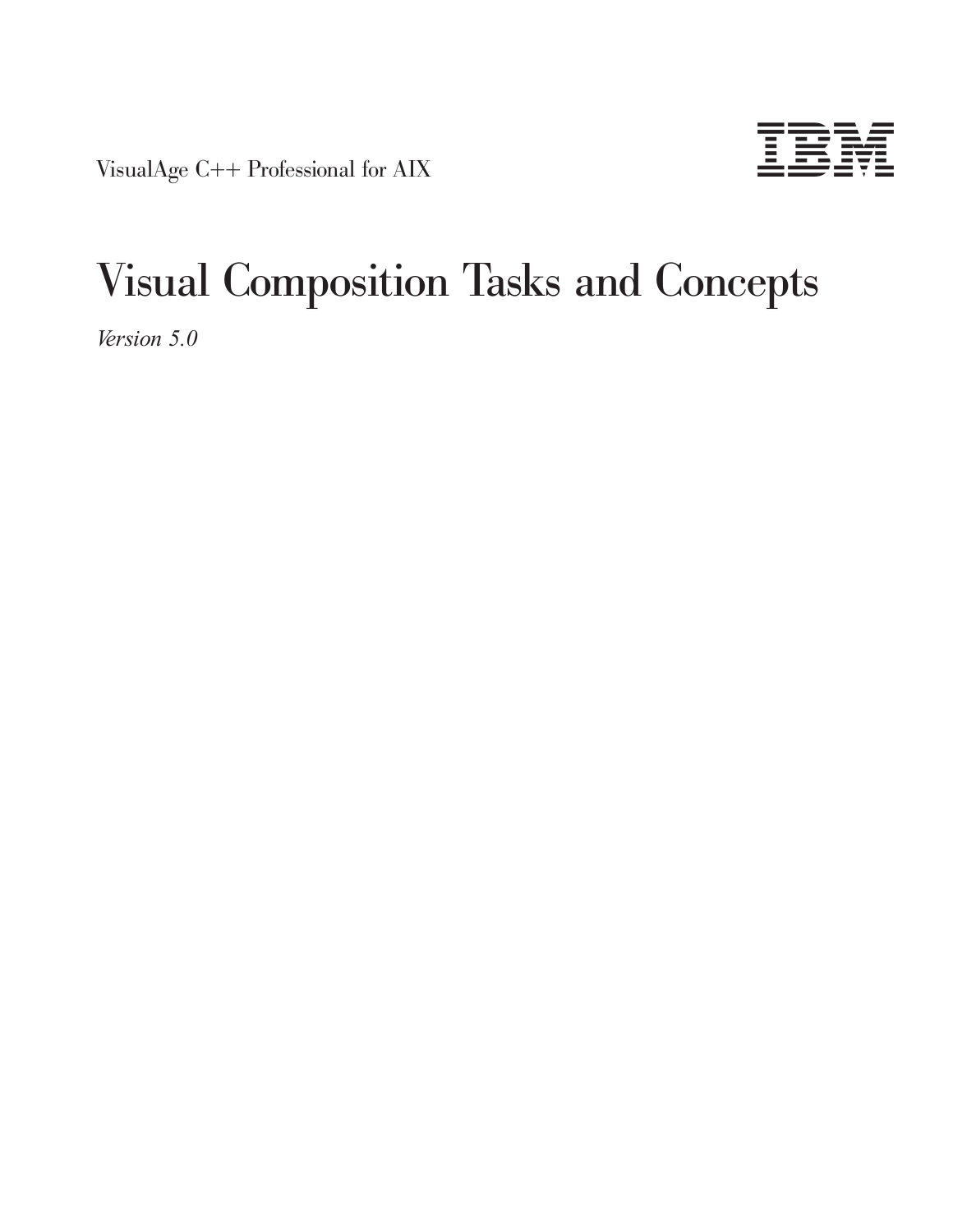Before using this information and the product it supports, be sure to read the general information under .

#### **Second Edition (Feburary 2000)**

This edition applies to Version 5.0 of the VisualAge C++ product, and to all subsequent releases and modifications until otherwise indicated in new editions. Make sure you are using the correct edition for the level of the product.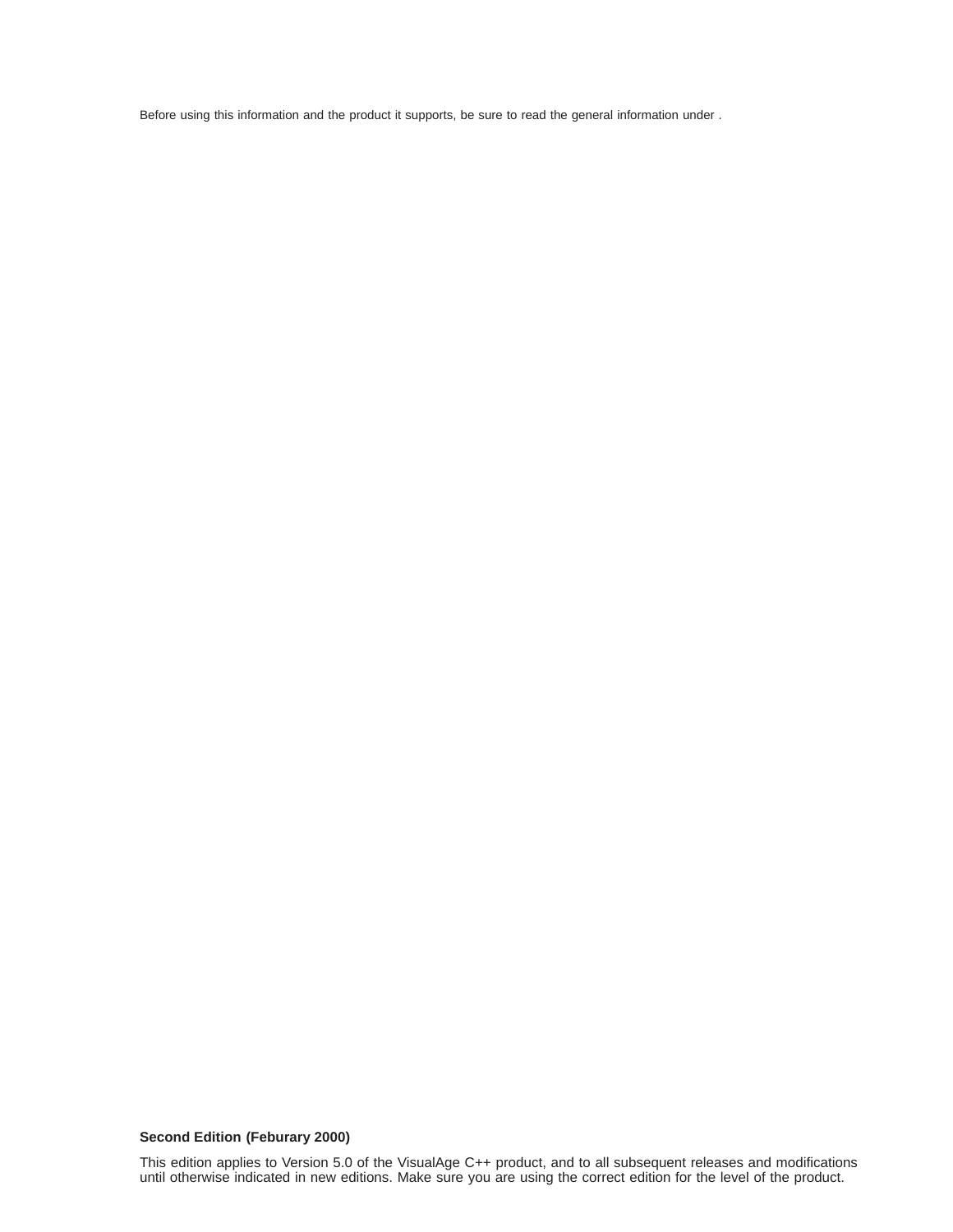# **Contents**

| Chapter 1. Visual Programming Fundamentals.                                                                                                                                                                                                                                                                                             |  |  |  | $\overline{\phantom{0}}$ 1                                     |
|-----------------------------------------------------------------------------------------------------------------------------------------------------------------------------------------------------------------------------------------------------------------------------------------------------------------------------------------|--|--|--|----------------------------------------------------------------|
| Chapter 2. How Classes and Parts Are Related                                                                                                                                                                                                                                                                                            |  |  |  | 3                                                              |
| Chapter 3. Visual, Nonvisual, and Composite Parts                                                                                                                                                                                                                                                                                       |  |  |  | 5                                                              |
|                                                                                                                                                                                                                                                                                                                                         |  |  |  | $\overline{7}$                                                 |
| About Adding Parts in the Composition Editor<br>About Setting Groups and Tab Stops                                                                                                                                                                                                                                                      |  |  |  | 9<br>- 9<br>10<br>11<br>11<br>12<br>13                         |
| Chapter 6. Starting the Visual Builder in AIX All Allender All Allender And Allender Allender Allender Allender                                                                                                                                                                                                                         |  |  |  | 15                                                             |
| Chapter 7. Working with Parts in the Visual Builder Window<br>Opening Parts in the Visual Builder Window.<br>Copying Parts from One Part File to Another<br>Moving Parts to a Different Part File.                                                                                                                                      |  |  |  | 17<br>17<br>17<br>17<br>17<br>17<br>18<br>19<br>20<br>20<br>21 |
| <b>Chapter 8. Using Parts from Previous Versions of VisualAge No. 1. 1. 1. 23</b>                                                                                                                                                                                                                                                       |  |  |  |                                                                |
| <b>Chapter 9. Working with Parts in the Composition Editor [1] Allen Lines 25 Chapter 9. Working with Parts in the Composition Editor</b><br>Opening the Property Sheet for a Part 27<br>Using Code Strings in Part Properties 28<br>Undoing and Redoing Changes in the Composition Editor.<br>Renaming Parts in the Composition Editor |  |  |  | 27<br>28<br>29<br>29<br>29<br>30<br>31<br>31<br>32             |
| Chapter 10. Dropping Parts in the Composition Editor.<br>Dropping a Part that Appears on the Palette. 33<br>Dropping a Part that Is Not on the Palette                                                                                                                                                                                  |  |  |  | 33<br>-34<br>34                                                |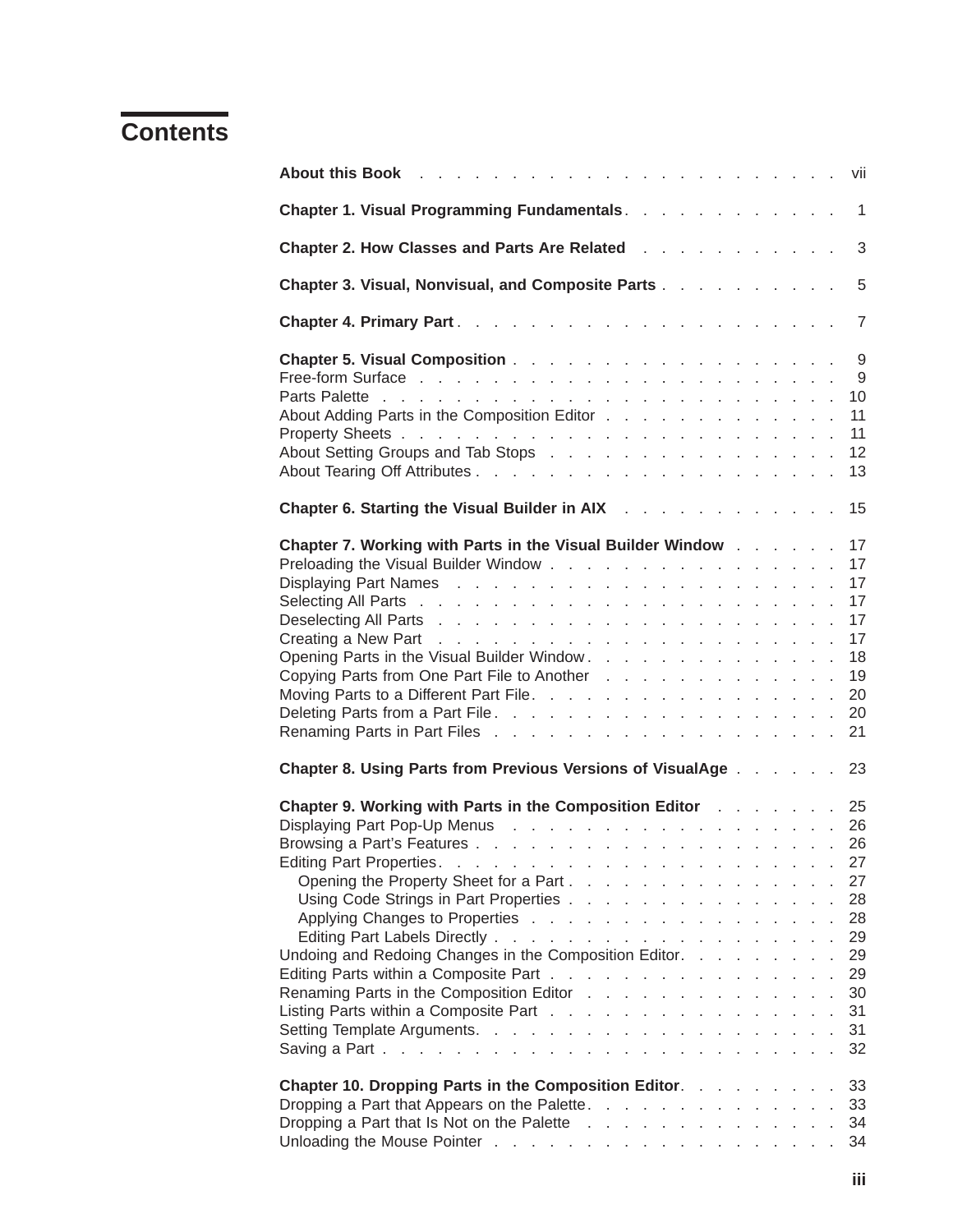| Chapter 11. Manipulating Parts in the Composition Editor 37                                                                                                                                                                    |  |  |    |
|--------------------------------------------------------------------------------------------------------------------------------------------------------------------------------------------------------------------------------|--|--|----|
|                                                                                                                                                                                                                                |  |  |    |
|                                                                                                                                                                                                                                |  |  |    |
|                                                                                                                                                                                                                                |  |  |    |
| Spacing Composite Parts within Composers Parts 38                                                                                                                                                                              |  |  |    |
| Spacing Parts within a Bounding Box 39                                                                                                                                                                                         |  |  |    |
|                                                                                                                                                                                                                                |  |  |    |
|                                                                                                                                                                                                                                |  |  |    |
| Resizing a Part by Dragging research and research and research and research and research and research and research and research and research and research and research and research and research and research and research and |  |  |    |
| Matching Part Sizes Using the Tool Bar 40                                                                                                                                                                                      |  |  |    |
| Copying a Part research and research a series and research and research and 40                                                                                                                                                 |  |  |    |
|                                                                                                                                                                                                                                |  |  |    |
| Copying Parts Using the Clipboard 41                                                                                                                                                                                           |  |  |    |
| Changing Depth Order within a Composite Part 42                                                                                                                                                                                |  |  |    |
|                                                                                                                                                                                                                                |  |  |    |
|                                                                                                                                                                                                                                |  |  |    |
|                                                                                                                                                                                                                                |  |  |    |
|                                                                                                                                                                                                                                |  |  |    |
| Chapter 12. Making Connections in the Composition Editor Natal 2016 12: 10: 45                                                                                                                                                 |  |  |    |
| Connecting Features to Other Features 45                                                                                                                                                                                       |  |  |    |
| Connecting Features to Member Functions 46                                                                                                                                                                                     |  |  |    |
| Connecting Features to Custom Logic 47                                                                                                                                                                                         |  |  |    |
| Connecting from Connection Results 48                                                                                                                                                                                          |  |  |    |
| Supplying Parameter Values for Incomplete Connections 49                                                                                                                                                                       |  |  |    |
| Supplying a Parameter Value Using a Connection 49                                                                                                                                                                              |  |  |    |
| Supplying a Parameter Value Using a Constant 50                                                                                                                                                                                |  |  |    |
| Specifying Default Values for Parameters. 50                                                                                                                                                                                   |  |  |    |
|                                                                                                                                                                                                                                |  |  |    |
| Changing Connection Settings When a Member Function Is the Target 52                                                                                                                                                           |  |  |    |
|                                                                                                                                                                                                                                |  |  |    |
| Chapter 13. Manipulating Connections on the Free-Form Surface 53                                                                                                                                                               |  |  |    |
|                                                                                                                                                                                                                                |  |  |    |
|                                                                                                                                                                                                                                |  |  |    |
|                                                                                                                                                                                                                                |  |  |    |
|                                                                                                                                                                                                                                |  |  |    |
| Selecting and Deselecting Connections                                                                                                                                                                                          |  |  | 54 |
|                                                                                                                                                                                                                                |  |  | 54 |
|                                                                                                                                                                                                                                |  |  | 54 |
|                                                                                                                                                                                                                                |  |  | 55 |
|                                                                                                                                                                                                                                |  |  | 55 |
| Changing the Source and Target of Connections                                                                                                                                                                                  |  |  | 56 |
| Moving Either End of a Connection to a Different Part                                                                                                                                                                          |  |  | 56 |
| Moving Either End of a Connection to a Different Feature                                                                                                                                                                       |  |  | 57 |
| Reversing the Direction of a Connection                                                                                                                                                                                        |  |  | 57 |
| Changing the Shape of a Connection                                                                                                                                                                                             |  |  | 57 |
|                                                                                                                                                                                                                                |  |  |    |
|                                                                                                                                                                                                                                |  |  | 59 |
|                                                                                                                                                                                                                                |  |  | 59 |
|                                                                                                                                                                                                                                |  |  | 60 |
|                                                                                                                                                                                                                                |  |  | 61 |
| Generating Source Code for Your Application's main() Function                                                                                                                                                                  |  |  | 61 |
|                                                                                                                                                                                                                                |  |  | 61 |
|                                                                                                                                                                                                                                |  |  |    |
| Chapter 15. Preparing for Compilation of Generated Files                                                                                                                                                                       |  |  | 63 |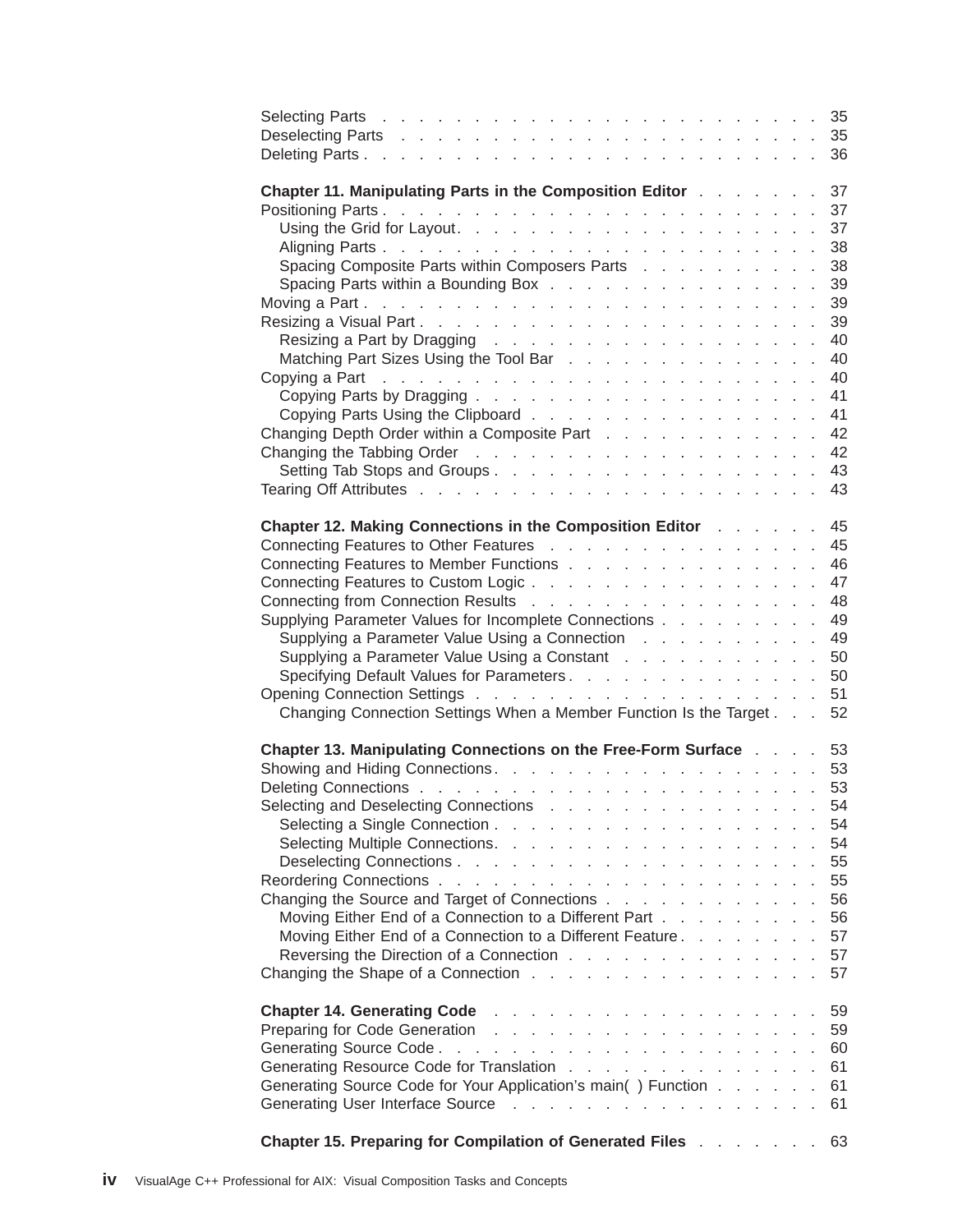| Chapter 17. Fixing Problems with Your Visually Constructed Application.                                                                                                                                                                                                                                                                               | 67                               |
|-------------------------------------------------------------------------------------------------------------------------------------------------------------------------------------------------------------------------------------------------------------------------------------------------------------------------------------------------------|----------------------------------|
| <b>Chapter 18. Managing the Parts Palette</b><br>Deleting a Part or Category from the Palette                                                                                                                                                                                                                                                         | 69<br>69<br>69<br>70<br>71<br>71 |
| Chapter 19. Defining Part Interfaces for Visual Composition 73<br>Promoting Embedded Part Features in the Composition Editor 76<br>Promoting Embedded Part Features in the Part Interface Editor 77<br>Defining the Part Interface Using Part Information Statements                                                                                  | 73<br>74<br>75<br>75<br>78<br>79 |
| Chapter 20. Deriving from Visual Classes. 81                                                                                                                                                                                                                                                                                                          |                                  |
| Chapter 21. Incorporating User-Written Code into Visual Composites. 83<br>Using Handwritten Code from Previous Versions of VisualAge 83<br>Assembling a Part from Generated and User-Written Code 84<br>Modifying Generated Feature Code<br>Adapting User-Written Classes for Use as Parts 86<br>Chapter 22. Sharing Parts with Other Programmers. 89 | 85<br>86                         |
| Adding Part Information for Visual Composition 90<br>Exporting a Part Interface for Reuse. 91<br>Packaging Part Files for Distribution. 92                                                                                                                                                                                                            |                                  |
| <b>Chapter 23. Packaging Visually Composed Applications Actual Lines 35 State 23. Packaging Visually Composed Applications Act 2018</b>                                                                                                                                                                                                               |                                  |
| Naming Guidelines for Parts and Their Features 97<br>About Implementing Nonvisual Parts 99<br>Constructors in Nonvisual Parts 99<br>Assignment Operators in Nonvisual Parts. 100<br>About Implementing Custom Visual Parts 101                                                                                                                        |                                  |
| <b>Chapter 25. About Defining Part Interfaces [16] Algebra 20. According Line 20. According Chapter 25. According D</b><br>Default Promoted Feature Names 104                                                                                                                                                                                         |                                  |
| The Source and Target of a Connection 106                                                                                                                                                                                                                                                                                                             |                                  |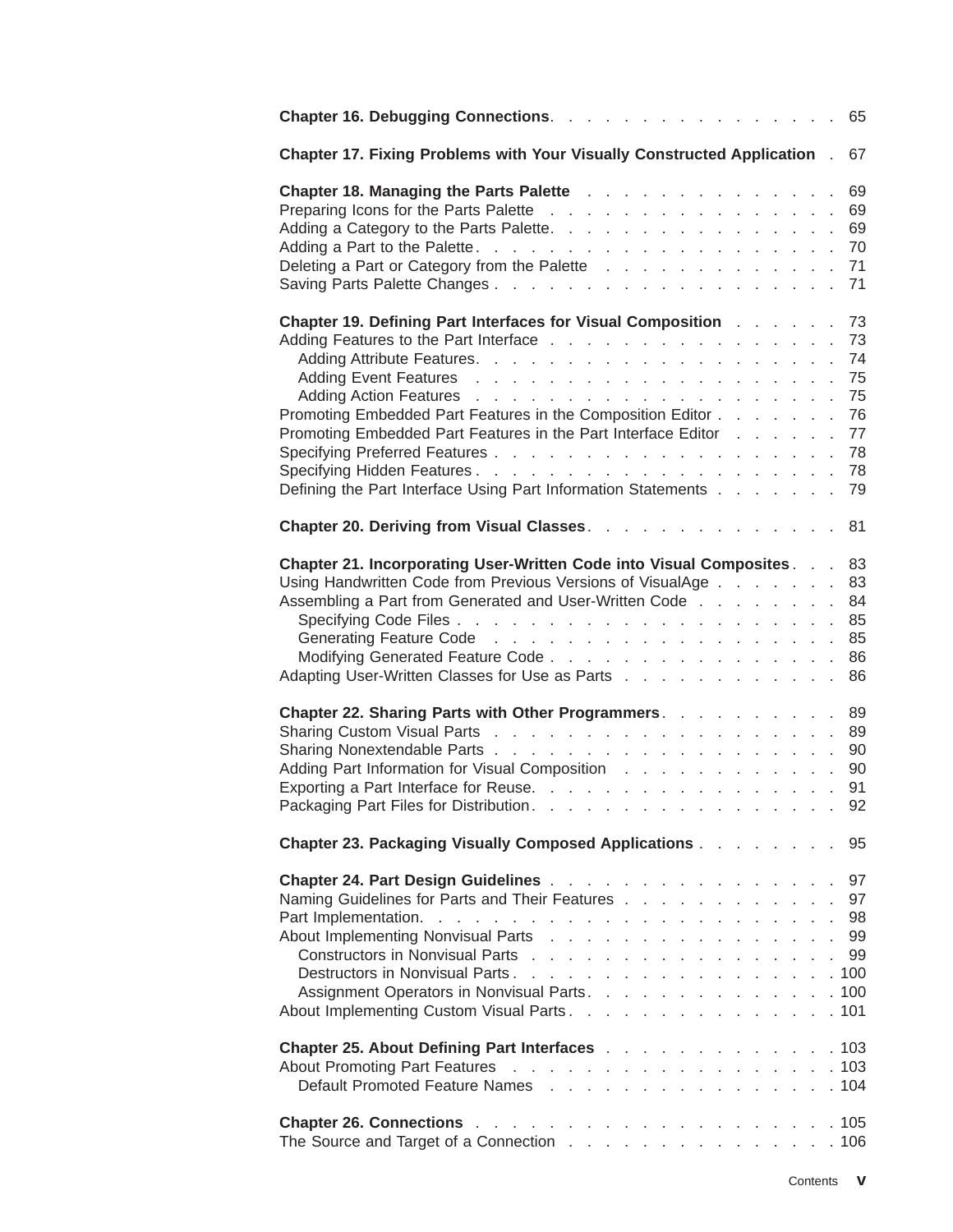| Attribute-to-Attribute Connections. 106               |  |  |  |  |  |  |  |  |  |  |
|-------------------------------------------------------|--|--|--|--|--|--|--|--|--|--|
|                                                       |  |  |  |  |  |  |  |  |  |  |
|                                                       |  |  |  |  |  |  |  |  |  |  |
|                                                       |  |  |  |  |  |  |  |  |  |  |
| Example of Code Generated for a Visual Composite. 114 |  |  |  |  |  |  |  |  |  |  |
| Resource Files Generated for Translation. 116         |  |  |  |  |  |  |  |  |  |  |
|                                                       |  |  |  |  |  |  |  |  |  |  |
| The Resource Header File $(h)$ . 118                  |  |  |  |  |  |  |  |  |  |  |
| Chapter 28. VisualAge Component Model. 119            |  |  |  |  |  |  |  |  |  |  |
|                                                       |  |  |  |  |  |  |  |  |  |  |
|                                                       |  |  |  |  |  |  |  |  |  |  |
| Chapter 29. Notification Framework 123                |  |  |  |  |  |  |  |  |  |  |
|                                                       |  |  |  |  |  |  |  |  |  |  |
|                                                       |  |  |  |  |  |  |  |  |  |  |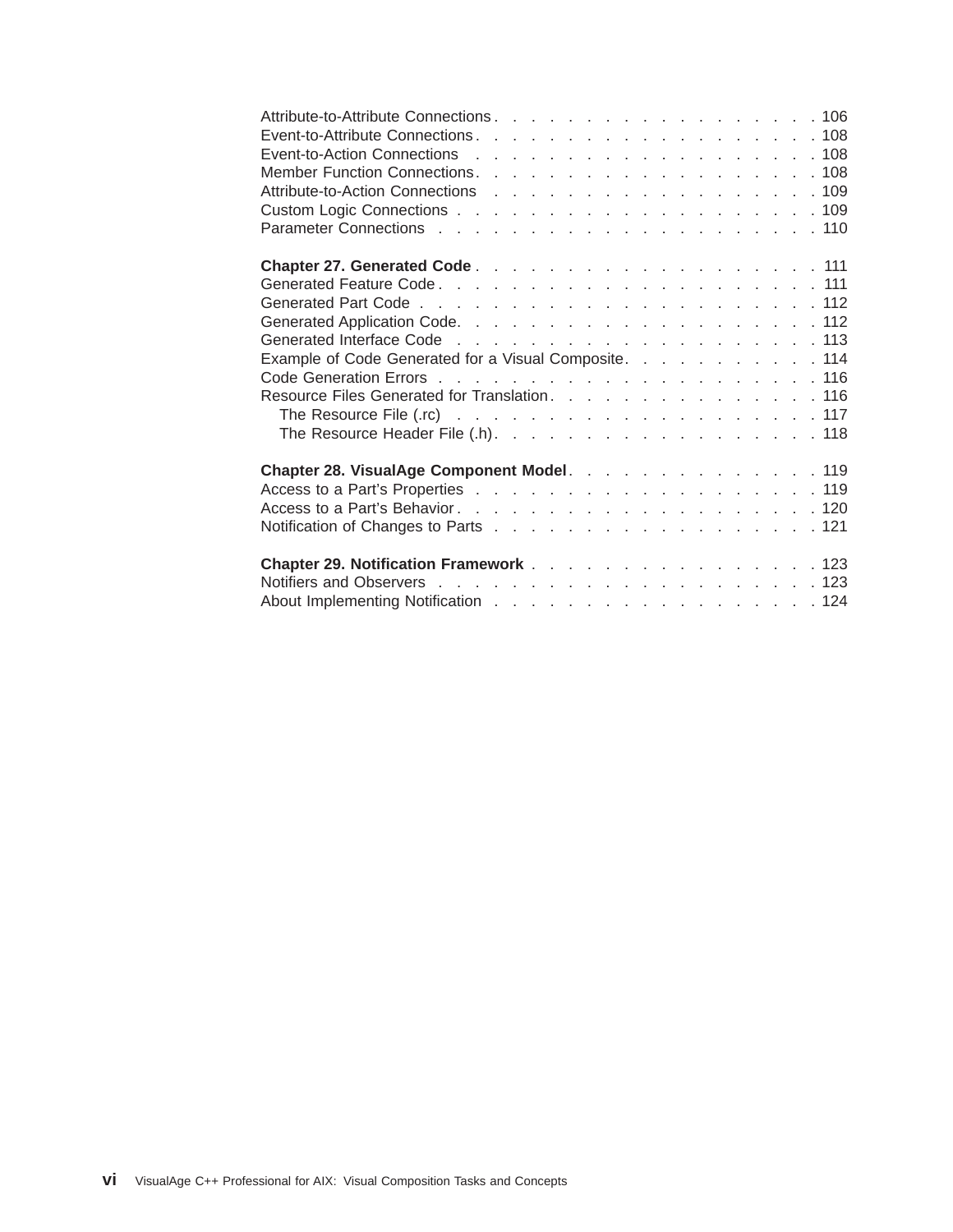# <span id="page-6-0"></span>**About this Book**

This Portable Document Format (PDF) file is a collection of some of the concepts and tasks selected from the online information for this product. PDF files give you an easier way to review or print a group of related topics.

References to VisualAge C++ in this book should be interpreted as VisualAge C++, Version 5.0.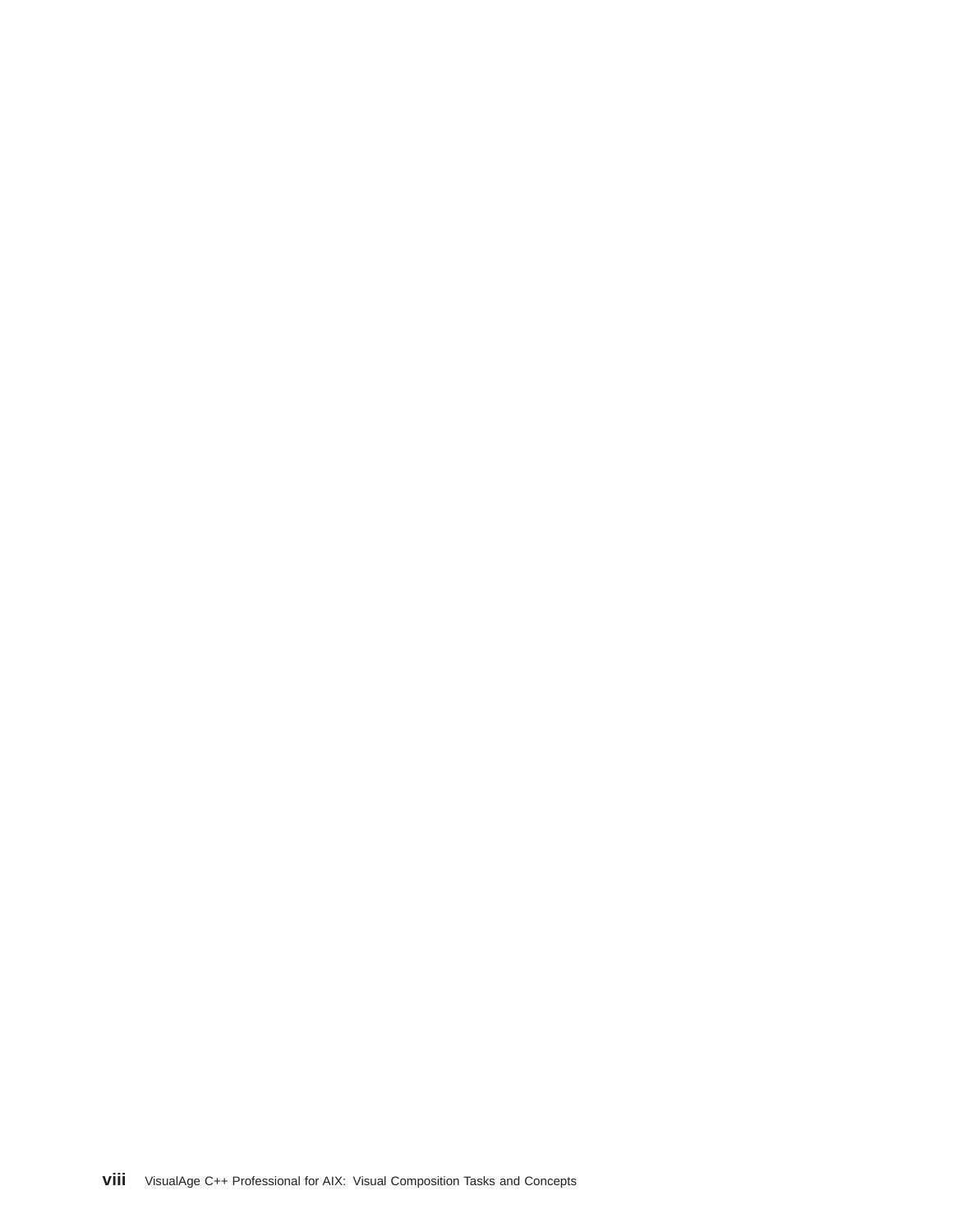# <span id="page-8-0"></span>**Chapter 1. Visual Programming Fundamentals**

VisualAge for C++ includes a state-of-the-art object-oriented visual composition editor for assembling applications visually from IBM Open Class components.

Object-oriented programming facilitates development of complex software systems by breaking them up into a number of much smaller, simpler program elements called *objects*. Objects work together by sending each other *messages*, that is, by requesting behavior that is implemented by the target object. Taken as a group, these behaviors comprise a class interface.

Using an object-oriented approach for complex systems provides the following benefits:

- Individual classes are much easier to create and understand.
- Systems are much easier to maintain and enhance. Object implementations can be modified individually without modifying the rest of the system, as long as the objects continue to respond appropriately to messages sent to them by other objects.

Despite these benefits, implementing large systems can still be expensive. One way to reduce the cost is to reuse object implementations. Many companies would prefer to buy reliable reusable classes, creating classes only for functions specific to their business. This vision of constructing custom software using standard building blocks has been called *construction from parts*. The building blocks themselves have popularly been called parts or components.

However, reuse is hard to achieve when the class interfaces are too specific to the application for which they were originally developed. To promote wider reuse, class interface conventions called *component models* have been defined, such as ActiveX, OpenDoc, and JavaBeans.

The IBM notification framework of the IBM Open Class library is the component model used by VisualAge. The IBM notification framework includes the following definitions:

**An event model.** Event models specify how a component sends messages to other objects without knowing the exact methods that the other object implements. This enables a component to be reused with a range of objects that have different interfaces

**Events, attributes, and actions.** The IBM notification framework defines a component interface in terms of the events it can signal, the attribute values that can be read and set, and the actions it implements. This definition provides more structure to the interface of a component compared with a simple class interface, facilitating the use of tools such as the VisualAge Composition Editor.

The Composition Editor enables you to create programs graphically from existing parts. Parts are simply C++ classes that comply with the IBM notification framework. The IBM notification framework is the component model supported and used throughout VisualAge, so this documentation will refer to VisualAge components as parts.

VisualAge provides user interface parts based on classes in the IBM Open Class library. The Composition Editor is also extensible. It allows you to work with parts you create yourself, and it allows you to include parts imported into the environment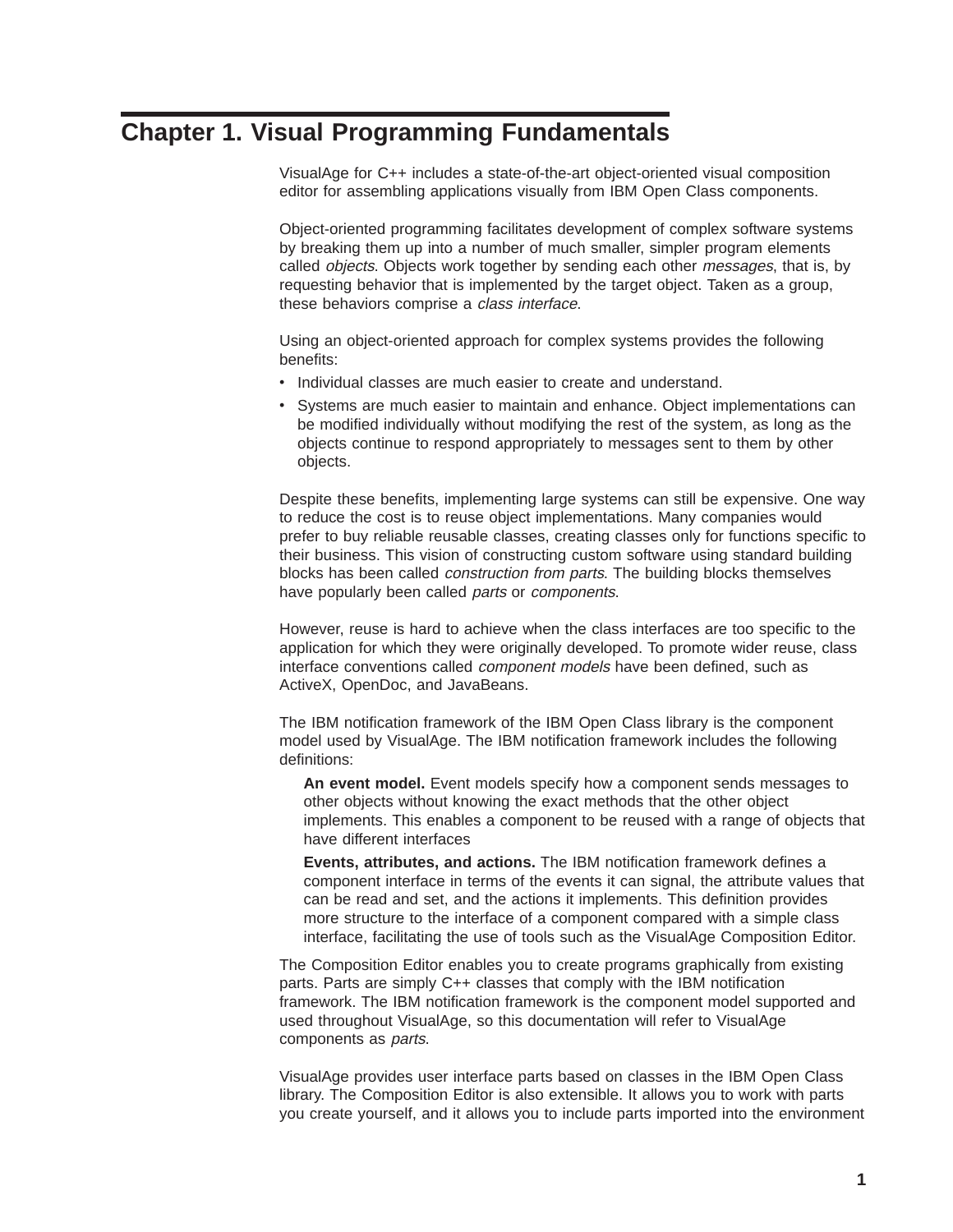from other sources. You can even create your own parts graphically using the Composition Editor and then reuse these parts again within another program being created with the Composition Editor.

To build a program with the Composition Editor, you draw a picture using a canvas and palette of icons representing reusable parts. This picture specifies the set of parts that implements the function of the larger program (or part) you are creating. For parts like user interface controls, the position of the controls relative to each other in the picture specifies how the controls will appear in the final program. For parts such as database components, the position of the part in the picture generally has no significance.

The Composition Editor provides a very sophisticated connection capability to specify how components of the picture will interact to implement functions of the program. Using connections, much of the behavior of an application can be specified graphically. Connections also allow you to integrate custom code written in the C++ language.

## **RELATED CONCEPTS**

["Chapter 2. How Classes and Parts Are Related" on page 3](#page-10-0)

["Chapter 5. Visual Composition" on page 9](#page-16-0)

["Chapter 24. Part Design Guidelines" on page 97](#page-104-0)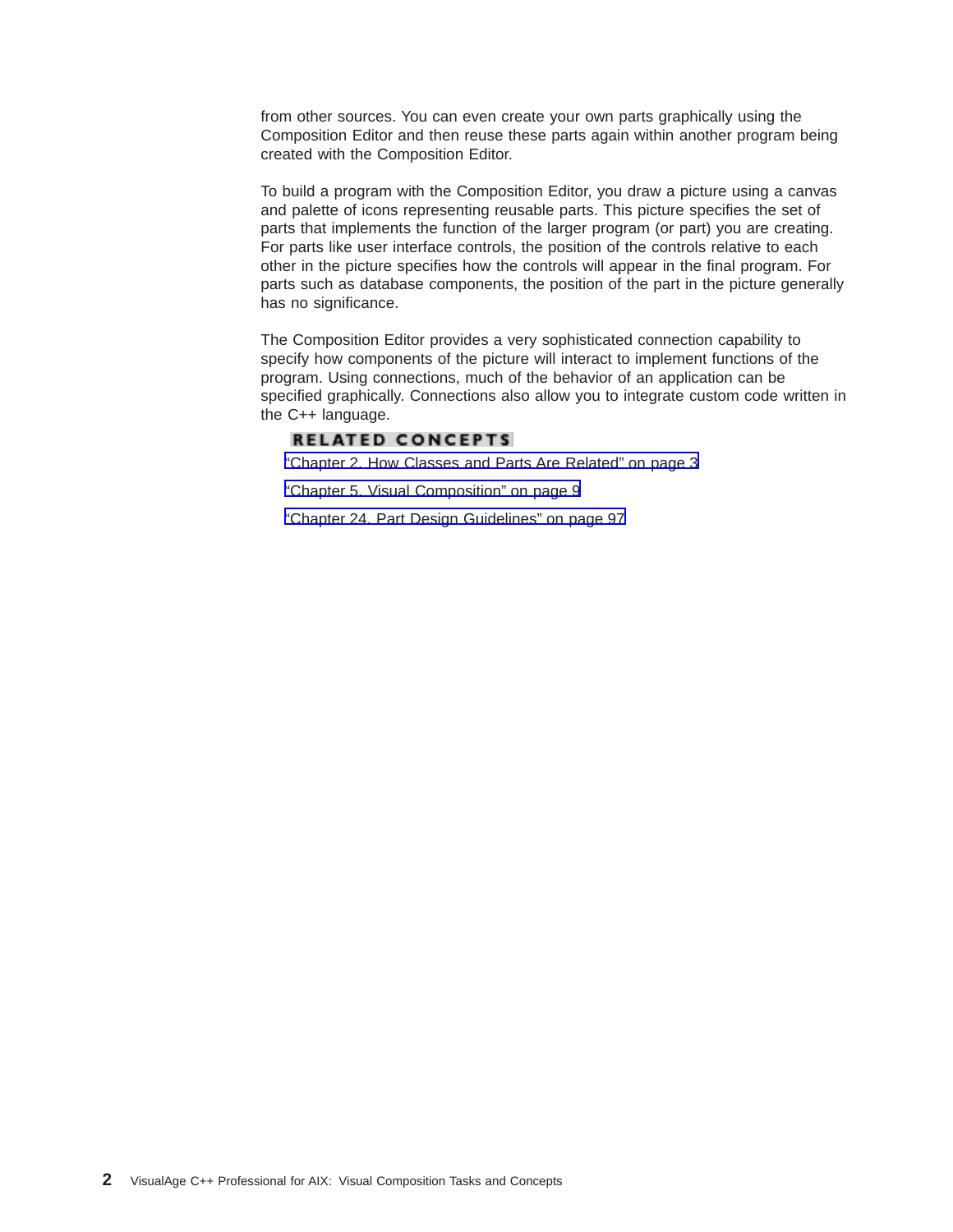# <span id="page-10-0"></span>**Chapter 2. How Classes and Parts Are Related**

VisualAge parts are C++ classes that conform to the IBM notification framework. Composite parts are made up of embedded parts. We use the term part to refer to both a class and its instances, as follows:

- When we refer to parts on a palette or to parts that you create by writing code, we mean part **classes**.
- When we refer to parts on the free-form surface or to parts that are connected, we mean part **instances**.

During visual composition, you interact with part interfaces. The most useful part interfaces contain the following features:

**Access to data, or** attributes**.** A complete attribute interface includes member functions to return the value of the attribute, to set the value of the attribute, and to notify other parts when the value of the attribute changes. The interface for a attribute does not have to be complete. For example, a attribute might be read-only, in which case the interface would not support the ability to set the value of an attribute. A attribute can be any of the following:

- An actual data object stored within the part, such as the street in an address part
- A computed data, such as the sum of all numbers in an array or the profit that is computed by subtracting dealer cost from the retail price

**Access to the behavior of a part, or** actions**.** These represent tasks you can ask a part to perform, such as open a window or add an object to a collection of objects.

**Event notification.** By signaling events, a part can notify other parts that its state has changed. For example, a push button can signal an event to notify other objects when it is clicked, or a window can signal an event when it is opened, or a bank account can signal an event when the balance becomes negative.

Events can also be signaled when the value of a part attribute changes, such as when money is deposited into or withdrawn from a bank account.

#### **RELATED CONCEPTS**

["Chapter 1. Visual Programming Fundamentals" on page 1](#page-8-0)

["Chapter 28. VisualAge Component Model" on page 119](#page-126-0)

["Chapter 5. Visual Composition" on page 9](#page-16-0)

["Chapter 24. Part Design Guidelines" on page 97](#page-104-0)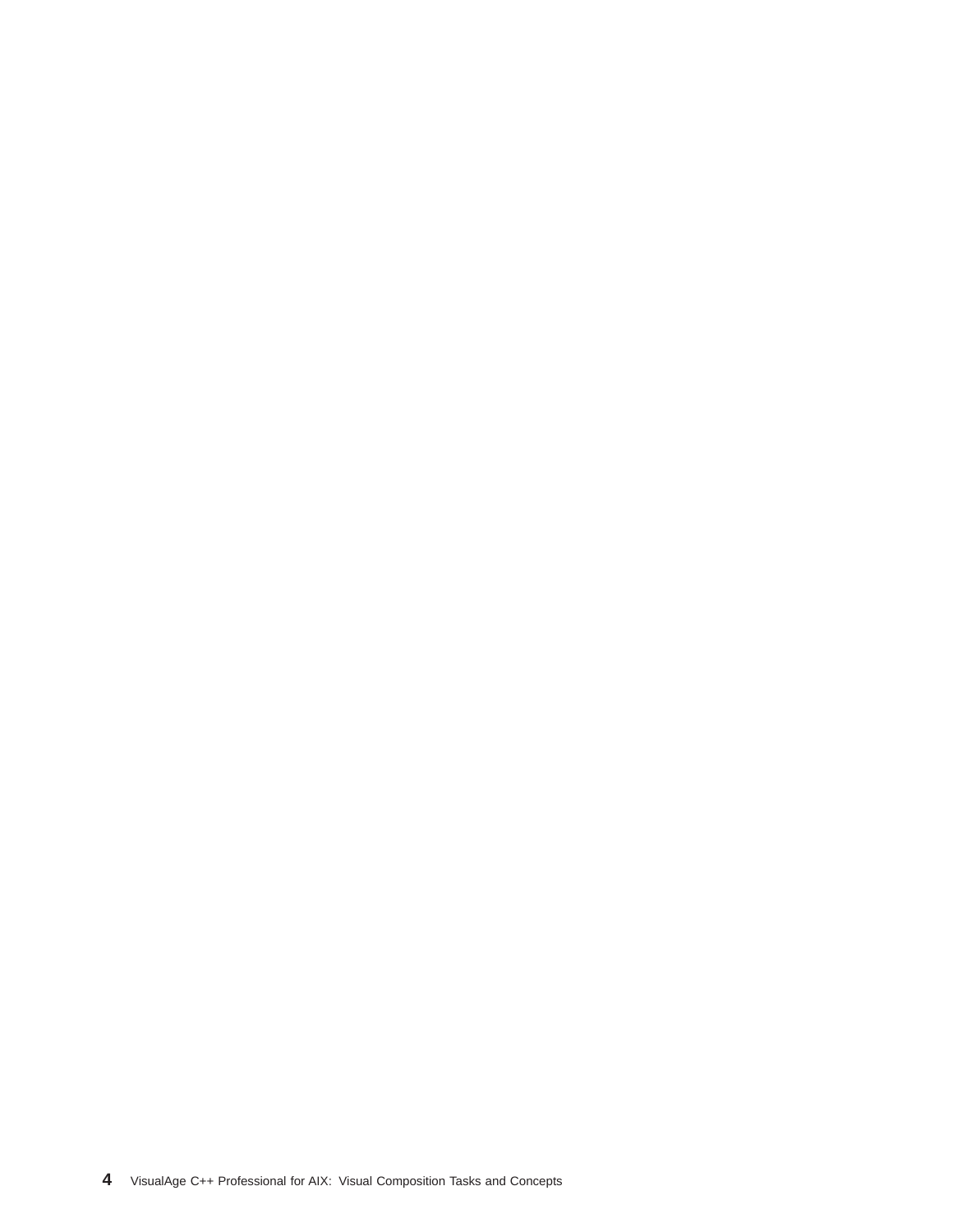# <span id="page-12-0"></span>**Chapter 3. Visual, Nonvisual, and Composite Parts**

You can use many kinds of parts to construct program elements. All parts exist as either primitives or composites. Primitive parts are the basic building blocks from which composites are constructed. You must construct new primitive parts using a programming language because there are no similar parts to use in building them. Primitive parts can be either visual or nonvisual.

Visual parts are elements of the program that the user can see at run time. The development-time representations of visual parts in the Composition Editor closely match their runtime visual forms. Users can edit these parts in the Composition Editor in their visual runtime forms. Examples include windows, entry fields, and push buttons. In general, visual parts are subclasses of IWindow.

Nonvisual parts are elements of the program that are not necessarily seen by the user at run time. On the Composition Editor's free-form surface, users can manipulate these parts only as icons. Examples include business logic, database queries, and communication access protocol parts.

Parts that have a visual representation at run time but do not support visual editing are treated as nonvisual. Examples of this kind of nonvisual part include message boxes and file selection dialogs.

Composite parts can contain both visual and nonvisual components. In general, composite parts are based on one of these classes:

- IFrameWindow, for GUI applications
- One of several ICanvas base classes, for reusable GUI client areas

#### **RELATED CONCEPTS**

["Chapter 2. How Classes and Parts Are Related" on page 3](#page-10-0)

["Chapter 5. Visual Composition" on page 9](#page-16-0)

["Chapter 4. Primary Part" on page 7](#page-14-0)

["Chapter 28. VisualAge Component Model" on page 119](#page-126-0)

#### **RELATED TASKS**

["Chapter 21. Incorporating User-Written Code into Visual Composites" on](#page-90-0) [page 83](#page-90-0)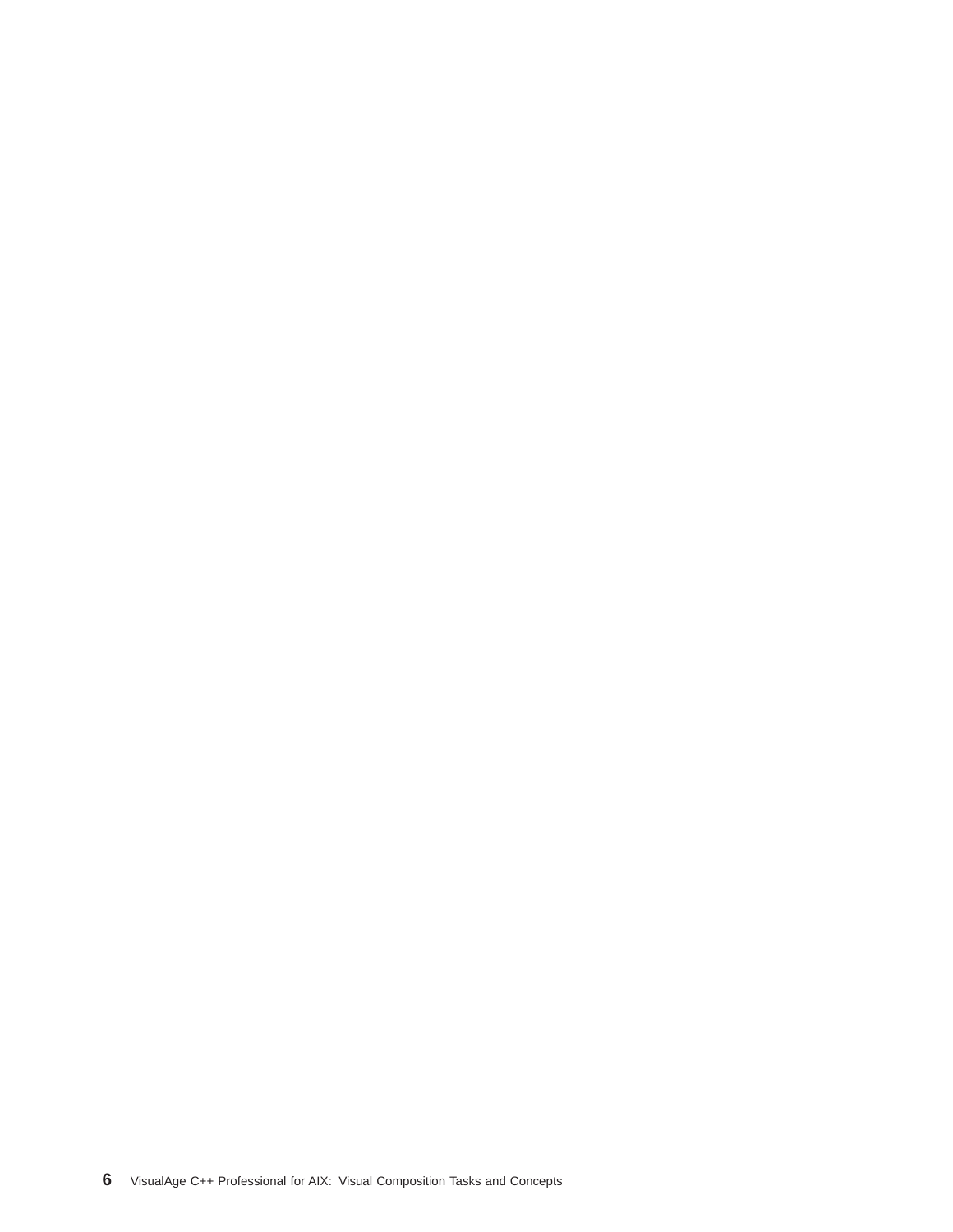# <span id="page-14-0"></span>**Chapter 4. Primary Part**

On the Composition Editor's free-form surface, this part represents the composite's base class. For example, if your composite part inherits from IFrameWindow, VisualAge adds an instance for you when you create the class. All visual composite parts must have a primary part; otherwise, VisualAge cannot generate the correct code.

You can, however, change the primary part under certain circumstances. If the composite part in question inherits from IFrameWindow and you later add another IFrameWindow\* instance, you can designate the new instance as the primary part instead of the one originally assigned by VisualAge.

#### **RELATED CONCEPTS**

["Chapter 3. Visual, Nonvisual, and Composite Parts" on page 5](#page-12-0)

["Chapter 5. Visual Composition" on page 9](#page-16-0)

["Chapter 28. VisualAge Component Model" on page 119](#page-126-0)

## **RELATED TASKS**

["Chapter 21. Incorporating User-Written Code into Visual Composites" on](#page-90-0) [page 83](#page-90-0)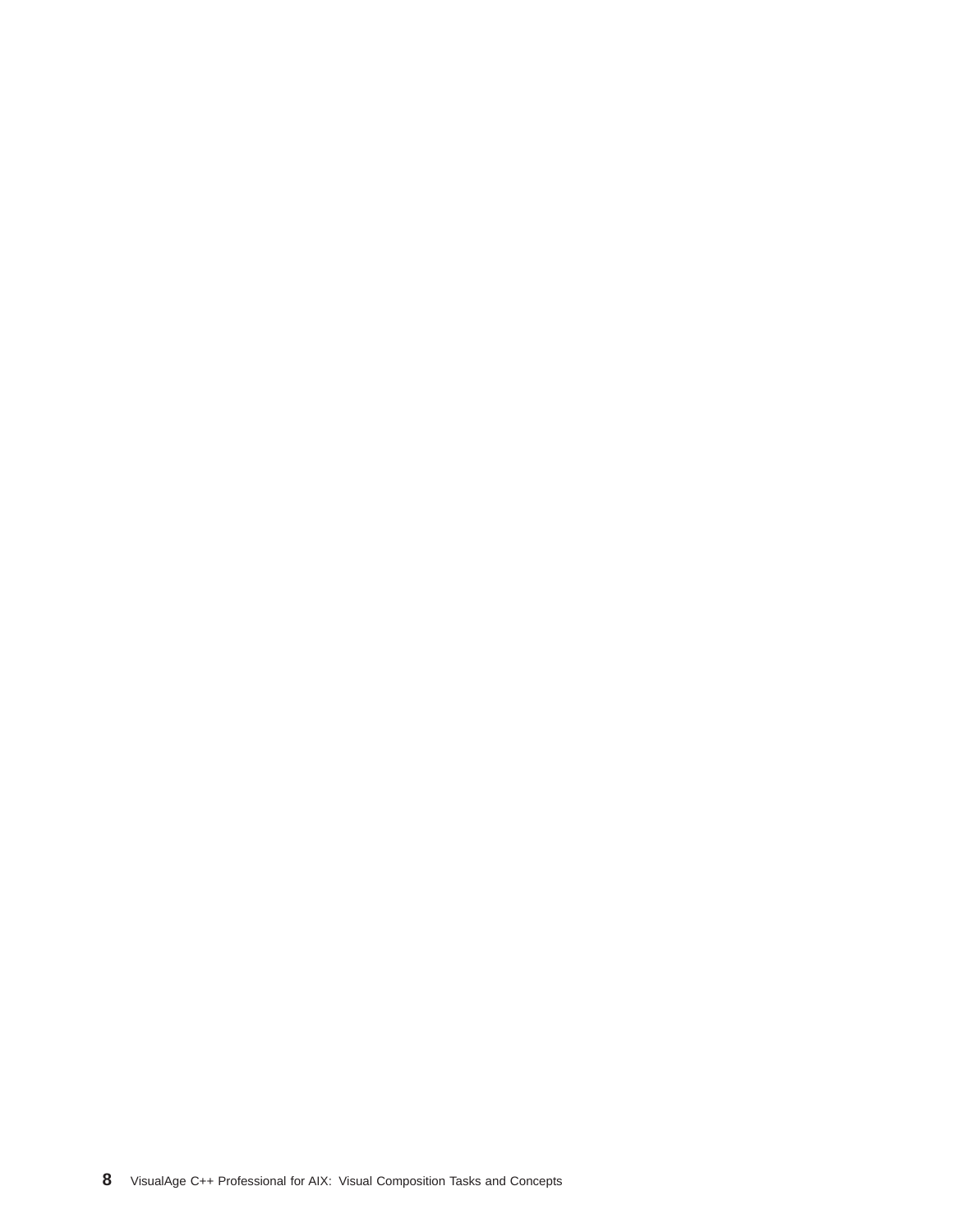# <span id="page-16-0"></span>**Chapter 5. Visual Composition**

Visual composition is the creation of object-oriented programs by manipulating graphical representations of components. VisualAge provides a powerful tool, the Composition Editor, that enables you to construct programs visually.

In the Composition Editor, you select and place parts to create graphical user interfaces (GUIs). These GUIs can include VisualAge parts, imported parts, and parts you create yourself. By following a few guidelines, you can design versatile parts that you can reuse in many compositions. VisualAge also enables you to use nonvisual parts to perform the business logic and data access.

Development using visual composition can include the following steps:

- 1. Design your program elements. Determine what you can compose visually and what you must write by hand.
- 2. Create nonvisual parts.
- 3. Using the Composition Editor, enhance these classes by dropping parts and setting initial values for attributes. Extend the behavior of VisualAge parts by writing member functions.
- 4. For business logic, add code to the appropriate class stubs.
- 5. Connect parts to define the program element's behavior and flow.
- 6. Save and generate the code for your part within the Composition Editor, and compile your application.

#### **RELATED CONCEPTS**

["Chapter 1. Visual Programming Fundamentals" on page 1](#page-8-0)

["Chapter 2. How Classes and Parts Are Related" on page 3](#page-10-0)

["Chapter 3. Visual, Nonvisual, and Composite Parts" on page 5](#page-12-0)

"Free-form Surface"

["Parts Palette" on page 10](#page-17-0)

["About Adding Parts in the Composition Editor" on page 11](#page-18-0)

["About Setting Groups and Tab Stops" on page 12](#page-19-0)

["About Tearing Off Attributes" on page 13](#page-20-0)

#### **RELATED TASKS**

["Chapter 9. Working with Parts in the Composition Editor" on page 25](#page-32-0)

["Chapter 6. Starting the Visual Builder in AIX" on page 15](#page-22-0)

# **Free-form Surface**

The *free-form surface* is the large open area in the Composition Editor. It is like a blank sheet of paper or work area where you can add, manipulate, and connect the parts that you work with to create your composite part.

The free-form surface represents the part you are developing. It is separate from its parent part, which is represented by the primary part or base class. Options for this part, such as pop-up menu items, do not refer to the inherited features. Access inhereted features through the primary part.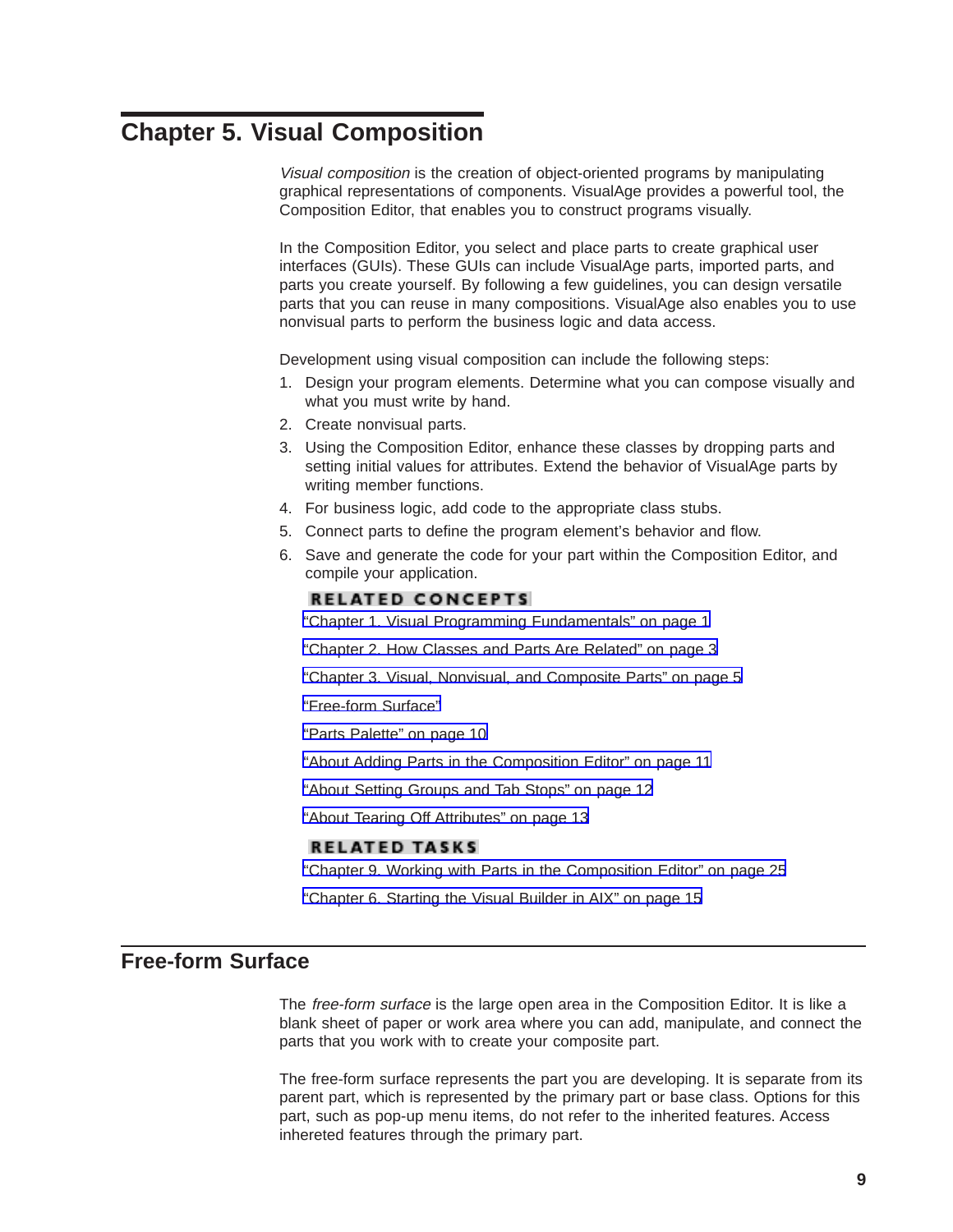<span id="page-17-0"></span>Some of the functions you can perform on the free-form surface include:

- Add visual parts.
- Add nonvisual parts to build the application logic for a composite part.
- Delete parts.
- Connect parts to define behavior.

#### **RELATED TASKS**

["Chapter 9. Working with Parts in the Composition Editor" on page 25](#page-32-0)

## **Parts Palette**

The *parts palette* provides building blocks you can use to construct a program element. It consists of several categories, each one containing a set of parts. You can add a part to your program element by selecting a category from the palette and then a part and dropping it on the free-form surface. The status area displays the name of the category and the part you select from the palette.

The parts palette can contain the following:

- Parts supplied with VisualAge
- Parts you have constructed yourself
- Parts supplied by a vendor

Typically, a *category* contains parts that are similar in behavior or that you can use to perform similar tasks. For example, the **Frame extensions** category contains parts such as menus, menu items, menu separators, and cascaded menu items. You can use all of these to add menus to an application.

Typically, a *category* contains parts that are similar in behavior or that you can use to perform similar tasks. Often you can use the parts in a category to assemble a particular application. However, parts can be in more than one category.

You can also modify the palette by adding parts. Modifying the palette can help increase your productivity in the following ways:

- Allows you to quickly and easily place parts that you have created and that you use often in the Composition Editor.
- Eliminates the need for manually placing the parts, which requires that you know the exact class name of the part.

When you add a new part to the palette, the entire visual part, class interface part, or nonvisual part is represented with a symbol in the category you select. When you originally created the part, you specified its name in the **Name** field. The name you specified appears on the parts palette. Once you have added parts to the palette, you can place these parts on the free-form surface in the same way you place parts that VisualAge provides.

#### **RELATED TASKS**

["Dropping a Part that Appears on the Palette" on page 33](#page-40-0)

["Chapter 18. Managing the Parts Palette" on page 69](#page-76-0)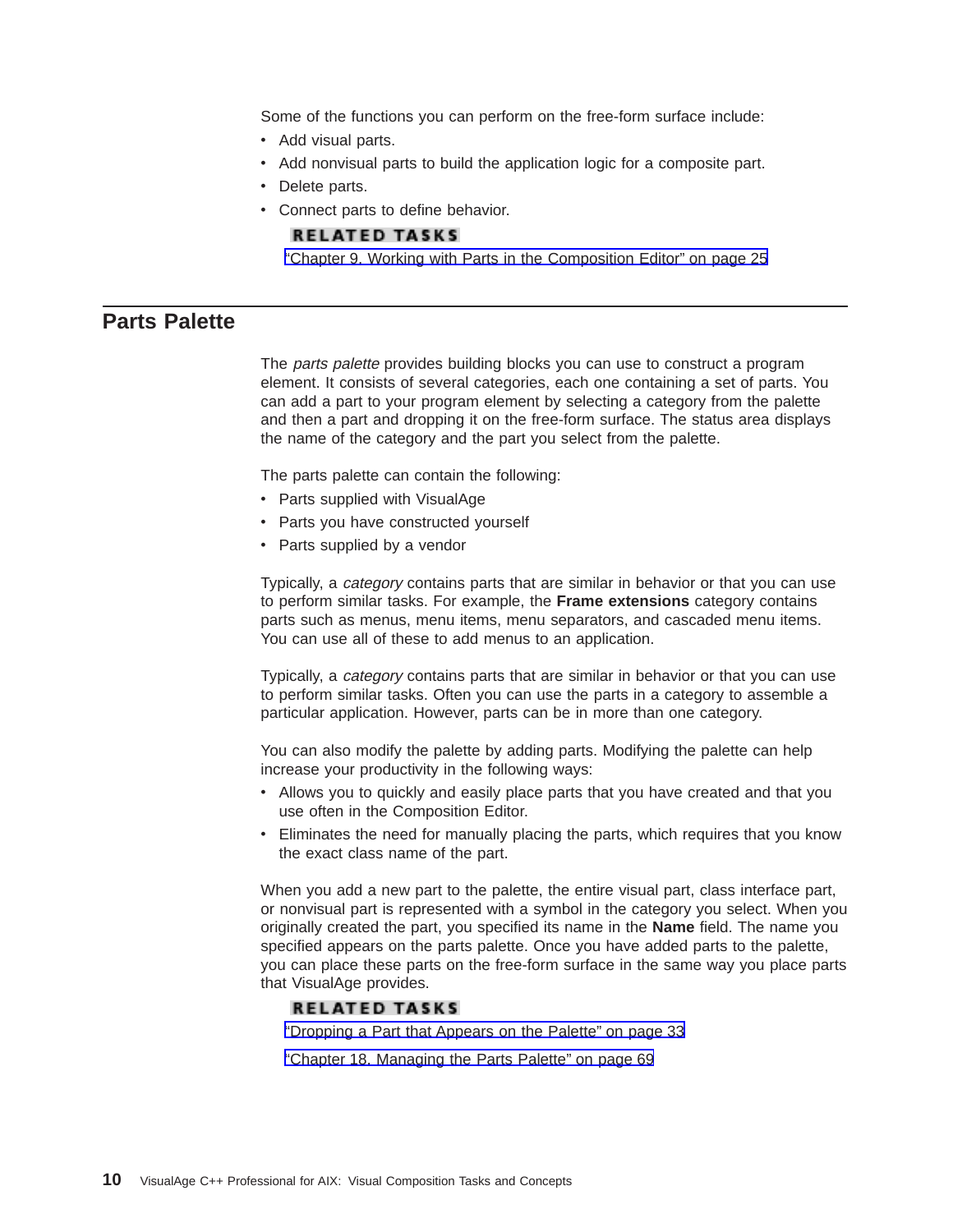# <span id="page-18-0"></span>**About Adding Parts in the Composition Editor**

When you place parts in the Composition Editor:

• Avoid overlaying parts

It is not good interface design for one part to overlay another part. Completely or partially overlaying a part can result in focus problems, causing users to see but be unable to select the part.

• Place other parts on top of parts in the Composers category

Parts included in the Composers category can contain any other visual parts that are placed on top of them. The parts contained by the Composers part become composites of the Composers part. For example, if you place an entry field, a list box, and two push buttons in a frame window, the frame window contains these parts and they in turn become the frame window's embedded parts.

The following table lists each of the palette categories and specifies how you can use the parts in each category.

| Category                | <b>Use Parts to Contain</b><br><b>Other Parts?</b> | Use Parts as Subparts? |
|-------------------------|----------------------------------------------------|------------------------|
| <b>Buttons</b>          | <b>No</b>                                          | Yes                    |
| Data entry              | <b>No</b>                                          | Yes                    |
| Lists                   | <b>No</b>                                          | Yes                    |
| <b>Frame Extensions</b> | <b>No</b>                                          | <b>No</b>              |
| Sliders                 | <b>No</b>                                          | Yes                    |
| Composers               | Yes                                                | Yes                    |
| <b>Models</b>           | <b>No</b>                                          | <b>No</b>              |
| Other                   | <b>No</b>                                          | <b>No</b>              |

Table 1. Categories and How You Can Use Their Parts

• Embed composite parts into other composites

For example, you can create a composite part that consists of a panel on which you have placed buttons and check boxes, each connected to a variable. When you embed this part in your main program, such as in a frame window, you place it and work with it as one part—not as a panel and separate buttons and check boxes.

Although the connections and variables for an embedded composite part are not displayed when that part is embedded, they are there. You do not see them because you do not edit them or their embedded parts directly within the main composite part. Using embedded composite parts reduces the number of connections and simplifies your work space.

To change the connections, the default text on the buttons and check boxes, or to otherwise alter this part, you must edit the part indirectly, as described in ["Editing Parts within a Composite Part" on page 29](#page-36-0).

## **RELATED TASKS**

["Chapter 10. Dropping Parts in the Composition Editor" on page 33](#page-40-0)

["Chapter 6. Starting the Visual Builder in AIX" on page 15](#page-22-0)

# **Property Sheets**

Use the part property sheet to change the initial appearance and operation of parts.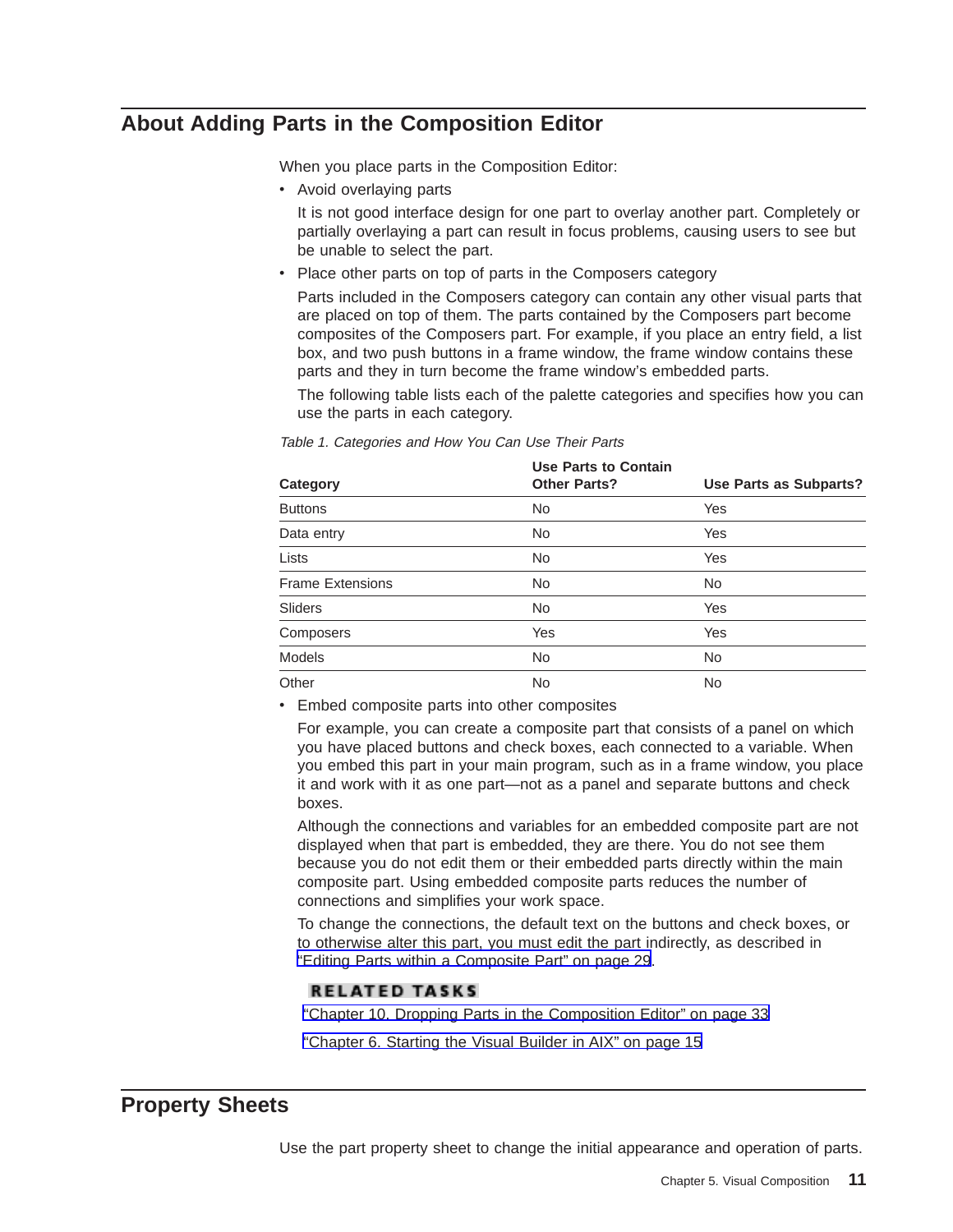<span id="page-19-0"></span>The part property sheet contains two columns: a list of properties on the left and their values on the right. The value column contains the current values and is where you edit the properties. Typical part properties include:

- **Name** There are two name-type properties. The label property is for the text that appears on parts such as buttons. The *partName* property is the name by which this part is identified.
- **Style** The property sheet includes several control settings that enable you to specify style information for the part. These controls might include tab stop and group.
- **Color** You can modify both background color and foreground color.
- **Font** You can specify the font, font size, and font highlight you use for the part.

#### **RELATED TASKS**

["Editing Part Properties" on page 27](#page-34-0)

["Opening the Property Sheet for a Part" on page 27](#page-34-0)

["Applying Changes to Properties" on page 28](#page-35-0)

["Using Code Strings in Part Properties" on page 28](#page-35-0)

# **About Setting Groups and Tab Stops**

The tabbing order is the sequence in which the input focus moves from part to part as the user presses the Tab key. The first part in the tabbing order receives the initial input focus. For example, if the first part in the tabbing order is a push button, that push button receives the initial input focus when the application starts. The tabbing order can also indicate the order in which the input focus moves among parts within a tab group as the user presses the arrow keys. Tabbing order is related to depth order.

The tabbing order can only be set for parts that are placed within a Composers part. For example, if you place a row of push buttons in a frame window, you can set the tabbing order for the push buttons.

The following guidelines are for setting groups and tab stops:

- The tabbing order of the parts should be the same as the order in which they are displayed in the window, from left to right and then top to bottom.
- Select both **Group** and **Tab stop** for Parts that are not in groups, such as entry fields and list boxes.
- Put each group of related parts, such as check boxes and radio buttons, within a group or outline box and select **Group** for the first part only. Select **Tab stop** for each part within the **Group** that you want to receive input focus. If there is only one group of related parts, such as push buttons, you do not need to put them within a group or outline box.
- v Do not select either **Group** or **Tab stop** for Parts that should not receive input focus, such as static text parts.

All parts within a composite part that have only **Group** selected are treated as a single tabbing unit. When the user tabs within the composite part, input focus moves to the next tab stop whether it is within the group or not. When the user uses the keyboard arrow keys, the input focus moves between all parts within the group, regardless of which parts have **Tab stop** selected.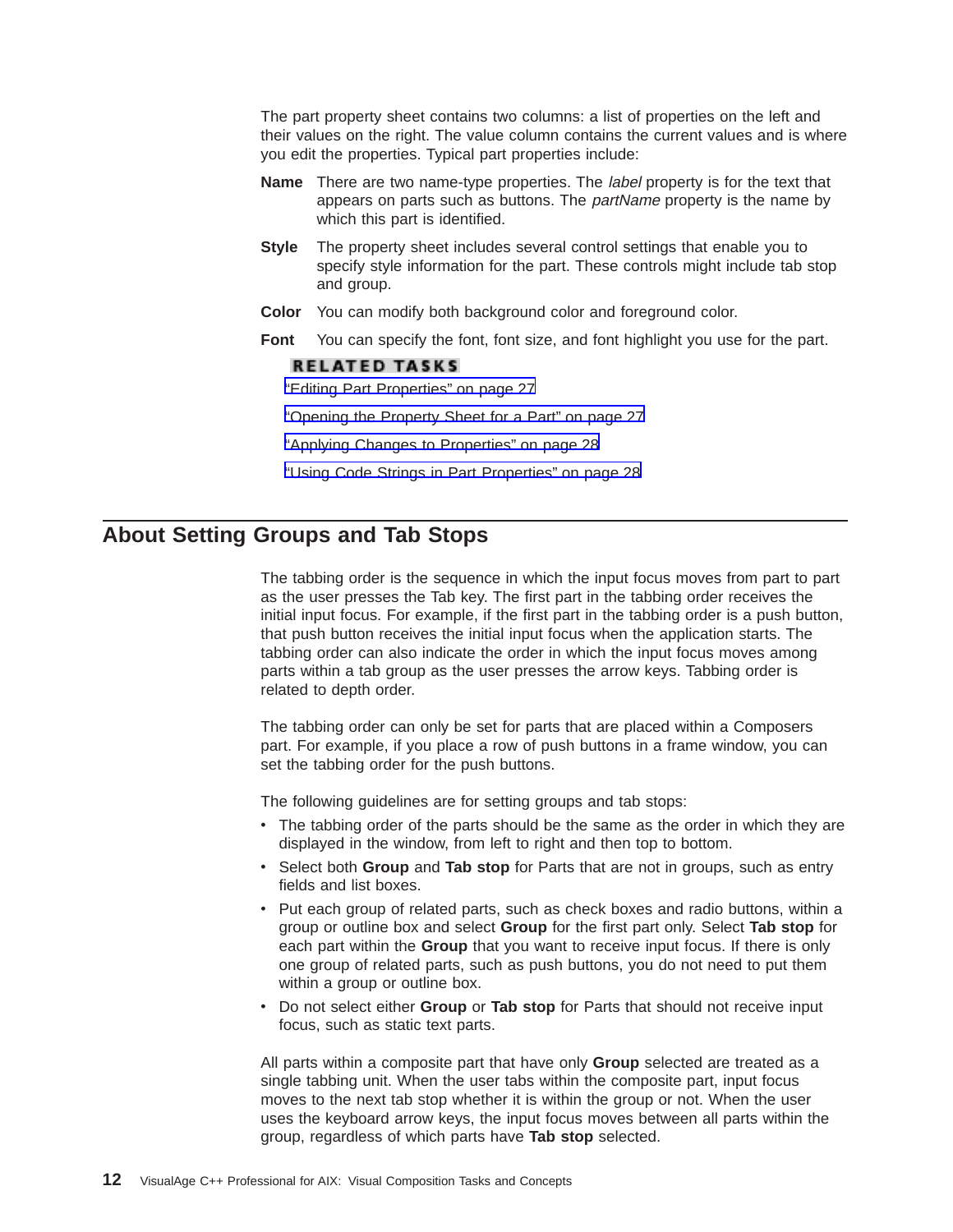<span id="page-20-0"></span>Grouped radio buttons are special in that they become mutually exclusive within their group. For example, suppose you have four consecutive radio buttons in your list and you select **Group** for RadioButton1 and RadioButton3. In this case, RadioButton1 and RadioButton2 become mutually exclusive in their group, and RadioButton3 and RadioButton4 become mutually exclusive in their group.

You can set the group and tab stops from the pop-up menu. You can display the tabbing order by opening a parts list for the Composers part that contains the push buttons. You can change the tabbing order within the parts list, by changing the positions of parts.

If the tabbing order includes each entry field in which a user can type, the user can move the input focus from one entry field to another. Arrow keys only move the cursor within an entry field; only the Tab key, backtab key, and mouse can change the input focus from one entry field to another. Read-only fields do not need to be included in the tabbing order.

As you add or rearrange parts, you will probably need to change the tabbing order. For example, rearrange three push buttons so that PushButton3 is between PushButton1 and PushButton2. The tabbing order is still PushButton1, PushButton2, PushButton3, even though PushButton3 is now between PushButton1 and PushButton2. You must change the order in the parts list to have the focus move from PushButton1, to PushButton3, and then PushButton2.

#### **RELATED TASKS**

["Changing the Tabbing Order" on page 42](#page-49-0)

["Setting Tab Stops and Groups" on page 43](#page-50-0)

["Changing Depth Order within a Composite Part" on page 42](#page-49-0)

## **About Tearing Off Attributes**

You tear off an attribute to gain access to the encapsulated features of a part. This can be necessary when an attribute is in itself a part and you want to connect to one of its features. The torn-off attribute is not actually a separate part but a variable that represents the attribute itself or points to it.

For example, in an address book application you might tear off attributes as follows:

- You might have a Person part that contains both *homeAddress* and workAddress attributes, both of which, in turn, could contain street, city, and state attributes.
- By tearing off either the *homeAddress* or *workAddress* attribute, you can create a new part that contains street, city, and state attributes.
- Tearing off a *homeAddress* or *workAddress* attribute makes the nested *street*, city, and state attributes directly accessible. Now that the nested attributes are directly accessible, you can make connections to and from them, as well as to their associated events and actions.

#### **RELATED TASKS**

["Tearing Off Attributes" on page 43](#page-50-0)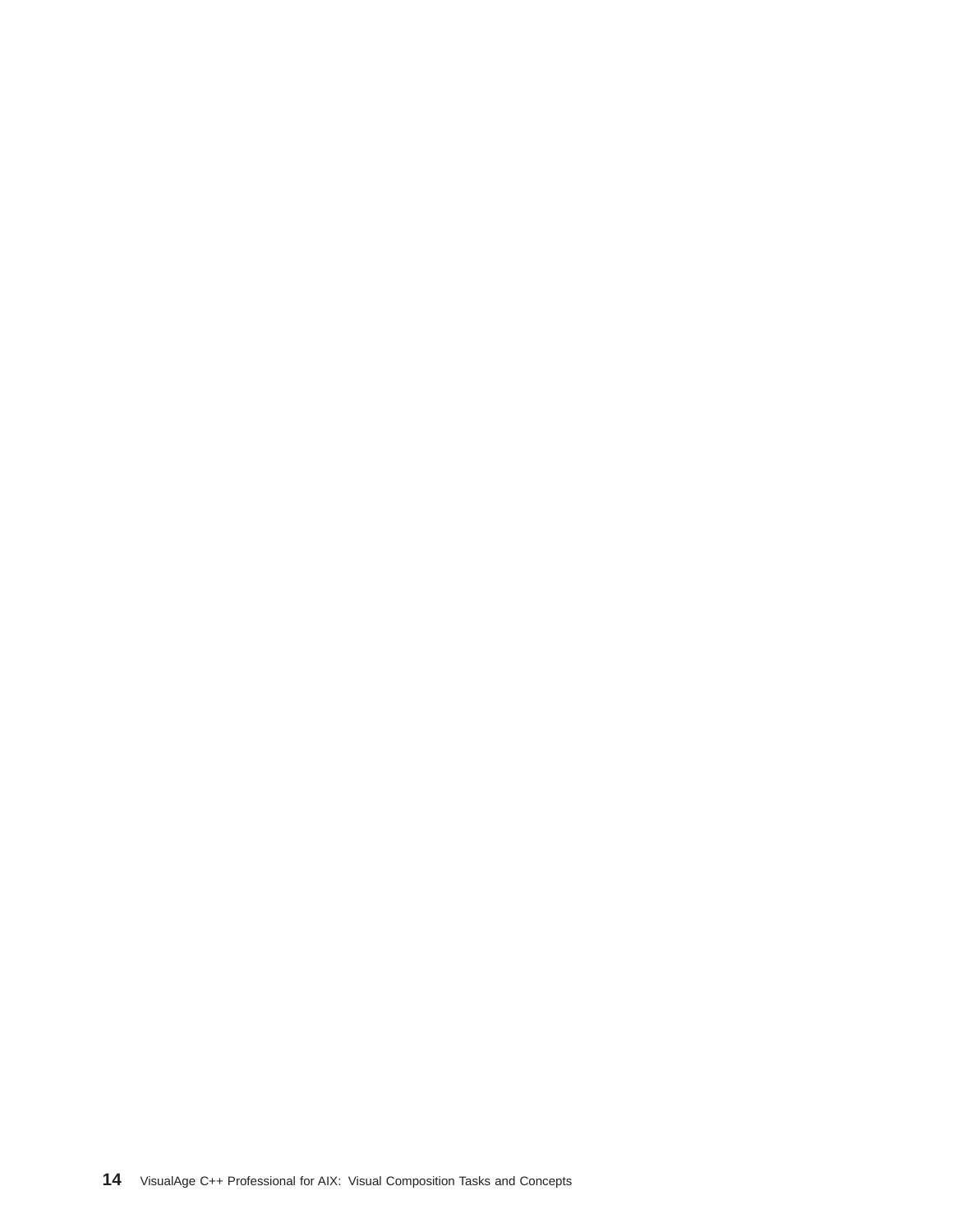# <span id="page-22-0"></span>**Chapter 6. Starting the Visual Builder in AIX**

To start a Visual Builder session in AIX, do the following:

- 1. Change to your data directory
- 2. At the prompt, enter ivb and the Visual Builder window appears.

Tasks you can perform from the Visual Builder window include:

- ["Preloading the Visual Builder Window" on page 17](#page-24-0)
- ["Creating a New Part" on page 17](#page-24-0)
- ["Opening Parts in the Visual Builder Window" on page 18](#page-25-0)
- ["Displaying Part Names" on page 17](#page-24-0)
- ["Selecting All Parts" on page 17](#page-24-0)
- ["Deselecting All Parts" on page 17](#page-24-0)
- ["Copying Parts from One Part File to Another" on page 19](#page-26-0)
- ["Moving Parts to a Different Part File" on page 20](#page-27-0)
- ["Deleting Parts from a Part File" on page 20](#page-27-0)
- ["Renaming Parts in Part Files" on page 21](#page-28-0)

## **RELATED TASKS**

["Chapter 7. Working with Parts in the Visual Builder Window" on page 17](#page-24-0)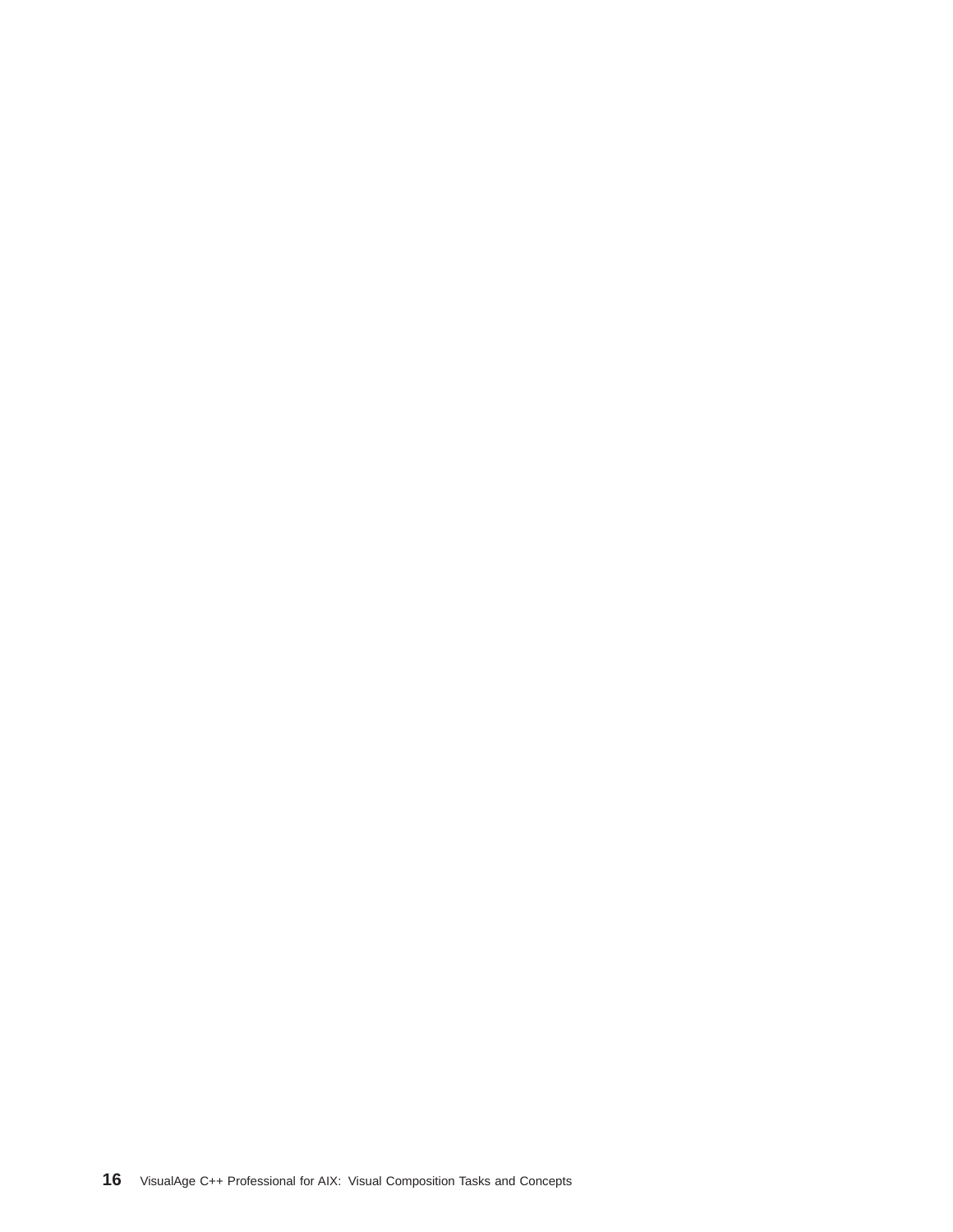# <span id="page-24-0"></span>**Chapter 7. Working with Parts in the Visual Builder Window**

The topics in this section describe how to work with parts from the Visual Builder window.

# **Preloading the Visual Builder Window**

In order to preload your part files into the Visual Builder window, create a vbload.dat file. This text file contains the names of the part files you wish to preload. Once you have created the file, place it in the working directory along with the actual part files. When you open the Visual Builder window, VisualAge automatically loads the listed files saving you the task of manually loading each file.

Managing your project is easier if you keep the vbload.dat file updated with all the project part file names. For an example of a vbload.dat file, refer to any of the samples provided with VisualAge.

# **Displaying Part Names**

To display the names of the parts in a part file, from the **Loaded files** list box in the Visual Builder window, select the file containing the parts you want to see. Visual parts appear in the **Visual parts** list box; nonvisual parts and class interface parts in the **Nonvisual parts** list box.

Once part names are displayed, you can perform actions on them, such as opening or deleting them.

# **Selecting All Parts**

To select all of the parts in the selected part files, select **Edit** and then **Select all parts**.

If you want to deselect any of the parts, hold the Ctrl key and select the part name with mouse button 1.

## **Deselecting All Parts**

To deselect all of the parts in the selected part files, select **Edit** and **Deselect all parts**.

# **Creating a New Part**

To create a new part, do the following:

- 1. Select **Part—New** and then select Visual or Nonvisual part or Class. The Part–New window appears.
- 2. Enter the name that you want to give to your part in the **Class name** field.
- 3. Enter a description of the part in the **Description** field. Visual Builder uses the description that you enter here in the following ways:
	- If you add the part to the parts palette, Visual Builder displays its description in the information area at the bottom of the Composition Editor when the part is selected.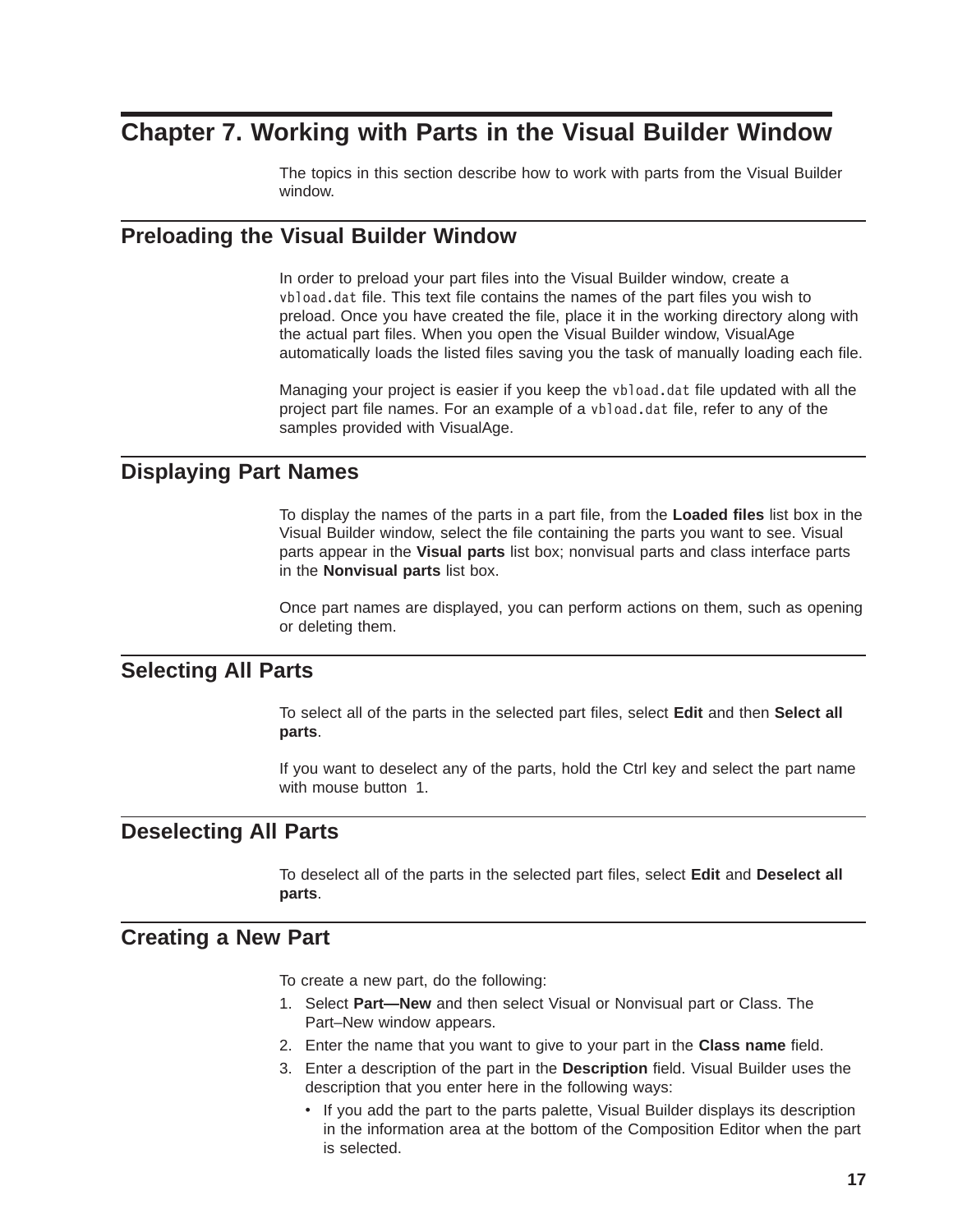- If you export the information about the part to a .vbe file, the description is included with the other information about the part.
- <span id="page-25-0"></span>4. In the **File name** field, enter the part file name where you want VisualAge to store the part. If the file does not exist, VisualAge creates it for you.
- 5. Select the type of part that you want to create in the **Part type** field. You can select one of the following:
	- Visual part
	- Nonvisual part
	- Class interface part
- 6. Either keep the default class name provided by Visual Builder in the **Base class** field, change it, or delete it.

Note the following:

- A nonvisual part must have the IStandardNotifier class in its inheritance so it can exhibit the behavior required for all parts—a part interface (attributes, events, and actions). It must inherit this behavior from IStandardNotifier. Therefore, you cannot leave this field blank when creating a nonvisual part. The default base class for a nonvisual part is IStandardNotifier.
- A visual part must have the IWindow class in its inheritance so it can inherit the visual behavior common to all windows, as well as part interface behavior, which IWindow inherits from IStandardNotifier. Therefore, you cannot leave this field blank when creating a visual part. The default base class for a visual part is IFrameWindow, which inherits from IWindow.
- No inheritance is required for a class interface part. Therefore, you can leave the **Base class** field blank when creating a class interface part.
- 7. Select **Open**. One of the following occurs:
	- If you are creating a visual part, the Composition Editor appears.
	- If you are creating a nonvisual part or a class interface part, the Part Interface Editor appears.
- 8. Use the displayed editor to create your part.

# **Opening Parts in the Visual Builder Window**

Use **Part** and then **Open** to open existing parts. You must load the part file that contains a part before you can open it. .

The Composition Editor uses the question mark icon on the free-form surface to represent unloaded parts. If you open a part that contains unloaded parts, Visual Builder displays this icon.

The question mark folder icon indicates that most of the information about the unloaded part is not available to the Composition Editor. You can select connections between unloaded parts and other parts to see which features are connected, but the features are not available in the unloaded part's connection menu.

You should not make changes to an unloaded part or generate any code when a part is not loaded.

If you open a part and see a question mark folder icon, load the part file that contains the unloaded part.

#### **Opening one part**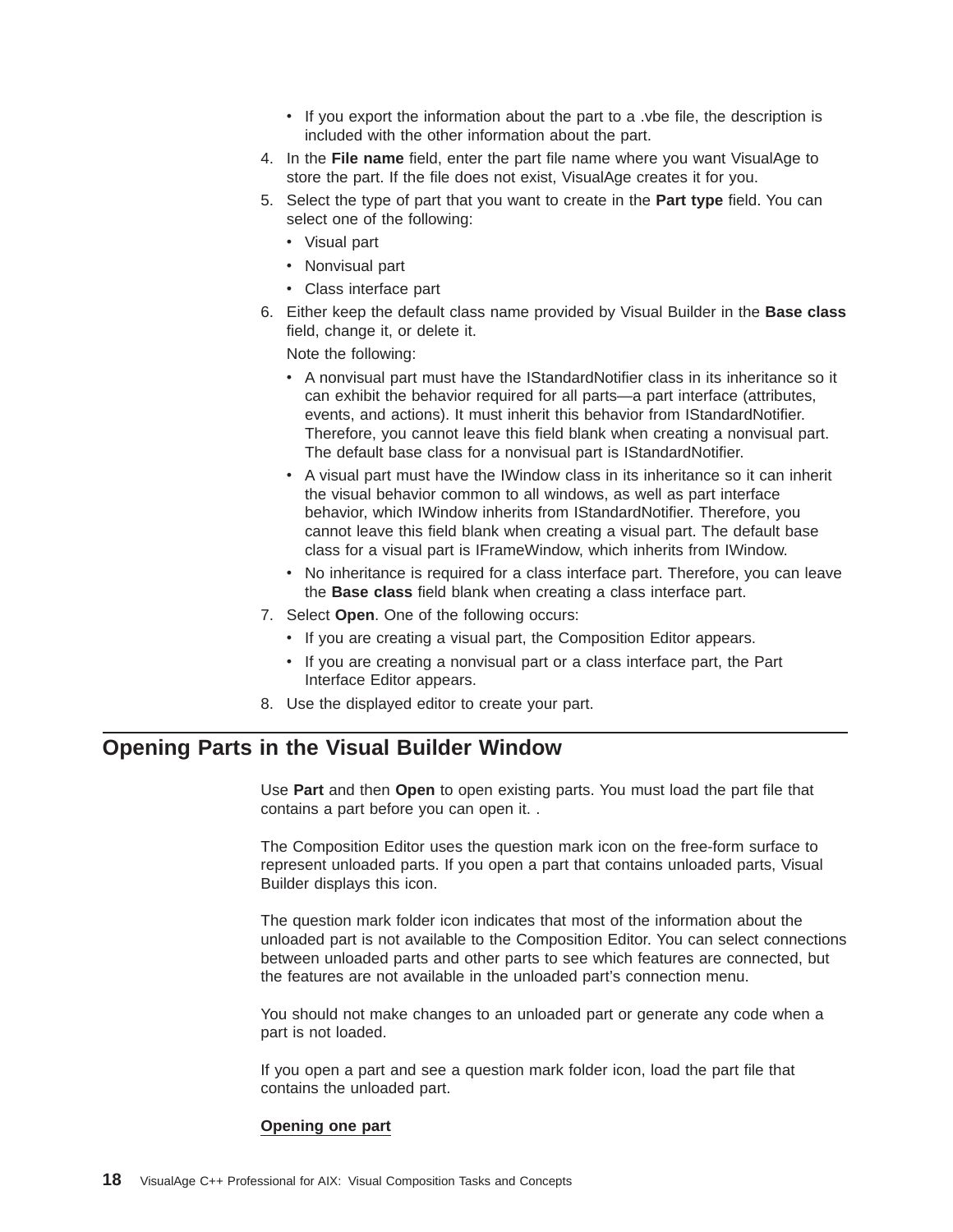<span id="page-26-0"></span>To open one part, do the following:

1. Find the name of the part that you want to open by scrolling through the appropriate list box in the part selector window.

**Note:** If the list boxes are empty or if you cannot find the part, the part file is not loaded.

- 2. Select the part you want to open.
- 3. Select **Part** on the menu bar.
- 4. Select **Open** in the pull-down menu. One of the following occurs:
	- If you are opening a visual part, the Composition Editor appears.
	- If you are opening a nonvisual part, the Composition Editor appears.
	- If you are opening a class part, the Part Interface Editor appears.

You can also open an existing part by double-clicking the part name within the **Visual parts** or **Nonvisual parts** list box.

#### **Opening multiple parts**

To open multiple parts, do the following:

1. Find the name of the first part that you want to open by scrolling through the **Nonvisual parts** and **Visual parts** list boxes shown in the part selector window.

**Note:** If the list boxes are empty, you must load the part files.

- 2. Select the first part you want to open.
- 3. Do one of the following, depending on how the other parts appear in the list:
	- v If the other parts are adjacent in the list to the part previously selected, hold down the Shift key and click on the last part in the group you want to select. All parts between the first and last parts selected are now highlighted.
	- If the parts are not adjacent in the list, hold down the Ctrl key while selecting each part.
- 4. Select **Part** on the menu bar.
- 5. Select **Open** in the pull-down menu. Visual Builder displays a separate window for each part that you selected. The window displayed is the Composition Editor for visual/nonvisual parts or the Part Interface Editor for class parts.

## **Copying Parts from One Part File to Another**

To copy a part, do the following:

- 1. Select the part that you want to copy in the **Visual Parts** or **Nonvisual parts** list box. If you select more than one part or if you do not select a part, the **Copy** function is not available.
- 2. Select **Part** and then **Copy**. The Copy window appears.

The **Source part name** field shows the name of the part that you selected to copy.

- 3. In the **Target part name** field, enter the name you for the new part.
- 4. In the **Target file name** field, enter the name of the part file where you want to copy the part. If you leave this field blank, the current part file name is used.
- 5. Select the **Copy** push button. The part is copied under the new name and stored in the designated part file.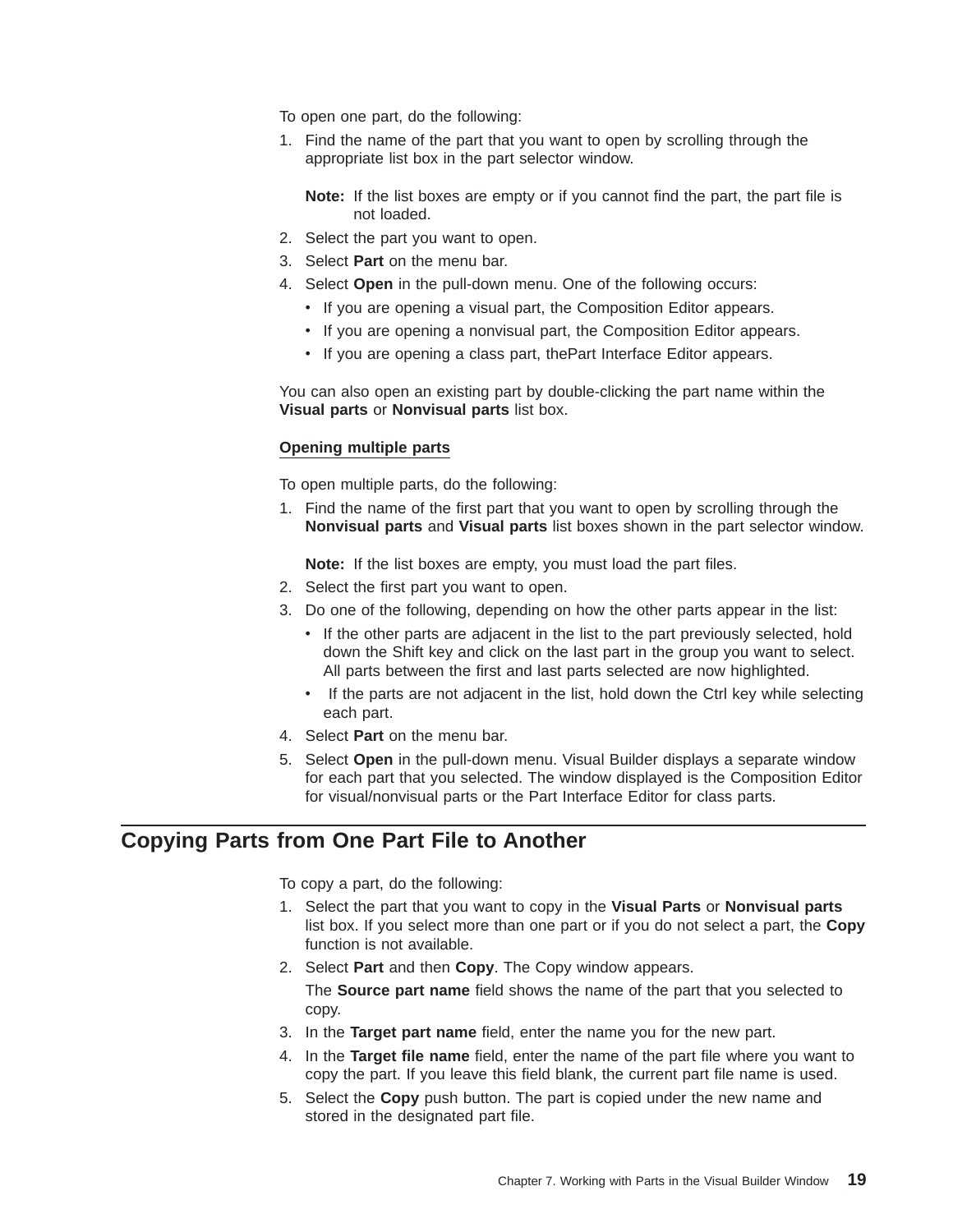# <span id="page-27-0"></span>**Moving Parts to a Different Part File**

Here is what happens to the part file where the part or parts are moved:

- If the designated part file does not exist, VisualAge creates and loads it for you.
- If the designated part file exists and is loaded, the part or parts are moved into it.
- If the designated part file exists but is not loaded, VisualAge overwrites the unloaded file with the new part.

To move one or more parts from one part file to another, do the following:

- 1. Select the part or parts that you want to move. If you do not select at least one part, the **Move** function is not available.
- 2. Select **Part** and then **Move**.
- 3. Use the following instructions for moving one part or multiple parts:
	- **Moving one part**

If you selected one part, the Move Part Window appears.

The **Part name** field displays the name of the selected part. The **File name** field displays the complete path of the part file for the part you want to move. Do the following:

- a. In the **New file name** field, enter the path and name of the part file to where you want to move the part.
- b. Select the **Move** push button.

The part is moved to the part file specified in the **New file name** field.

#### **Moving multiple parts**

If you selected more than one part, the Move Part Window for moving more than one partappears.

The text in the window specifies the names of the selected parts. Do the following:

- 1. In the entry field, enter the name of the part file to where you want to move the parts. If the part file is not in your current directory, specify the complete path for the part file.
- 2. Select **OK** and the parts are moved to the part file specified in the entry field.

You can also move a part by changing the name of the part file specified in the Class Editor.

# **Deleting Parts from a Part File**

To delete a part, do the following:

1. Select the part or parts that you want to delete in the **Visual parts** list box, **Nonvisual parts** list box, or both.

If you do not select at least one part, the **Delete** function is not available.

2. Select **Part** and then **Delete**.

Deselect any parts that you do not want to delete. Once you delete a part from a part file, you cannot recover it unless you have another copy stored in another part file.

3. Select the **Delete** push button.

The selected parts are deleted.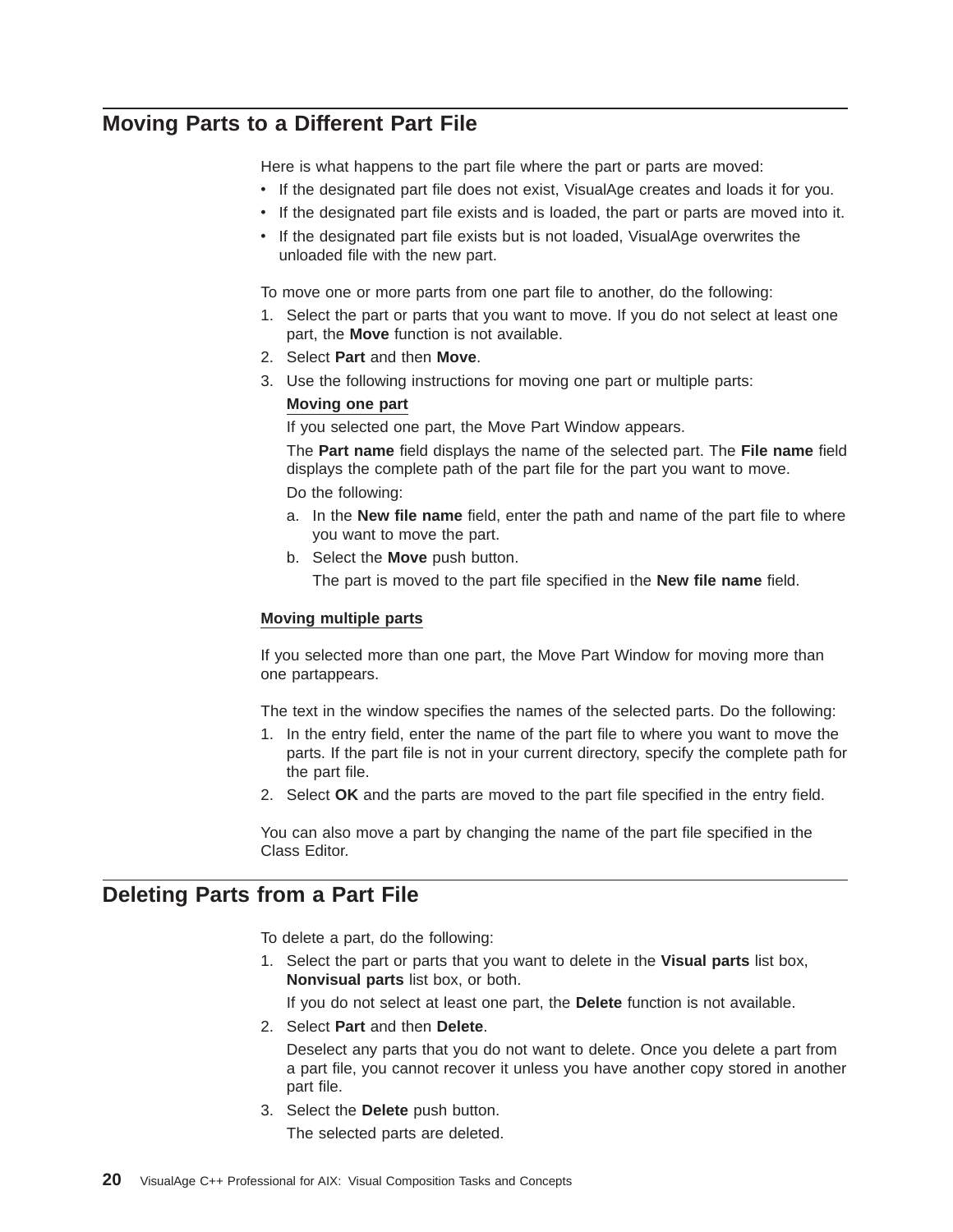# <span id="page-28-0"></span>**Renaming Parts in Part Files**

The **Part—Rename** menu choice lets you change the name that a part is stored under in a part file.

**Note:** Use care when renaming parts. The name changes only in the part file where the part is stored. The part name does not change in any other part where this part is embedded. Therefore, when you open the part where you embedded the renamed part, VisualAge will not be able to find the renamed part.

To rename a part in a part file, do the following:

- 1. Select the part that you want to rename in the **Visual parts** or **Nonvisual parts** list box. If you select more than one part or if you do not select a part, the **Rename** function is not available.
- 2. Select **Part** and then **Rename**. The **Rename** window appears. The **Part name** field shows the name of the part that you selected to rename.
- 3. In the **New part name** field, enter the new name for the part.
- 4. Select **Rename** and the part is renamed.

## **RELATED TASKS**

["Chapter 6. Starting the Visual Builder in AIX" on page 15](#page-22-0)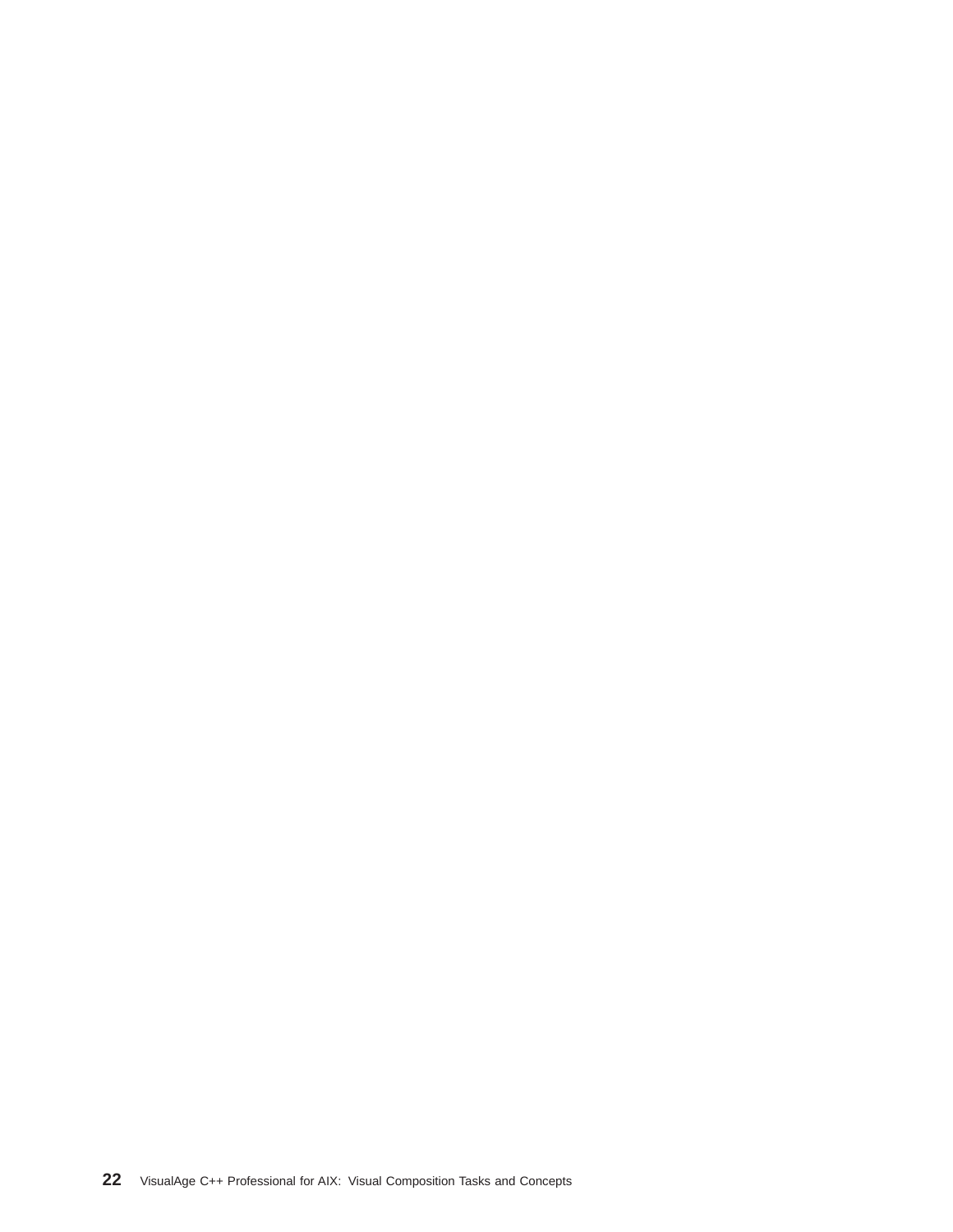# <span id="page-30-0"></span>**Chapter 8. Using Parts from Previous Versions of VisualAge**

To continue to use parts from Versions 3.0 and 3.5, perform these steps as required by your application:

- Make sure any member function signatures with input arguments specify both a type and a name for each argument. (Previously, you only had to specify a type.) If you run the migration utility on a part file in which only types are specified, VisualAge defines the name and type to be the same (for example, IDate and IDate).
- Run the migration utility on your part files (.vbb and .vbe). To do this, type the following, substituting the names of your files for the placeholders below:

ivb -vbmigrate mypart1.vbb mypart2.vbe @mypart.lst

As shown in the example, you can simply list the files separated by a space or create a list file. If you use the list-file method, the file name must be preceded by an at-sign (@). If you do not specify a file name, a file selection window appears.

- Clean up migrated parts that contain connections between the actionResult feature and a connection parameter.
- Any connections from promoted or embedded ready events are deleted by the migration utility, because they are no longer permitted. Add alternative connections as necessary.
- Edit handwritten code for updated features and changes in generated code.

## **RELATED CONCEPTS**

["Chapter 27. Generated Code" on page 111](#page-118-0)

## **RELATED TASKS**

["Using Handwritten Code from Previous Versions of VisualAge" on page 83](#page-90-0)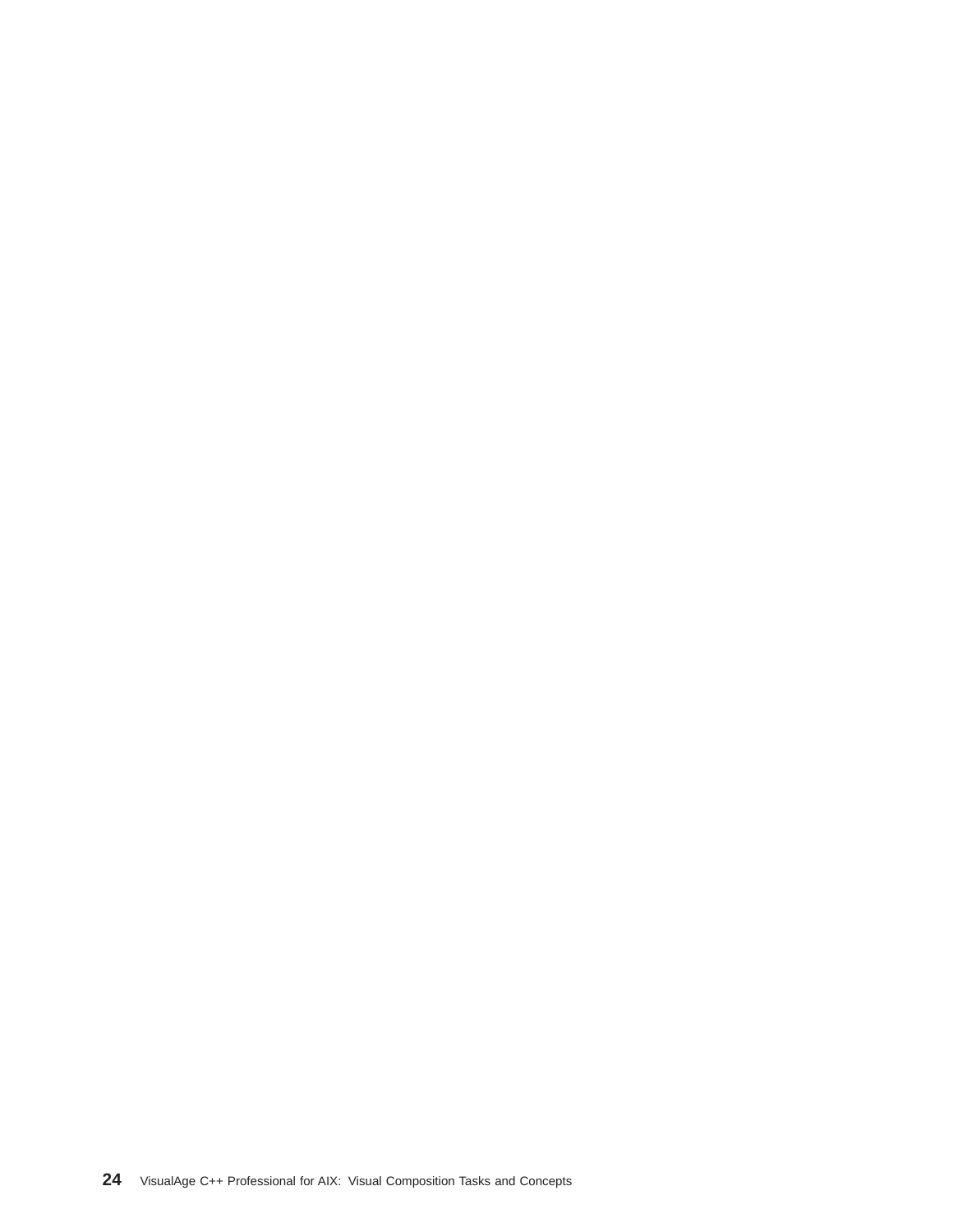# <span id="page-32-0"></span>**Chapter 9. Working with Parts in the Composition Editor**

Parts make up the user interface and logic of a program. The Composition Editor provides many tools for visually creating these parts. Visually developing a user interface includes:

- 1. Designing the user interface.
- 2. Dropping parts on the free-form surface.
- 3. Changing properties and manipulating the parts.
- 4. Making connections to determine the parts behavior.
- 5. Manipulating connections.
- 6. Generating the code for the parts.
- 7. Generating source code for the main() function.
- 8. Compiling and linking the code.
- 9. Making changes.

When you edit the part that represents the overall structure of your application (usually its main user interface view), you graphically build your application. By making connections between parts, you build your program's business logic.

Building a program with the Composition Editor involves the following tasks:

- ["Chapter 10. Dropping Parts in the Composition Editor" on page 33](#page-40-0)
- ["Opening the Property Sheet for a Part" on page 27](#page-34-0)
- ["Chapter 12. Making Connections in the Composition Editor" on page 45](#page-52-0)
- ["Saving a Part" on page 32](#page-39-0)

## **RELATED CONCEPTS**

["Chapter 5. Visual Composition" on page 9](#page-16-0)

["About Adding Parts in the Composition Editor" on page 11](#page-18-0)

["Generated Application Code" on page 112](#page-119-0)

#### **RELATED TASKS**

["Chapter 6. Starting the Visual Builder in AIX" on page 15](#page-22-0)

["Generating Source Code for Your Application's main\( \) Function" on page 61](#page-68-0)

["Generating Source Code" on page 60](#page-67-0)

["Displaying Part Pop-Up Menus" on page 26](#page-33-0)

["Browsing a Part's Features" on page 26](#page-33-0)

["Editing Part Properties" on page 27](#page-34-0)

["Undoing and Redoing Changes in the Composition Editor" on page 29](#page-36-0)

["Editing Parts within a Composite Part" on page 29](#page-36-0)

["Renaming Parts in the Composition Editor" on page 30](#page-37-0)

["Listing Parts within a Composite Part" on page 31](#page-38-0)

["Saving a Part" on page 32](#page-39-0)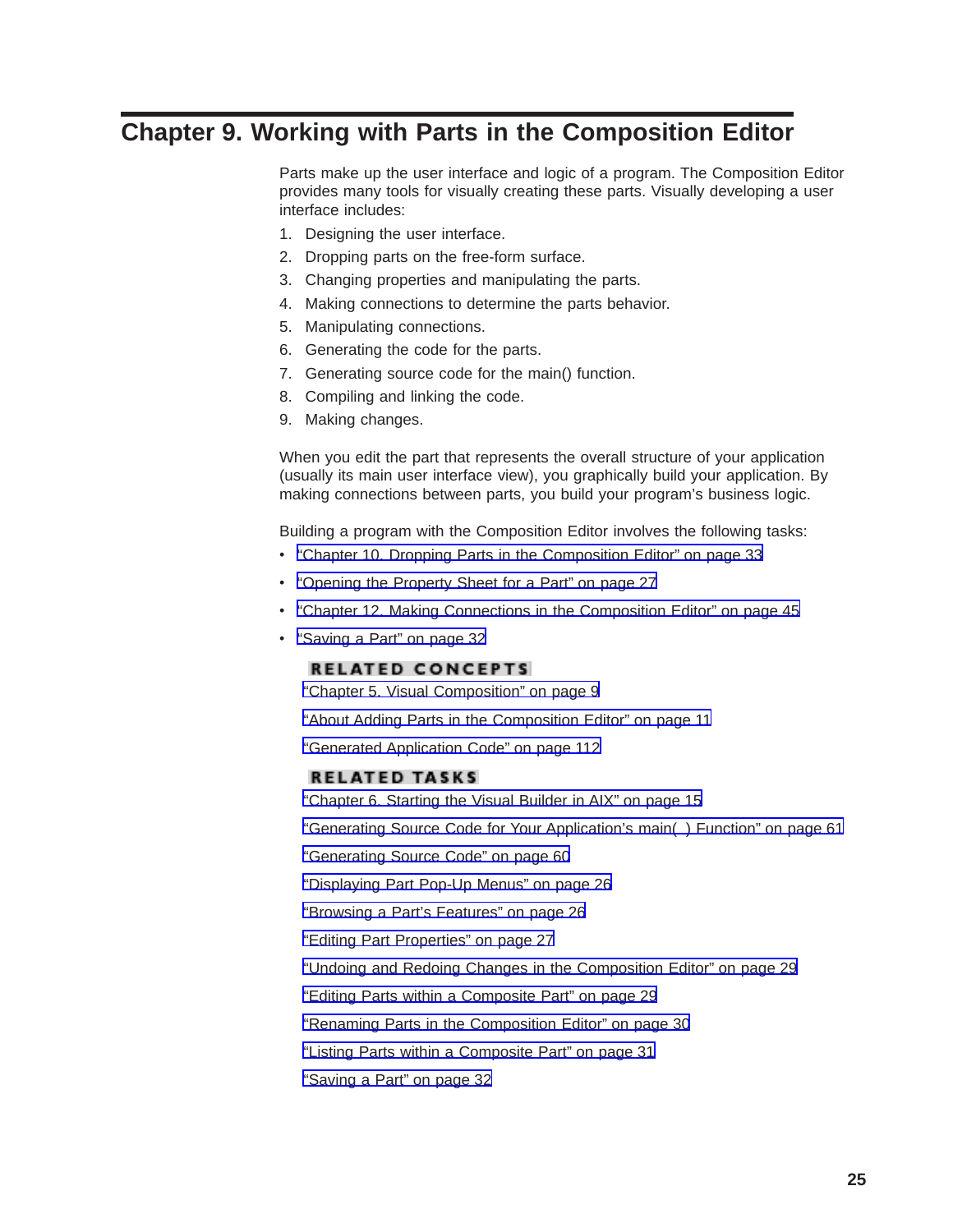# <span id="page-33-0"></span>**Displaying Part Pop-Up Menus**

To see a menu of operations you can perform on a part, click mouse button 2 on the part. The pop-up menu for the part appears. Choices on the pop-up menu allow you to delete the part, rename it, and perform other operations (which vary, depending on the part).

A part does not have to be selected for you to display its pop-up menu. The pop-up menu appears for whatever part the mouse pointer is over when you click mouse button 2, even if another part is selected.

To display pop-up menus for multiple parts:

- Select the parts.
- Place the mouse pointer over any of the selected parts.
- Click mouse button 2.

#### **RELATED TASKS**

["Selecting Parts" on page 35](#page-42-0)

## **Browsing a Part's Features**

Sometimes it is useful to browse part features before using them in a connection. For example, you might want to look at an attribute to see if it has a set member function so that it can update itself when it receives new data from another attribute.

By using **Browse part features**, you can see all features of a part in one window and browse, but not change, the information about each feature. To modify a feature, use the Part Interface Editor.

There is an important distinction between browsing part features and displaying features for making a connection. When you browse part features, you see all of its features, even if some of them are not available for connections. (This includes inherited features if the base parts are loaded.) When you display the connection menu for a part, however, you see only those features that are available for connections.

To browse the features of a part, do the following:

- 1. Move the mouse pointer over the part and click mouse button 2. The Composition Editor displays the pop-up menu for the part.
- 2. Select **Browse part features**. The Composition Editor displays a browse window that contains three columns: actions, attributes, and events.
- 3. Select the feature you want to browse.

The Composition Editor displays information about the feature that you select in the entry fields below the feature columns. The categories of information displayed for a part depend upon whether you select an action, an attribute, or an event.

The information that the Composition Editor displays when you browse part features is the same as the information in the Part Interface Editor.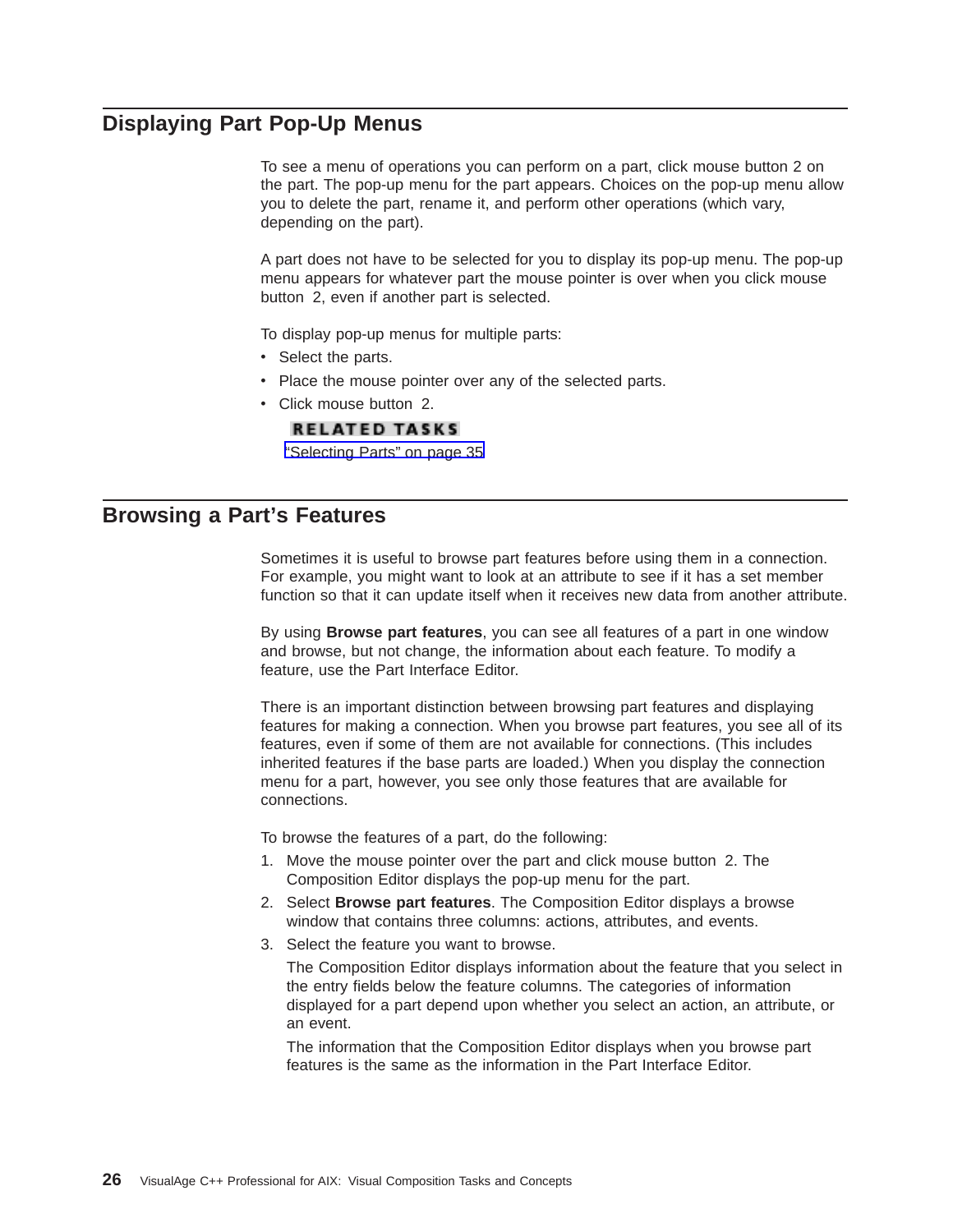# <span id="page-34-0"></span>**Editing Part Properties**

The property sheet for a part provides a way to display and set initial attribute values for the part.

If a Boolean value does not behave the way you expect, its property value may be set to default (rather than true or false). This means that the part inherits its value from the parent window.

For properties in numeric entry fields, the Composition Editor reflects only those values entered in decimal notation. You can enter numbers with bases other than 10 by using the number sign (#, as in #0xBF), but the expression is not evaluated until compile time.

The Composition Editor does not evaluate properties that you enter as string expressions (text strings preceded by a number sign). User interface controls where size is determined by the length of the property value, are not displayed in the Composition Editor as they appear in the compiled application. An example would be the size of a push button that is determined by the length of its text string. However, the Composition Editor passes the expression correctly into the generated code so it compiles successfully. For example, suppose you enter #pbText as the value of a text attribute of an IPushButton\* part. Because #pbText is not a literal value, the length of the text string is unknown and the push button appears small in the Composition Editor. If you have defined the value of #pbText elsewhere, the push button appears with the correct size and text string in the compiled application.

For help with filling out the property sheet for a part, open the help for that part.

#### **RELATED CONCEPTS**

["Property Sheets" on page 11](#page-18-0)

#### **RELATED TASKS**

"Opening the Property Sheet for a Part"

["Using Code Strings in Part Properties" on page 28](#page-35-0)

["Applying Changes to Properties" on page 28](#page-35-0)

# **Opening the Property Sheet for a Part**

To change the properties for a single part, follow these steps:

- 1. Place the mouse pointer over the part and double-click mouse button 1. The property sheet for the part appears.
- 2. When you have chosen the property you wish to modify, select the value field to the right of the property name.
- 3. Make the appropriate changes from the provided options. Options for modifying the properties depend upon the part and may include selecting a button, entering information into the field, selecting from a drop-down list, or proceeding to other dialog boxes.

To change the properties for multiple parts, follow these steps:

- 1. Select the parts with properties you want to change.
- 2. Move the mouse pointer over one of the selected parts.
- 3. Click mouse button 2.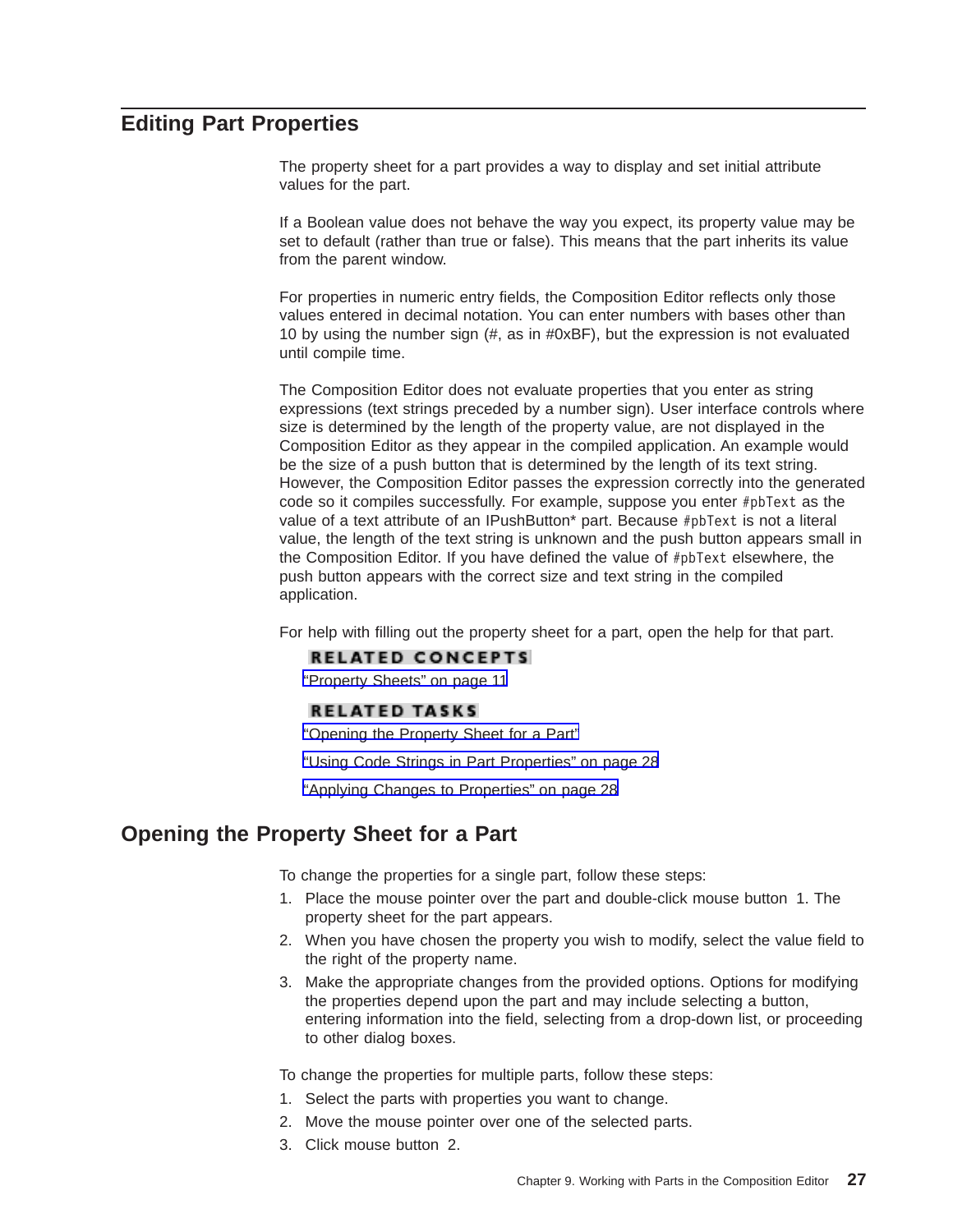<span id="page-35-0"></span>4. Select **Open Settings** from the pop-up menu. A property sheet for each of the selected parts appears.

#### **RELATED TASKS**

["Editing Part Properties" on page 27](#page-34-0)

"Using Code Strings in Part Properties"

"Applying Changes to Properties"

# **Using Code Strings in Part Properties**

Many property sheets provide fields in which you can specify initial values for part properties. For example, the property sheet for the IEntryField\* contains a property name for **Text** and **Limit**. In the value column of the property name for **Text**, you can enter a text string that you want to initially display in the entry field. You can change the default value of **Limit**, which is the maximum number of characters a user can type in the entry field, from 32 to the number you desire.

To facilitate national language support (NLS) translation and code changes in providing property values, such as the ones just described, you can enter a code string to provide those values. You must precede the code string with a number sign (#). If the first character of your code string is a #, enter two #s separated by a space:the first one to signify that a code string follows and the second one to begin your code string.

For example, suppose you want the initial text in an entry field to be Enter a name here. Further, suppose that you want the limit for this entry field to be 18 characters. In a user header file (.hpv or .h), you could insert the following #define statements:

#define NAME\_PROMPT "Enter a name here" #define NAME\_LENGTH 18

Be sure to enter the name of the file that contains these #define statements in the **Required include files** field in the Class Editor. Otherwise, this file is not included when you generate the code for this part.

Then, in the property sheet of the IEntryField\* you could enter the following in the **Text** and **Limit** value column, respectively:

#NAME\_PROMPT #NAME\_LENGTH

By doing this, the values that you defined for NAME\_PROMPT and NAME\_LENGTH are used when you generate the source code for the part being edited.

#### **RELATED TASKS**

["Editing Part Properties" on page 27](#page-34-0)

["Opening the Property Sheet for a Part" on page 27](#page-34-0)

"Applying Changes to Properties"

# **Applying Changes to Properties**

After you make changes to the properties, you can activate them in either of the following ways: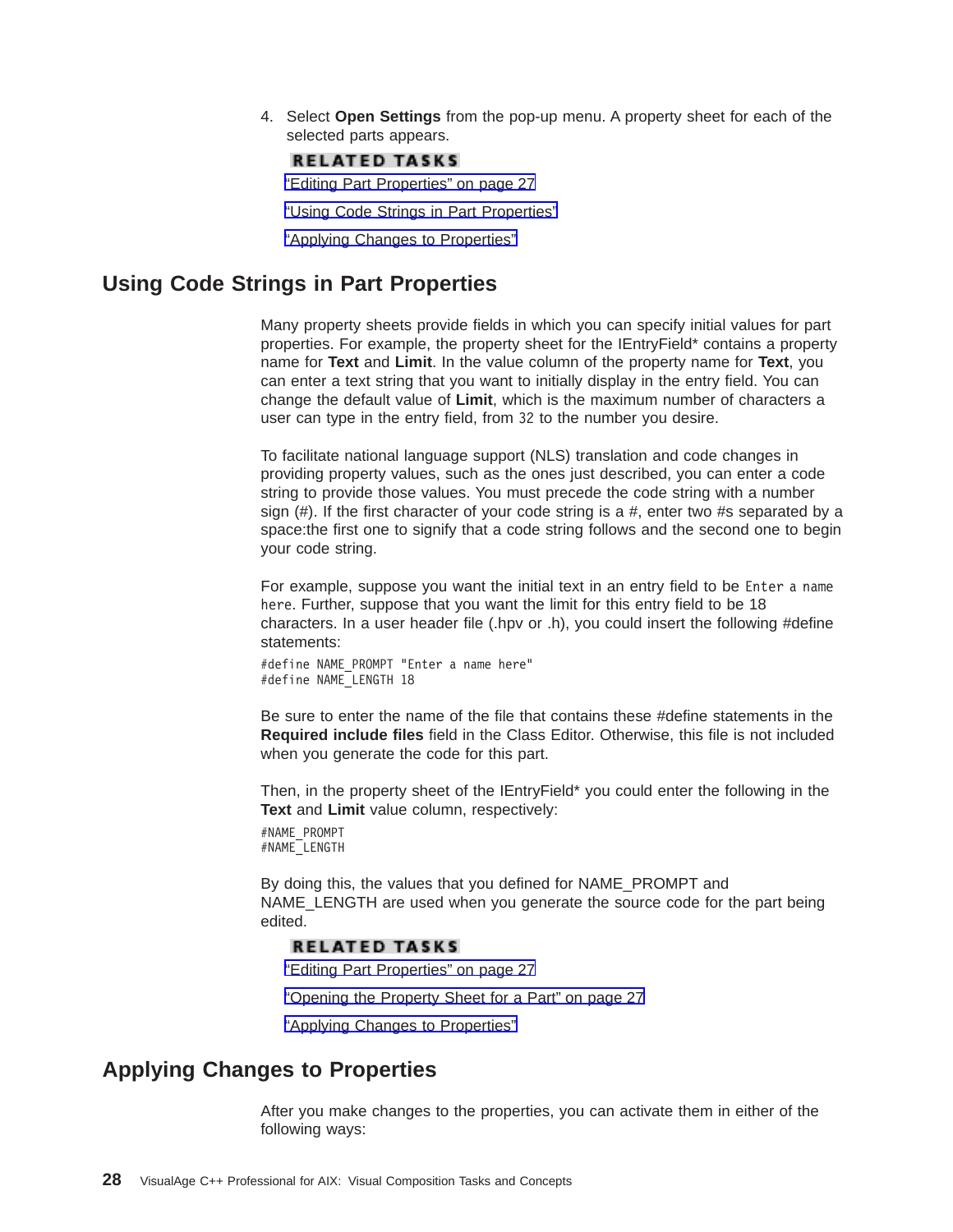- <span id="page-36-0"></span>• To immediately activate and save the property changes and to close the property sheet, select the **OK** push button.
- To apply the property changes you have made and keep the property sheet open, select the **Apply** push button. This enables you to see whether you need to modify any of the changes you have made. The changes remain applied until you change them again.

To close the property sheet, select the **Cancel** push button. If you made changes and selected the **Apply** push button, the changes are saved.

For more help with using the property sheet, select the **Help** push button.

### **RELATED TASKS**

["Editing Part Properties" on page 27](#page-34-0)

["Opening the Property Sheet for a Part" on page 27](#page-34-0)

["Using Code Strings in Part Properties" on page 28](#page-35-0)

## **Editing Part Labels Directly**

Some visual parts, such as buttons and menus, contain text strings. To edit the text of a label for a part, follow these steps:

- 1. Hold down the Alt key. Hold down the Alt + Ctrl keys in AIX.
- 2. Select the text you want to change with mouse button 1.
- 3. Edit the text.
- 4. When you are finished, press Shift+Enter.

**Note:** Pressing the Esc key cancels direct edit without making changes.

You can also use this *direct editing* technique to edit the names of nonvisual parts. The name of a nonvisual part appears directly below its icon.

## **Undoing and Redoing Changes in the Composition Editor**

If you want to reverse changes you made within the Composition Editor, select **Undo** from the **Edit** pull-down menu. You can undo any or all of the changes you made since you opened the Composition Editor. **Undo** reverses one change at a time, moving backward from the most recently made change.

If you undo an operation that you decide you had right in the first place, select **Redo** from the **Edit** pull-down menu. **Redo** restores the part to the state before the last **Undo**, including any connections that were deleted.

**Undo** and **Redo** affect operations you perform on the free-form surface and the parts palette in the Composition Editor, the Class Editor, and the Part Interface Editor. They do not affect any of the functions in the **File** pull-down menu.

## **Editing Parts within a Composite Part**

VisualAge provides a way for you to edit a composite part that is embedded within another composite part.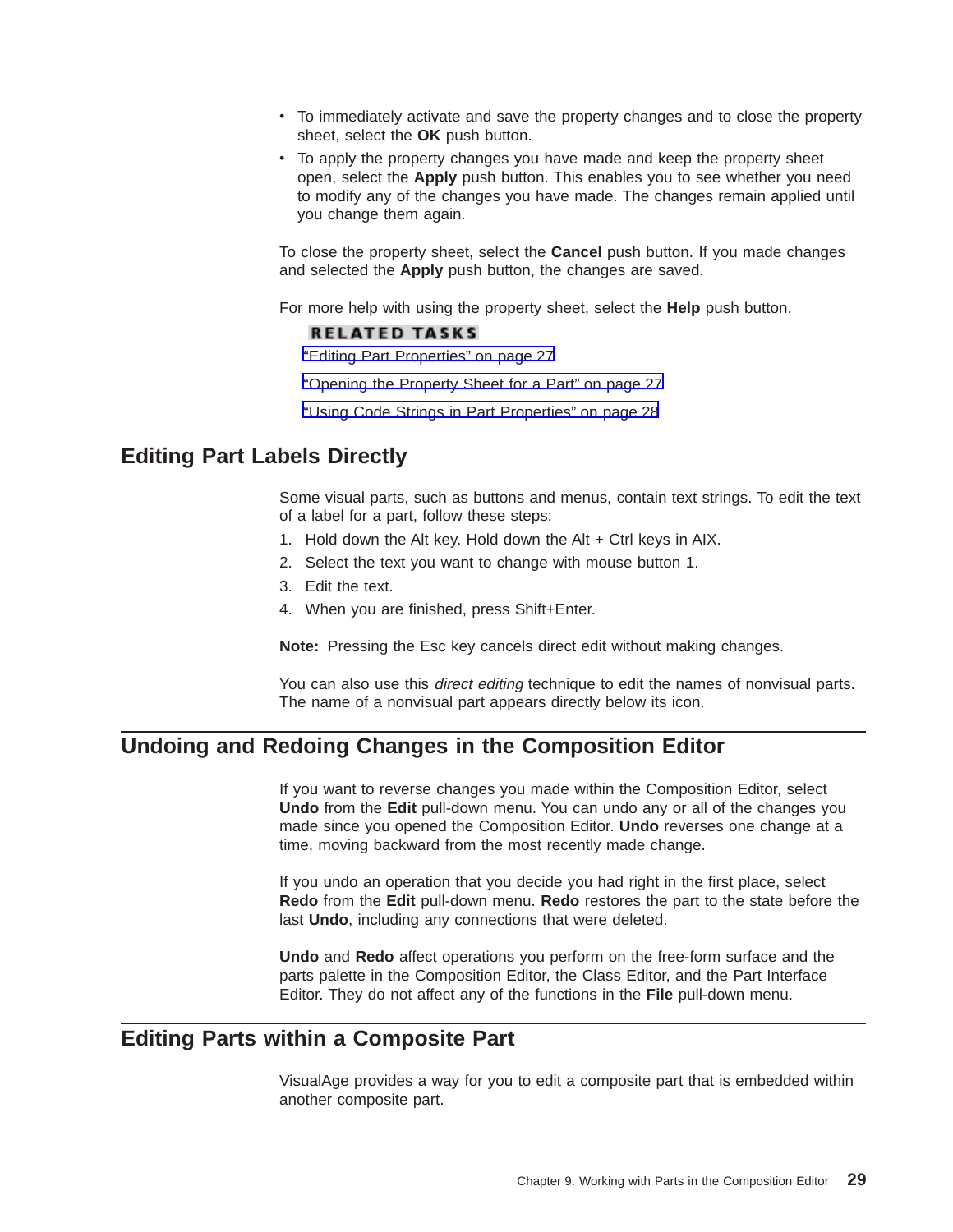The only exception is that the Composition Editor does not allow you to modify the VisualAge provided base parts. However, if you place one of these base parts on either a Composers part or the free-form surface, you can modify the embedded parts by doing either of the following:

- v If you want to add an action to the embedded part, connect to a member function or custom logic that belongs to the composite part. Write a member function or provide custom logic if you need to perform an action of limited use—that is, one that you do not anticipate using very often and that you do not want a derived part to inherit.
- v If you want to add a new feature that you plan to use often, create a new part that is derived from the base part. For example, to add a new feature to an IEntryField\* part, create a new visual part whose base part is the IEntryField\* part and replace the IEntryField\* part that you were using with your new part. You can then add as many new features to your new part as you need.

If you want to edit a part that was added to the part you are editing:

- 1. Move the mouse pointer over the part you want to edit.
- 2. Click mouse button 2. The pop-up menu appears.
- 3. Select **Edit part**, and VisualAge displays the appropriate editor for the part:
	- For a visual part, the Composition Editor
	- For a nonvisual or class interface part, the Part Interface Editor.
- 4. Edit the part. If you want to promote any of the part features used to create the composite part you are editing, do so now to prevent having to edit this part later. See ["About Promoting Part Features" on page 103](#page-110-0) for more information.
- 5. Select **File** and then **Save** to save the part.
- 6. Close the editor and you are returned to the Composition Editor.
- 7. To apply your changes, select **File** and then **Save** and save the original part.
- 8. Close the Composition Editor for the original part that you were editing, as described previously.
- 9. Reopen the original part you were editing to see the changes you made.

### **RELATED TASKS**

["Editing Part Labels Directly" on page 29](#page-36-0)

["Editing Part Properties" on page 27](#page-34-0)

["Undoing and Redoing Changes in the Composition Editor" on page 29](#page-36-0)

"Renaming Parts in the Composition Editor"

["Connecting Features to Member Functions" on page 46](#page-53-0)

["Connecting Features to Custom Logic" on page 47](#page-54-0)

## **Renaming Parts in the Composition Editor**

The Composition Editor names parts based on the part palette names or the names you specify when you place parts on the free-form surface. For example, the first push button part that you use is named PushButton1. When you select this part, the information area at the bottom of the Composition Editor displays the message "PushButton1 selected." The second push button you use is named PushButton2, the third is named PushButton3, and so forth. The Composition Editor assigns these default names to distinguish parts and connections when you generate the code to build your application.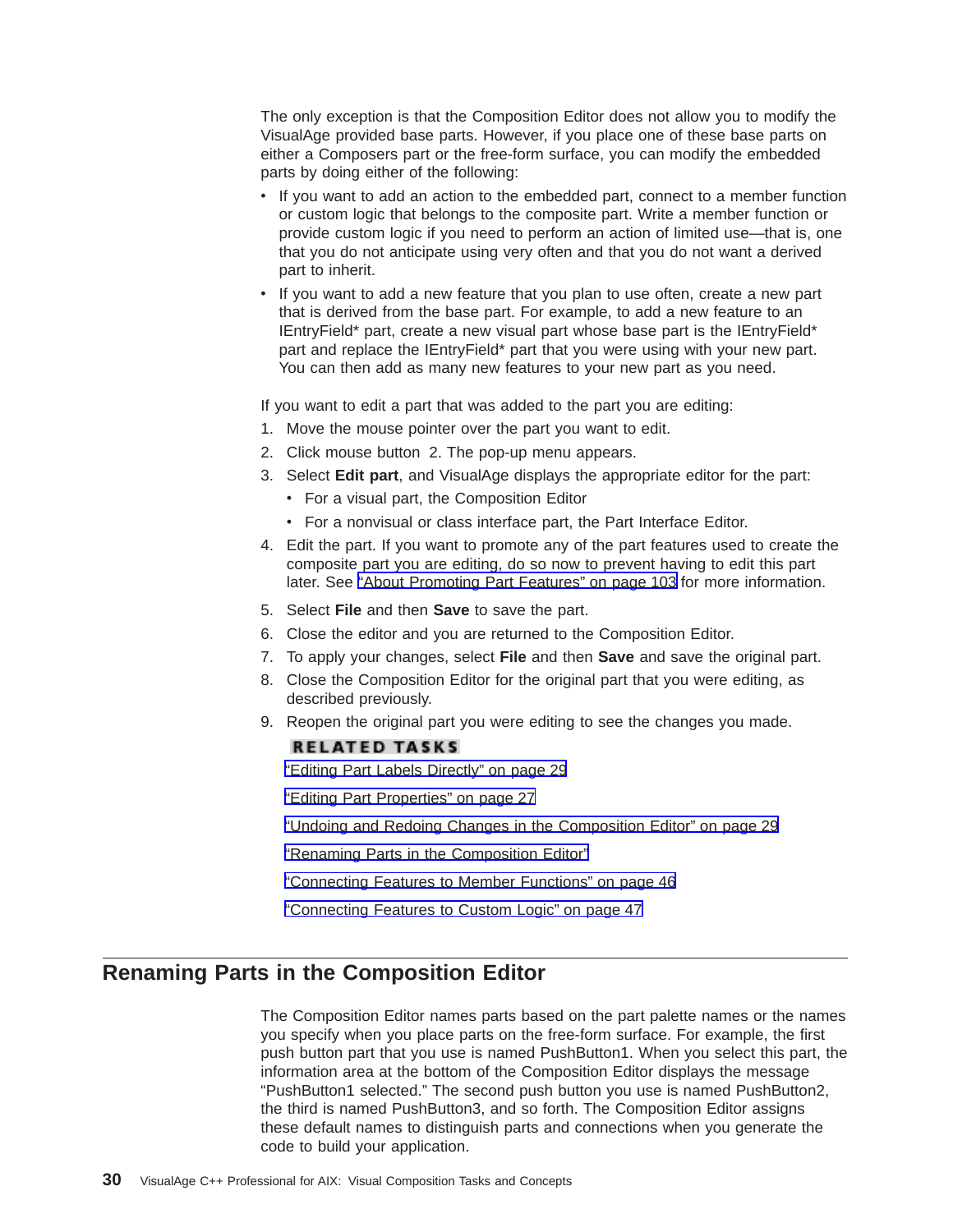<span id="page-38-0"></span>To assign part names that are more descriptive or meaningful to your program element, follow these steps:

- 1. Move the mouse pointer over the part whose name you want to change.
- 2. Click mouse button 2 and the pop-up menu for the part appears.
- 3. Select **Change Name** and a Name Change Request window appears.
- 4. Type a new name in the entry field.
- 5. Select **OK**. The Composition Editor changes the name of the part to the name that you typed in the entry field.

You can also change a part name by opening the property sheet for the partand changing the name in the **partName** value column.

#### **RELATED TASKS**

["Chapter 9. Working with Parts in the Composition Editor" on page 25](#page-32-0)

## **Listing Parts within a Composite Part**

The Parts List window provides a way to display an ordered list of the parts dropped on a given part. At first, parts are listed in the order in which they were dropped. You can change the tabbing order of parts that have tabbing set, by rearranging the parts in the list.

**Note:** If you are using Windows and you have problems with the parts list, set your system palette to 256 colors or fewer.

To view the parts list for a composite part, do the following:

- 1. Open the composite part in the Composition Editor.
- 2. Click on the free-form surface with mouse button 2. The pop-up menu appears.
- 3. Select **View parts list** and the Parts List window appears. At first, the Parts List window displays only the immediate embedded parts of the selected composite part. An expansion icon appears next to each part that contains parts of its own. To see those parts, select the  $\blacksquare$  expansion icon.

## **Setting Template Arguments**

Collection-class parts rely on class templates to be able to handle a variety of element types. Some IBM Open Class parts contain a collection attribute (actually called items), so they, too, use class templates. A list of these parts follows:

- IVBCollectionViewComboBox
- IVBCollectionViewListBox
- IVBContainerControl
- IVSequence

Among these parts, two forms of class template exist. One takes only one argument (element type); the other takes two arguments (element type and collection type).

You are not limited to these template-based classes.

In any case, you must set the appropriate arguments in order for VisualAge to generate code that can be successfully compiled. To do this, select **Change**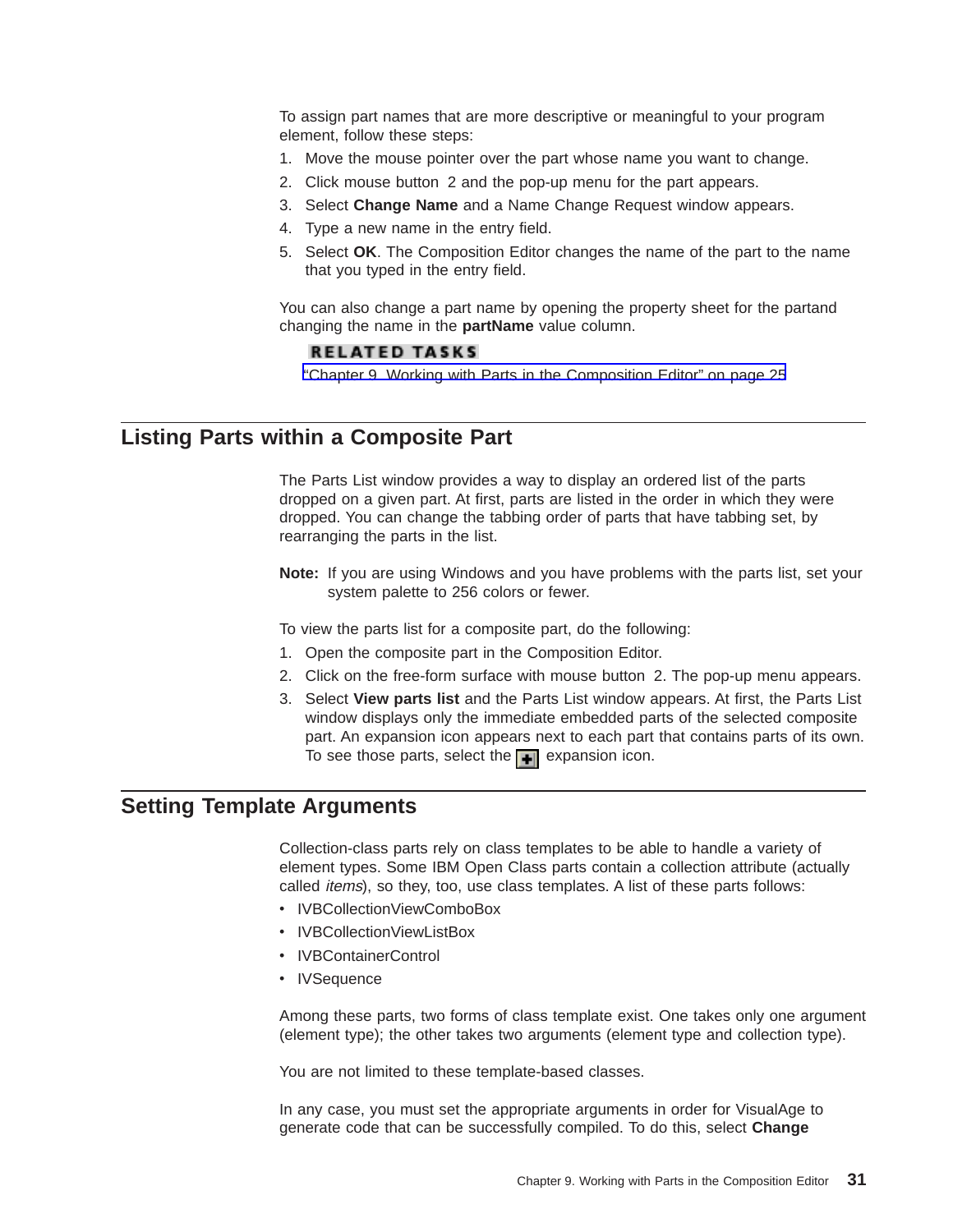**Template Arguments** from the pop-up menu for the part. Then enter the types required, using template notation for the collection type as necessary.

### **RELATED TASKS**

["Chapter 9. Working with Parts in the Composition Editor" on page 25](#page-32-0)

## **Saving a Part**

Saving a part that you have constructed includes generating the source code. If the part is an application or if you want to test the part by itself, you need a main part, which is a subclass of IVBMain.

To save the part and generate the source code:

- 1. Select **File** from the menu bar.
- 2. Select **Save and generate**.
- 3. Select **Part source**.

To create an executable application, and generate code for the **main()** function:

- 1. Create a nonvisual composite part that inherits from IVBMain.
- 2. Generate source code for the main part as you did for other composites.

### **RELATED CONCEPTS**

["Generated Application Code" on page 112](#page-119-0)

### **RELATED TASKS**

["Generating Source Code" on page 60](#page-67-0)

["Generating Source Code for Your Application's main\( \) Function" on page 61](#page-68-0)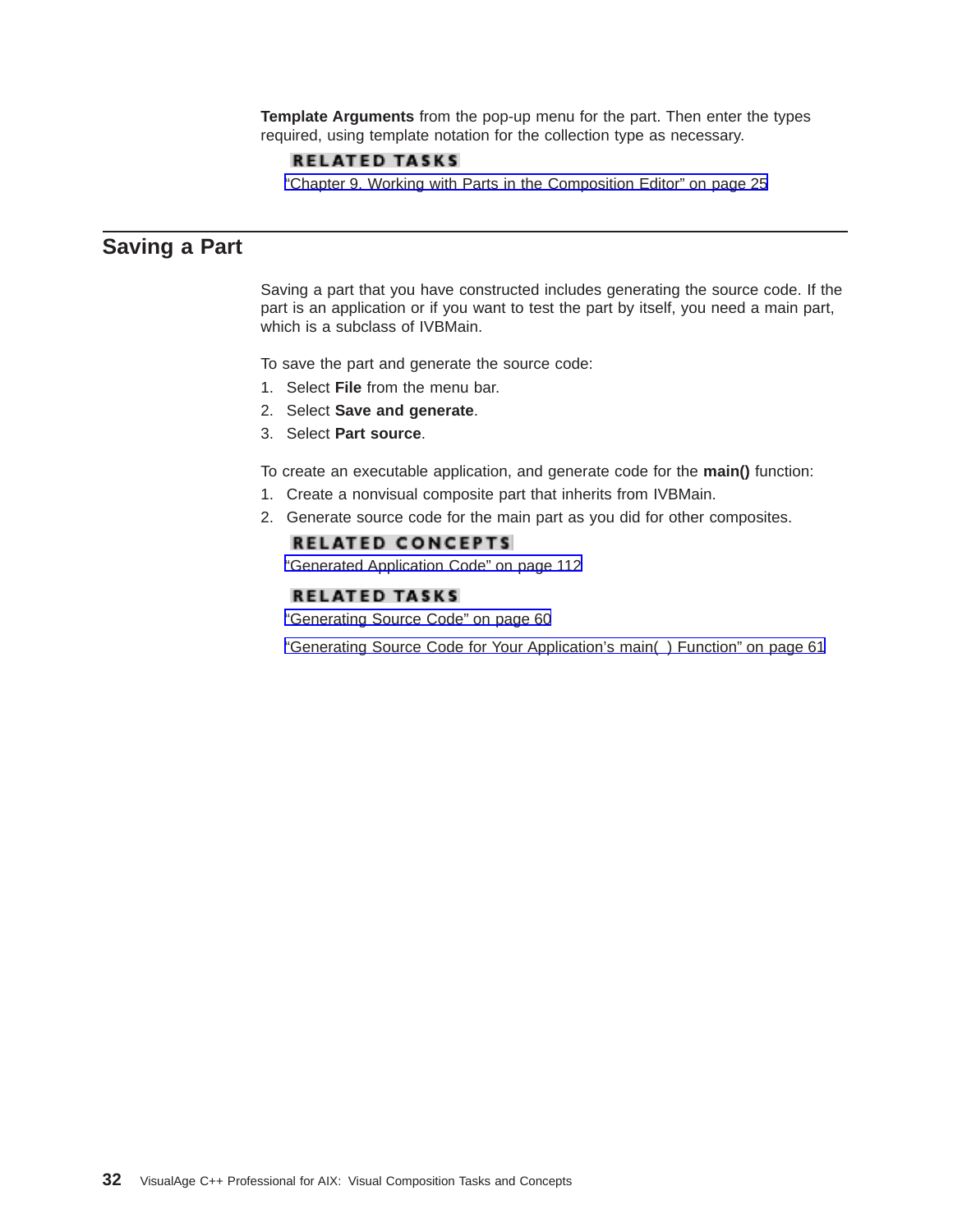# <span id="page-40-0"></span>**Chapter 10. Dropping Parts in the Composition Editor**

Use the Composition Editor to place visual, class interface, and nonvisual parts on the free-form surface. You can add parts that appear on the parts palette, as well as parts that do not appear on the parts palette.

## **RELATED CONCEPTS**

["Chapter 5. Visual Composition" on page 9](#page-16-0)

### **RELATED TASKS**

"Dropping a Part that Appears on the Palette"

["Dropping a Part that Is Not on the Palette" on page 34](#page-41-0)

["Unloading the Mouse Pointer" on page 34](#page-41-0)

["Selecting Parts" on page 35](#page-42-0)

["Deselecting Parts" on page 35](#page-42-0)

["Deleting Parts" on page 36](#page-43-0)

["Chapter 6. Starting the Visual Builder in AIX" on page 15](#page-22-0)

# **Dropping a Part that Appears on the Palette**

To add a part from the palette to the Composition Editor surface, follow these steps:

- 1. In the left column of the parts palette, use mouse button 1 to select the category containing the part you want. The right column contains the icons representing the parts in the selected category.
- 2. From the right column, select the part you want. The mouse pointer becomes a crosshair, indicating that the mouse pointer is loaded with the part you selected.
- 3. Move the mouse pointer to the location where you want to place the part.
- 4. Press and hold mouse button 1. An outline of the selected part appears under the mouse pointer. Without releasing the mouse button, move the mouse pointer to position it precisely.
- 5. Release the mouse button. The part you selected is placed at the location of the mouse pointer, and the mouse pointer returns to normal.

To add multiple instances of the same part, select the **Sticky** check box at the bottom of the parts palette.

If the part you want to add is not on the parts palette, you can add it with the **Add new part** choice from the **Options** pull-down menu.

### **RELATED CONCEPTS**

["About Adding Parts in the Composition Editor" on page 11](#page-18-0)

["Parts Palette" on page 10](#page-17-0)

["Free-form Surface" on page 9](#page-16-0)

## **RELATED TASKS**

["Dropping a Part that Is Not on the Palette" on page 34](#page-41-0)

"Chapter 10. Dropping Parts in the Composition Editor"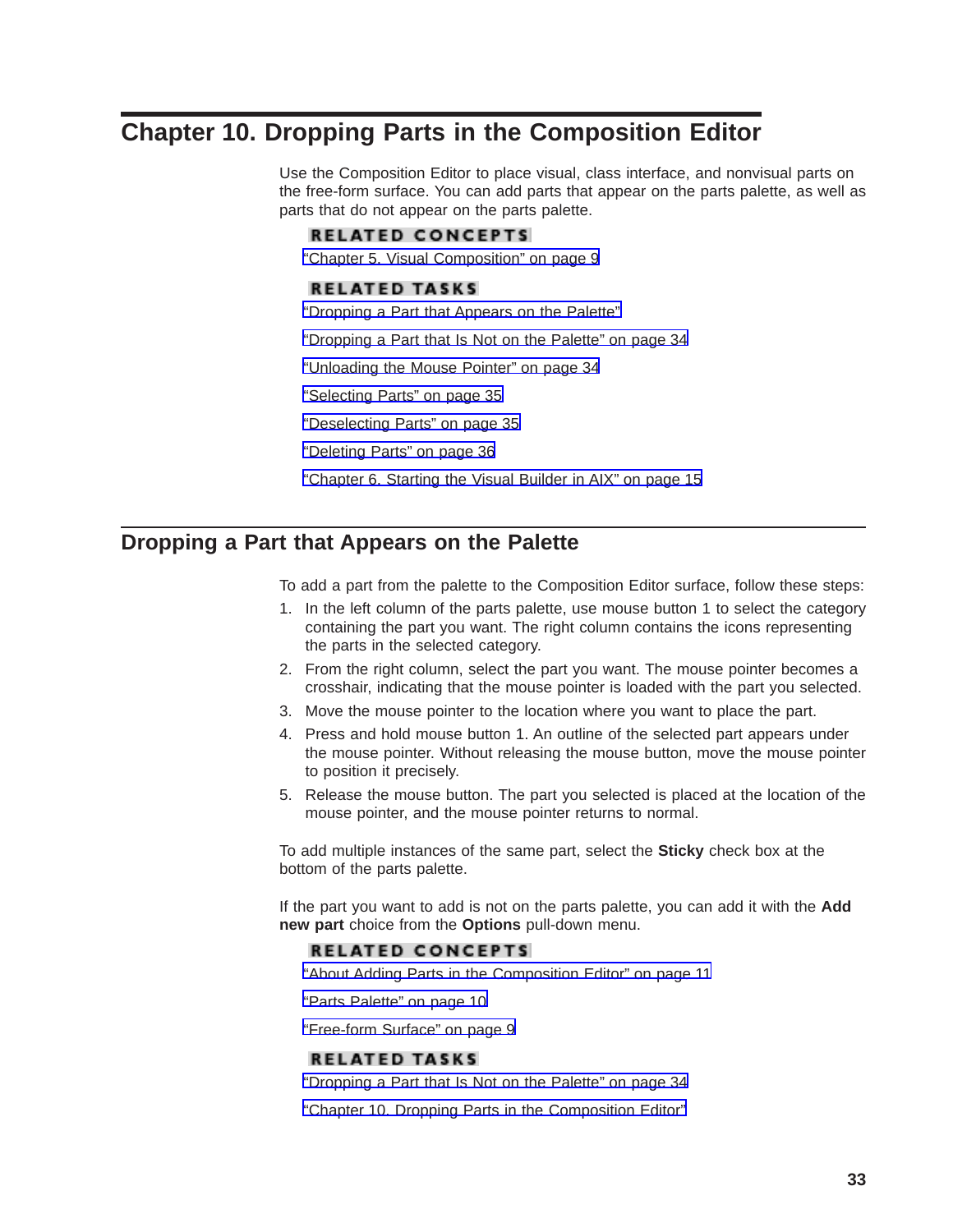## <span id="page-41-0"></span>**Dropping a Part that Is Not on the Palette**

To place a part on the Composition Editor:

- 1. From the **Options** pull-down menu, select **Add part** and the Add Part window appears.
- 2. Enter the class name in the **Part class** field. This is the class name that was specified when the part was created. When you begin typing, you replace the highlighted prompt, class name\*, with the name of the part you want to add. You can also select the **List...** button and select a class from the **Add Part — Select Class** window.

The asterisk at the end of the name is a reminder that you are actually entering a pointer to the part. When you enter a valid class name for the part without deleting the asterisk, the Composition Editor automatically selects the **Part** radio button. You can place a pointer to a variable by selecting the **Variable** radio button.

If you delete the asterisk, the Composition Editor grays out the **Part** radio button and selects the **Variable** radio button. You will be adding a variable with the class name type you entered in the **Part class** field.

You cannot add abstract parts or template parts using the Add Part window. For example, IButton\* is the abstract part that IPushButton\* inherits from. You can add IPushButton\*, but not IButton\*.

- **Note:** You cannot add an object factory part using the Add Part window because it is a template. You must add it by selecting it on the parts palette.
- 3. Type a name for the part in the **Name** field. This name appears in the information area at the bottom of the Composition Editor when you select the placed part; it represents the part in generated part code.

The **Name** field is optional. If you leave it blank, the Composition Editor uses the class name for the part.

4. Select the **Add** push button to add the part. TheAdd Part window disappears and the mouse pointer turns into the same crosshairs used for placing a part on the free-form surface.

To enable the **Add** push button, you must enter the name of a part that is known to the Composition Editor in the **Part class** field.

- 5. To keep the Add Part window active after loading the mouse pointer with the part, select **Apply**.
- 6. Move the crosshairs to the place where you want to add the part and click mouse button 1.

### **RELATED CONCEPTS**

["About Adding Parts in the Composition Editor" on page 11](#page-18-0)

#### **RELATED TASKS**

["Chapter 10. Dropping Parts in the Composition Editor" on page 33](#page-40-0)

["Dropping a Part that Appears on the Palette" on page 33](#page-40-0)

## **Unloading the Mouse Pointer**

To unload the mouse pointer at any time, do either of the following:

• From the tool bar, select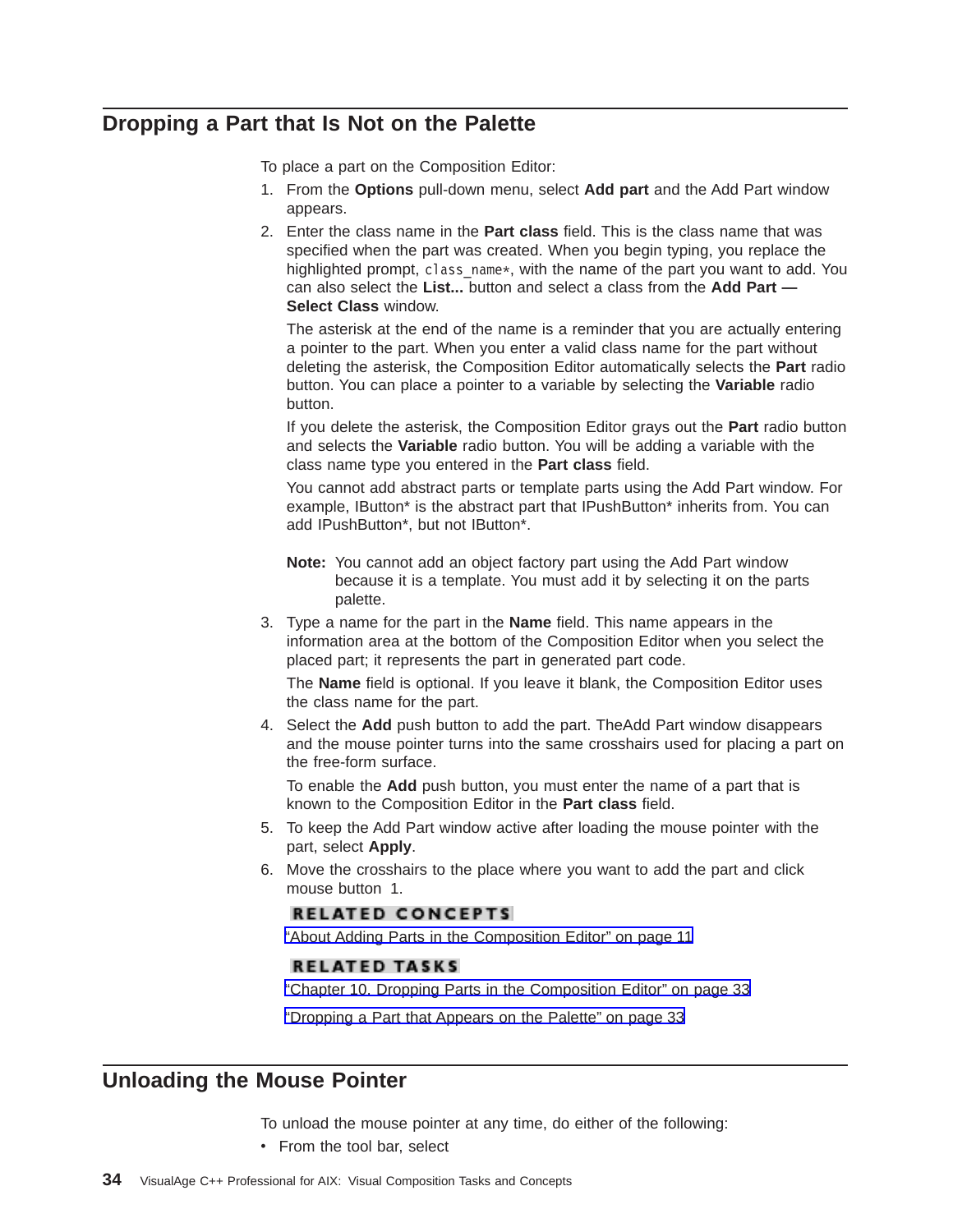

v From the menu bar, select **Tool**, then **Selection tool**.

## <span id="page-42-0"></span>**Selecting Parts**

You must select a part before you can perform an action on it, such as renaming. The Composition Editor displays the name of the selected part in the information area at the bottom of the window. If more than one part is selected, \*Multiple selection\* is displayed.

You cannot select parts and connections together—they are mutually exclusive. However, if you delete a part that is connected to other parts, the Composition Editor deletes the connections and the part.

When you select a part in the Composition Editor, selection handles  $\Box$  appear on the corners. If you select more than one part, the last part selected has solid selection handles, indicating that it is the *anchor* part. The other selected parts have hollow selection handles.

To select a single part, click the part with mouse button 1. If you previously selected other parts, they are deselected automatically.

To select multiple parts, do one of the following:

- Hold down the Ctrl key and click mouse button 1 on each additional part you want to select.
- Hold down mouse button 1 and move the mouse pointer over each part you want to select. After you select the parts, release mouse button 1. (This method does not work in Windows.)

Select your anchor part last, or Ctrl and double-click an already selected part to make it the anchor. For example, if you want to match the widths of two parts, the anchor part is used as the guideline width.

## **RELATED TASKS**

"Deselecting Parts"

## **Deselecting Parts**

To deselect a part after you have selected it, hold down the Ctrl key and click the selected part with mouse button 1.

To deselect multiple parts, follow these steps:

- 1. Hold down the Ctrl key.
- 2. Click and release mouse button 1 on all the parts you want to deselect.

You can deselect all selected parts by clicking mouse button 1 in a clear spot on the free-form surface.

### **RELATED TASKS**

"Selecting Parts"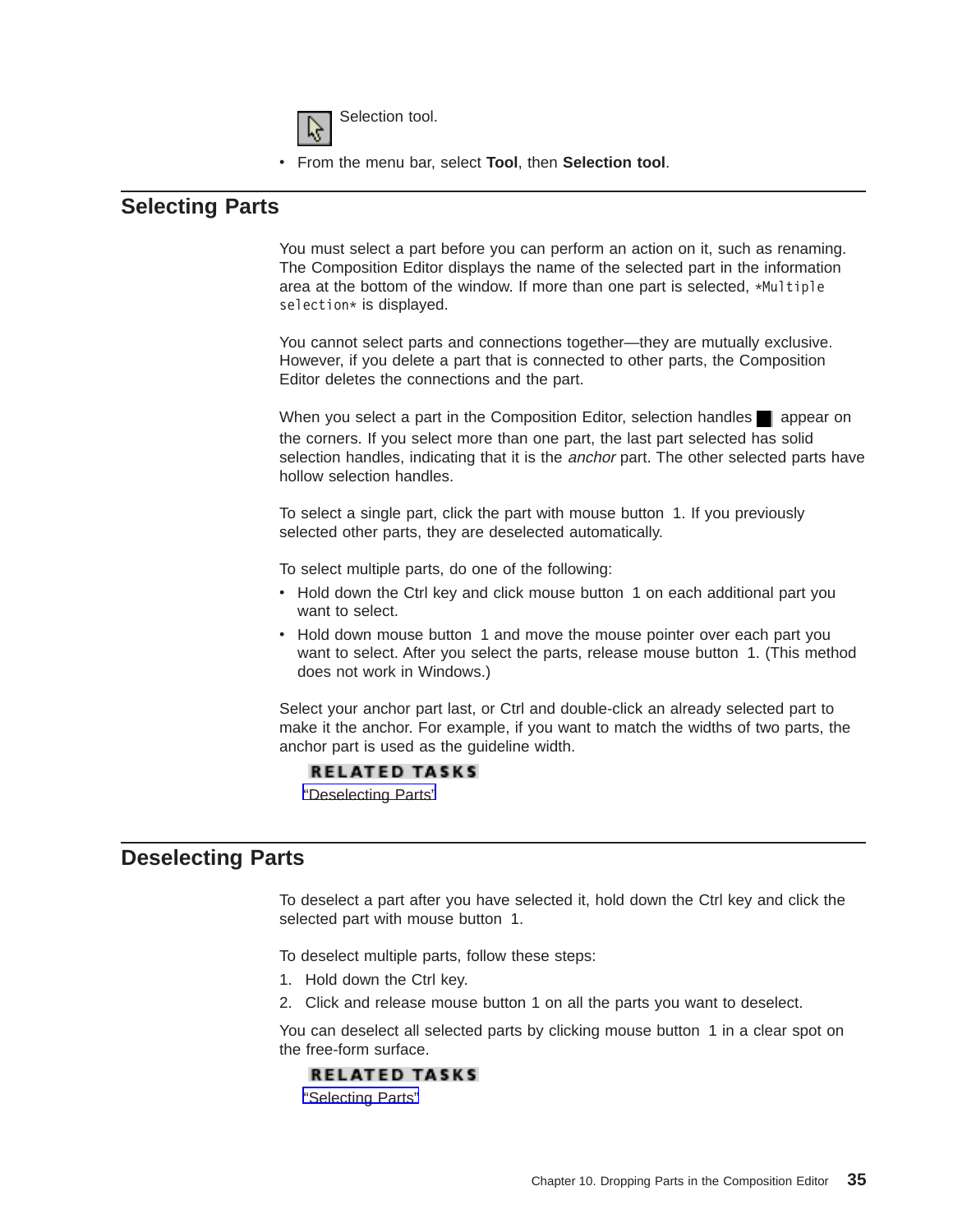## <span id="page-43-0"></span>**Deleting Parts**

To delete one or more parts :

- 1. Select all of the parts you want to delete. If you are deleting just one part, you do not have to select it.
- 2. Position the mouse pointer over the part you want to delete or one of the selected parts.
- 3. Click mouse button 2.
- 4. From the part pop-up menu, select **Delete** and the part or parts are deleted.

You can also delete parts by selecting them and pressing the Delete key.

When you delete a connected part, the Composition Editor displays a message to alert you that the connections between that part and other parts are also deleted. However, when you select **Edit** and then **Undo**, you restore any connections that were removed when you deleted the part.

### **RELATED TASKS**

["Editing Part Properties" on page 27](#page-34-0)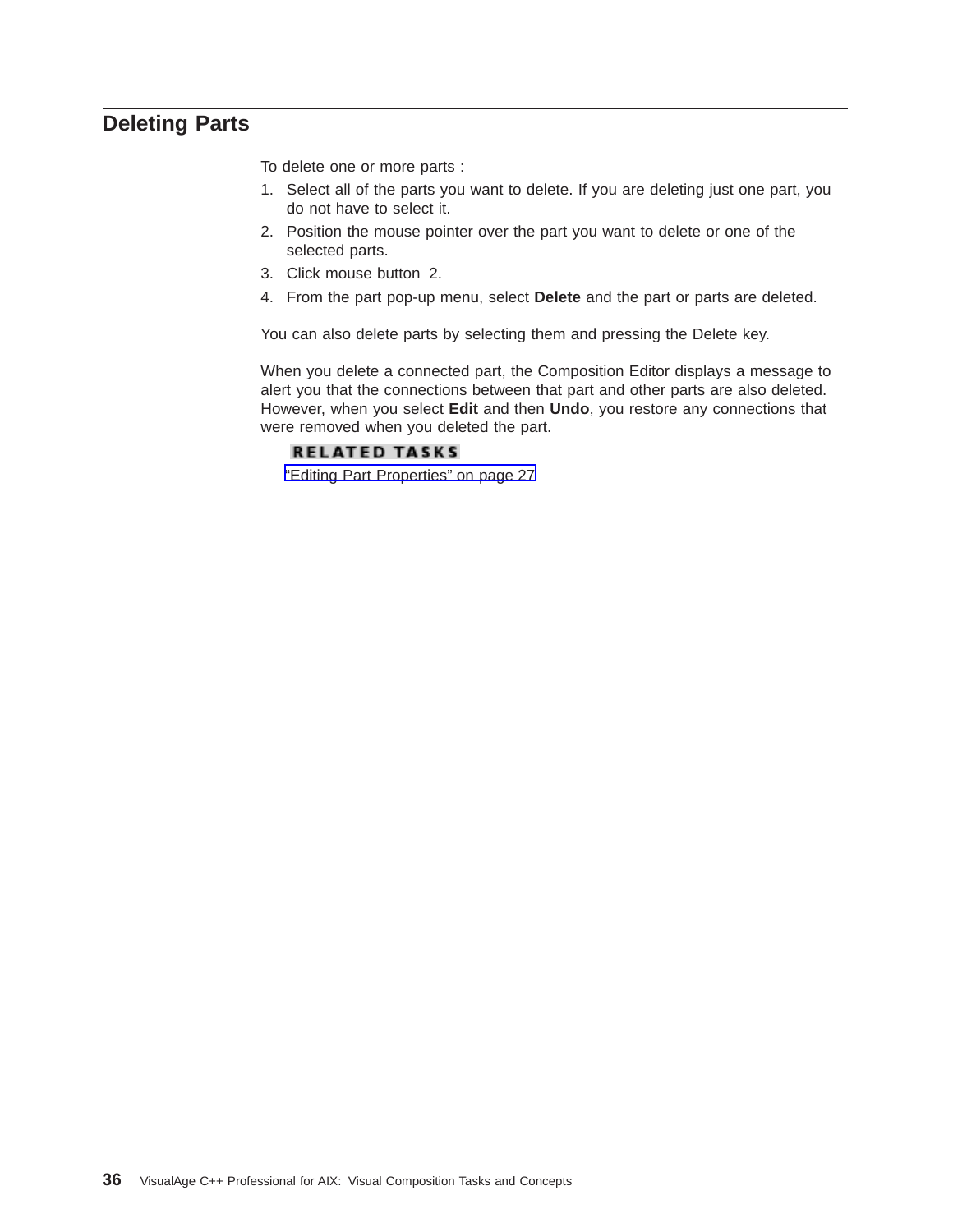# <span id="page-44-0"></span>**Chapter 11. Manipulating Parts in the Composition Editor**

Once you have placed parts on the free-form surface, you can make the following changes to achieve the look and function you want:

- "Positioning Parts"
- ["Moving a Part" on page 39](#page-46-0)
- ["Resizing a Visual Part" on page 39](#page-46-0)
- ["Copying a Part" on page 40](#page-47-0)
- ["Changing the Tabbing Order" on page 42](#page-49-0)
- ["Changing Depth Order within a Composite Part" on page 42](#page-49-0)
- ["Tearing Off Attributes" on page 43](#page-50-0)
- "Using the Grid for Layout"
- ["Aligning Parts" on page 38](#page-45-0)
- ["Spacing Composite Parts within Composers Parts" on page 38](#page-45-0)
- ["Spacing Parts within a Bounding Box" on page 39](#page-46-0)
- ["Listing Parts within a Composite Part" on page 31](#page-38-0)
- ["Editing Parts within a Composite Part" on page 29](#page-36-0)
- ["Deleting Parts" on page 36](#page-43-0)

## **Positioning Parts**

Positioning a part refers to aligning or spacing. The tool bar and the **Tools** pull-down menu provide options for aligning selected parts.

The pop-up menu provides options for spacing within the bounding box, an unseen box that contains the selected parts. You can also manage the placement of parts by using a multi-cell canvas.

#### **RELATED TASKS**

"Chapter 11. Manipulating Parts in the Composition Editor"

## **Using the Grid for Layout**

The Composition Editor provides grids for positioning parts. The free-form surface has a grid and so do container parts such as frame windows. The Composition Editor provides the following grid options:

#### **Snap to Grid**

This tool positions the upper left corner of the part(s) to the nearest grid coordinate. **Snap to grid** works on the part(s) you have selected that are already on the surface. The **Snap to grid** tool is on the tool bar and also listed in the **Tools** pull-down menu.

#### **Snap on Drop**

When **Snap on drop** is activated, every part you drop on the gridded surface aligns to the nearest grid coordinate. The **Snap on drop** tool is located on the **Options** pull-down menu.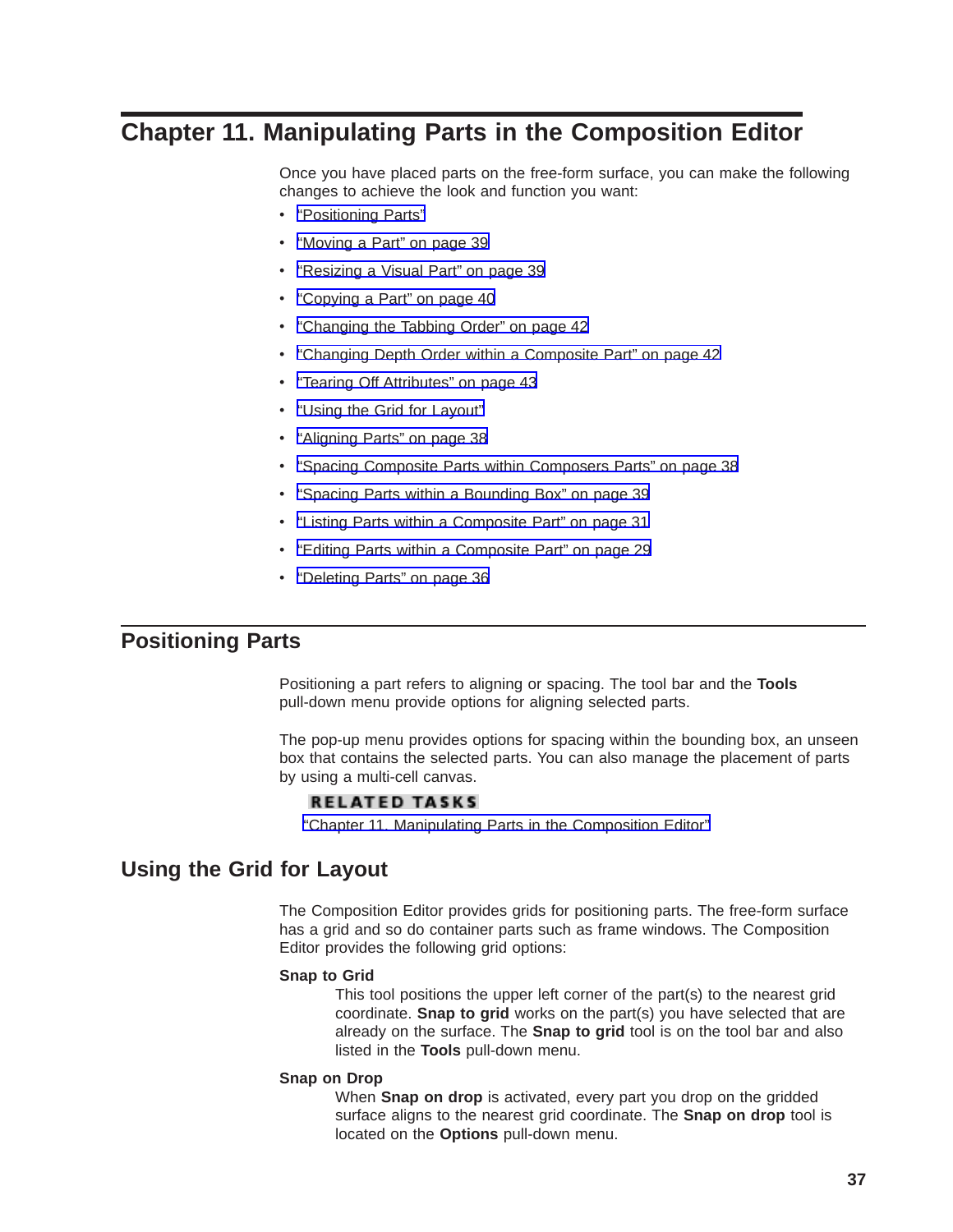#### <span id="page-45-0"></span>**Snap on Size**

This tool allows you to align the edges of a part to the grid as you size it. Sizing to the grid helps keep part dimensions in exact and easily countable increments.

#### **Set Grid Spacing**

This tool allows you to determine the horizontal and vertical distance, in pixels, between the lines of the grid. Select this tool from the pop-up menu.

#### **Toggle Grid**

This tool allows you to show or hide the grid. If no parts are selected, you can select the **Toggle Grid** tool to toggle the grid for the free-form surface. If a Composers part is selected, the **Toggle Grid** tool toggles the grid for the Composers part.

#### **RELATED TASKS**

["Selecting Parts" on page 35](#page-42-0)

["Positioning Parts" on page 37](#page-44-0)

## **Aligning Parts**

- 1. Select all the parts you want to align, and then select the part you want the others to match.
- 2. Select one of the following alignment tools from the tool bar:



## **RELATED TASKS**

["Selecting Parts" on page 35](#page-42-0)

"Spacing Composite Parts within Composers Parts"

["Spacing Parts within a Bounding Box" on page 39](#page-46-0)

## **Spacing Composite Parts within Composers Parts**

To evenly space composites within their Composers part:

- 1. Select all the parts you want to evenly space.
- 2. Select one the following spacing tools from the tool bar:



v

**38** VisualAge C++ Professional for AIX: Visual Composition Tasks and Concepts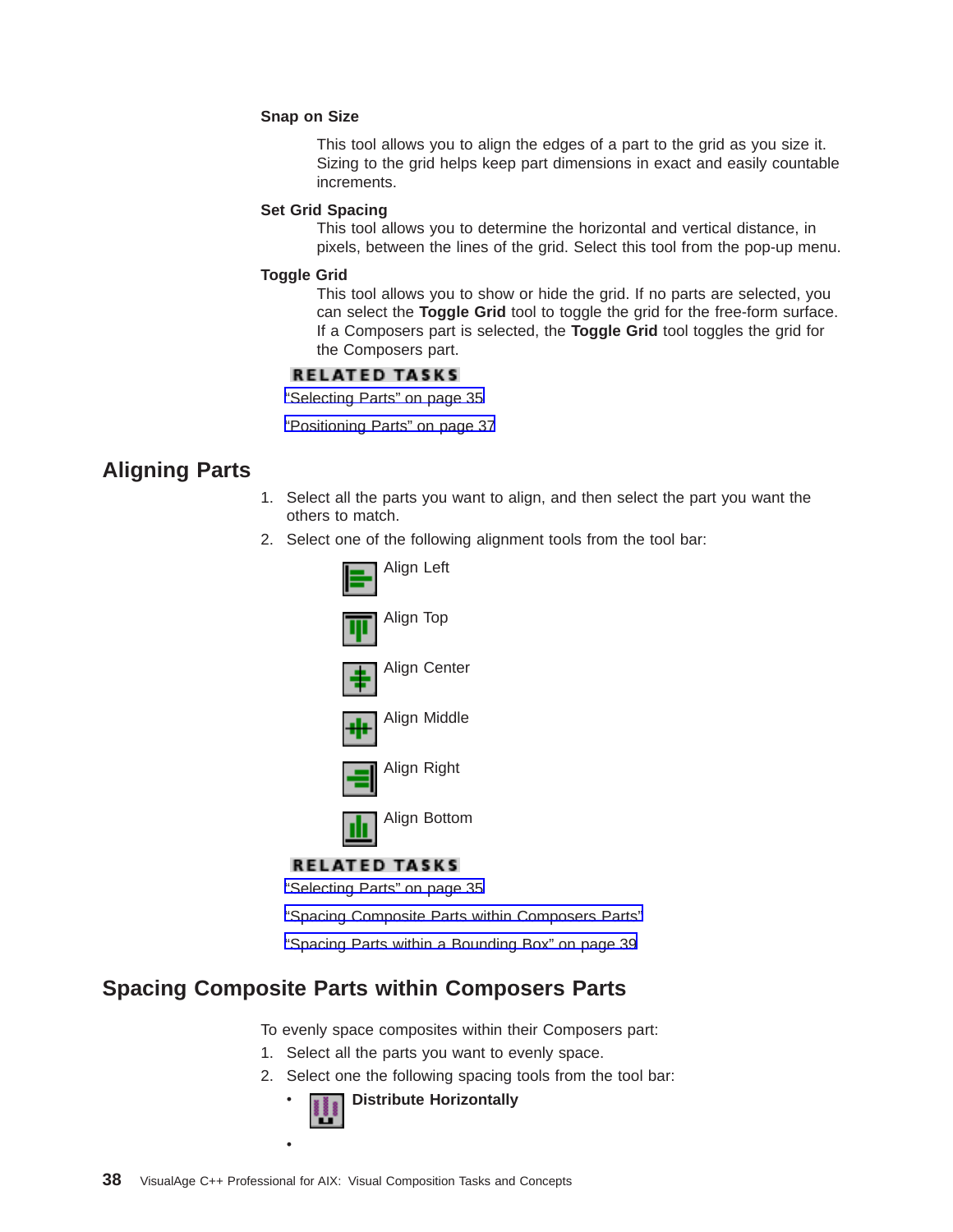

## **RELATED TASKS**

["Selecting Parts" on page 35](#page-42-0)

"Spacing Parts within a Bounding Box"

["Aligning Parts" on page 38](#page-45-0)

## <span id="page-46-0"></span>**Spacing Parts within a Bounding Box**

- 1. Select all the parts you want to evenly space. You must select a minimum of three parts.
- 2. From the pop-up menu of one of the selected parts, select **Layout** and then **Distribute**, and then either **Horizontally in bounding box** or **Vertically in bounding box**.

### **RELATED TASKS**

["Aligning Parts" on page 38](#page-45-0)

["Spacing Composite Parts within Composers Parts" on page 38](#page-45-0)

## **Moving a Part**

To move a part in the Composition Editor, follow these steps:

- 1. Place the mouse pointer over the part you want to move.
- 2. Hold down the appropriate mouse button and move the mouse pointer to the new location.
	- In Windows, hold down mouse button 1.
	- In OS/2, hold down mouse button 2.
	- In AIX, hold down the middle mouse button.

An outline of the part you are moving appears as you move the mouse.

3. Release the mouse button. The part appears in its new location with a solid border around the window or form that contains the part, indicating target emphasis.

If the part you are dragging is one of several that you selected, all selected parts move together. Pressing the Esc key cancels the move without making changes.

### **RELATED TASKS**

["Chapter 11. Manipulating Parts in the Composition Editor" on page 37](#page-44-0)

## **Resizing a Visual Part**

You can change the size of a visual part in the Composition Editor using any of the following techniques:

- Dragging the selection handles
- Matching by multiple selection
- Changing Size and position prompter properties
- Resize option on the part pop-up resets to the default size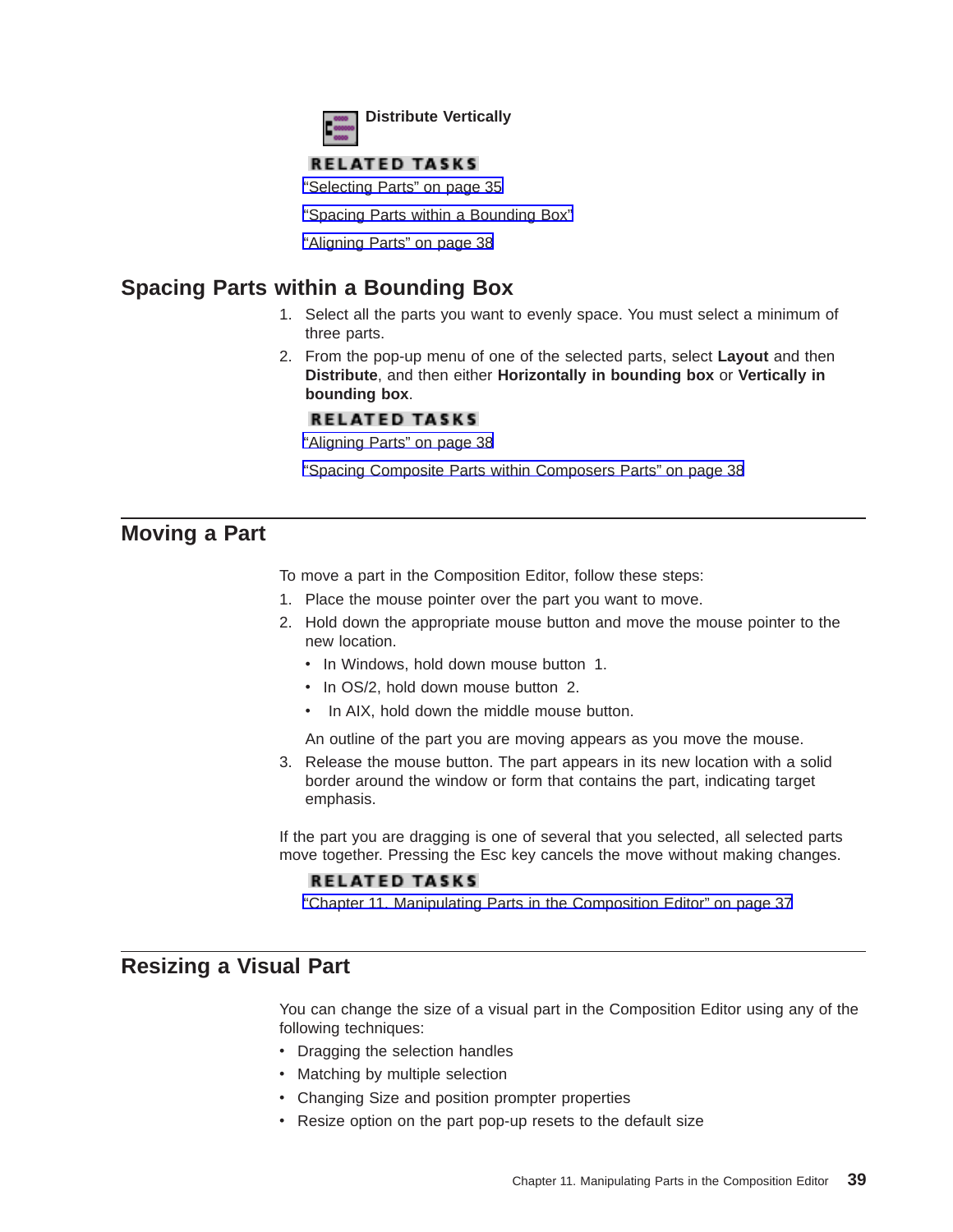You can also size a part to the grid coordinates by selecting **Snap on size** from the **Options** pull-down menu.

### **RELATED TASKS**

"Resizing a Part by Dragging"

"Matching Part Sizes Using the Tool Bar"

## <span id="page-47-0"></span>**Resizing a Part by Dragging**

To change the size of a visual part, follow these steps:

- 1. Select the part by clicking it with mouse button 1. To size several parts at once, select all the parts you want to size.
- 2. Place the mouse pointer over one of the handles and hold down mouse button 1.
- 3. While holding down mouse button 1, drag the handle to a new location. As you move the mouse, the outline of the part dynamically changes size. When it is the size you want, release the mouse button. The part changes to the size that you chose.

**Note:** Pressing the Esc key cancels resizing without making changes.

To size a part in only one direction, press and hold the Shift key while sizing the part. Holding down the Shift key prevents one dimension of the part from changing when you resize the other dimension. For example, to change the width of a part but prevent its height from changing, hold down the Shift key while changing the width.

### **RELATED TASKS**

"Matching Part Sizes Using the Tool Bar"

## **Matching Part Sizes Using the Tool Bar**

- 1. Select all the parts you want to size, making sure the last part you select, the anchor, is the size you want the others to match. You can change the anchor by holding the Ctrl key and double-clicking the new anchor.
- 2. Select one of the following from the tool bar or the **Tools** pull-down menu:



The size of the selected parts changes to match the size of the anchor part.

## **Copying a Part**

You can use the following techniques to copy parts in the Composition Editor:

- ["Copying Parts by Dragging" on page 41](#page-48-0)
- ["Copying Parts Using the Clipboard" on page 41](#page-48-0)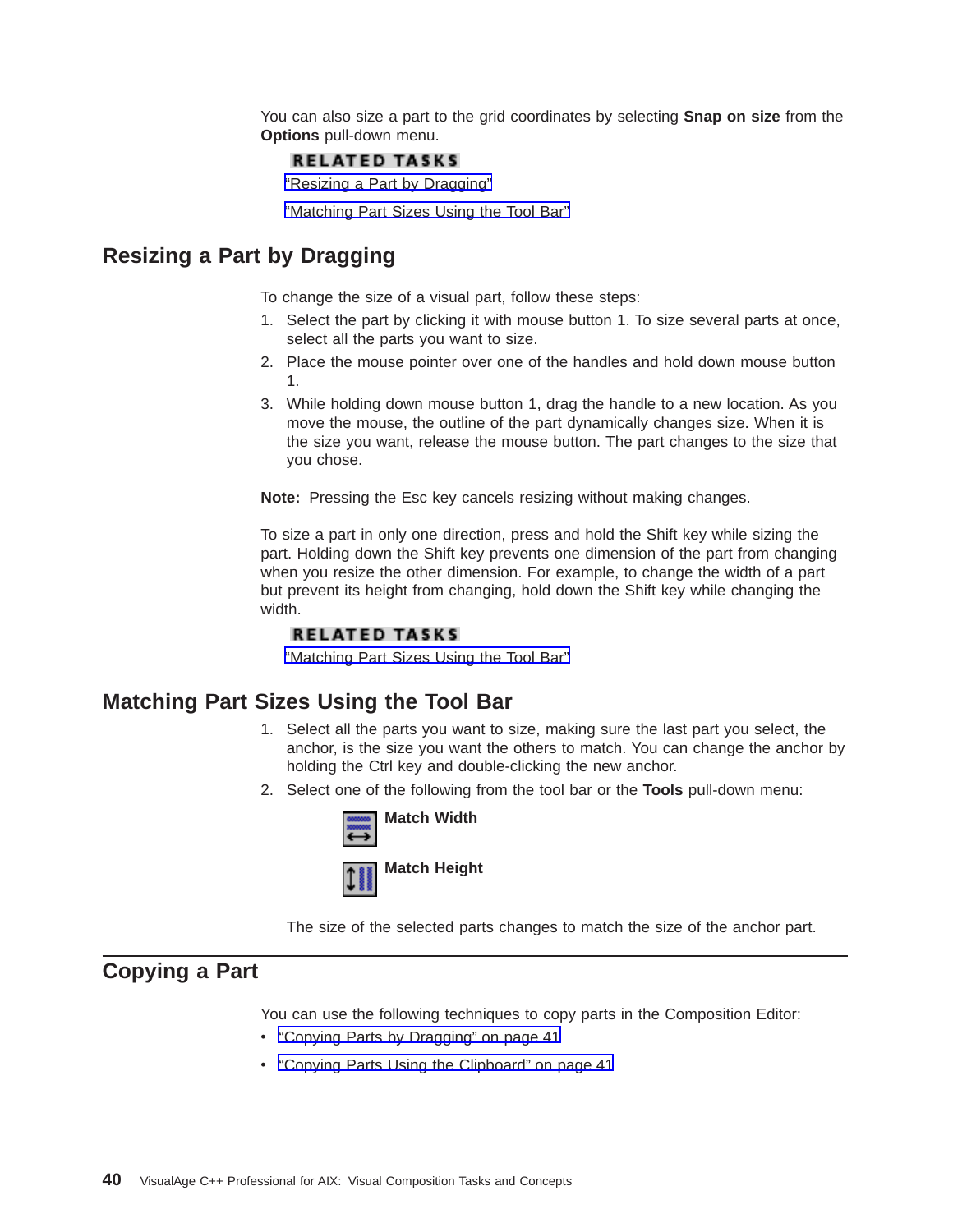# <span id="page-48-0"></span>**Copying Parts by Dragging**

- 1. Select all the parts you want to copy. If you only want to copy one part, you do not have to select it.
- 2. Position the mouse pointer over one of the parts you want to copy.
- 3. Hold down and do not release both the Ctrl key and the appropriate mouse button.
	- For Windows, hold mouse button 1.
	- For OS/2, hold mouse button 2.
	- For AIX, hold mouse button 3.
- 4. Move the mouse pointer to a new position. To help you with positioning, an outline of the part or parts appears. When you are copying multiple parts, the outlines of each part move together as a group.
- 5. When the copy is in the desired position, release the mouse button and Ctrl key. The copy appears where you positioned the outline or outlines.
- **Note:** Pressing the Esc key before releasing the mouse button cancels copying without making changes.

#### **RELATED TASKS**

"Copying Parts Using the Clipboard"

## **Copying Parts Using the Clipboard**

- 1. Select all the parts you want to copy.
- 2. From the **Edit** pull-down menu, select **Copy**. A copy of each selected part is placed on the clipboard.
- 3. From the **Edit** pull-down menu, select **Paste**. The mouse pointer turns into crosshairs, indicating that it is loaded with the copied parts.
- 4. Position the mouse pointer where you want the parts to be copied.
- 5. Click mouse button 1. Copies of the parts are pasted at the position of the mouse pointer.

**Note:** Only the part or parts are copied to the clipboard, not the connections.

Parts that you copy remain on the clipboard until you copy something else. Therefore, you can continue to paste copies of those parts by selecting **Paste**, positioning the mouse pointer, and clicking mouse button 1.

If you select **Paste** and then decide against pasting the parts, you can unload the mouse pointer by either selecting  $\sum$  Selection tool on the tool bar or by selecting

**Tools** on the menu bar and then **Selection tool** from the pull-down menu.

### **RELATED TASKS**

"Copying Parts by Dragging"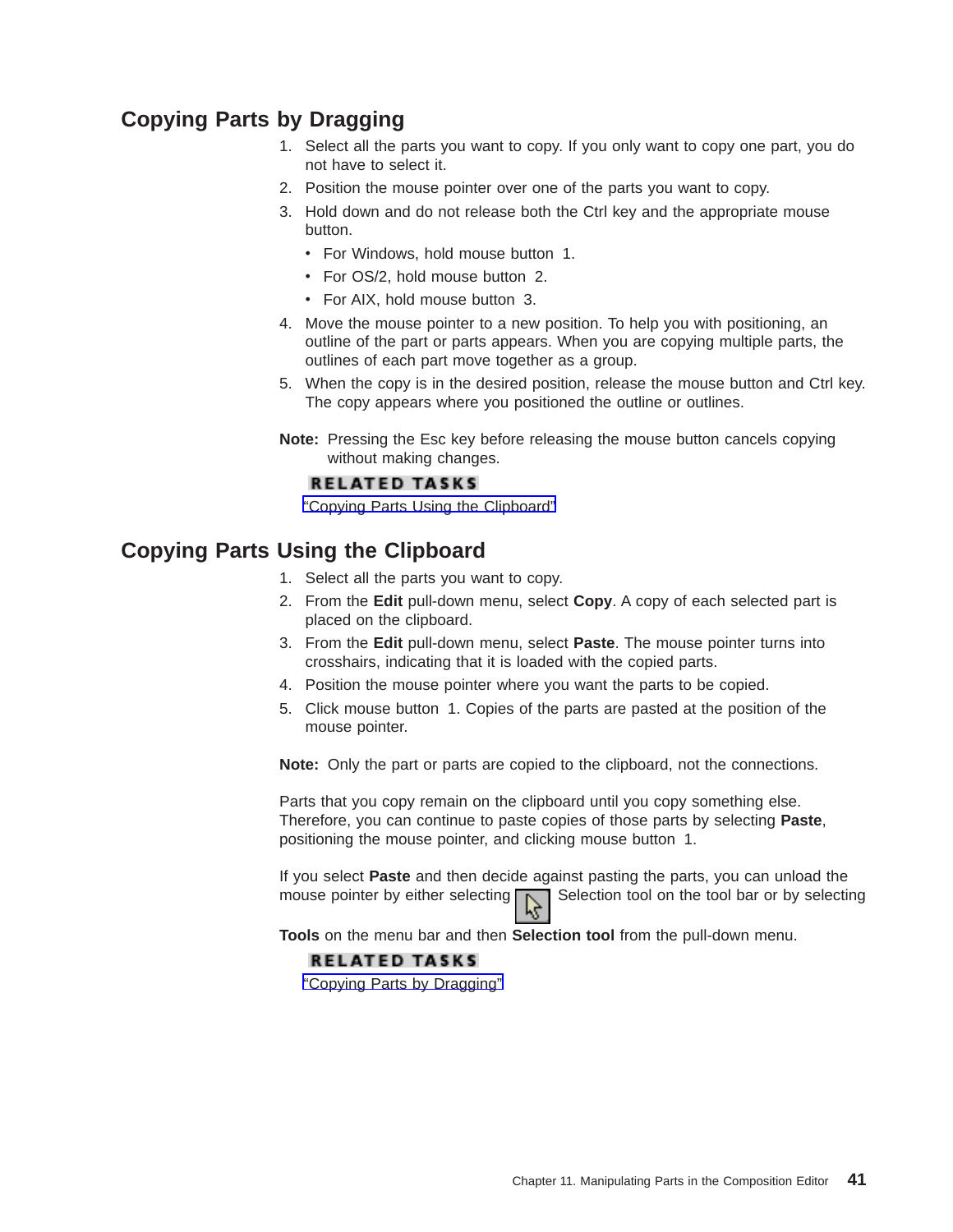# <span id="page-49-0"></span>**Changing Depth Order within a Composite Part**

Depth order is the order in which parts are stacked on the application desktop. Parts lower (or later) in the depth order overlay at least a portion of parts higher up (or first). An example of this is a push button on a canvas. The canvas appears higher in the depth order; the push button, which lies on top of the canvas, appears lower.

The Composition Editor assigns the depth order as parts are dropped. Depth order is hierarchical, depending on the arrangement of Composers parts.

You can change the depth order within a single composite part by dragging items in the parts list. To change the depth order, do the following:

- 1. Open a parts list in the composite part by selecting **View parts list** from the pop-up menu of the part.
- 2. To move more than one part:
	- If the parts are adjacent in the list, select the first part in the group you want to move. Hold down the Shift key and select the last part in the group you want to move. VisualAge highlights all the parts between the first and the last part selected.
	- If the parts are not adjacent in the list, select the first part and hold down the Ctrl key while selecting the other parts.

**Note:** If you want to move only one part, you do not need to select it first.

3. Using mouse button 2, drag the selected parts to their new location in the depth order.

If you set the tabbing for any of the moved parts, the tabbing order is also changed.

### **RELATED CONCEPTS**

["About Setting Groups and Tab Stops" on page 12](#page-19-0)

### **RELATED TASKS**

"Changing the Tabbing Order"

["Setting Tab Stops and Groups" on page 43](#page-50-0)

## **Changing the Tabbing Order**

- 1. Open a parts list for the Composers part.
- 2. Move the mouse pointer to the part in the list whose position you want to change.
- 3. Press and hold mouse button 2.
- 4. Drag the part icon to its new position.
- 5. Release mouse button 2.
- **Note:** You cannot move a composite to a new Composers part by changing the tabbing order. You must do this by moving the parts themselves in the Composition Editor.

### **RELATED CONCEPTS**

["About Setting Groups and Tab Stops" on page 12](#page-19-0)

### **RELATED TASKS**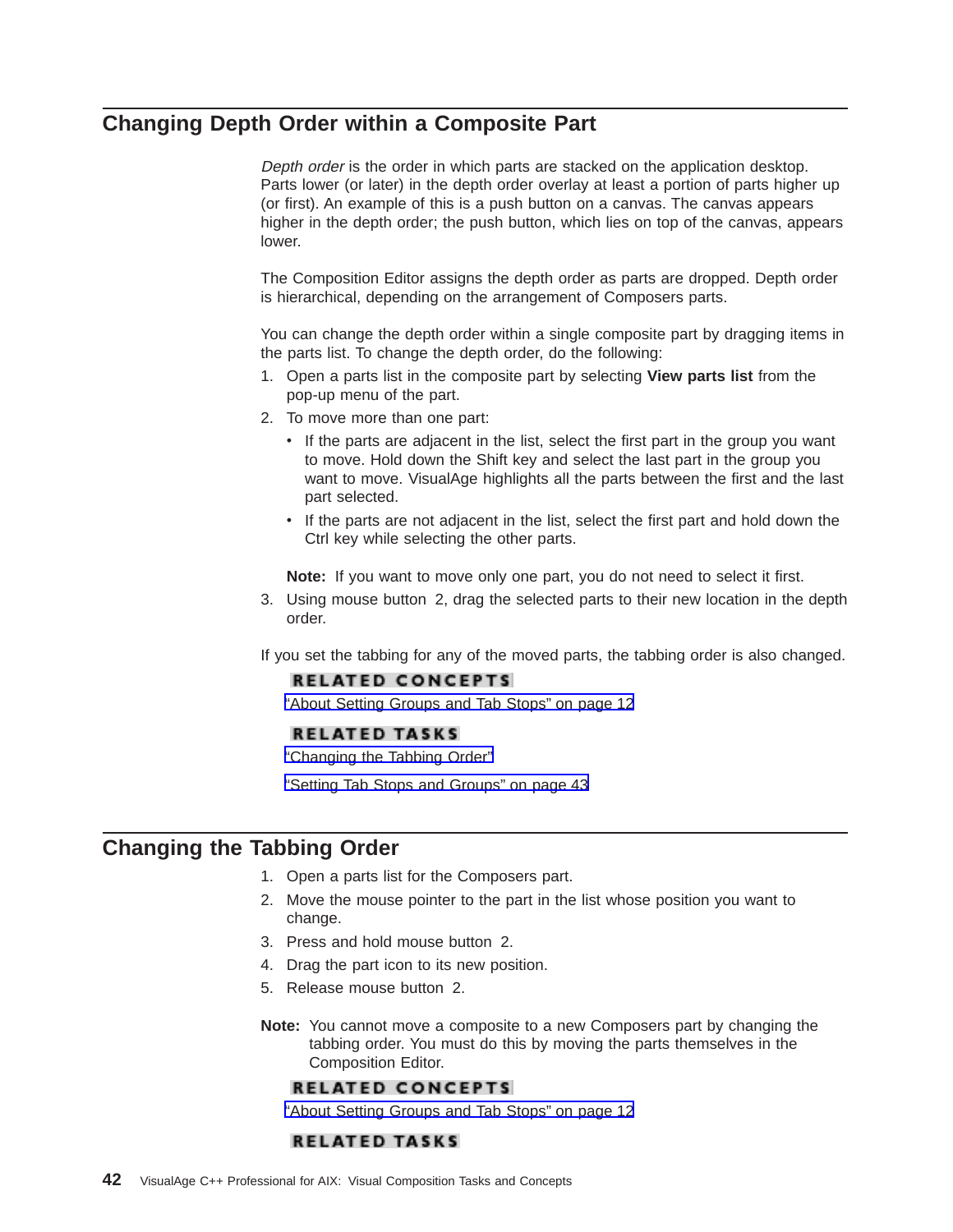["Changing Depth Order within a Composite Part" on page 42](#page-49-0)

"Setting Tab Stops and Groups"

["Opening the Property Sheet for a Part" on page 27](#page-34-0)

## <span id="page-50-0"></span>**Setting Tab Stops and Groups**

If you want the user to be able to move the input focus to a part using the Tab and backtab keys, do the following:

- 1. Open the pop-up menu for the part.
- 2. Select **Set tabbing**.
- 3. Select **Tab stop**, **Group** or both.

A check next to the option, indicates that it is set.

You can also **Set tabbing** through the property sheet, as follows:

- 1. Select the part.
- 2. Open the pop-up menu for the part.
- 3. Select **Open Settings** and the Properties window appears.
- 4. Select the **Style** value field and a small box **a** appears on the right side of

the field.

- 5. Select the box and the **Style** options appear.
- 6. Deselect the **Set value to nil (None)** checkbox and the Property column is enabled.
- 7. Select the **Group**, **Tab stop**, or value fields and select **ON** from the drop-down list.
- 8. Select **OK** twice.

The group includes all parts in the tabbing order below the part that has **Group** selected.

To start another group, enable **Group** for the part with the initial input focus for the group.

**Note:** If a part has both **Group** and **Tab stop** enabled, a user can tab to the first part in the group and then use the arrow keys to move to the other parts in the group.

### **RELATED CONCEPTS**

["About Setting Groups and Tab Stops" on page 12](#page-19-0)

#### **RELATED TASKS**

["Changing Depth Order within a Composite Part" on page 42](#page-49-0)

["Changing the Tabbing Order" on page 42](#page-49-0)

## **Tearing Off Attributes**

- 1. Select **Tear off attribute** from the pop-up menu of the part with the attribute you want to access. Another menu appears listing all of the attributes of the part.
- 2. Select the attribute you want to tear off. The mouse pointer is now loaded with a variable part representing or pointing to the attribute you selected.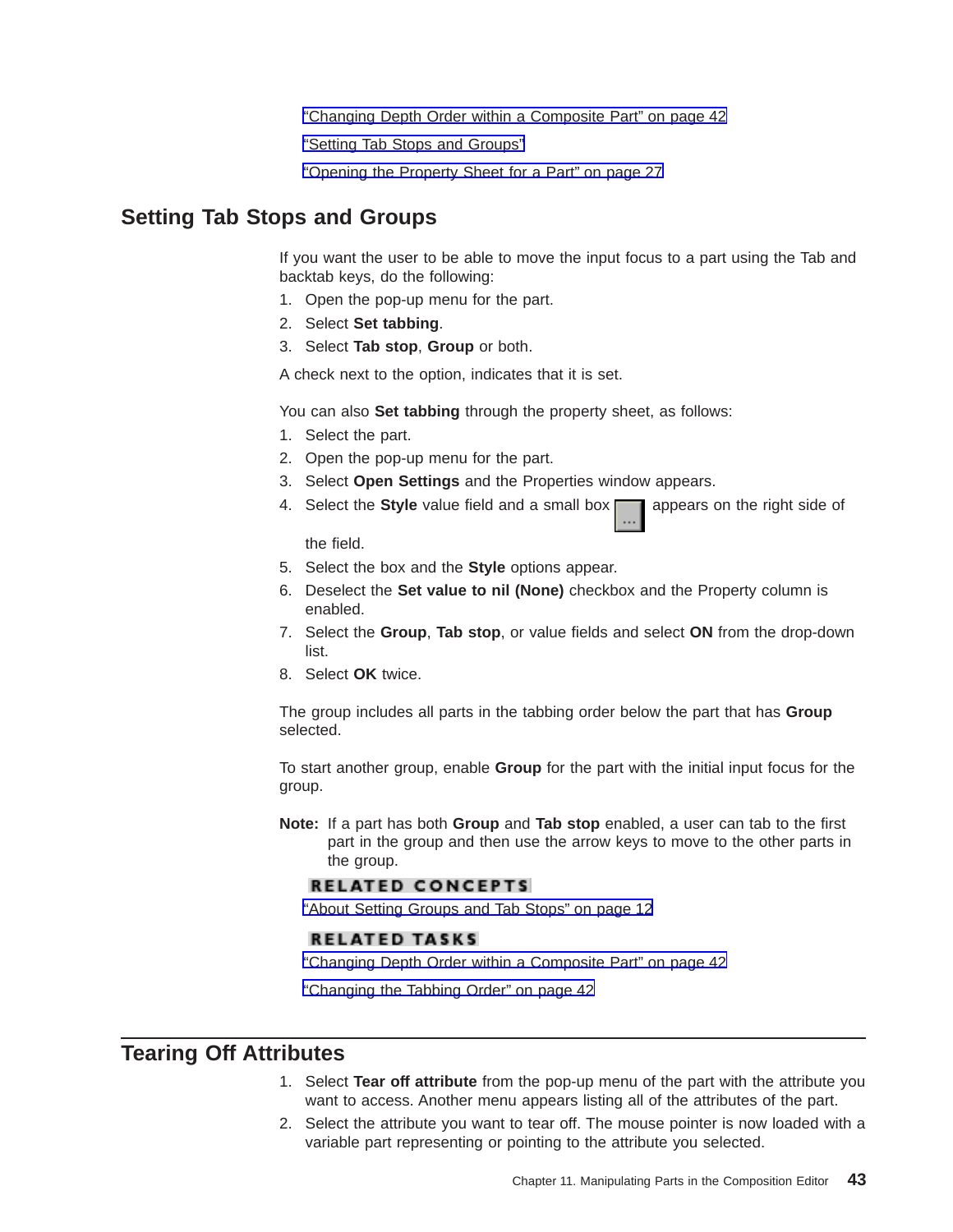3. Place the new part on the free-form surface, as you would any other nonvisual part. The torn-off attribute now appears as a variable part connected to the original part by an attribute-to-attribute connection.

## **RELATED CONCEPTS**

["About Tearing Off Attributes" on page 13](#page-20-0)

["Attribute-to-Attribute Connections" on page 106](#page-113-0)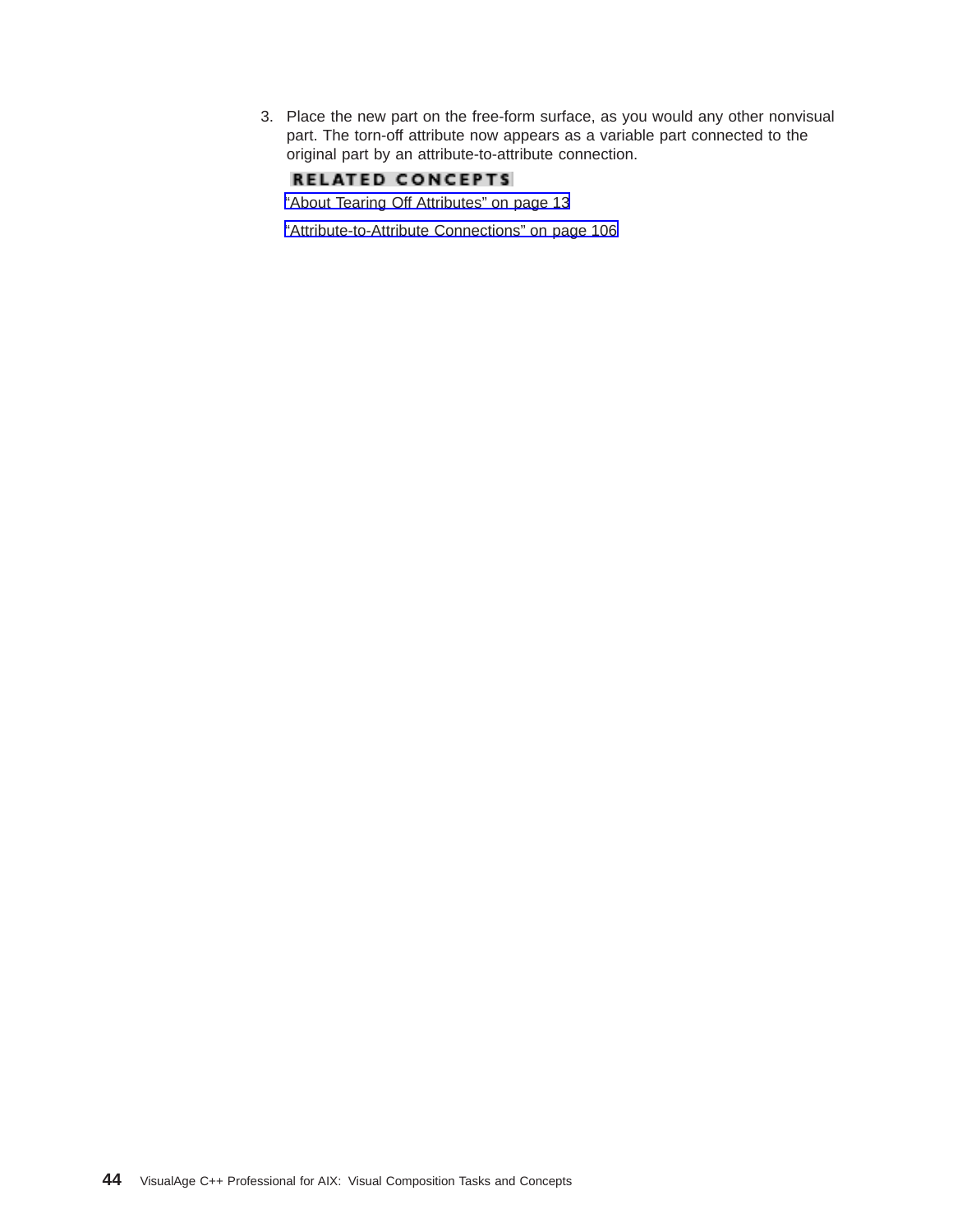# <span id="page-52-0"></span>**Chapter 12. Making Connections in the Composition Editor**

In VisualAge, you draw connections between parts to define their interaction. This involves using the mouse to select part features from each end point in the Composition Editor. The type of feature at either end—attribute, action, event, or member function—determines the type of connection. You may find the **Browse part features** option on the part pop-up menu useful in determining the type of connection you wish to make.

If you decide to change the behavior of the part later, you can edit or reorder the existing connections without redrawing them.

### **RELATED CONCEPTS**

["Chapter 26. Connections" on page 105](#page-112-0)

### **RELATED TASKS**

"Connecting Features to Other Features"

["Supplying Parameter Values for Incomplete Connections" on page 49](#page-56-0)

["Opening Connection Settings" on page 51](#page-58-0)

["Connecting Features to Member Functions" on page 46](#page-53-0)

["Connecting Features to Custom Logic" on page 47](#page-54-0)

["Reordering Connections" on page 55](#page-62-0)

["Selecting and Deselecting Connections" on page 54](#page-61-0)

["Deleting Connections" on page 53](#page-60-0)

["Showing and Hiding Connections" on page 53](#page-60-0)

["Changing the Source and Target of Connections" on page 56](#page-63-0)

["Connecting from Connection Results" on page 48](#page-55-0)

# **Connecting Features to Other Features**

To connect two features, follow these steps. In this procedure, the term source refers to the first end point. The term *target* refers to the second end point.

- 1. Select the source part, click mouse button 2, and select **Connect** from the pop-up menu. In OS/2 and Windows NT, you can display the connection pop-up menu more quickly as follows:
	- a. Position the mouse pointer over the source.
	- b. Hold down the Alt key while clicking mouse button 2.

In most cases, a cascade menu appears that displays the names of the most commonly used (or *preferred*) features. If additional features exist that are appropriate for the connection type, **All Features** also appears on the menu. Selecting **All Features** opens a connection window with an expanded list of features, sorted alphabetically and by feature type.

- If a connection window appears instead of the cascade menu, this means that preferred features have not been assigned for the part.
- v If the **All Features** selection does not appear on the menu, this means the menu contains all available features, not just the preferred ones, and there are no more from which to select.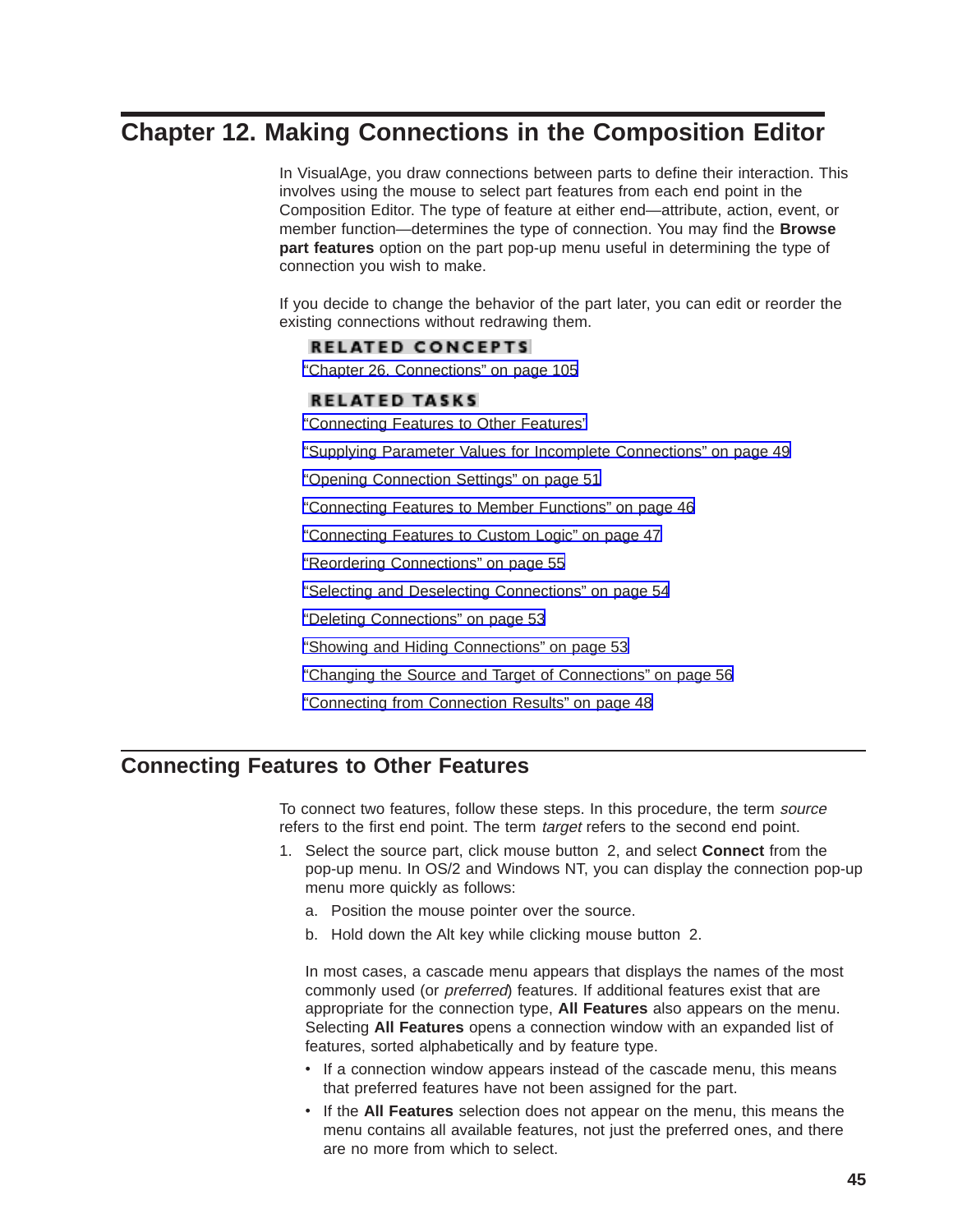- <span id="page-53-0"></span>2. Select a feature by doing one of the following:
	- If the feature appears in the preferred list, select it.
	- v If the feature does not appear in the list but the **All Features** selection is available, select **All Features** and then select the feature from the expanded list in the connection window.
	- If the feature does not appear in either the preferred or expanded list, you may be able to edit the part to add the feature you need.
- 3. If, at this point, you decide not to complete the connection, do one of the following:
	- If a pop-up menu appears, move the mouse pointer away from the connection menu and click mouse button 1.
	- v If a window showing all the features appears, select the **Cancel** push button at the bottom of the window.

The menu or window disappears without completing the connection.

- 4. Place the mouse pointer over the target part. As you move the mouse, a dashed line trails from the mouse pointer back to the source part.
- 5. Click mouse button 1. As with the source part, either a pop-up menu or connection window appears.
- 6. Select the target feature as before.

When you complete the connection, a colored connection line appears. The color indicates the connection's type, based on the features you selected as end points.

### **RELATED CONCEPTS**

["Chapter 26. Connections" on page 105](#page-112-0)

### **RELATED TASKS**

["Connecting Features to Custom Logic" on page 47](#page-54-0)

["Supplying Parameter Values for Incomplete Connections" on page 49](#page-56-0)

["Opening Connection Settings" on page 51](#page-58-0)

["Reordering Connections" on page 55](#page-62-0)

["Selecting and Deselecting Connections" on page 54](#page-61-0)

["Changing the Source and Target of Connections" on page 56](#page-63-0)

## **Connecting Features to Member Functions**

The source for a member function connection must be either an event or an attribute with an associated event. Connect to a member function as follows:

- 1. Open the connection menu for the source part.
- 2. From this menu, select the event. If the event you want is not on the **Preferred Features** list, select the feature from the **All Features** menu.
- 3. Move the mouse pointer to an empty point on the free-form surface and click mouse button 1. Doing this indicates that you want to connect the event to the composite part rather than to one of its embedded parts.

The Composition Editor displays the Member Function Connection window.

4. Type the signature of the existing member function in the entry field. Be sure to type the full declaration of the member function, including return type.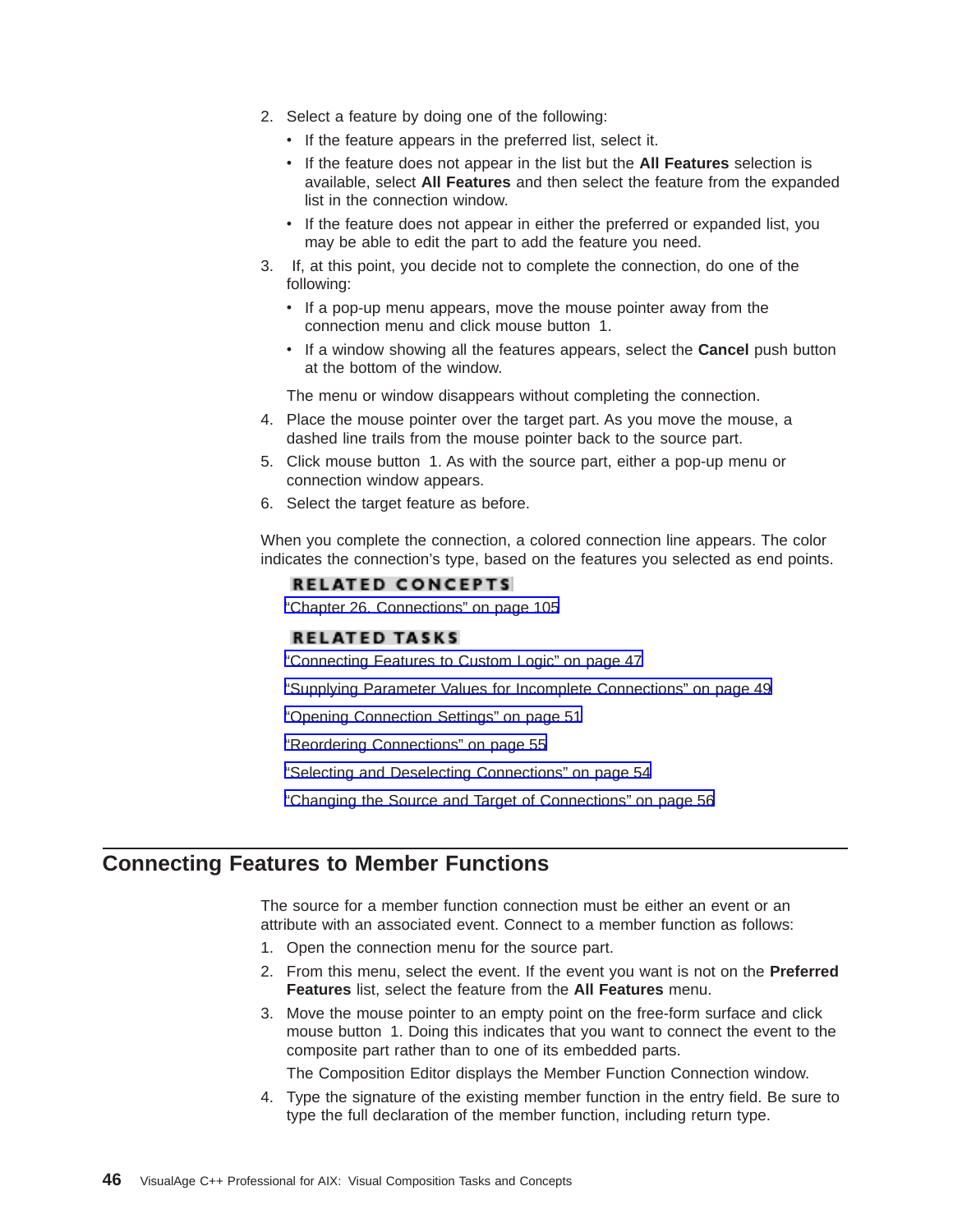- <span id="page-54-0"></span>5. If the member function takes input parameters and you want to specify them as constants, select the **Set parameters** push button.
- 6. Select **OK**.

The connection window disappears and VisualAge draws a green connection arrow from the source part toward the edge of the free-form surface. If the connection arrow is dashed, you must supply values for the input parameters of the member function.

- 7. Before you generate the code for your part, you must switch to the Class Editor and enter the names of the files containing the member function code so that VisualAge includes them in your part code.
- 8. You must create an .hpv file that contains a declaration for this member function and a .cpv file that contains the code for this member function. The member function declaration that you enter in this field must be **identical** to the declaration in the .hpv file.

### **RELATED CONCEPTS**

["Member Function Connections" on page 108](#page-115-0)

### **RELATED TASKS**

["Supplying a Parameter Value Using a Constant" on page 50](#page-57-0)

"Connecting Features to Custom Logic"

["Connecting from Connection Results" on page 48](#page-55-0)

["Opening Connection Settings" on page 51](#page-58-0)

## **Connecting Features to Custom Logic**

The source for a custom logic connection must either be an event or an attribute with an associated event.

- 1. Open the connection menu for the source part.
- 2. From this menu, select the event.
- 3. Move the mouse pointer to the target part and click mouse button 1. The connection menu opens for the target part.
- 4. Select **Custom logic**. The Custom Logic Connection window appears.
- 5. Enter information about the connection in the **Description** field.

The **Description** field serves two purposes. After you complete the connection, if you select the connection line, the text that you entered in this field appears in the information area at the bottom of the Composition Editor.

When you generate the code for this part, VisualAgeinserts this description in the ITRACE\_DEVELOP statement that appears in the dispatchNotificationEvent member function for the connection class. When you run the compiled application with tracing set on, VisualAge write this description to the trace destination whenever the connection code runs.

6. Enter the appropriate value in the **Return type** field.

This field contains the return type for your custom logic. If you want to pass a return value from your custom logic, change the return type from the default void to the type of data that you want to pass.

7. Add code to the **Custom Logic** field.

The **Custom Logic** field is a multiline entry field, where you enter your custom logic.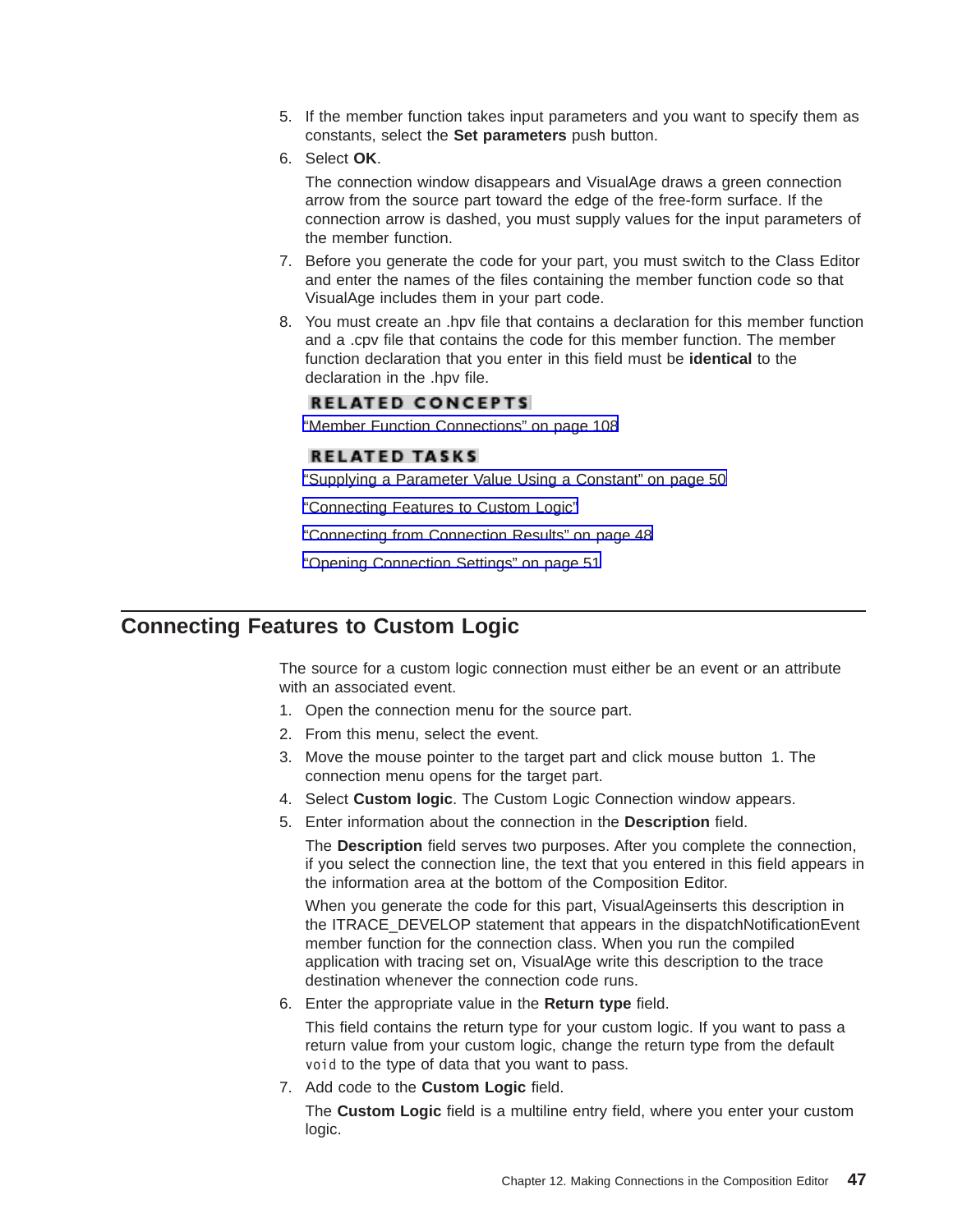<span id="page-55-0"></span>You can specify whether your custom code affects the source or the target part by selecting the appropriate push button before entering a line of code.

Select the **Event** push button to insert a reference to the source of the connection (an INotificationEvent). The event reference gives you access to the data that is passed by the event. You might use this to test for specific event data and do processing based on the result of the test.

8. Select the **Add** push button and the connection window disappears. VisualAge draws a connection arrow from the source to the target.

#### **RELATED CONCEPTS**

["Custom Logic Connections" on page 109](#page-116-0)

### **RELATED TASKS**

["Connecting Features to Other Features" on page 45](#page-52-0)

["Connecting Features to Member Functions" on page 46](#page-53-0)

["Opening Connection Settings" on page 51](#page-58-0)

["Reordering Connections" on page 55](#page-62-0)

["Selecting and Deselecting Connections" on page 54](#page-61-0)

["Changing the Source and Target of Connections" on page 56](#page-63-0)

## **Connecting from Connection Results**

An exception is any user, logic, or system error detected by a function that does not deal with the error itself but passes the error on to a handling routine, called an exception handler. In VisualAge, you can catch exceptions by connecting exception events to either actions or member functions.

An exception event is a feature of a connection, not a part. It appears as exceptionOccurred on the connection's connection menu. Exception events are typically connected to IMessageBox\* parts, which are used to display error messages associated with the exceptions.

The return type of a target action displays as the *actionResult* event of the connection. You can connect the actionResult event to a feature of the same part or another part.

To connect an exception event, do the following:

1. Write a member function or action that throws an exception. The easiest way to do this is to include something like the following:

throw IException("Error message.");

where the text of the error message that you want to display in the message box is the only parameter given for the IException constructor.

- 2. For an action, update the part interface.
- 3. Connect an event to the action or member function you just created.
- 4. Drop an IMessageBox\* part on the free-form surface. This message box will display the error message in the completed application.
- 5. Connect the exceptionOccurred event of the connection to the showException action of the IMessageBox\* part.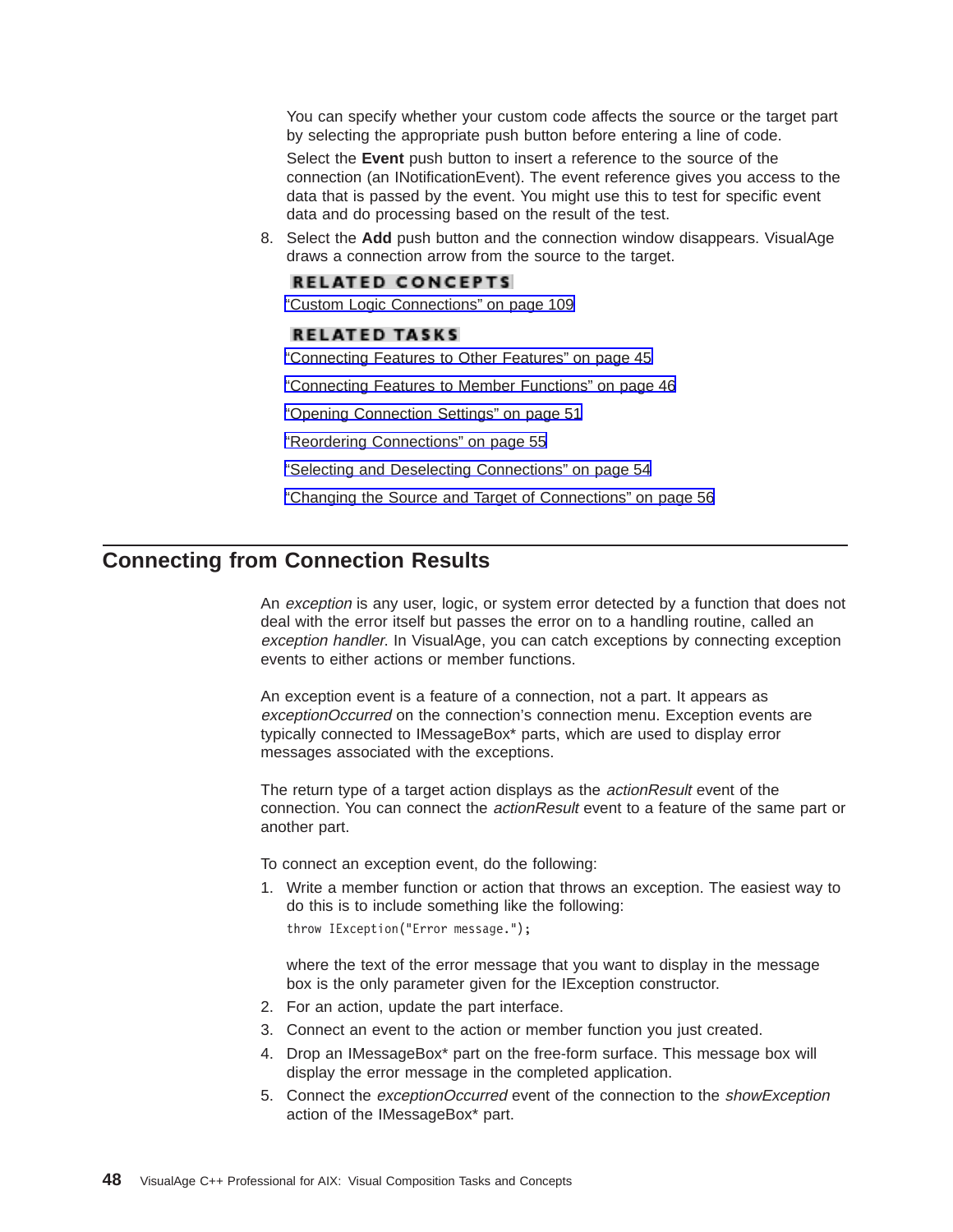<span id="page-56-0"></span>This connection causes the application to show a message box that contains the exception error message whenever the exception is thrown.

### **RELATED CONCEPTS**

["Chapter 26. Connections" on page 105](#page-112-0)

### **RELATED TASKS**

["Connecting Features to Other Features" on page 45](#page-52-0)

["Connecting Features to Member Functions" on page 46](#page-53-0)

["Connecting Features to Custom Logic" on page 47](#page-54-0)

["Opening Connection Settings" on page 51](#page-58-0)

["Selecting and Deselecting Connections" on page 54](#page-61-0)

## **Supplying Parameter Values for Incomplete Connections**

Connections sometimes require parameters, or input arguments. If a connection requires parameters that have not been specified explicitly or by default, it appears as a dashed arrow, indicating that it is incomplete. When you have made all the necessary parameter connections, the connection line becomes solid, indicating that the connection is complete.

Be sure that you make the parameter connections before code is generated for your part.

### **RELATED CONCEPTS**

["Parameter Connections" on page 110](#page-117-0)

### **RELATED TASKS**

"Supplying a Parameter Value Using a Connection"

["Supplying a Parameter Value Using a Constant" on page 50](#page-57-0)

["Specifying Default Values for Parameters" on page 50](#page-57-0)

["Chapter 12. Making Connections in the Composition Editor" on page 45](#page-52-0)

["Opening Connection Settings" on page 51](#page-58-0)

["Reordering Connections" on page 55](#page-62-0)

["Changing Connection Settings When a Member Function Is the Target" on](#page-59-0) [page 52](#page-59-0)

## **Supplying a Parameter Value Using a Connection**

One way to supply parameter values is to make a connection from the incomplete connection line to the parts supplying the parameter values. Most of the time, the values you need are those of attributes from other parts that you are working with in the Composition Editor. Sometimes, however, the value you need is the return value from an action, a member function, or custom logic.

1. Start a new connection using as the source, the dashed connection line that requires the parameter.

When you make a connection, the Composition Editor provides a visual cue to help you position the pointer correctly. When you have the pointer directly over the connection line, a small hollow box appears.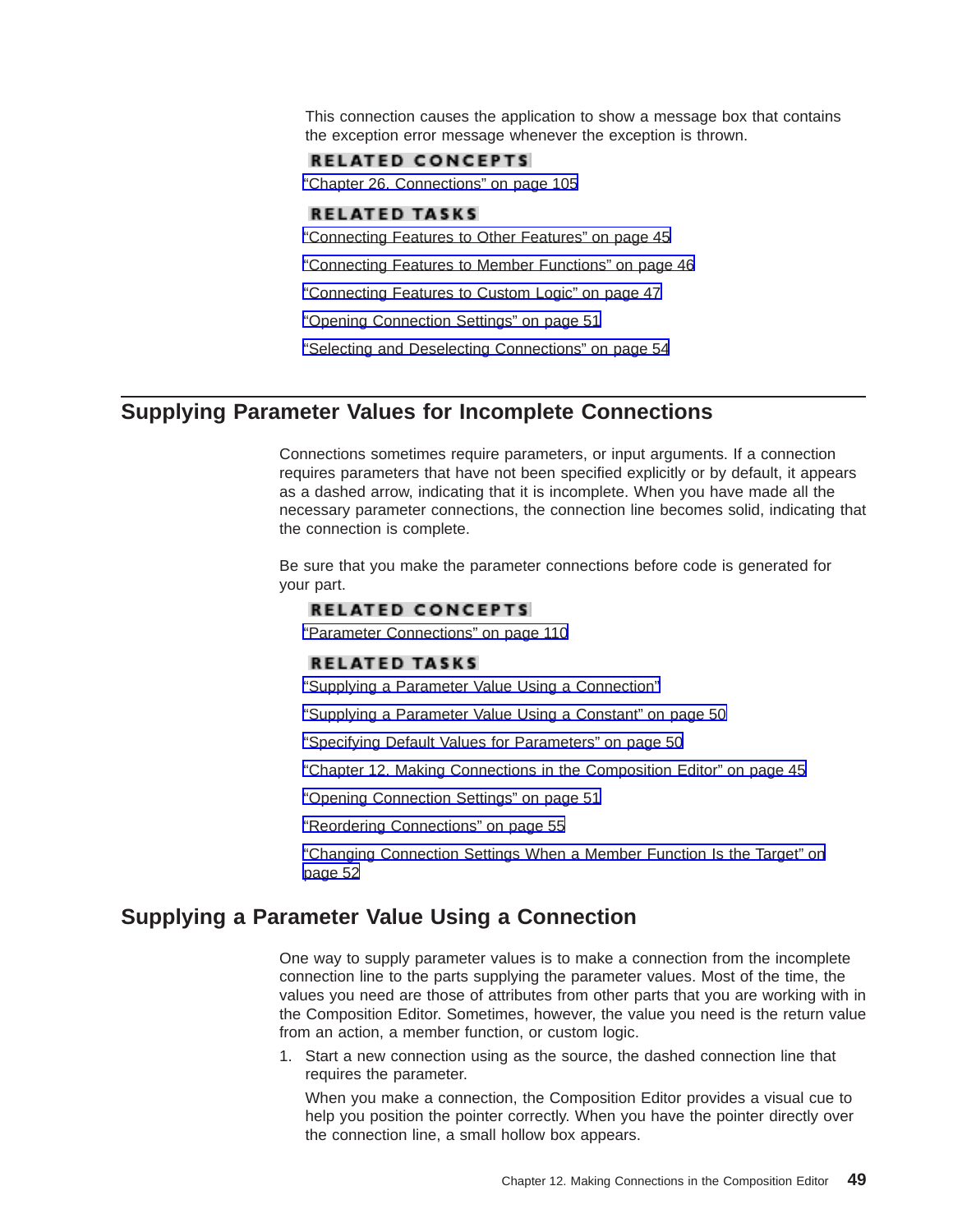<span id="page-57-0"></span>2. For the target, select the feature that is to provide the value.

#### **RELATED CONCEPTS**

["Parameter Connections" on page 110](#page-117-0)

#### **RELATED TASKS**

"Supplying a Parameter Value Using a Constant"

"Specifying Default Values for Parameters"

["Chapter 12. Making Connections in the Composition Editor" on page 45](#page-52-0)

["Connecting from Connection Results" on page 48](#page-55-0)

## **Supplying a Parameter Value Using a Constant**

When connections need parameters with constant input values, provide these values through the settings window of the incomplete connection, as follows:

- 1. Open settings for the incomplete connection by selecting **Open Settings** from the pop-up menu. The settings window of the incomplete connection appears.
- 2. Select **Set parameters**. The Constant Parameter Value Settings window appears showing the parameters for which you can set constant values.
- 3. Enter the constant parameter values you want to use.

Type the parameter values just as you would type them as parameters for the member function if you were coding it by hand. For example, to provide a constant value for a *text* parameter, enter the string that you want the parameter to receive. VisualAge copies these values as strings to the output files when you generate code.

- 4. Do one of the following:
	- v To apply the values and save them, select **OK**. This action closes the window.
	- To close settings without saving any of the parameter values you just entered, select **Cancel**.

#### **RELATED CONCEPTS**

["Parameter Connections" on page 110](#page-117-0)

### **RELATED TASKS**

["Opening Connection Settings" on page 51](#page-58-0)

["Supplying a Parameter Value Using a Connection" on page 49](#page-56-0)

"Specifying Default Values for Parameters"

## **Specifying Default Values for Parameters**

You can specify default parameters for actions in the declaration of the member function for the action, as follows:

- In the .vbe file for the part
- On the Action page of the Part Interface Editor

Either of these enables a default value to be passed in an event-to-action connection, thus avoiding the need to supply a parameter value.

For example, suppose you want to connect the buttonClickEvent feature of a **Remove** push button to a removeSelected action that you created for an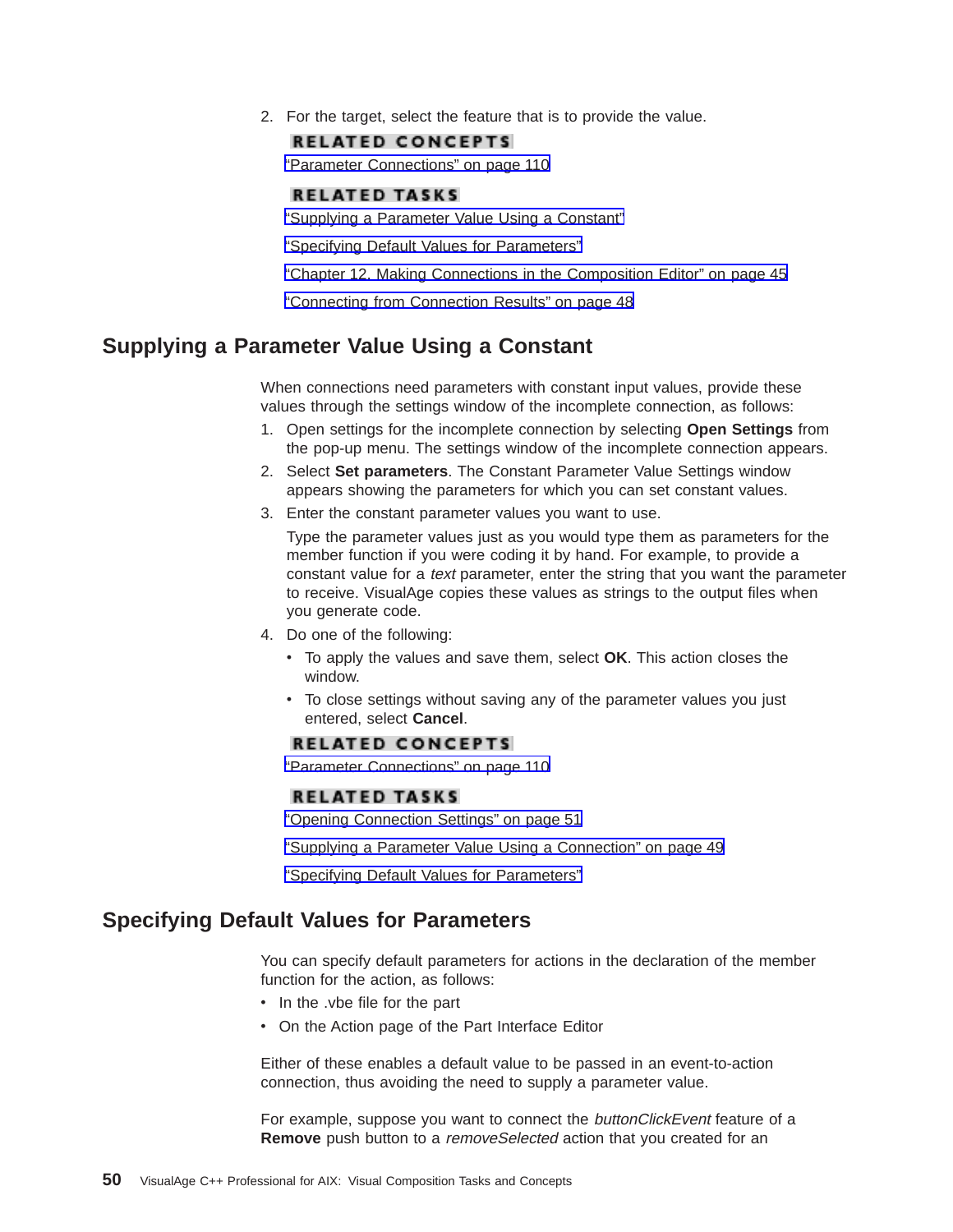<span id="page-58-0"></span>IListBox\*-based part. Normally, you would also need to connect the selection attribute of the IListBox\*-based part to the *index* attribute of the connection between buttonClickEvent and removeSelected. This connection would be required to get the index of the selected item in the list box.

However, in the .vbe file of the IListBox\*-based part, you can specify the following default parameter value for the removeSelected action:

//VBAction: removeSelected, "removeSelected",, //VB: removeSelected(unsigned long index=selection())

This means that if no attribute of the IListBox\*-based part is connected to the *index* attribute, the selection member function (the get member function of the selection attribute) is called by default to provide the index of the selected item.

You could do the same thing by creating a removeSelected action on the **Action** page of the Part Interface Editor for the IListBox\*-based part. You would specify the default parameter in the declaration of the removeSelected member function in the **Action member function** field as follows:

virtual unsigned long removeSelected(unsigned long index=selection())

However, you must include this signature and the default parameters in the actual C++ code or you will receive an error.

#### **RELATED CONCEPTS**

["Parameter Connections" on page 110](#page-117-0)

### **RELATED TASKS**

["Supplying a Parameter Value Using a Connection" on page 49](#page-56-0)

["Supplying a Parameter Value Using a Constant" on page 50](#page-57-0)

["Chapter 12. Making Connections in the Composition Editor" on page 45](#page-52-0)

## **Opening Connection Settings**

Connection settings enable you to change a connection without redrawing it. Through the settings window, you can do the following:

- Change the source or target feature, depending on the connection type
- Reverse the direction of an attribute-to-attribute connection
- Specify an input parameter as a constant
- Delete the connection

To open settings for a connection, move the mouse pointer over the connection and do one of the following:

- Double-click mouse button 1.
- v Click mouse button 2 and select **Open Settings** from the connection's pop-up menu.

### **RELATED CONCEPTS**

["Chapter 26. Connections" on page 105](#page-112-0)

### **RELATED TASKS**

["Chapter 12. Making Connections in the Composition Editor" on page 45](#page-52-0)

["Supplying a Parameter Value Using a Constant" on page 50](#page-57-0)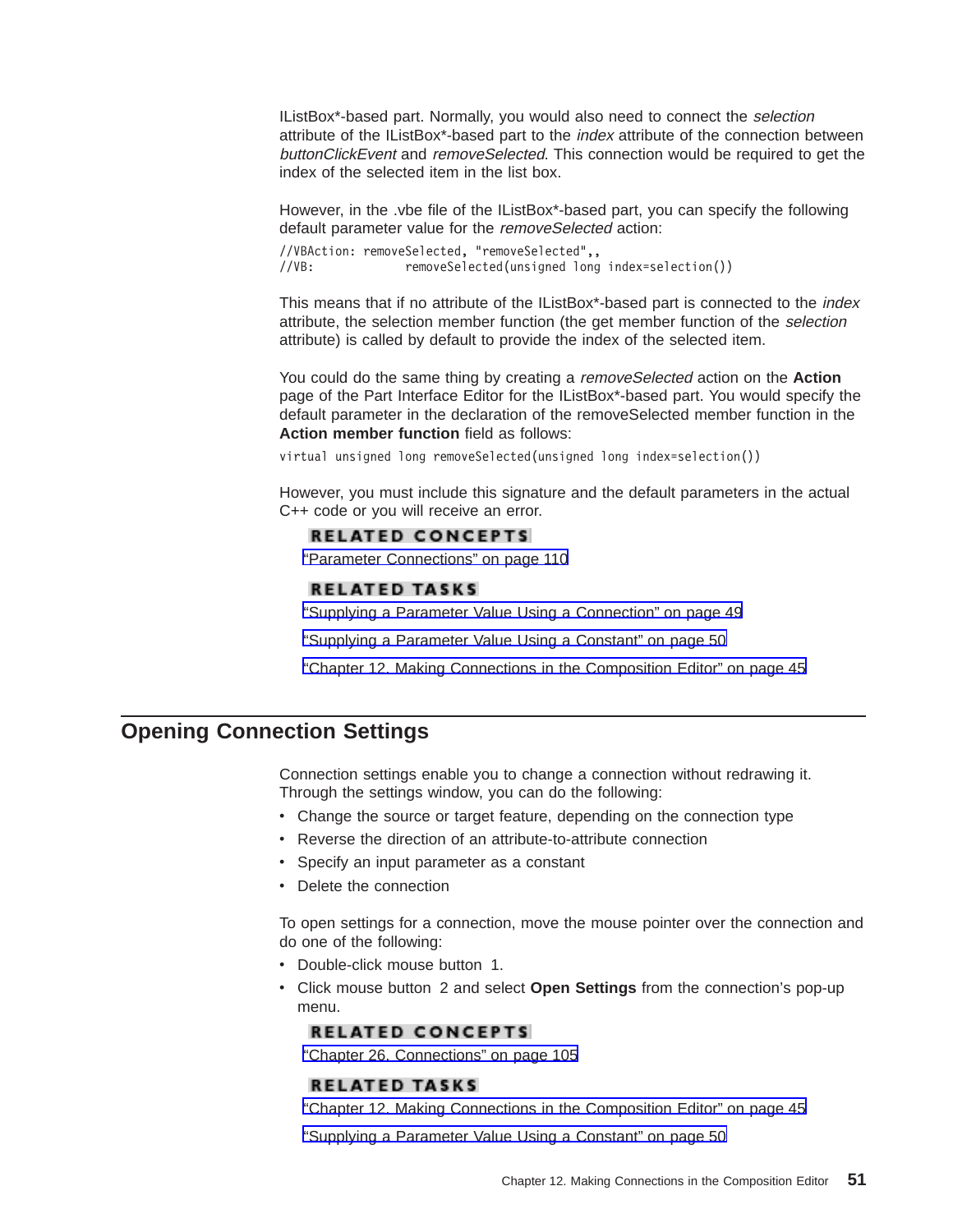["Changing the Source and Target of Connections" on page 56](#page-63-0)

["Deleting Connections" on page 53](#page-60-0)

"Changing Connection Settings When a Member Function Is the Target"

## <span id="page-59-0"></span>**Changing Connection Settings When a Member Function Is the Target**

The **Settings** window for member function connections looks similar to the window you used to specify the original connection:

- To change the source event, either select a new event fro the drop-down box or type the name of an event in the **Event name** field. If a field labeled **Attribute name** appears instead, the current source event is associated with an attribute. To change it, type the name of an attribute in the field.
- To change the member function, enter a new member function signature in the entry field at the bottom of window.
- v To supply a constant parameter value, select the **Set parameters** push button.

### **RELATED CONCEPTS**

["Member Function Connections" on page 108](#page-115-0)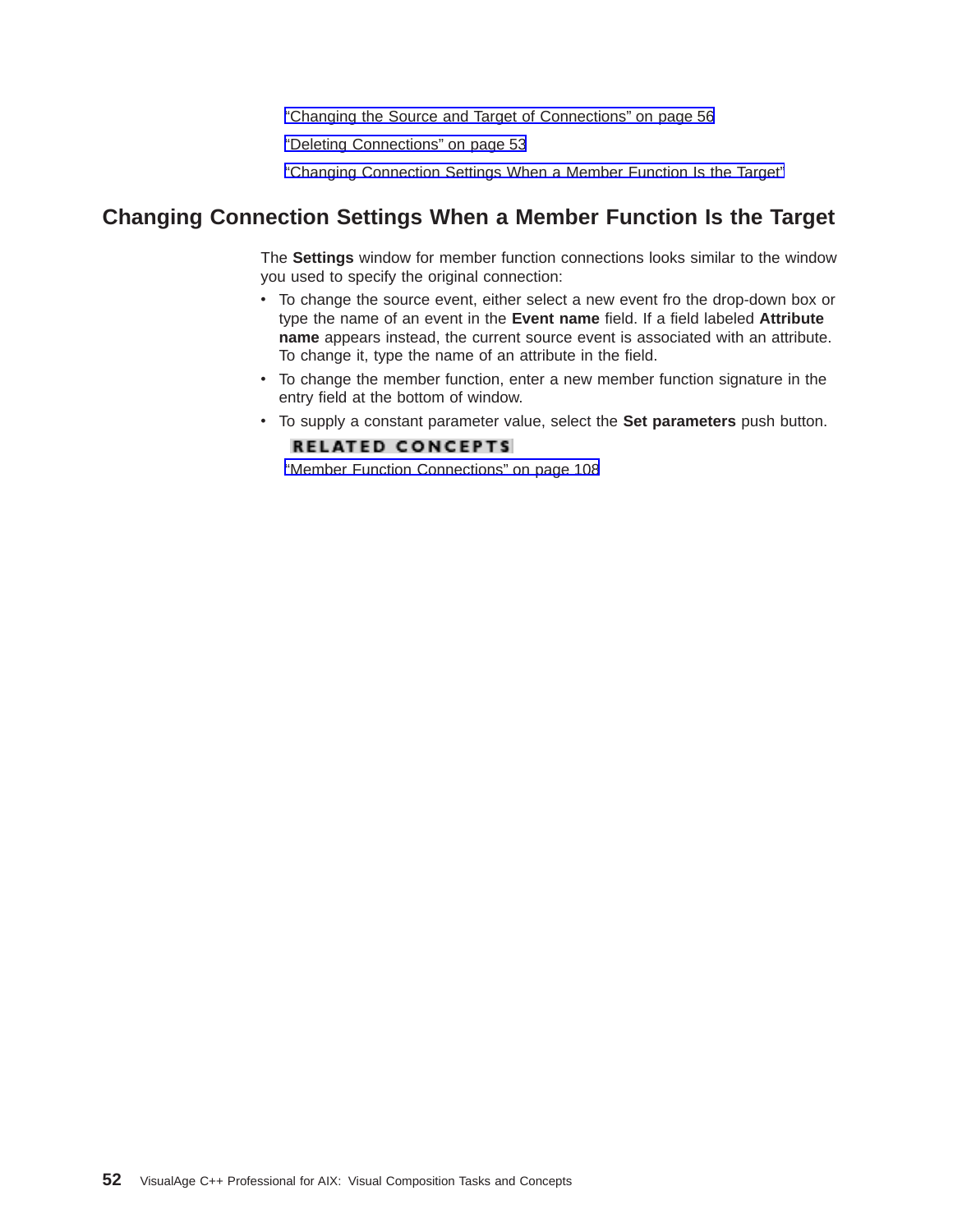# <span id="page-60-0"></span>**Chapter 13. Manipulating Connections on the Free-Form Surface**

Once you have made connections to and from parts you dropped on the free-form surface, you can modify them as follows:

- Display or hide the connection lines
- Delete the connection
- Reorder the connections
- Change the source and target of the connection without starting over

### **RELATED TASKS**

"Showing and Hiding Connections"

"Deleting Connections"

["Selecting and Deselecting Connections" on page 54](#page-61-0)

["Reordering Connections" on page 55](#page-62-0)

["Changing the Source and Target of Connections" on page 56](#page-63-0)

## **Showing and Hiding Connections**

You can show and hide connections by using the **RAPANET Show connections** and

**Hide connections** tools. They can be found on the tool bar or as selections

on the **Tools** pull-down menu. These tools show or hide all connections that have the selected part or parts as their end points. If no parts are selected, these tools show and hide all connections in the composite part.

If you hide connections, the Composition Editor is refreshed faster and is less cluttered, making it easier for you to work.

You can also do this from the pop-up menu by selecting the **Browse Connections** cascade menu. The choices in this menu affect only connections going to and from the part whose pop-up menu you opened.

### **RELATED CONCEPTS**

["Chapter 26. Connections" on page 105](#page-112-0)

#### **RELATED TASKS**

["Selecting Parts" on page 35](#page-42-0)

["Chapter 12. Making Connections in the Composition Editor" on page 45](#page-52-0)

## **Deleting Connections**

To delete a connection, do one of the following:

- v Select the connection and press the **Delete** key.
- v From the connection's pop-up menu, select **Delete**.
- v From the connection's **Settings** window, select the **Delete** push button.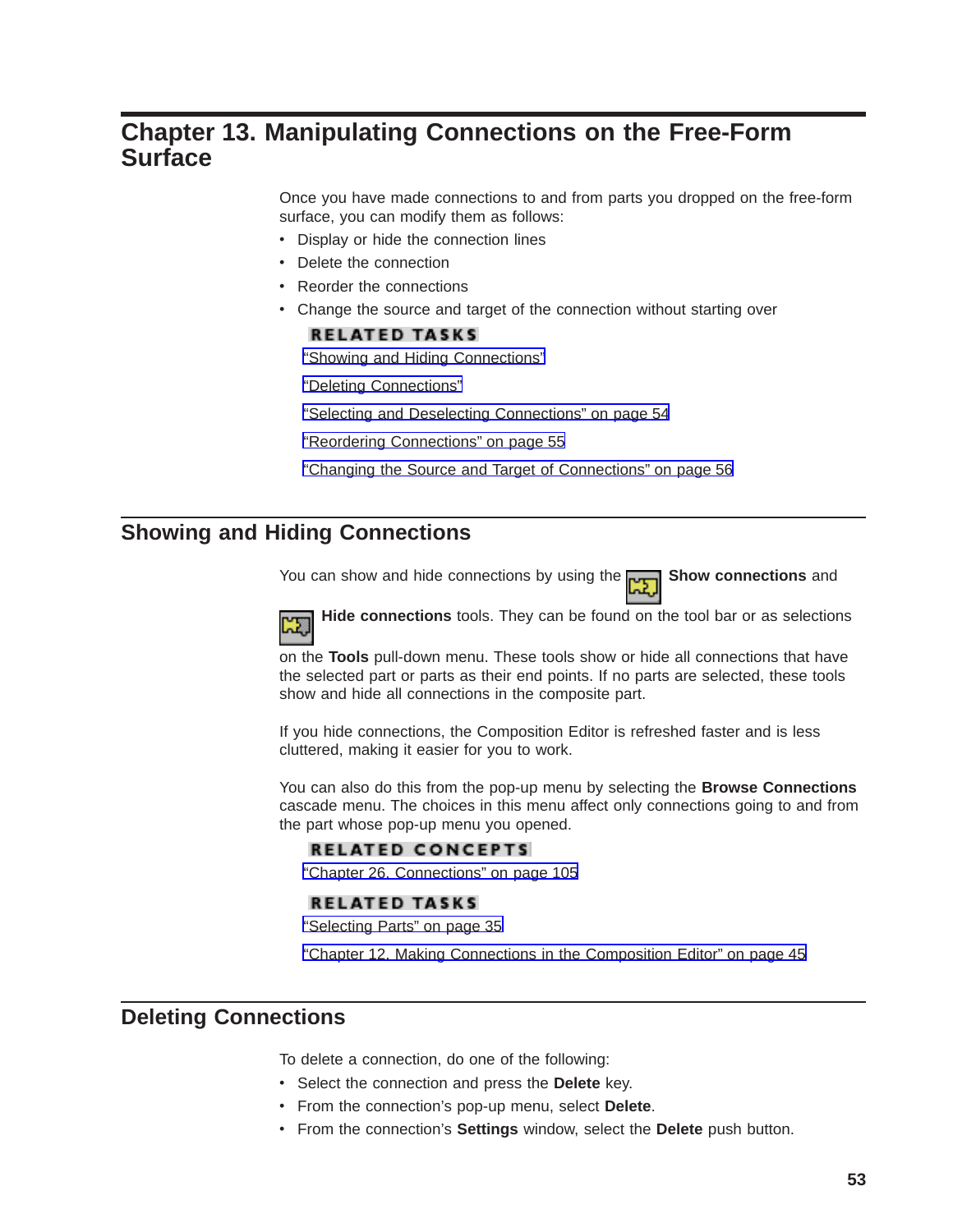### <span id="page-61-0"></span>**RELATED CONCEPTS**

["Chapter 26. Connections" on page 105](#page-112-0)

#### **RELATED TASKS**

["Opening Connection Settings" on page 51](#page-58-0)

["Displaying Part Pop-Up Menus" on page 26](#page-33-0)

["Chapter 12. Making Connections in the Composition Editor" on page 45](#page-52-0)

"Selecting and Deselecting Connections"

## **Selecting and Deselecting Connections**

You select connections in the same way that you select parts. When you select a connection, boxes called selection handles  $\Box$  appear on it to show that it is selected. When first drawn, a connection contains three selection handles: one at each end and one in the middle. You can use selection handles to change either of the following:

- The end points of the connection.
- The shape of the connection line, by dragging the middle box to another location. This helps you distinguish among several connection lines that are close together.

#### **RELATED CONCEPTS**

["Chapter 26. Connections" on page 105](#page-112-0)

### **RELATED TASKS**

["Changing the Shape of a Connection" on page 57](#page-64-0)

"Selecting a Single Connection"

"Selecting Multiple Connections"

["Deselecting Connections" on page 55](#page-62-0)

## **Selecting a Single Connection**

- 1. Move the mouse pointer over the connection you want to select.
- 2. Click mouse button 1 and the connection is selected.

### **RELATED TASKS**

"Selecting Multiple Connections"

["Deselecting Connections" on page 55](#page-62-0)

## **Selecting Multiple Connections**

To select multiple connections in OS/2 using just the mouse, follow these steps:

- 1. Move the mouse pointer over one of the connections you want to select.
- 2. Hold down mouse button 1 instead of clicking it.
- 3. Move the mouse pointer over each connection that you want to select. The selection boxes appear on each connection that the mouse pointer passes over to show they are selected.
- 4. After the connections are selected, release mouse button 1.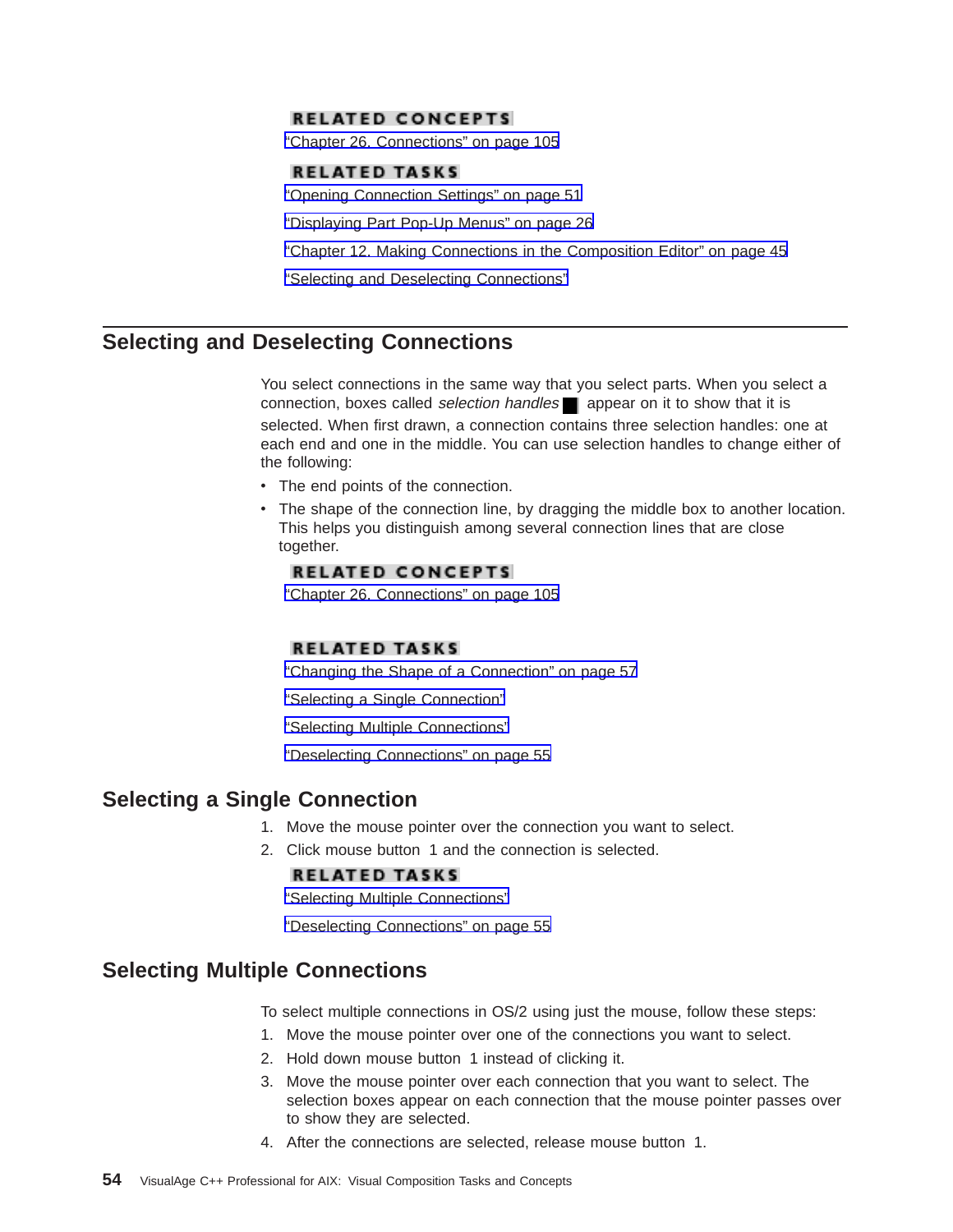<span id="page-62-0"></span>To select multiple connections on all platforms using both the mouse and the keyboard, follow these steps:

- 1. Hold down the Ctrl key.
- 2. Move the mouse pointer over a connection.
- 3. Click mouse button 1 while the mouse pointer is over the connection line.
- 4. Without releasing the Ctrl key, repeat the preceding steps until all connections that you want to select are selected.

### **RELATED TASKS**

["Selecting a Single Connection" on page 54](#page-61-0)

"Deselecting Connections"

# **Deselecting Connections**

To deselect a connection without selecting another part or connection, follow these steps:

- 1. Move the mouse pointer over the connection line.
- 2. Hold down the Ctrl key.
- 3. Click mouse button 1.

### **RELATED TASKS**

["Selecting a Single Connection" on page 54](#page-61-0)

["Selecting Multiple Connections" on page 54](#page-61-0)

## **Reordering Connections**

If you make several connections from the same part, they run in the order in which you made the connections. To ensure the correct flow of control when you generate the source code, you might need to reorder the connections. If so, do the following:

- 1. Select the source part.
- 2. From the source part pop-up menu, select **Reorder Connections From**. The Reorder Connections window appears, showing a list of your connections.
- 3. With the mouse pointer over the connection you want to reorder, press and hold as follows:
	- In OS/2, mouse button 2
	- In Windows, mouse button 1
	- In AIX, mouse button 3
- 4. Drag the connection to the place in the list where you want the connection to occur.

**Note:** Parameter connections must always follow the connections they supply.

- 5. Release the mouse button.
- 6. Repeat these steps until the connections are listed in the order in which you want them to occur.
- 7. Close the window.

### **RELATED CONCEPTS**

["Chapter 26. Connections" on page 105](#page-112-0)

#### **RELATED TASKS**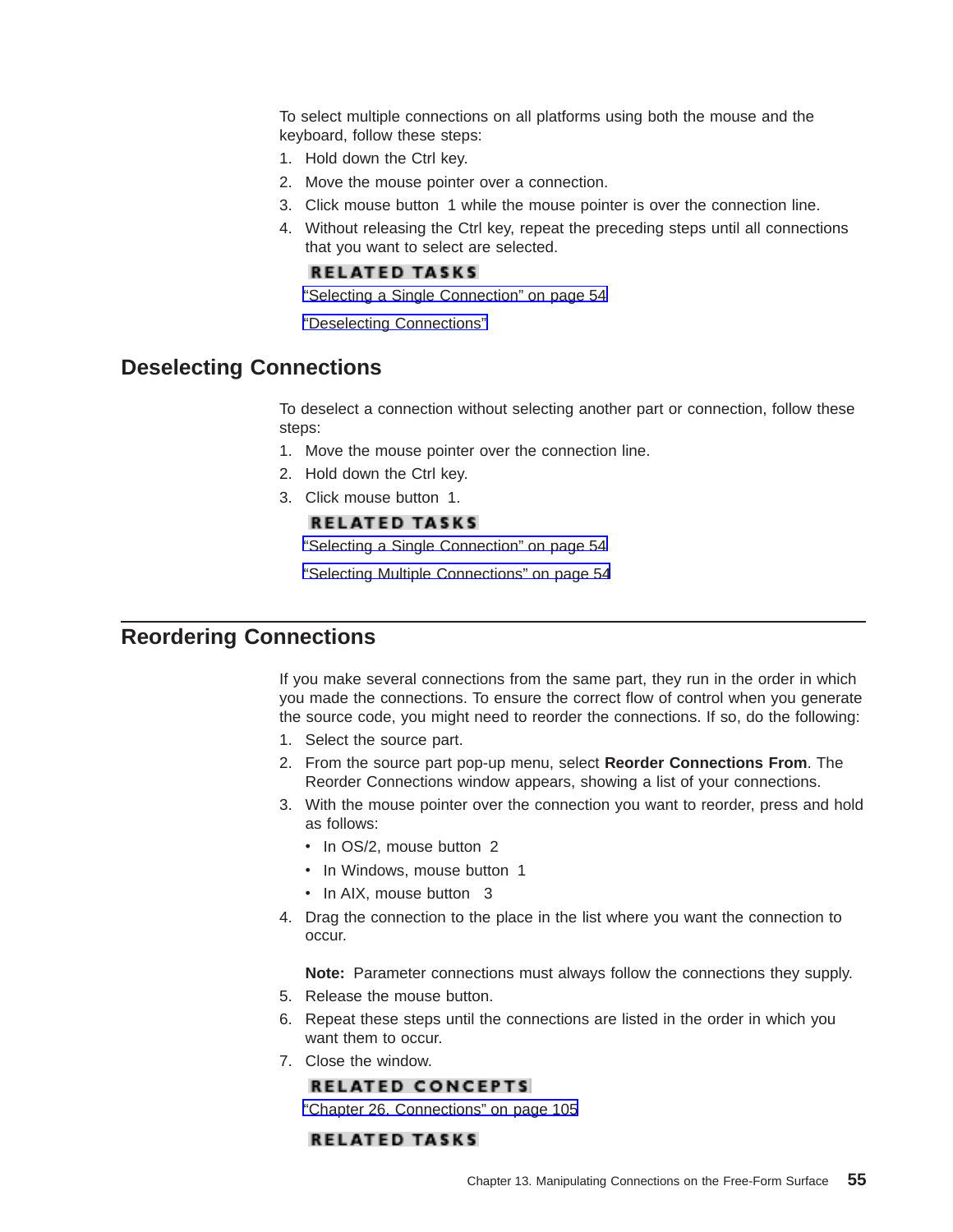["Chapter 12. Making Connections in the Composition Editor" on page 45](#page-52-0)

["Opening Connection Settings" on page 51](#page-58-0)

["Selecting and Deselecting Connections" on page 54](#page-61-0)

## <span id="page-63-0"></span>**Changing the Source and Target of Connections**

You can change the end points of a connection without redrawing it, either by dragging the connection or by changing its settings.

You can change the source of any connection. In most cases, you can also change the target. However, depending on the feature that you connect to when you make the change, you might get a different type of connection than the one you started with.

| <b>Connection type</b>       | Move either end | Move source<br>end only |
|------------------------------|-----------------|-------------------------|
| attribute-to-attribute       | x               |                         |
| attribute-to-member function |                 | x                       |
| attribute-to-action          | X               |                         |
| event-to-action              | X               |                         |
| event-to-attribute           | X               |                         |
| event-to-member function     |                 | x                       |
| custom logic                 | X               |                         |
| parameter connection         | x               |                         |

Table 2. What Can Be Changed on <sup>a</sup> Connection, by Type

### **RELATED CONCEPTS**

["Chapter 26. Connections" on page 105](#page-112-0)

#### **RELATED TASKS**

"Moving Either End of a Connection to a Different Part"

["Moving Either End of a Connection to a Different Feature" on page 57](#page-64-0)

["Reversing the Direction of a Connection" on page 57](#page-64-0)

["Chapter 12. Making Connections in the Composition Editor" on page 45](#page-52-0)

["Opening Connection Settings" on page 51](#page-58-0)

["Changing the Shape of a Connection" on page 57](#page-64-0)

## **Moving Either End of a Connection to a Different Part**

- 1. Select the connection.
- 2. Move the mouse pointer over the appropriate selection handle at the end of the connection.
- 3. Press and hold mouse button 1.
- 4. Move the mouse pointer to the new part or connection.
- 5. Release the mouse button.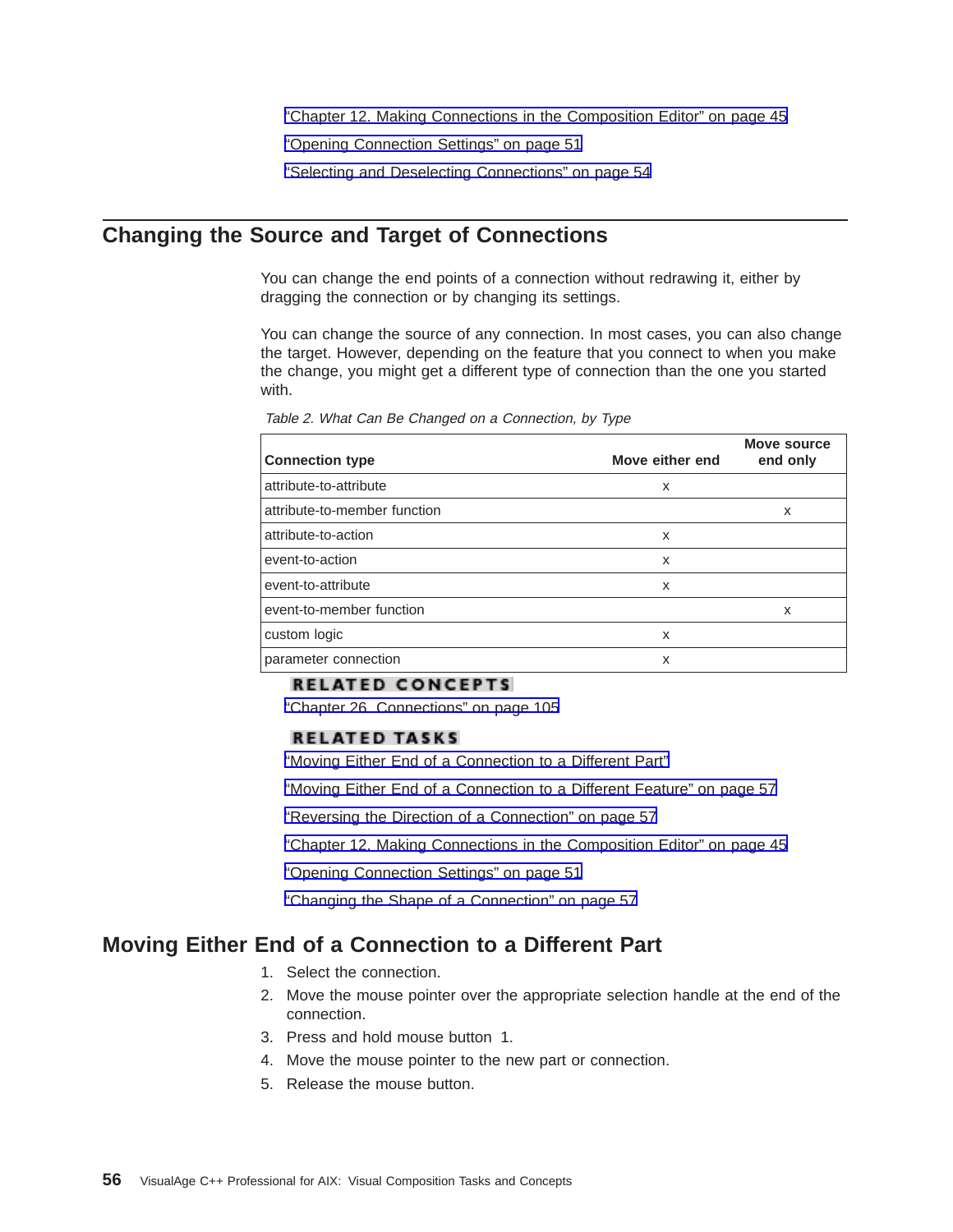<span id="page-64-0"></span>If you change the target of a *feature*-to-action connection to a part that does not support the target action, the connection menu appears, and you can select a new target feature.

#### **RELATED CONCEPTS**

["Chapter 26. Connections" on page 105](#page-112-0)

### **RELATED TASKS**

"Moving Either End of a Connection to a Different Feature"

["Chapter 12. Making Connections in the Composition Editor" on page 45](#page-52-0)

["Selecting and Deselecting Connections" on page 54](#page-61-0)

## **Moving Either End of a Connection to a Different Feature**

- 1. Open settings for the connection. The **Settings** window for that connection type appears.
- 2. Select new end points from the lists shown.
- 3. Select the **OK** push button.

#### **RELATED CONCEPTS**

["Chapter 26. Connections" on page 105](#page-112-0)

### **RELATED TASKS**

["Opening Connection Settings" on page 51](#page-58-0)

["Moving Either End of a Connection to a Different Part" on page 56](#page-63-0)

["Chapter 12. Making Connections in the Composition Editor" on page 45](#page-52-0)

## **Reversing the Direction of a Connection**

The direction of attribute-to-attribute connections determines which end point is initialized first. The target attribute is initialized first based on the value of the source. Only attribute-to-attribute connections can be reversed. To do this, open settings for the connection and select the **Reverse** push button.

#### **RELATED CONCEPTS**

["Chapter 26. Connections" on page 105](#page-112-0)

#### **RELATED TASKS**

["Opening Connection Settings" on page 51](#page-58-0)

## **Changing the Shape of a Connection**

To help you distinguish among several connection lines that are close together, you can change the shape of connections. To do this, follow these steps:

- Select the connection line you want to change.
- Place the mouse pointer over the middle box of the connection line.
- Click and hold mouse button 1 and drag the connection line to the desired shape.
- Release the mouse button and the new line is set.

You can change the connection back to its original shape by selecting **Restore Shape** from the pop-up window.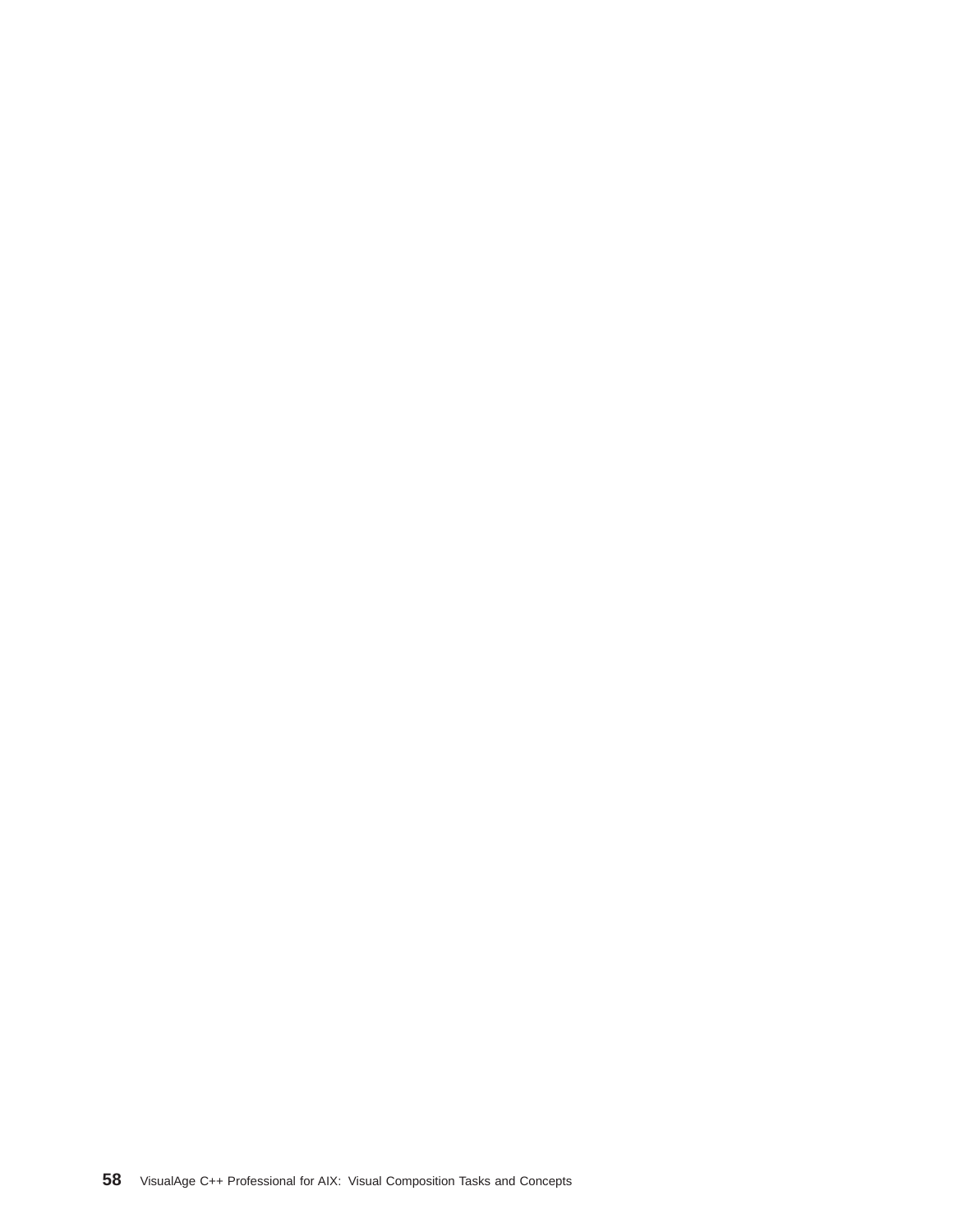# <span id="page-66-0"></span>**Chapter 14. Generating Code**

The parts you have created are stored in the VisualAge data model. This includes information about the part interfaces, connections between them, and initial property settings. At several points during development, you will want to generate code for your application, compile it, and test it. The process for a visually constructed application follows.

- 1. "Preparing for Code Generation"
- 2. ["Generating Source Code" on page 60,](#page-67-0) including ["Generating Resource Code](#page-68-0) [for Translation" on page 61](#page-68-0)
- 3. ["Generating Source Code for Your Application's main\( \) Function" on page 61](#page-68-0)
- 4. ["Generating User Interface Source" on page 61](#page-68-0) (for custom visual parts only)
- 5. ["Chapter 15. Preparing for Compilation of Generated Files" on page 63](#page-70-0)
- 6. ["Chapter 16. Debugging Connections" on page 65](#page-72-0)
- 7. ["Chapter 17. Fixing Problems with Your Visually Constructed Application" on](#page-74-0) [page 67](#page-74-0)
- 8. ["Chapter 23. Packaging Visually Composed Applications" on page 95](#page-102-0)

The process of generating feature code is treated separately under ["Assembling a](#page-91-0) [Part from Generated and User-Written Code" on page 84](#page-91-0).

#### **RELATED CONCEPTS**

["Chapter 27. Generated Code" on page 111](#page-118-0)

## **Preparing for Code Generation**

Before generating code, you must set generation options in the Class Editor. A summary of tasks associated with these settings follows.

#### **Enabling code generation**

To enable generation of class code, select the **Generate code (.hpp and .cpp)** check box.

To enable generation of feature code, select the appropriate check boxes in the **User files included in generation** group. This selection also ensures that feature files are properly included in the generated class files.

#### **Specifying a name for generated files**

By default, VisualAge sets a name for generated files. However, you can change the default by modifying the contents of the **C++ header file** field. When this value is changed, the value of the **Base name for other files** field is also changed.

#### **Including handwritten code files**

Before VisualAge can generate the proper include statements for handwritten code, you must select the appropriate check boxes in the **User files included in generation** group.

#### **Linking in a part that will be compiled separately**

If the part will be compiled separately into a runtime library, you can indicate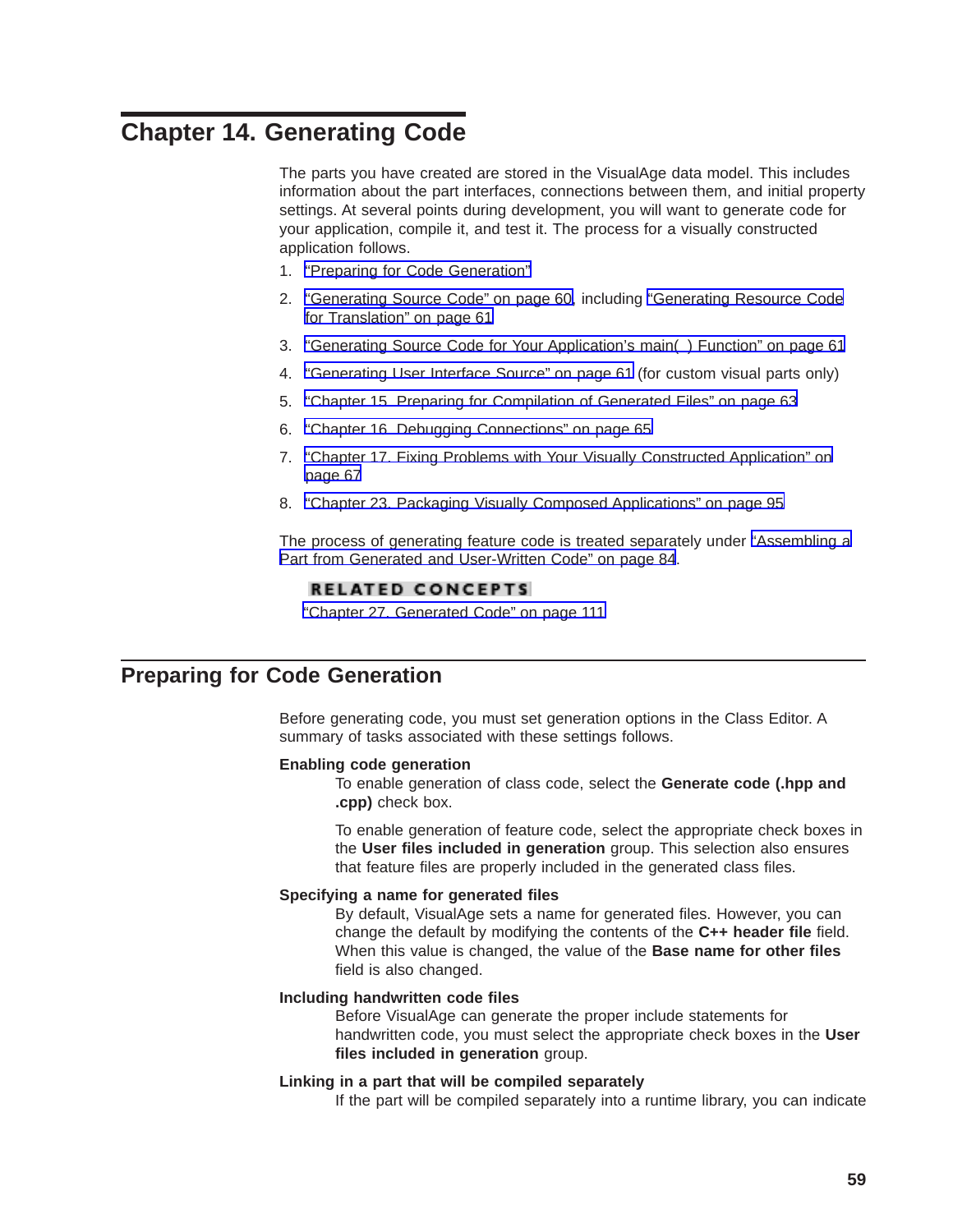so to VisualAge by entering the name of the link library file in the **.LIB file name** field. If this is set, VisualAge generates a #pragma library statement in the.hpp file for the part.

#### <span id="page-67-0"></span>**Using a resource library**

If the part uses a resource library, you must indicate so to VisualAge by entering a value in the **Resource DLL name** field.

### **Enabling custom visual support**

To enable behavioral support for a custom visual part on the free-form surface, enter the name of the part's interface library in the **Composition Editor interface DLL name** field and select the **Use interface DLL** check box.

Selecting the check box indicates to VisualAge that you want the part instantiated ″live″ on the free-form surface. If you do not select the check box, VisualAge uses a gray box to represent the part on the free-form surface.

#### **RELATED CONCEPTS**

["Chapter 27. Generated Code" on page 111](#page-118-0)

#### **RELATED TASKS**

"Generating Source Code"

["Generating Resource Code for Translation" on page 61](#page-68-0)

["Generating User Interface Source" on page 61](#page-68-0)

## **Generating Source Code**

After you finish constructing a part, you must generate source code for it. You can generate source code for the part being edited as follows:

- 1. From the editor's menu bar, select **File**.
- 2. Select **Save and generate**; then select **Part source**. When generation is complete, VisualAge displays the results in a log window.

If you are using the Composition Editor, you can select the **Generate Part Code** tool from the tool bar instead. There is no difference between selecting this icon and selecting the menu item described previously.

If you have not already done so, the next step is ["Generating Source Code for Your](#page-68-0) [Application's main\( \) Function" on page 61.](#page-68-0)

#### **RELATED CONCEPTS**

["Generated Part Code" on page 112](#page-119-0)

#### **RELATED TASKS**

["Chapter 14. Generating Code" on page 59](#page-66-0)

#### **RELATED REFERENCES**

["Code Generation Errors" on page 116](#page-123-0)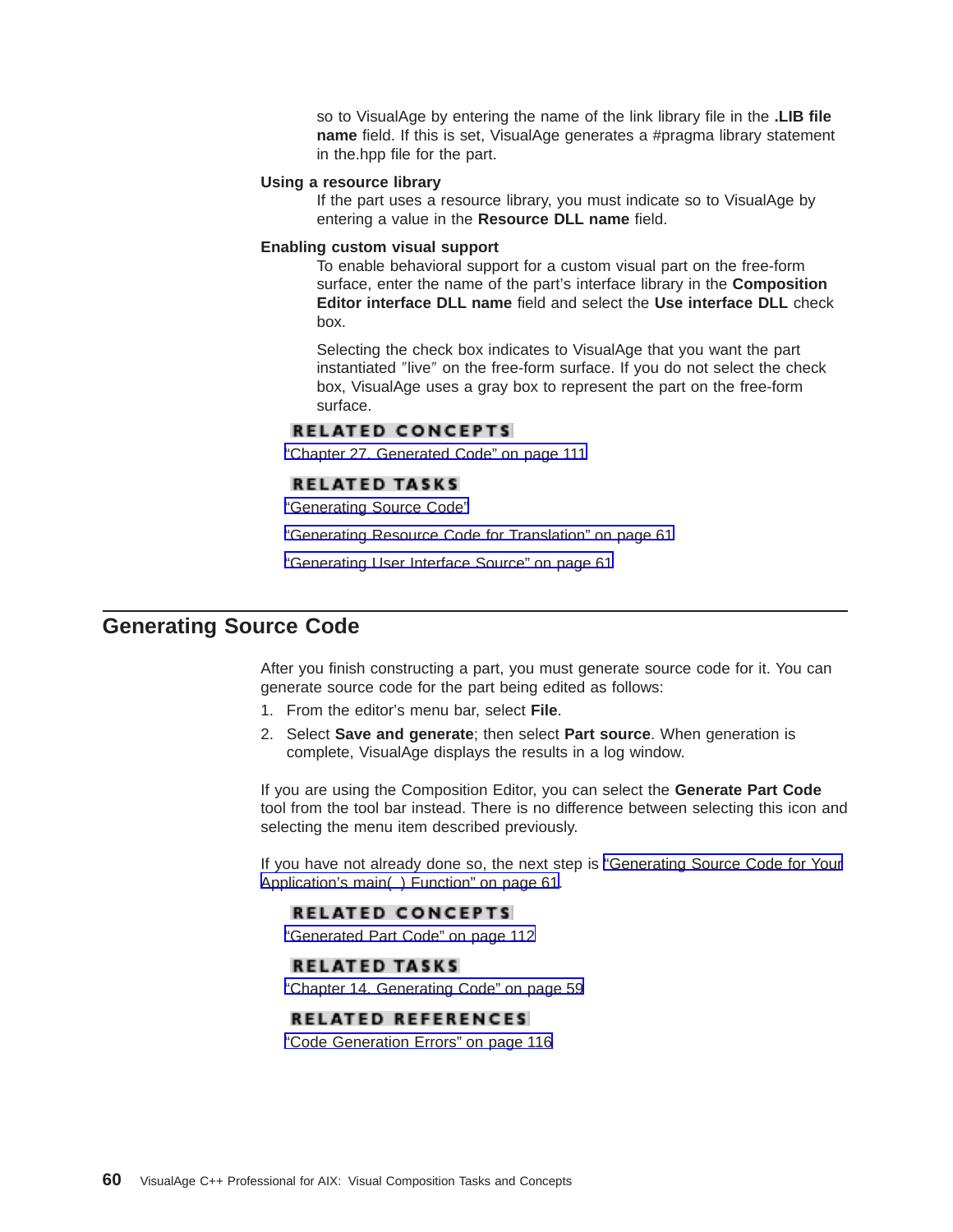## <span id="page-68-0"></span>**Generating Resource Code for Translation**

VisualAge automatically generates separate code for window resources contained within visual parts. If you intend to have your application's user interface translated into another language, you can opt to have VisualAge generate separate code for string resources as well.

To have VisualAge generate separate code for string resources, set the following generation options in the Class Editor before generating code:

- v Select the **Generate code (.hpp and .cpp)** check box.
- v Select the **Generate resource IDs for strings** check box
- **Enter a value in the Starting resource ID** field.
- Specify the name you plan to give the compiled resource library by entering a value in the **Resource DLL name** file.

For guidelines on choosing an appropriate starting resource ID, read the conceptual topic listed below.

### **RELATED CONCEPTS**

["Resource Files Generated for Translation" on page 116](#page-123-0)

### **RELATED TASKS**

["Chapter 14. Generating Code" on page 59](#page-66-0)

### **RELATED REFERENCES**

["Code Generation Errors" on page 116](#page-123-0)

## **Generating Source Code for Your Application's main( ) Function**

To create an executable application, you must generate code for the standard main( ) function. You can do this for parts that you want to test individually or for your entire application. In either case, the process is as follows:

- 1. Create a nonvisual composite part that inherits from IVBMain.
- 2. Generate source code for the main part as you would any other composite.

The next step is ["Chapter 15. Preparing for Compilation of Generated Files" on](#page-70-0) [page 63](#page-70-0) .

### **RELATED CONCEPTS**

["Generated Application Code" on page 112](#page-119-0)

#### **RELATED TASKS**

["Generating Source Code" on page 60](#page-67-0)

## **Generating User Interface Source**

To have VisualAge generate interface library source code for custom visual parts, follow these steps:

- 1. In the Class Editor, select the Generation Options tab.
- 2. Enter the name of the interface library in the **Composition Editor interface DLL name** field.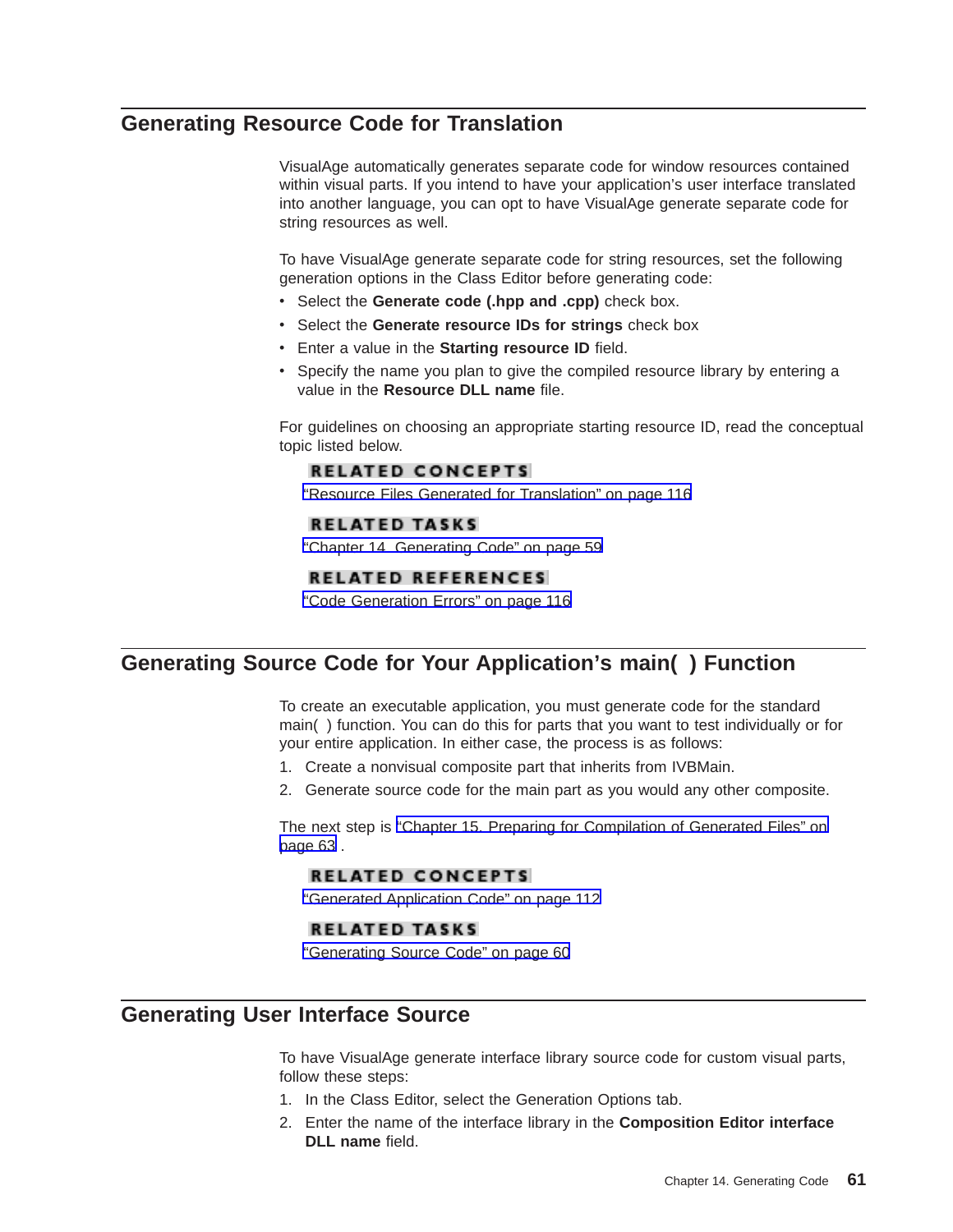- 3. From the menu bar, select **File**.
- 4. Select **Save and generate**; then select **User Interface Source**. When generation is complete, VisualAge displays the results in a log window.

The generated code file has an extension of .cp. In OS/2 and Windows, you can treat this file as you could a .cpp file. In AIX, you must do a little work by hand before VisualAge can compile the interface library. For more information, read ["Chapter 15. Preparing for Compilation of Generated Files" on page 63.](#page-70-0)

### **RELATED CONCEPTS**

["Generated Interface Code" on page 113](#page-120-0)

["About Implementing Custom Visual Parts" on page 101](#page-108-0)

### **RELATED TASKS**

["Chapter 20. Deriving from Visual Classes" on page 81](#page-88-0)

["Sharing Custom Visual Parts" on page 89](#page-96-0)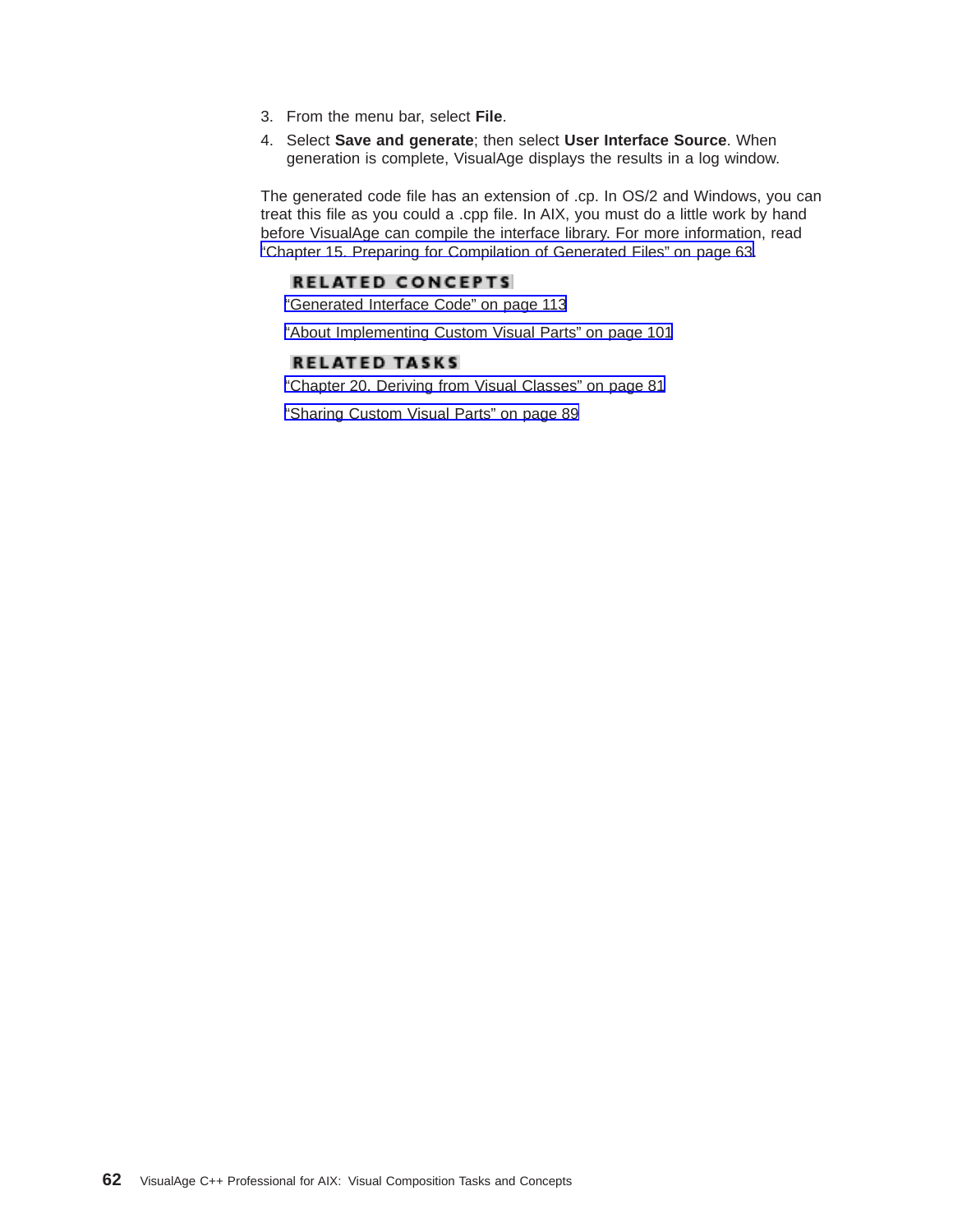# <span id="page-70-0"></span>**Chapter 15. Preparing for Compilation of Generated Files**

Before compiling your application, be sure the following files have been generated:

- Header files for all parts
- .cpp files for all parts, including the main part
- Resource files for any applicable parts

Make sure the following options are enabled in the application's build setup:

```
gen(enumsize, 4),
gen(rtti, yes),
defaults(xlC_r),
lang(nokeyword,"false"),
lang(nokeyword,"true"),
lang(nokeyword,"bool"),
define(IC LANG BOOL,0),
define("IC TRACE DEVELOP"),
link(linkwithsharedlib, yes),
link(linkwithmultithreadlib, yes),
link(map, no),
link(padding, no),
incl(searchpath,".")
```
If you intend to compile parts into separate runtime or interface libraries, remember to set the appropriate targets in the application's build setup. For complete examples of build setups for executable files, runtime libraries, and interface libraries, see the OASearch sample.

In OS/2 and Windows, part files (.vbf) are automatically recognized as a valid source format in the IDE; it is from these that VisualAge reads dependency information. In AIX, however, you must use the generated .cpp file names; you must also explicitly include any system runtime libraries that must be linked. Here is a portion of the AIX build setup for the OASearch application, found in oasearch.icc. Note the specification of the runtime library for a custom visual part, OAMorphableSpinButton, which is found in the current build directory.

```
"skill.cpp",
       "skillb.cpp"
source "pthread.h"
source "./oamorph.a"
source "libvacbase.a"
source "libvacui.a"
source "libvacvgui40.a"
source "libvacvngui40.a"
source "libvacgraph2d.a"
```
If you intend to build an interface library for custom visual parts in AIX, you must write a small amount of code by hand and add the new code file to your build setup. (You need one of these code files for each interface library you plan to build, regardless of the number of parts to be included.) This is not necessary for OS/2 or Windows; in these cases, build the interface library the same way you would build the runtime library for the part. Here is the AIX interface code for the OAMorphableSpinButton part, found in oamorph.cp:

#include <iavlbase.h> #if defined (IC\_MOTIF) // // Add one extern statement for each custom visual part. // Get the name of the primitive table from the interface source file // that is generated for the part.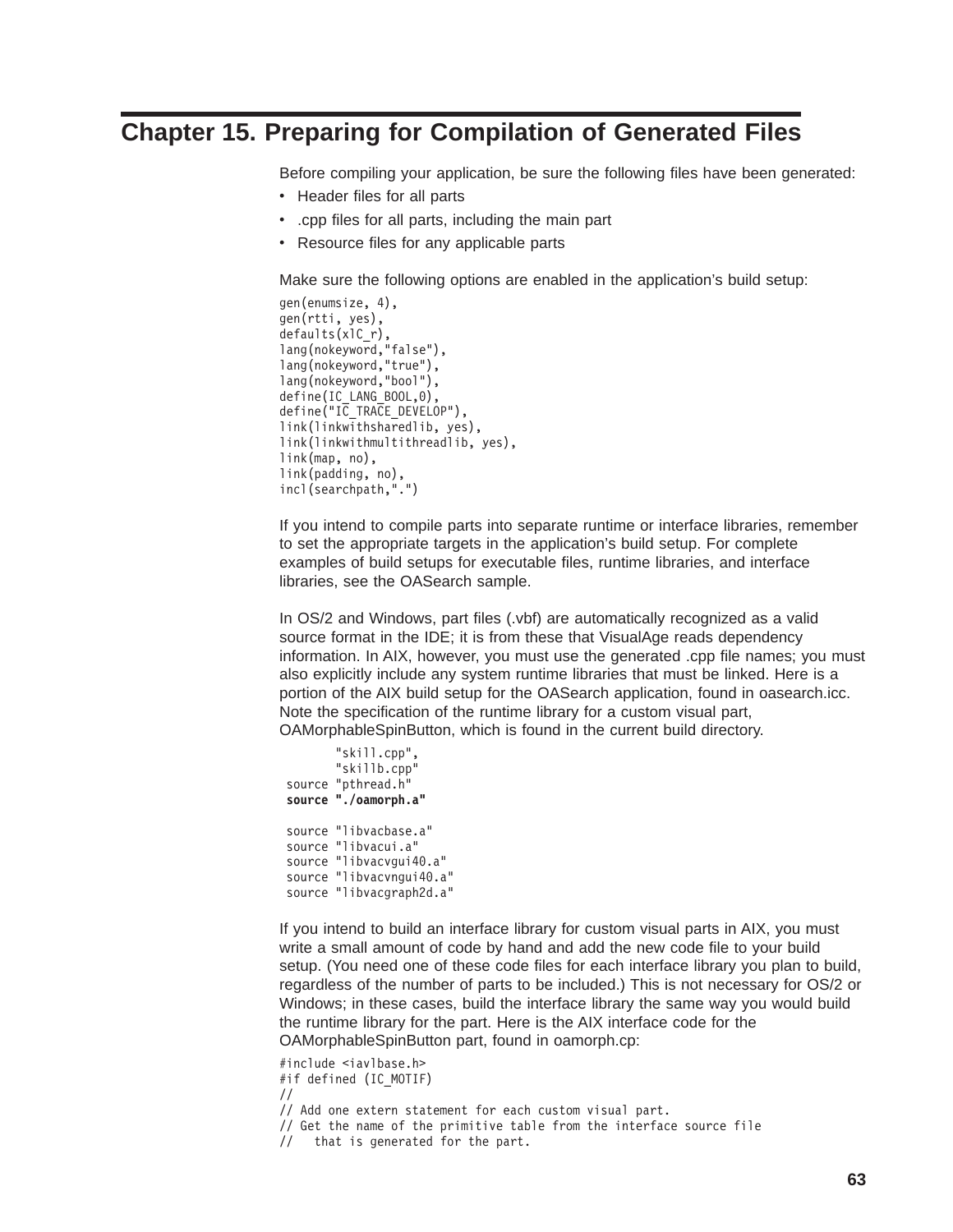```
//
extern EsPrimitiveTable (OAMorphableSpinButtonTable);
//
// You can name this new primitive table anything you want,
// but the name must be unique to your application.
//
EsDefinePrimitiveTable(OAMorph)
//
// Add one EsSubTable statement for each custom visual part.
// Use the same primitive table name as you did in the extern statement.
//
EsSubTable (OAMorphableSpinButtonTable)
EsEndPrimitiveTable
#endif
```
In AIX, the IDE does not recognize .cp as a valid source type, so you must explicitly declare it in the build setup for the interface library. Note that the name of the AIX build target ends in **.w**; Visual Builder assumes this for all interface libraries in AIX. Also note the correspondence between the primitive table created in the previous code and one link option that follows. Here is the AIX build setup for OAMorphableSpinButton, found in oamorphw.icc:

option

{

}

```
gen(enumsize, 4),
 gen(rtti, yes),
 defaults(xlC_r),
 lang(nokeyword,"false"),
 lang(nokeyword,"true"),
 lang(nokeyword,"bool"),
 define(IC LANG BOOL,0),
 define("IC TRACE DEVELOP"),
 link(linkwithsharedlib, yes),
 link(linkwithmultithreadlib, yes),
 link(map, yes),
 link(padding, no),
 link(sharedLibPriority,-2147482557),
 link(exportAll),
 link(entry,OAMorph),
 incl(searchpath,".")
target type(shr) "oamorphw.w"
{
   source type(cpp) "oamorphw.cp"
  source type(cpp) "oamrfbtn.cp"
 source "libvacvifbase.a"
   source "libvacbase.a"
 source "libvacui.a"
  source "./oamorph.a"
}
```
**RELATED TASKS** 

["Chapter 14. Generating Code" on page 59](#page-66-0) [Changing a Build Setup](../../ide/tasks/tibchgb.htm) ["Chapter 16. Debugging Connections" on page 65](#page-72-0)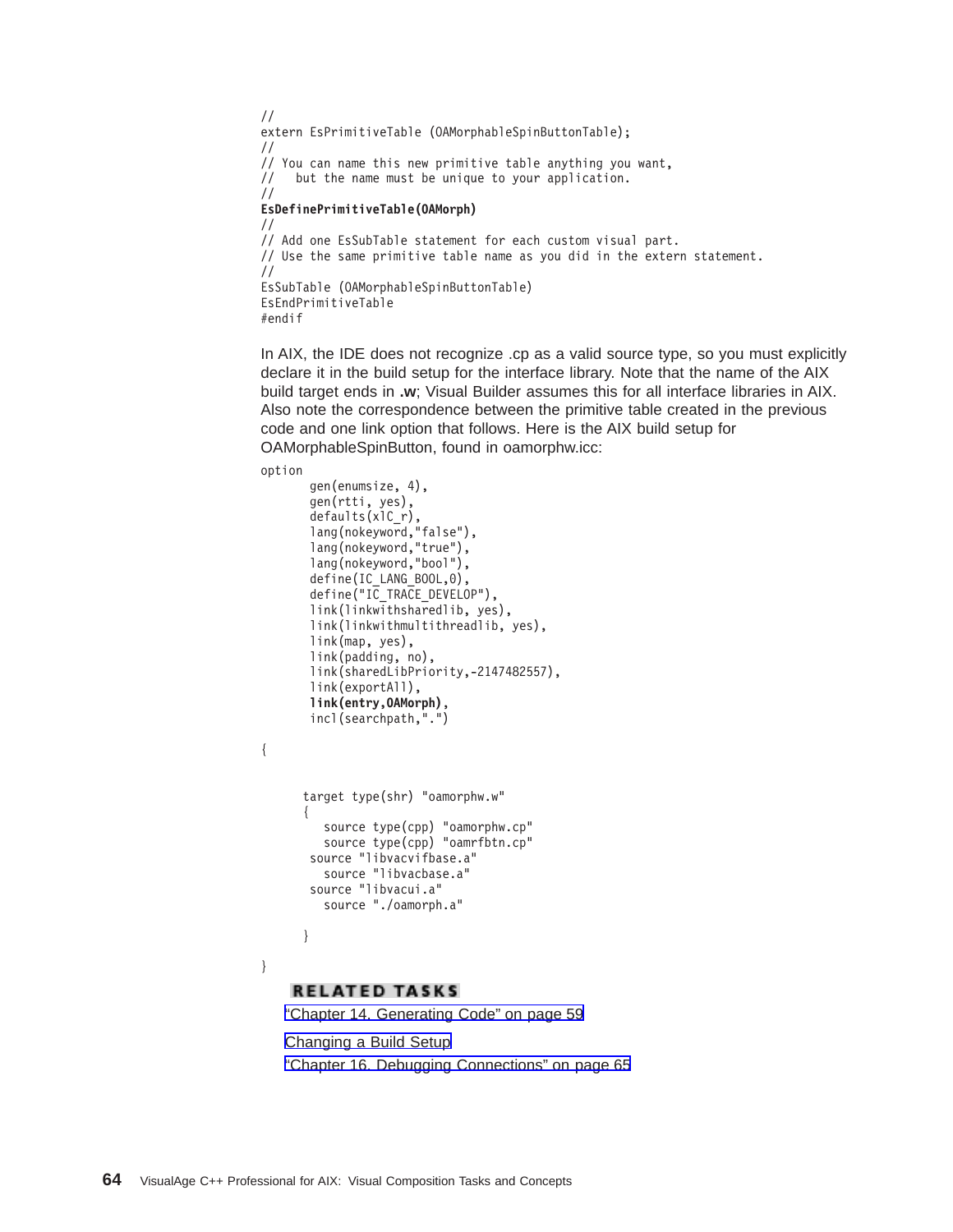# <span id="page-72-0"></span>**Chapter 16. Debugging Connections**

To make connections easier to debug, follow these steps:

1. Set environmental variables.

In OS/2 or Windows, add these lines to your config.sys file and reboot:

```
SET ICLUI TRACE=ON
SET ICLUI TRACETO=OUT
```
In AIX, add these lines to your .profile file and log back in:

export ICLUI\_TRACE=ON export ICLUI\_TRACETO=OUT

- 2. Make sure the following options are enabled in the application's build setup:
	- **Under Linker Options, Include debug information in the generated executable module**
	- v Under Miscellaneous Options, **Define macros**. In the **Macro name** field, enter IC\_TRACE\_DEVELOP
- 3. Build your application.
- 4. When you run your compiled application, redirect the output to a file. For example, run myapp.exe as follows on OS/2 and Windows NT:

myapp >myapp.out 2>&1

Run myapp as follows on AIX:

myapp >myapp.out

5. Browse the output file (myapp.out) to see what connections were run and in what order. The file also lists any exceptions that were thrown.

#### **RELATED TASKS**

["Chapter 14. Generating Code" on page 59](#page-66-0)

[Changing a Build Setup](../../ide/tasks/tibchgb.htm)

["Chapter 17. Fixing Problems with Your Visually Constructed Application" on](#page-74-0) [page 67](#page-74-0)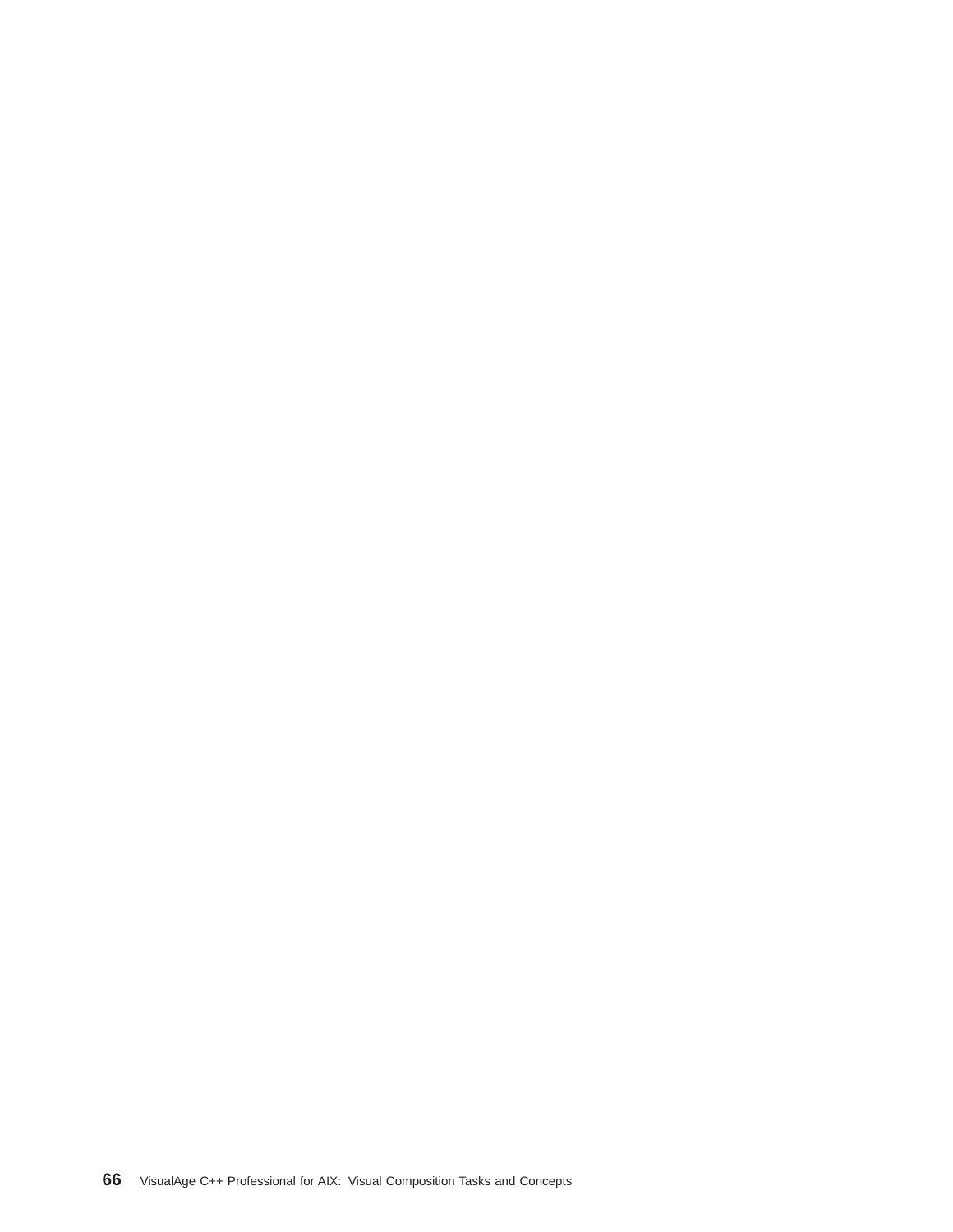## <span id="page-74-0"></span>**Chapter 17. Fixing Problems with Your Visually Constructed Application**

If you have problems running your application, check first for the following situations:

- Check the order in which connections occur within the part. Even if they seem correct in the Composition Editor, enable tracing, recompile, and run the application in debug mode.
- If you mix static and dynamic linking on OS/2 or Windows, the resulting application might behave unpredictably. We recommend you use DLLs and link dynamically. Alternatively, compile and link one executable file statically with no DLLs. Do not mix static and dynamic libraries.
- When you disable notification on collection parts, unpredictable results occur. For example, if you use a sequence part to manage objects in a container and then disable notification in the sequence, the container is not notified of the change in the sequence and is therefore not refreshed.

#### **RELATED CONCEPTS**

["Chapter 27. Generated Code" on page 111](#page-118-0)

#### **RELATED TASKS**

["Chapter 14. Generating Code" on page 59](#page-66-0)

["Chapter 16. Debugging Connections" on page 65](#page-72-0)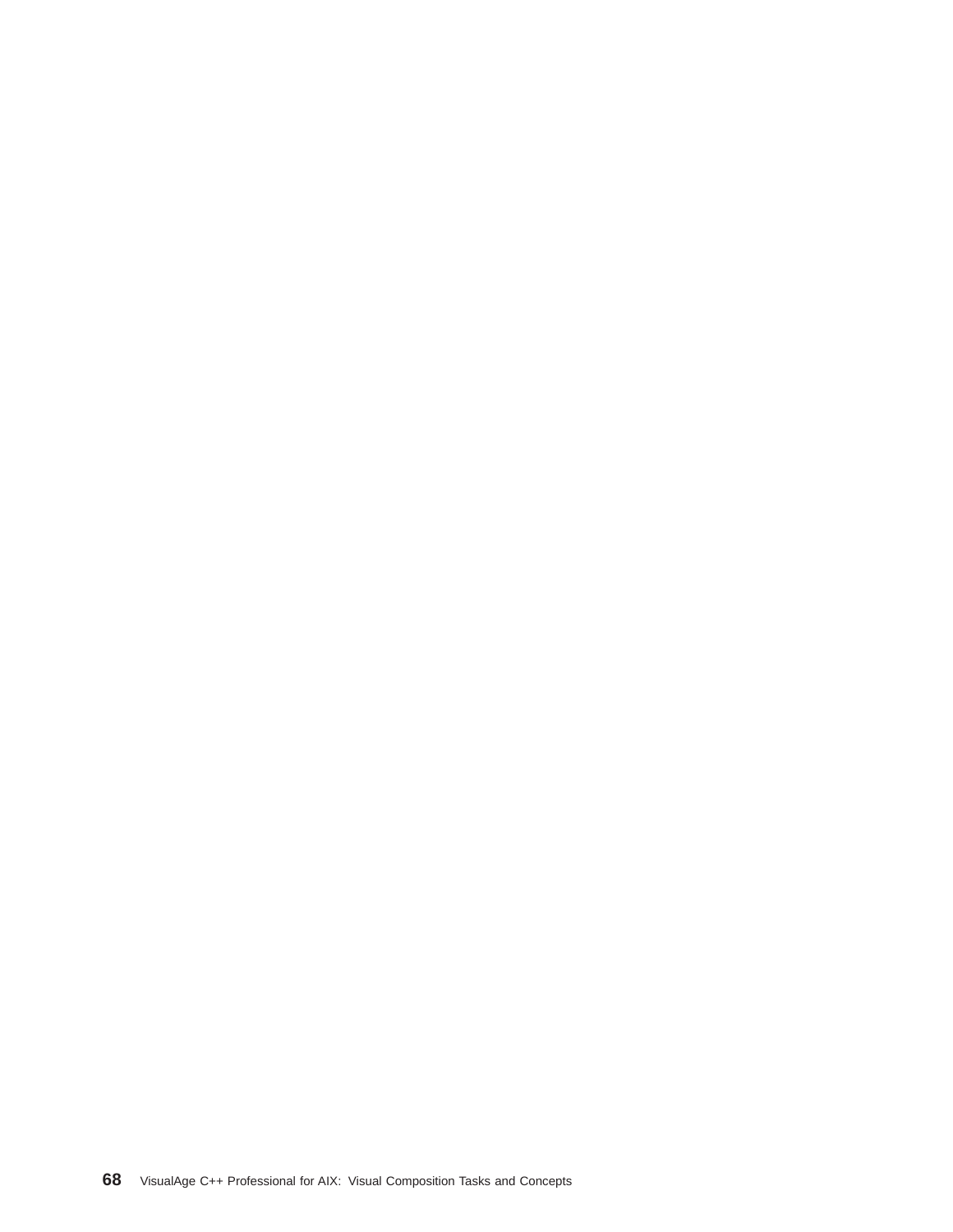## <span id="page-76-0"></span>**Chapter 18. Managing the Parts Palette**

You can modify the parts palette at any time from the Composition Editor.

#### **RELATED CONCEPTS**

["Parts Palette" on page 10](#page-17-0)

#### **RELATED TASKS**

"Preparing Icons for the Parts Palette"

"Adding a Category to the Parts Palette"

["Adding a Part to the Palette" on page 70](#page-77-0)

["Saving Parts Palette Changes" on page 71](#page-78-0)

["Deleting a Part or Category from the Palette" on page 71](#page-78-0)

## **Preparing Icons for the Parts Palette**

Each category and part on the Composition Editor parts palette is represented by a bitmap so you can recognize it visually. You can create and use your own bitmaps when you extend the parts palette. If you do not, you can still extend the parts palette and accept the default category icon, and the default part icon.

To prepare bitmaps for use with the Composition Editor:

1. Create your icons using an icon editor. In OS/2, for example, use the OS/2 icon editor, which is available in the operating system toolkit.

Bitmaps used on the parts palette must be no larger than standard icons for the display resolution being used. For VGA displays on OS/2, use the Independent VGA form (32x32). For higher display resolutions on OS/2, use the 8514-16 colors form (40x40).

- 2. Create a resource library that contains your icons.
- 3. Place the resource library in the proper directory: for OS/2 or AIX in a directory in your LIBPATH statement, and for Windows in a directory in your PATH statement.

#### **RELATED CONCEPTS**

["Parts Palette" on page 10](#page-17-0)

#### **RELATED TASKS**

"Adding a Category to the Parts Palette"

["Adding a Part to the Palette" on page 70](#page-77-0)

["Deleting a Part or Category from the Palette" on page 71](#page-78-0)

["Saving Parts Palette Changes" on page 71](#page-78-0)

# **Adding a Category to the Parts Palette**

Once you have prepared an icon in a resource library, you can add a new category to the parts palette.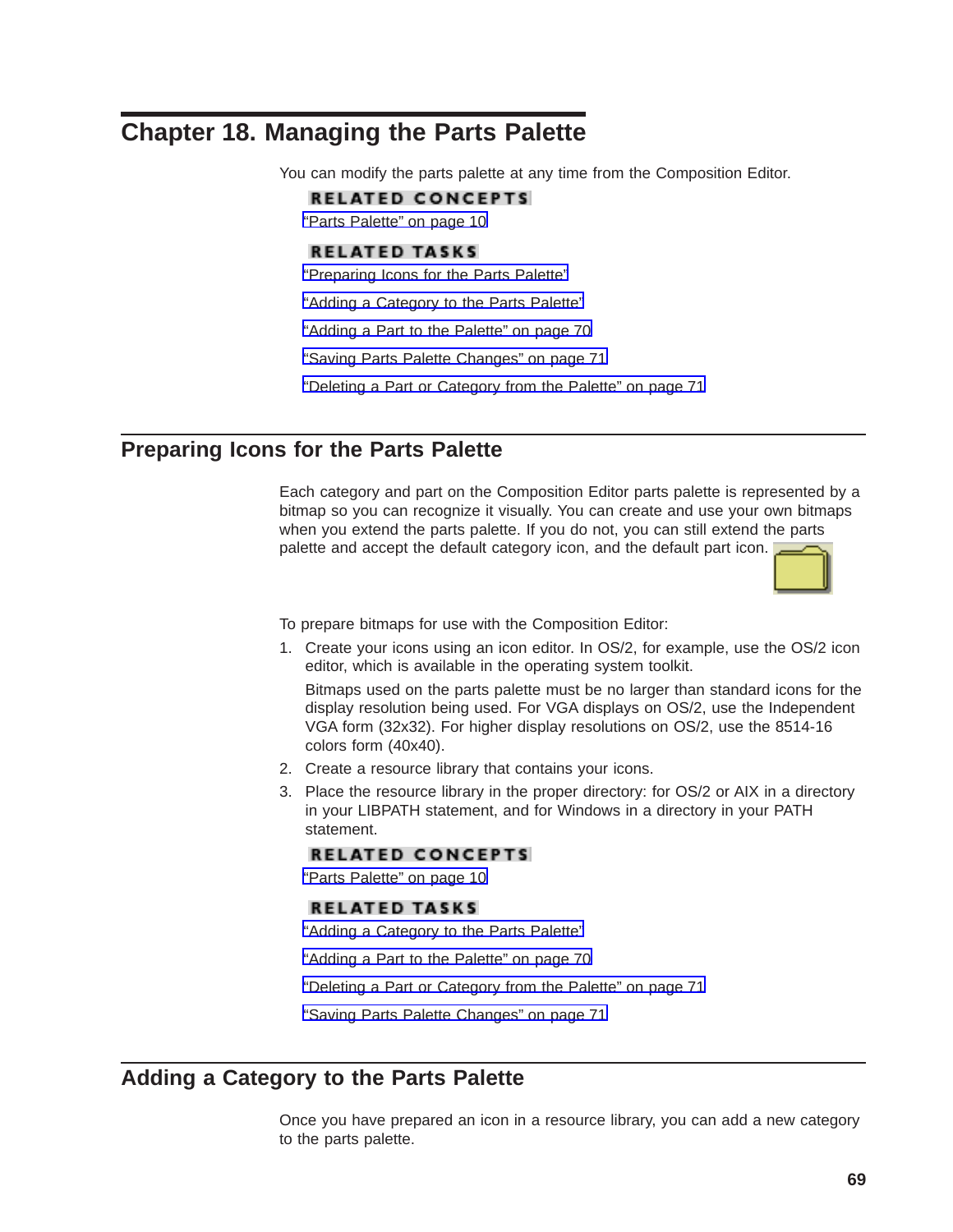- <span id="page-77-0"></span>1. From the Composition Editor, select **Options**, **Modify palette**, and then **Add new category**. The Add palette category window appears.
- 2. In the **Category name** field, enter the name for your category. When you select your new category on the parts palette, the Composition Editor displays this text in the information area.
- 3. From the Category Graphic group, select the category of graphic.
- 4. Enter the name of your resource library in the **Module name** field.

**Note:** Only enter the resource library file extension in the **Module name** field for AIX platforms.

- 5. In the **Opened Category Graphic** group, follow the same procedure to specify the graphic you want to represent the opened category.
- 6. Select **OK**.

If you do not specify a resource library, the Composition Editor uses the default icon.



If you specify a resource library the Composition Editor cannot locate, it uses the question mark icon. If the question mark icon appears, make sure the following conditions are met:

- The resource library exists and is in the LIBPATH for OS/2 or PATH for Windows.
- The resource library file name is correct.
- v The resource ID for the icon (in the .rc file) exists in the resource library.

#### **RELATED CONCEPTS**

["Parts Palette" on page 10](#page-17-0)

#### **RELATED TASKS**

["Preparing Icons for the Parts Palette" on page 69](#page-76-0)

"Adding a Part to the Palette"

["Saving Parts Palette Changes" on page 71](#page-78-0)

["Deleting a Part or Category from the Palette" on page 71](#page-78-0)

#### **Adding a Part to the Palette**

You can add the part that you are currently editing to any category on the parts palette.

- 1. Open the part in the Composition Editor.
- 2. Select **Options**, **Modify palette**, and **Add new part**. The Add to Palette window appears.
- 3. Enter the name of the part in the **Name** field.
- 4. Select a category for the new part.
- 5. Select **OK**. The Composition Editor adds the part to the category on the parts palette.

#### **RELATED CONCEPTS**

["Parts Palette" on page 10](#page-17-0)

#### **RELATED TASKS**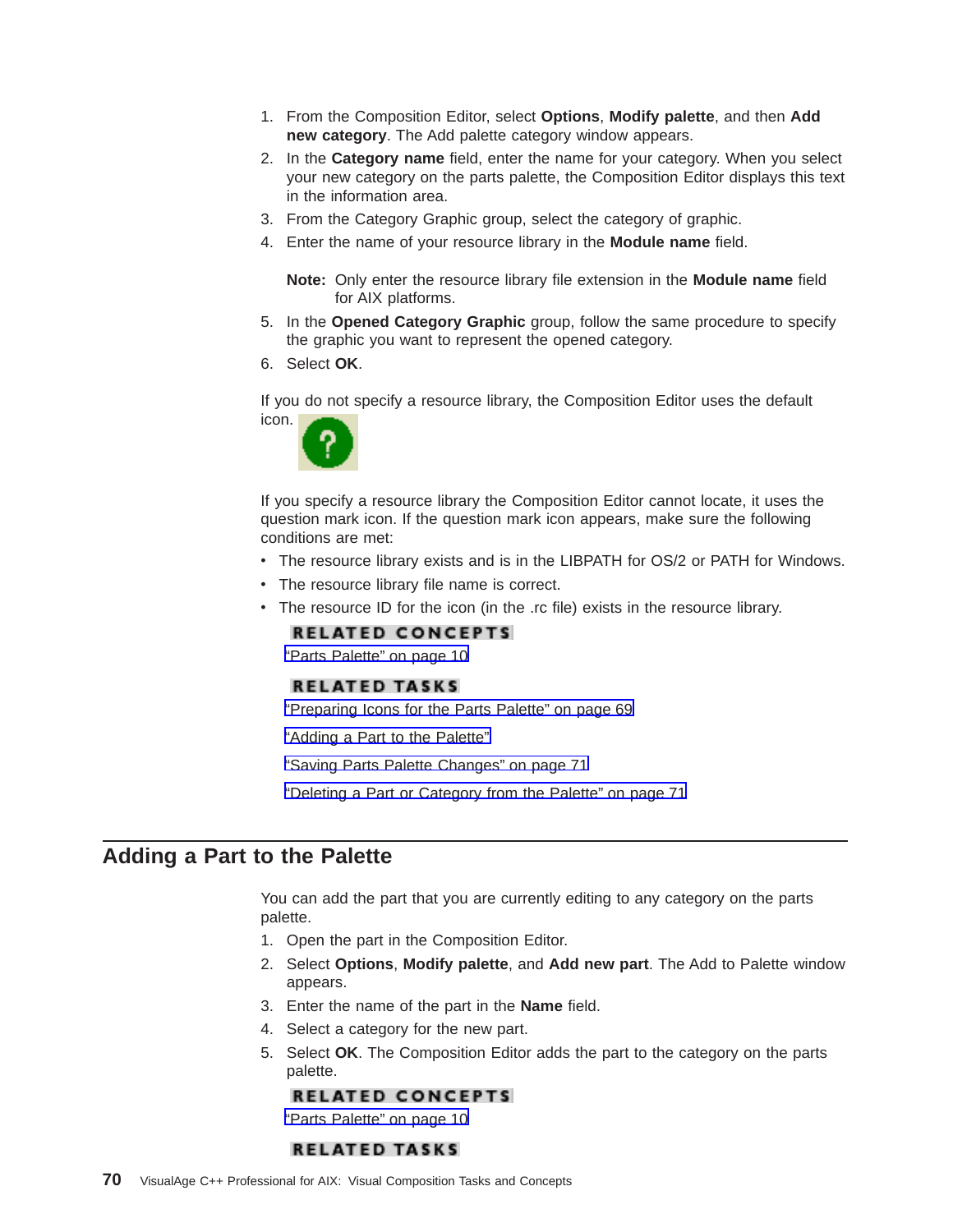["Preparing Icons for the Parts Palette" on page 69](#page-76-0)

["Adding a Category to the Parts Palette" on page 69](#page-76-0)

"Saving Parts Palette Changes"

"Deleting a Part or Category from the Palette"

### <span id="page-78-0"></span>**Deleting a Part or Category from the Palette**

To remove a part from the parts palette:

- 1. Select the part on the parts palette.
- 2. Select **Modify palette** and then **Remove part** from the **Options** pull-down menu. The selected part is removed from the parts palette.

To remove a category from the parts palette:

- 1. Select the category on the parts palette.
- 2. Select the **Options** pull-down menu.
- 3. Select **Modify palette** and then **Remove category**. The selected category and all of the parts in it are removed from the parts palette.

#### **RELATED CONCEPTS**

["Parts Palette" on page 10](#page-17-0)

#### **RELATED TASKS**

["Preparing Icons for the Parts Palette" on page 69](#page-76-0)

["Adding a Category to the Parts Palette" on page 69](#page-76-0)

["Adding a Part to the Palette" on page 70](#page-77-0)

"Saving Parts Palette Changes"

## **Saving Parts Palette Changes**

The Composition Editor automatically saves all parts palette changes for you. When you create a new category or part, the Composition Editor stores information about that category or part in a file named *vbpalet.dat*, which is stored in your startup directory. This file is written automatically.

Once VisualAge creates the vbpalet.dat file, it reads it each time you start VisualAge. Therefore, the new categories or parts that you added are always included, and those that you removed are prevented from appearing on the parts palette.

**Note:** If you update the icon associated with a part, the parts palette is updated the next time you select the category where the icon appears.

#### **RELATED CONCEPTS**

["Parts Palette" on page 10](#page-17-0)

#### **RELATED TASKS**

["Chapter 18. Managing the Parts Palette" on page 69](#page-76-0)

["Adding a Part to the Palette" on page 70](#page-77-0)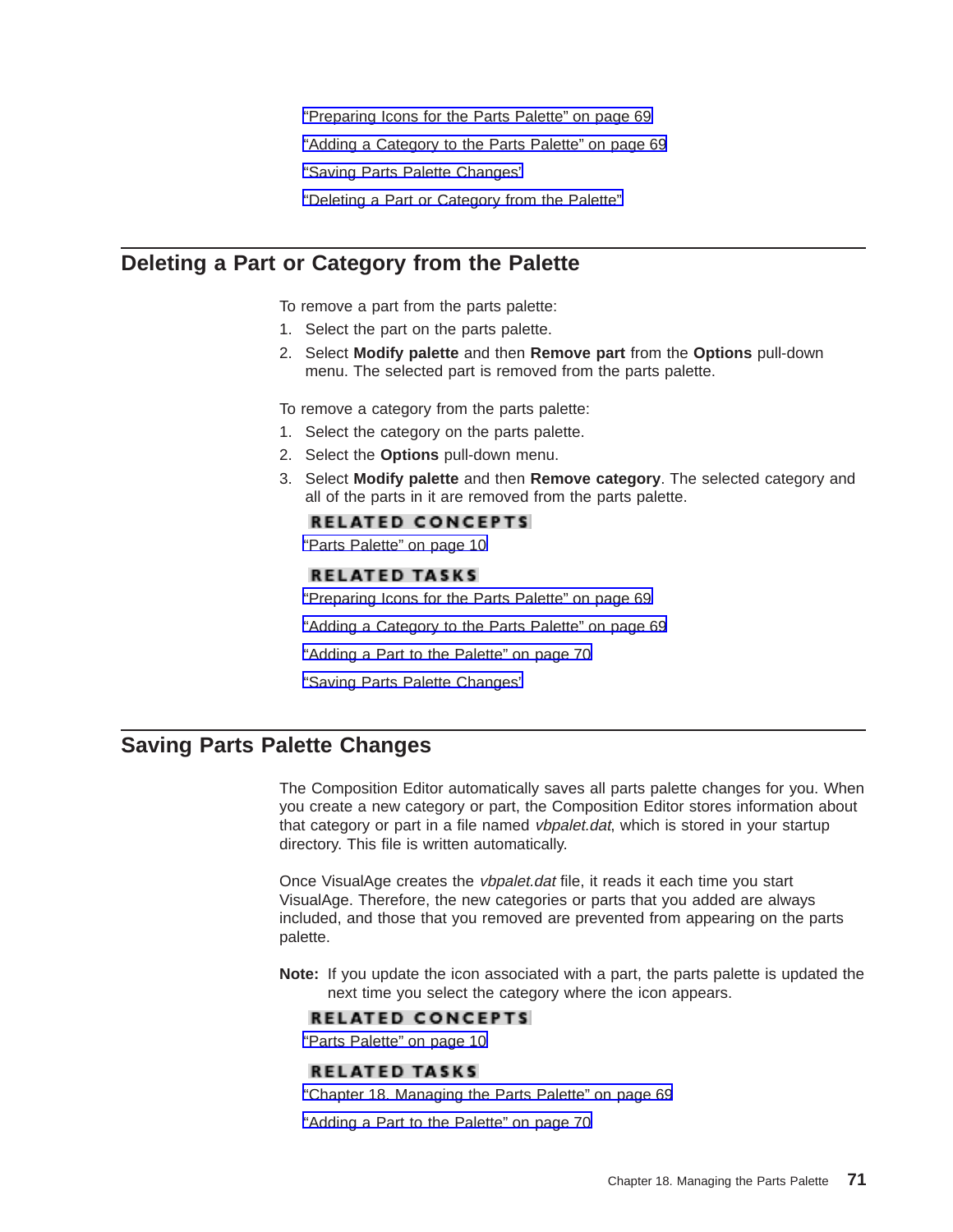["Adding a Category to the Parts Palette" on page 69](#page-76-0) ["Deleting a Part or Category from the Palette" on page 71](#page-78-0)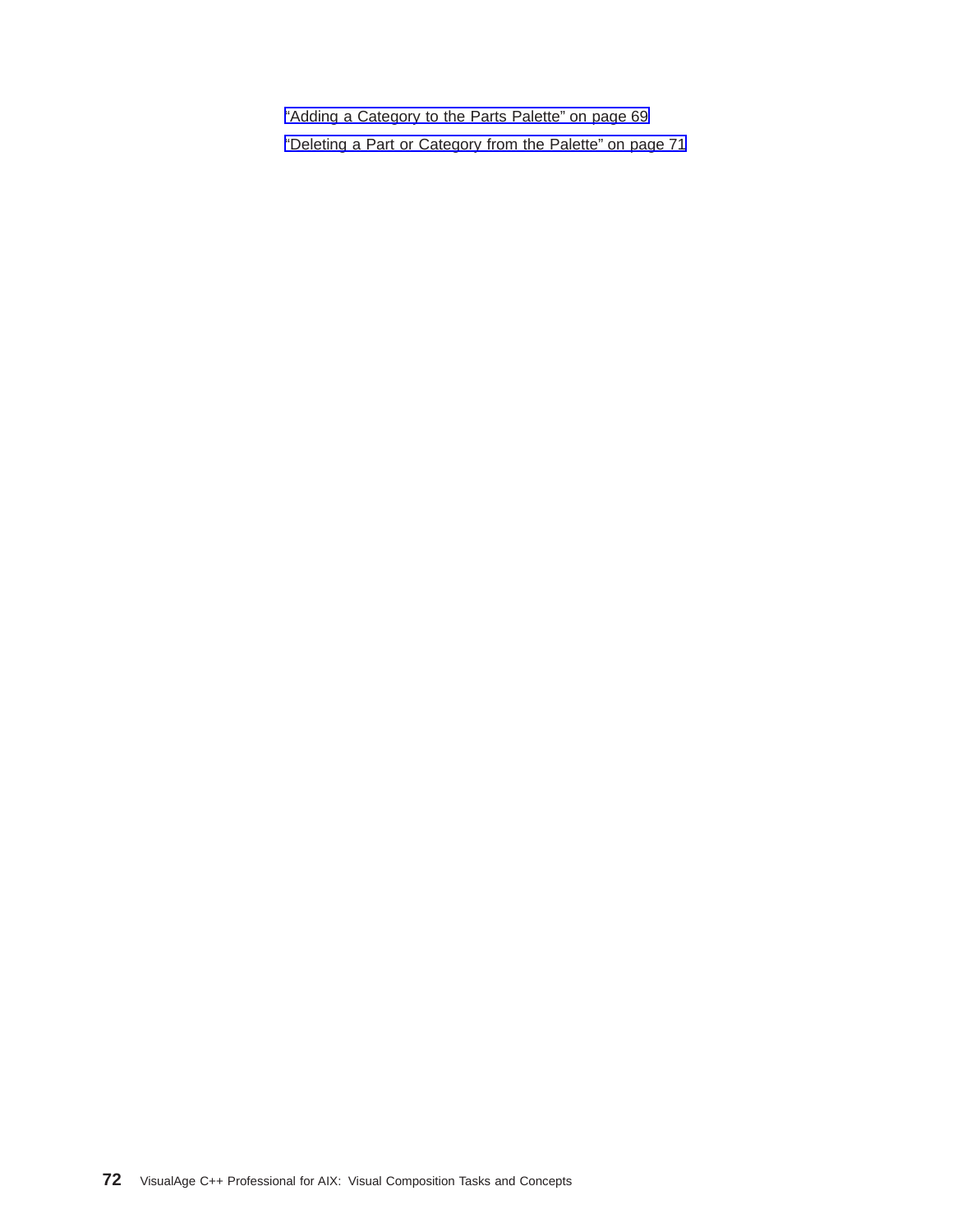# <span id="page-80-0"></span>**Chapter 19. Defining Part Interfaces for Visual Composition**

You can define the part interface in the following ways:

- Create a new part based on a class with features you need. The new part inherits the features of the class it extends.
- Add features to a part in the Part Interface Editor. You can add features to extend the inherited feature set, to override inherited features, or both.
- Promote features of embedded parts to the interface of a composite part.
- Describe parts and features with part information statements. This is useful primarily for existing code that you want to use in visual composition. You can define any of the following constructs in this manner:
	- A C++ class that you want to use as a part
	- A group of C functions that you want to use as a part
	- An enumeration or type definition that you want to use with parts

#### **RELATED CONCEPTS**

["Chapter 25. About Defining Part Interfaces" on page 103](#page-110-0)

["Chapter 27. Generated Code" on page 111](#page-118-0)

#### **RELATED TASKS**

"Adding Features to the Part Interface"

["Promoting Embedded Part Features in the Composition Editor" on page 76](#page-83-0)

["Promoting Embedded Part Features in the Part Interface Editor" on page 77](#page-84-0)

["Defining the Part Interface Using Part Information Statements" on page 79](#page-86-0)

["Specifying Preferred Features" on page 78](#page-85-0)

## **Adding Features to the Part Interface**

Use the Part Interface Editor to add features to the part interface. Define features on the following tabs:

- Attribute
- Event
- Action

The defined feature tabs list features that have been defined for a part. These tabs do not list either promoted or inherited features. Features that have been promoted from embedded parts are listed on the Promote tab. Both promoted and inherited features are listed on the defined feature tabs of the parts that define the features.

You can add features to the part connection menu on the Preferred tab.

#### **RELATED TASKS**

["Adding Attribute Features" on page 74](#page-81-0)

["Adding Action Features" on page 75](#page-82-0)

["Adding Event Features" on page 75](#page-82-0)

["Specifying Preferred Features" on page 78](#page-85-0)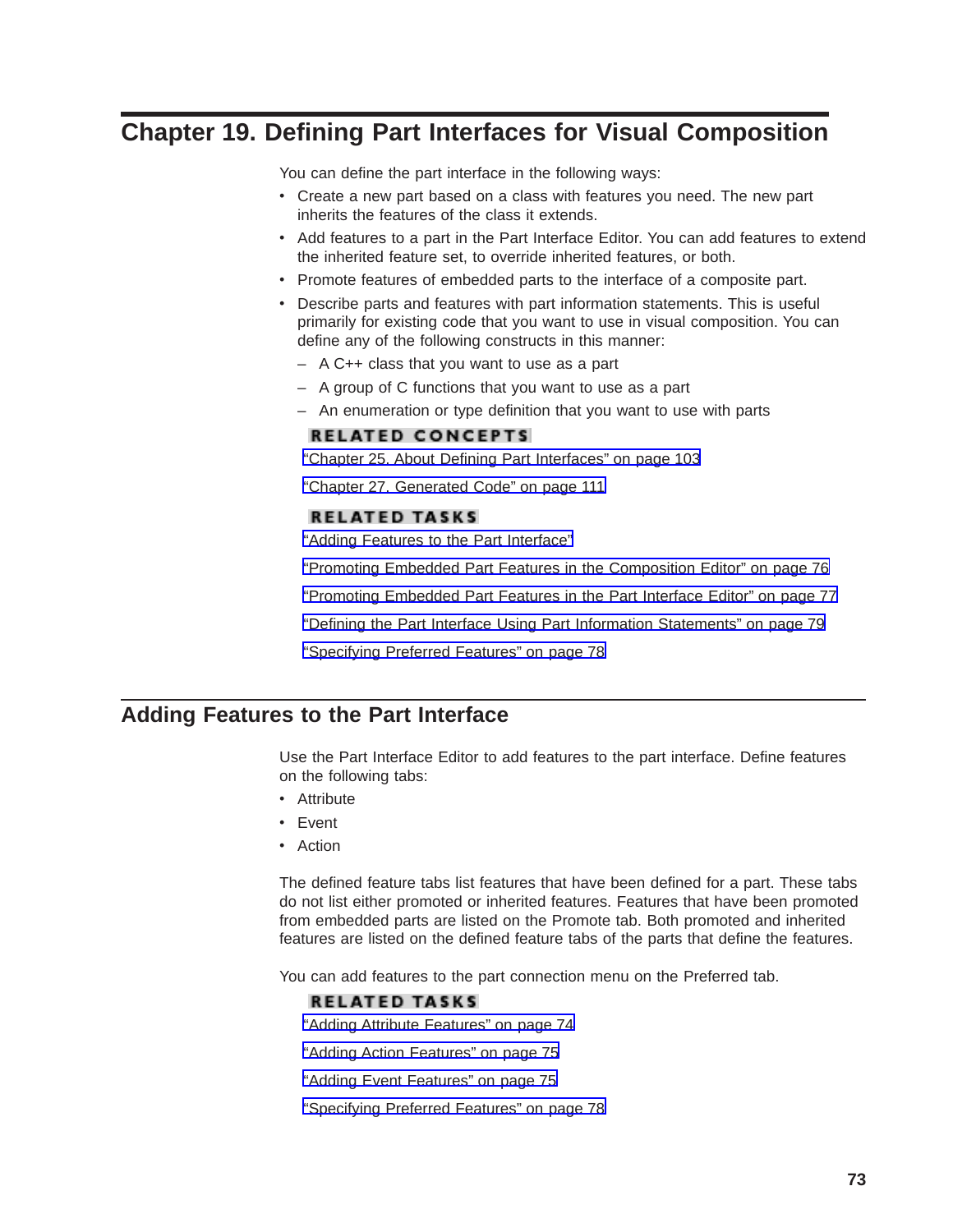## <span id="page-81-0"></span>**Adding Attribute Features**

Add each new attribute on the Attribute tab as follows:

- 1. Enter a name in the **Attribute name** entry field.
- 2. If you want to add the attribute with default values for all fields, select **Add with defaults**. The attribute is added to the part interface and to the **Attribute name** list.
- 3. If you do not add the attribute with default values for all fields, do the following:
	- Select Defaults to have VisualAge produce default values for the following fields:
		- **Attribute type**
		- **Get member function**
		- **Set member function**
		- **Event identification**
	- If you want to specify a different class or data type for the attribute, either select a choice in the **Attribute type** drop-down list or enter a different type in the entry field.
	- v If you changed the attribute type, select **Defaults** again to update the get and set member function signatures.
	- v If you do not want the attribute value to be retrievable, clear the **Get member function** field. If you want to change the default signature, edit the value. The get member function provides the attribute value for connections.
	- v If you do not want the attribute value to be changeable, clear the **Set member function** field. If you want to change the default signature, edit the value. The set member function changes the attribute value for connections.
	- If you do not want the attribute to notify other parts when the value changes, clear the **Event identification** field. If you want to change the default identifier, edit the value.
	- If you want a text description of the attribute, either enter text in the **Description** field or select **Edit** to specify a resource ID for translatable text. This description appears when you select the attribute in the Feature Implementation Browser window.
	- If you want to hide the attribute from the part property sheet, select No for the **Property** field in the **Constraints** group.
	- If you want to hide the attribute from the part connection list, select No for the **Connectable** field in the **Constraints** group.
	- If you want to prevent definition of the attribute for some system platforms, select relevant check boxes in the **Platform constraints** group.
	- Select Add to add the attribute to the part interface. The attribute is also added to the **Attribute name** list.
- 4. Select **Clear** to clear the input fields before adding the next attribute.

When you have finished adding features to the part interface, select **Save** from the **File** menu to save the part.

#### **RELATED CONCEPTS**

["Naming Guidelines for Parts and Their Features" on page 97](#page-104-0)

#### **RELATED TASKS**

["Specifying Hidden Features" on page 78](#page-85-0)

["Adding Action Features" on page 75](#page-82-0)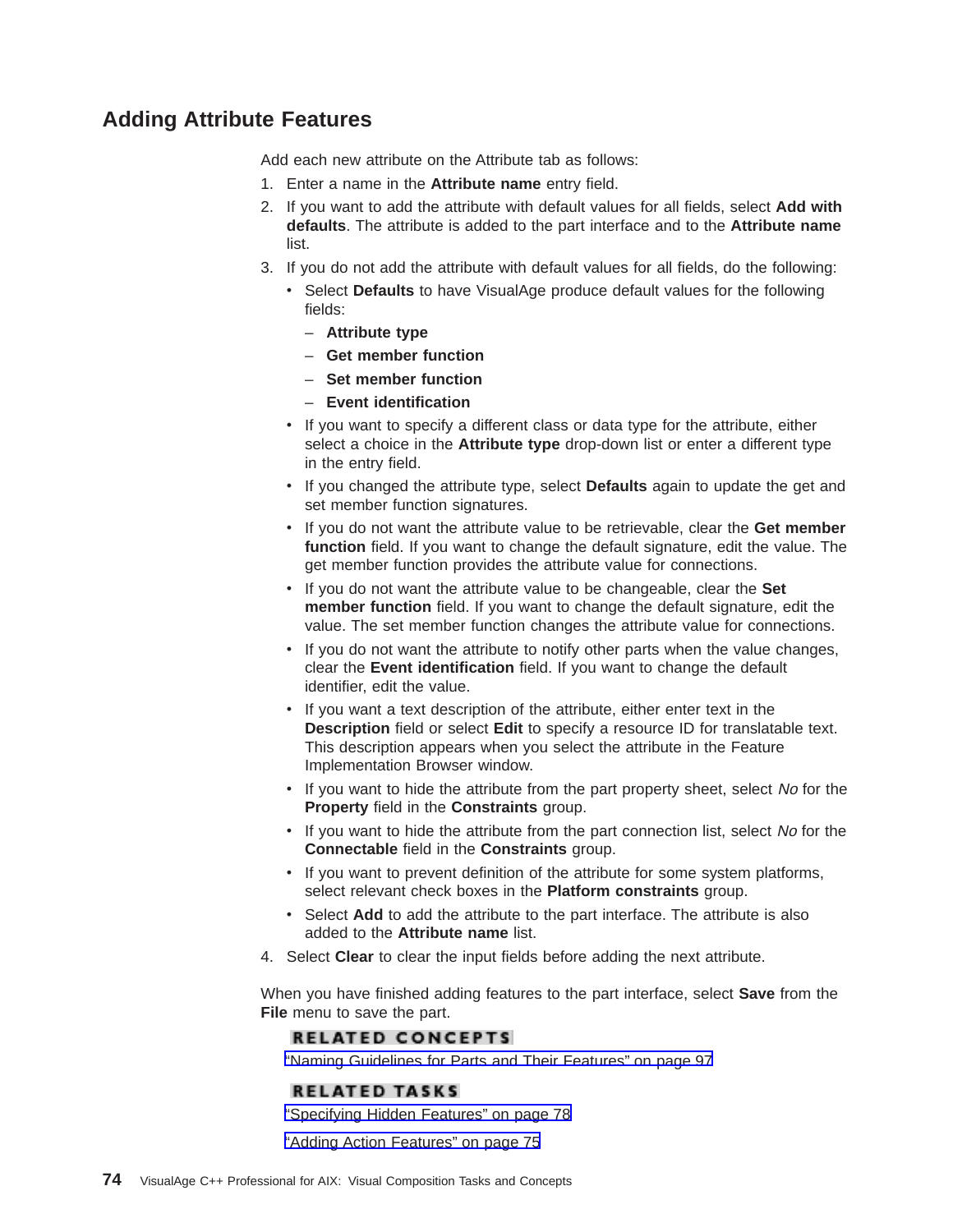"Adding Event Features"

["Adding Features to the Part Interface" on page 73](#page-80-0)

### <span id="page-82-0"></span>**Adding Event Features**

Define event features to represent the occurrence of any events in your part that you want other parts to be aware of.

Add each new event on the Event tab as follows:

- 1. Enter a name in the **Event name** entry field.
- 2. If you want to add the event with default values for all fields, select **Add with defaults**. The event is added to the part interface and to the **Event name** list.
- 3. If you do not add the event with default values for all fields, do the following:
	- Select **Defaults** to have VisualAge produce default values for the following fields:
		- **Event identification**
	- v If you want to change the default identifier, edit the value in the **Event identification** field. The identifier is used to specify what event occurred for connections.
	- If you want to pass a parameter in event data, specify the parameter data type in the **Event parameter type** field.
	- v If you want a text description of the event, either enter text in the **Description** field or select **Edit** to specify a resource ID for translatable text. This description appears when you select the event in the Feature Implementation Browser window.
	- If you want to prevent definition of the event for some system platforms, select check boxes for relevant **Platform constraints** fields.
	- v Select **Add** to add the event to the part interface. The event is also added to the **Event name** list.
- 4. Select **Clear** to clear the input fields before adding the next event.

When you have finished adding features to the part interface, select **Save** from the **File** menu to save the part.

#### **RELATED CONCEPTS**

["Naming Guidelines for Parts and Their Features" on page 97](#page-104-0)

#### **RELATED TASKS**

["Specifying Hidden Features" on page 78](#page-85-0)

["Adding Attribute Features" on page 74](#page-81-0)

"Adding Action Features"

["Adding Features to the Part Interface" on page 73](#page-80-0)

### **Adding Action Features**

Define action features to represent part behaviors or functions that you want other parts to have access to.

Add each new action on the Action tab as follows:

1. Enter a name in the **Action name** entry field.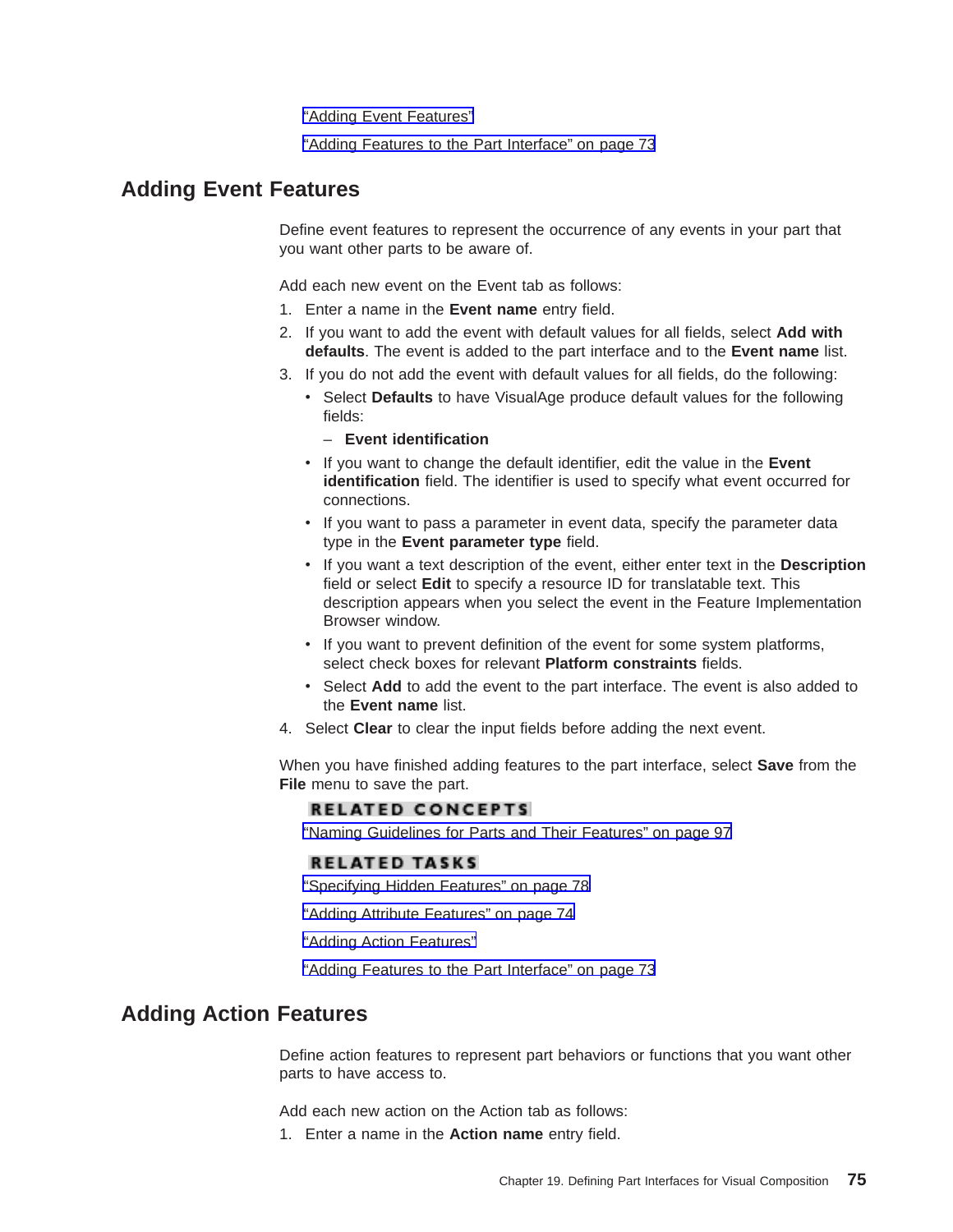- <span id="page-83-0"></span>2. If you want to add the action with default values for all fields, select **Add with defaults**. The action is added to the part interface and to the **Action name** list.
- 3. If you do not add the action with default values for all fields, do the following:
	- Select Defaults to have VisualAge produce default values for the following fields:
		- **Action member function**
		- **Return type**
	- If you want to change the default action member function signature, edit the **Action member function** value. The action member function performs the action for connections.
	- v If you do not want the action member function return value to be available for connections, clear the **Return type** field. If you change the return type, be sure that it is compatible with the action member function signature. The return value is connectable through the *actionResult* event.
	- If you want a text description of the action, either enter text in the **Description** field or select **Edit** to specify a resource ID for translatable text. This description appears when you select the action in the Feature Implementation Browser window.
	- If you want to hide the action from the part connection list, select No for the **Connectable** field in the **Constraints** group.
	- If you want to prevent definition of the action for some system platforms, select relevant check boxes in the **Platform constraints** group.
	- Select Add to add the action to the part interface. The action is also added to the **Action name** list.
- 4. Select **Clear** to clear the input fields before adding the next action.

When you have finished adding features to the part interface, select **Save** from the **File** menu to save the part.

#### **RELATED CONCEPTS**

["Naming Guidelines for Parts and Their Features" on page 97](#page-104-0)

#### **RELATED TASKS**

- ["Specifying Hidden Features" on page 78](#page-85-0)
- ["Adding Attribute Features" on page 74](#page-81-0)
- ["Adding Event Features" on page 75](#page-82-0)
- ["Adding Features to the Part Interface" on page 73](#page-80-0)

#### **Promoting Embedded Part Features in the Composition Editor**

You can promote features from an embedded part in the Composition Editor when you are composing the composite part. You can also promote part features in the Part Interface Editor when you are defining the interface of a composite part.

Promote features in the Composition Editor as follows:

- 1. From the pop-up menu of the embedded part, select **Promote part feature** to open the Promote Features window.
- 2. For each feature that you want to promote, do the following: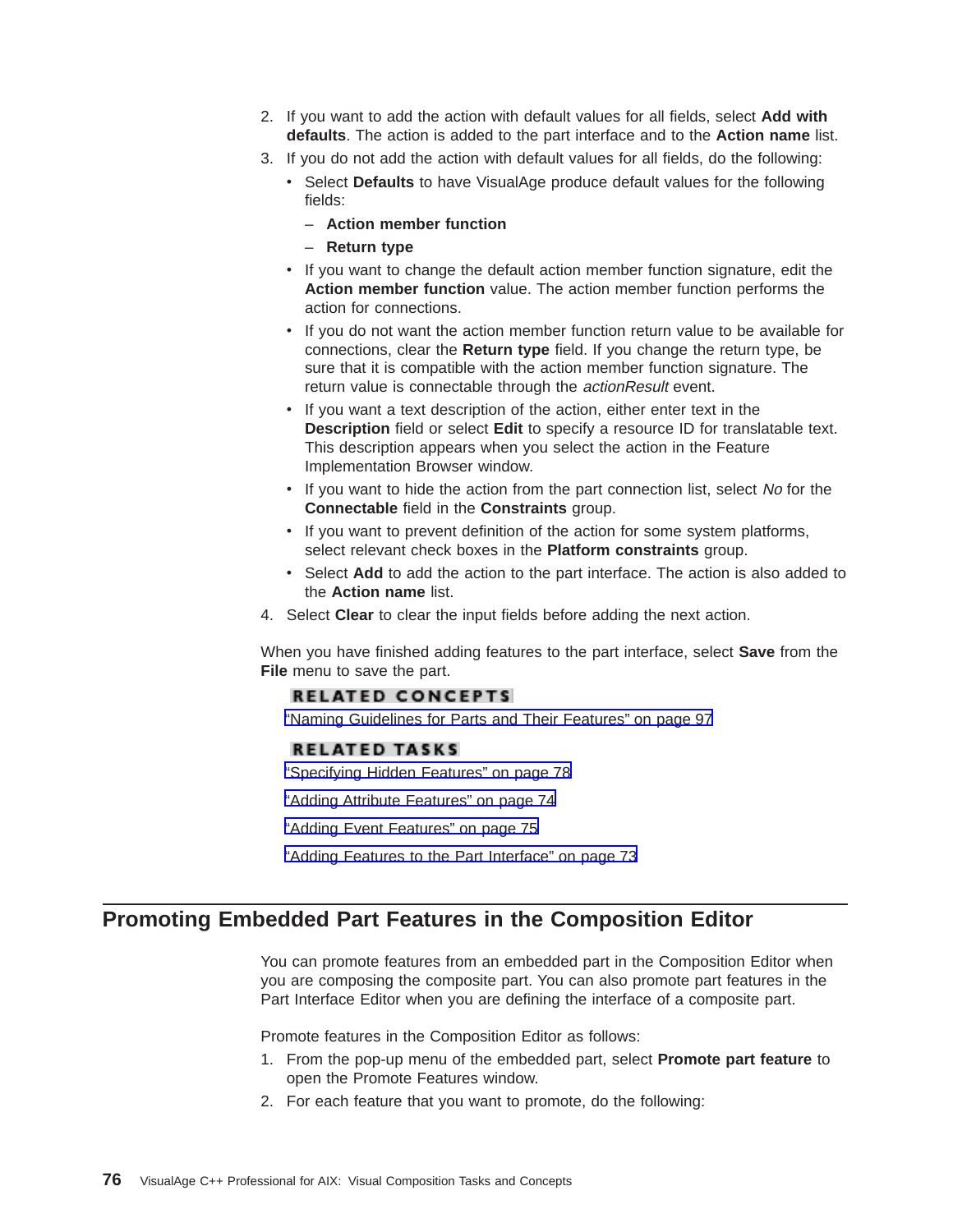- <span id="page-84-0"></span>a. In the **Action**, **Attribute**, or **Event** list box, select the feature you are promoting. A default feature name is placed in the **Promote feature name** field.
- b. If you do not want to use the default name, change the feature name in the **Promote feature name** field.
- c. Select **Promote**. The feature is added to the **Previously promoted** list.
- 3. Select **OK** to close the Promote Features window.
- 4. When you have finished promoting features to the part interface, select **Save** from the **File** menu to save the part.

#### **RELATED CONCEPTS**

["About Promoting Part Features" on page 103](#page-110-0)

["Default Promoted Feature Names" on page 104](#page-111-0)

#### **RELATED TASKS**

["Editing Parts within a Composite Part" on page 29](#page-36-0)

"Promoting Embedded Part Features in the Part Interface Editor"

["Chapter 19. Defining Part Interfaces for Visual Composition" on page 73](#page-80-0)

## **Promoting Embedded Part Features in the Part Interface Editor**

You can promote features from an embedded part in the Part Interface Editor when you are defining the interface of a composite part. You can also promote part features in the Composition Editor when you are composing the composite part.

Promote features of an embedded part in the Part Interface Editor as follows:

- 1. Select the Promote tab.
- 2. For each feature that you want to promote, do the following:
	- a. In the **Subpart name** list box, select the embedded part.
	- b. In the **Feature type** list box, select the feature type.
	- c. In the **Promotable feature** list box, select the feature you are promoting.
	- d. To add the feature with a default name, select **Add with defaults**. Otherwise, enter a feature name in the **Promote feature name** field and select **Add**. The feature name is added to the **Promoted features** list.
- 3. When you have finished promoting features to the part interface, select **Save** from the **File** menu to save the part.

#### **RELATED CONCEPTS**

["About Promoting Part Features" on page 103](#page-110-0)

["Default Promoted Feature Names" on page 104](#page-111-0)

#### **RELATED TASKS**

["Promoting Embedded Part Features in the Composition Editor" on page 76](#page-83-0)

["Chapter 19. Defining Part Interfaces for Visual Composition" on page 73](#page-80-0)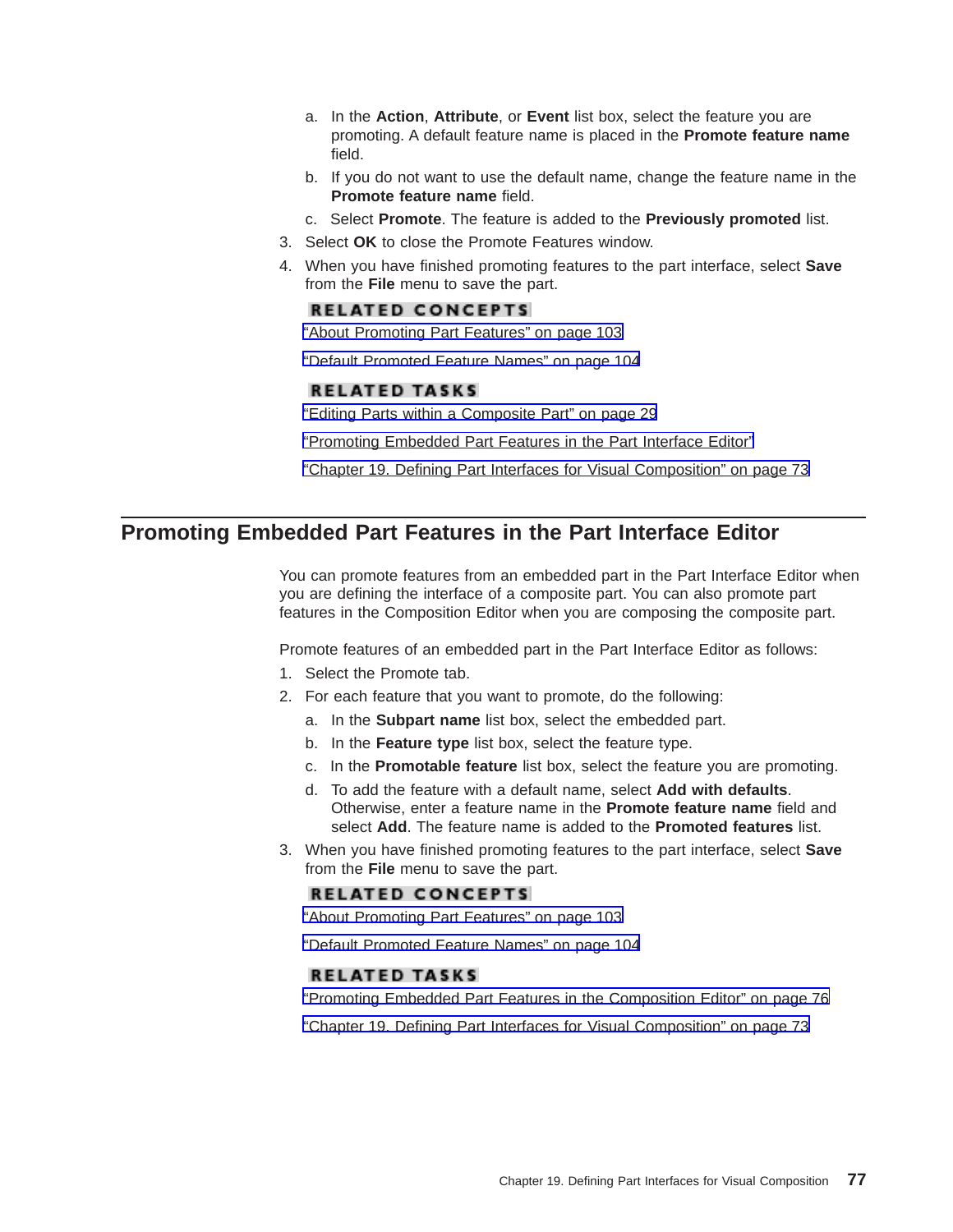## <span id="page-85-0"></span>**Specifying Preferred Features**

You can designate *preferred features* that you expect to connect to most often. You can select a preferred feature from the **Connect** menu for a part. To connect to a nonpreferred feature, you must select **All Features** from the **Connect** menu, then select the feature from all connectable features for the part.

To designate a feature as preferred, do the following:

- 1. Open the Part Interface Editor for the part.
- 2. Select the Preferred tab.
- 3. Select the attribute, action, or event that you want to add to the preferred list.
- 4. Select **Add** to add the selected feature to the preferred list.
- 5. Select **Save** from the **File** menu to save the part.

#### **RELATED TASKS**

["Connecting Features to Other Features" on page 45](#page-52-0)

["Adding Features to the Part Interface" on page 73](#page-80-0)

["Chapter 19. Defining Part Interfaces for Visual Composition" on page 73](#page-80-0)

## **Specifying Hidden Features**

You can designate hidden attributes or actions that you do not want to be available for property settings and connections. These are features that you use within the part for implementation that you do not want exposed.

To designate a feature as hidden, do the following:

- 1. Open the Part Interface Editor for the part.
- 2. For an attribute, do the following:
	- Select the Attribute tab.
	- v Select the attribute in the **Attribute name** field.
	- v Select No for the **Property** field in the **Constraints** group.
	- v Select No for the **Connectable** field in the **Constraints** group.
- 3. For an action, do the following:
	- Select the Action tab.
	- v Select the action in the **Action name** field.
	- v Select No for the **Connectable** field in the **Constraints** group.
- 4. Select **Save** from the **File** menu to save the part.

#### **RELATED TASKS**

["Adding Features to the Part Interface" on page 73](#page-80-0)

["Chapter 19. Defining Part Interfaces for Visual Composition" on page 73](#page-80-0)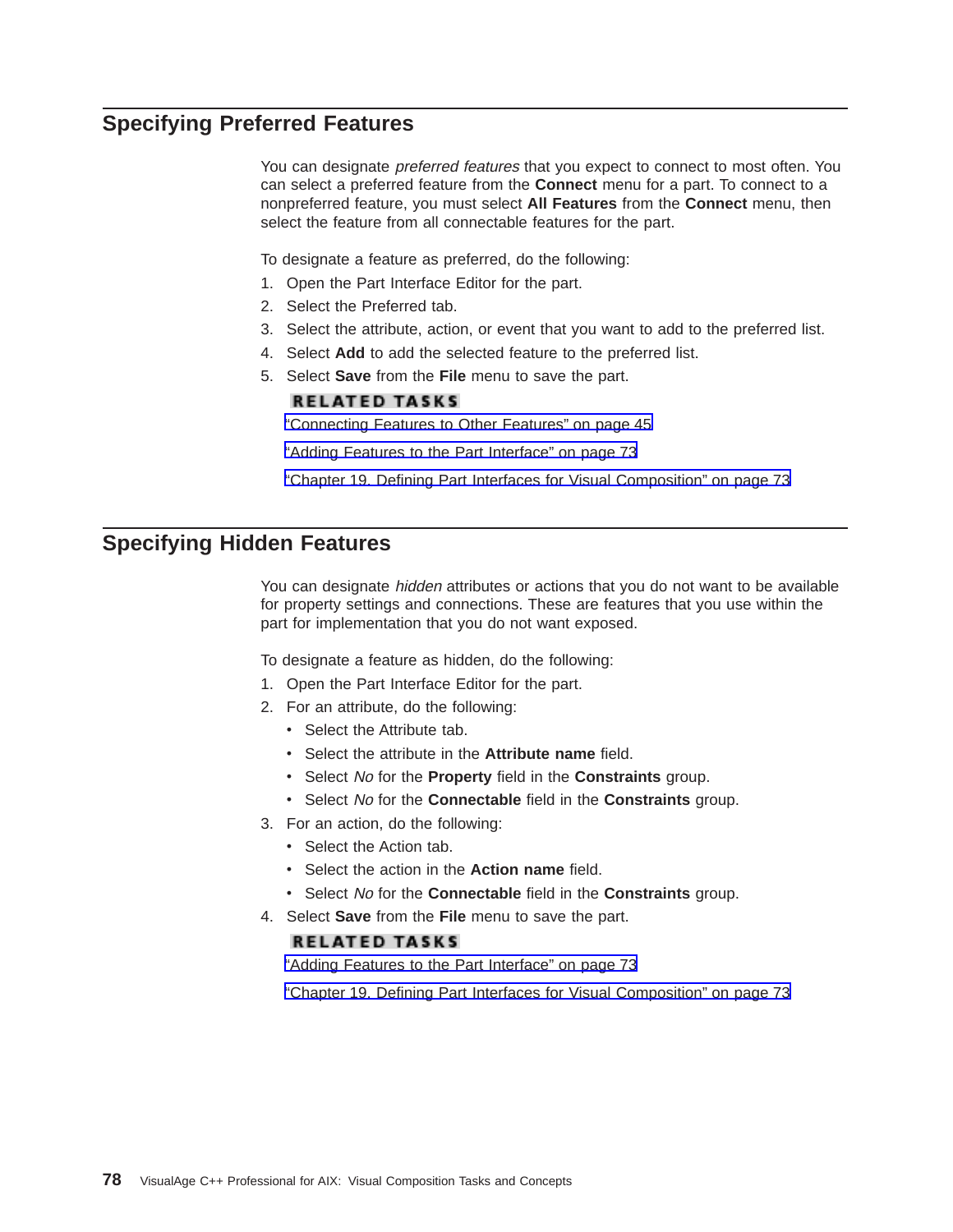## <span id="page-86-0"></span>**Defining the Part Interface Using Part Information Statements**

If C++ code already exists for your application, you can more efficiently define the part interface using part information statements. This involves the following steps:

- 1. Determine the part features.
- 2. Create a part information file using a text editor.
- 3. Import the part information file.

To write part information statements, you need to be aware of rules for statement composition. Some rules apply to all part information. Others rules are specific to statements for particular kinds of part information.

The following rules apply to all part information:

- All part information code lines begin with //VB in columns 1-4. Between statements, lines that do not start with //VB are ignored.
- You can arrange a statement on a single line or continue it on multiple lines by using the VB continuation statement.
- v All part, class, function group, enumeration, and type definition names must be unique.
- A single file can contain information about multiple constructs. The VisualAge IDE for OS/2 and Windows works with only one part per file, but you can include multiple enumerations and type definitions used by the part.

You can package multiple parts in a part interface (.vbe) information file, but the VisualAge IDE for OS/2 and Windows recognizes only the first part in the file. To indicate that there are multiple parts in the file, you can define an informational part as the first part in the file. Specify the noAdd and noBaseClass constraints for the informational part to prevent its use in the Composition Editor. The informational part can be opened in the IDE, providing information that it represents a file with multiple parts. All other parts in the file are available in the Add Part window. For AIX, all other parts are also available in the Visual Builder window. See the vbcc.vbe and vbmm.vbe files in the ivb directory for examples of informational part definition.

- The part information about a specific part, class, function group, enumeration, or type definition must be contained in a single file.
- You cannot begin one type of information until you have ended another. For example, you cannot put a VBBeginEnumInfo statement between VBBeginPartInfo and VBEndPartInfo statements. If you do, you will not be able to import the part information.
- Part information statement parameters are separated by commas. When you omit optional parameters between specified parameters, you must include intervening commas. You do not have to include commas after the last specified parameter. For example, you can use the VBComposerInfo statement to specify different types of support information, only one of which is required. The following statements are acceptable:

//VBComposerInfo: visual //VBComposerInfo: visual,803,cppres,primitive //VBComposerInfo: visual,,,primitive

The following statement is not acceptable:

//VBComposerInfo: visual,primitive

#### **RELATED TASKS**

["Adding Part Information for Visual Composition" on page 90](#page-97-0)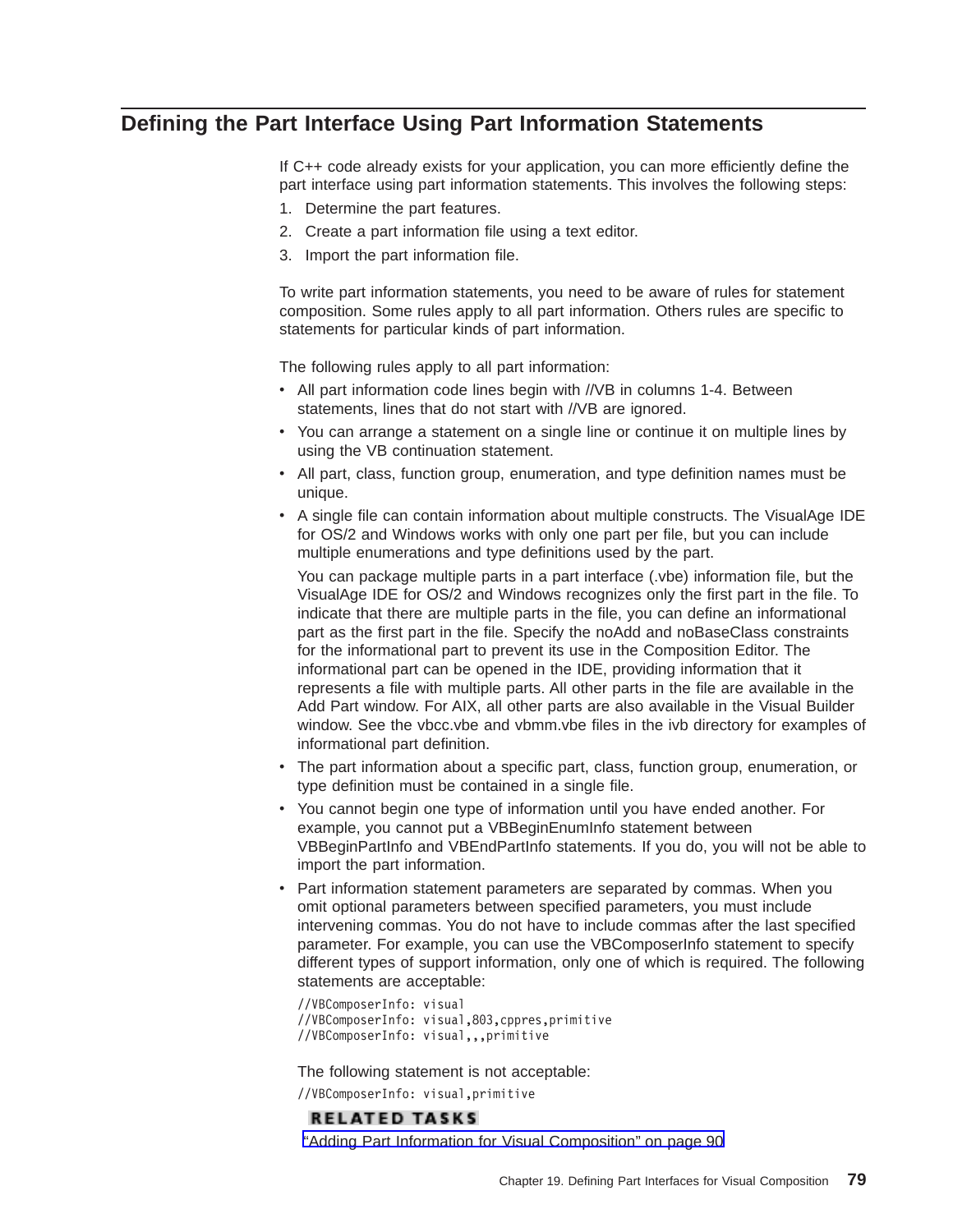["Chapter 19. Defining Part Interfaces for Visual Composition" on page 73](#page-80-0)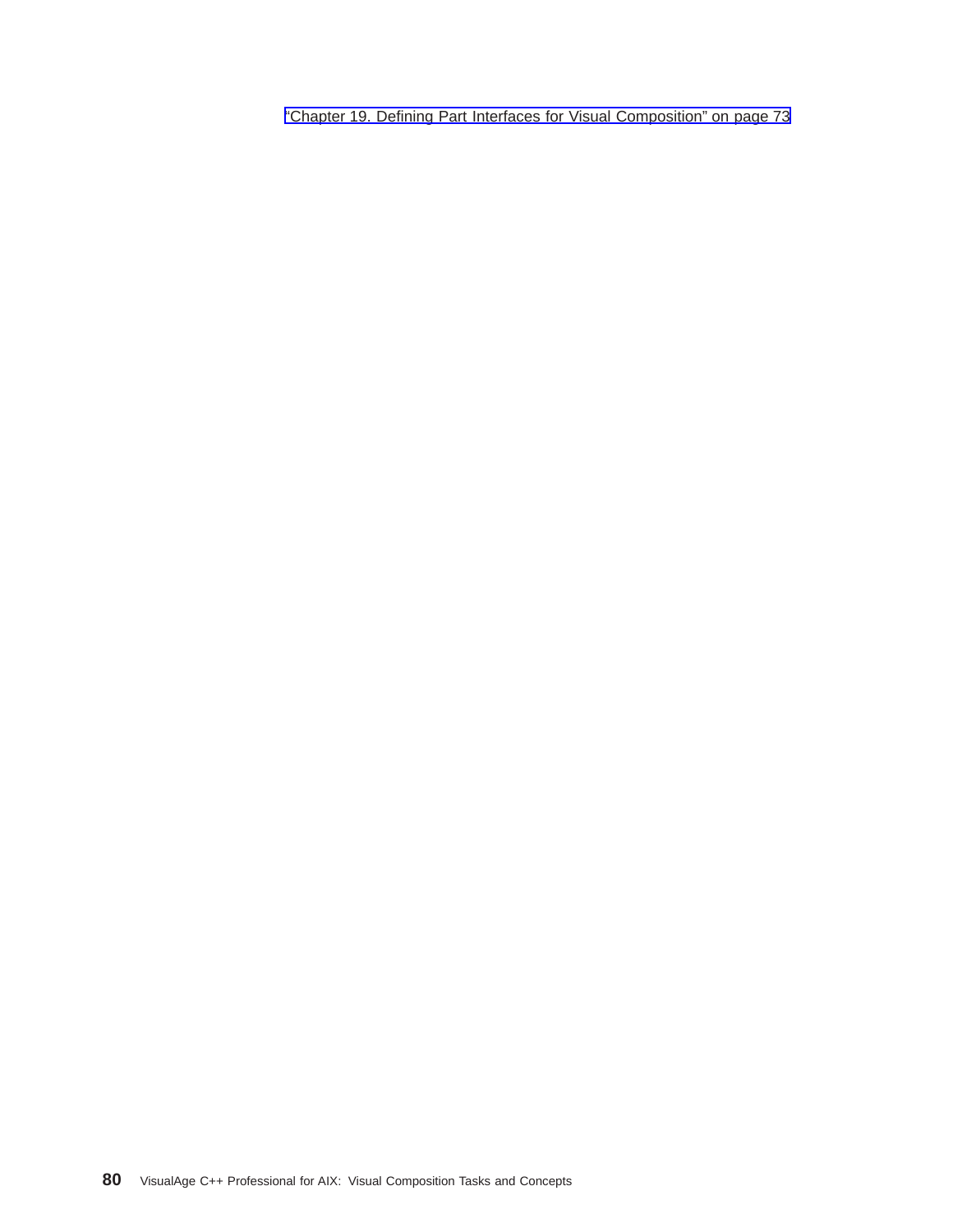# <span id="page-88-0"></span>**Chapter 20. Deriving from Visual Classes**

Use this procedure to set up behavioral support on the free-form surface for parts not contained in the IBM Open Class runtime libraries shipped with VisualAge. For best results, read the conceptual topics listed below.

- 1. If the part is a composite, generate part source (.cpp) and interface source (.cp).
- 2. Otherwise, define the part interface in VisualAge and generate interface source.
- 3. Export the part's interface (.vbe).
- 4. Compile the part source (.cpp and .rc, if applicable) into runtime and string resource libraries.
- 5. Compile the interface source (.cp) into an interface library. You must have this in order to work with the part on the free-form surface.

#### **RELATED CONCEPTS**

["About Implementing Custom Visual Parts" on page 101](#page-108-0)

["Chapter 27. Generated Code" on page 111](#page-118-0)

#### **RELATED TASKS**

["Chapter 19. Defining Part Interfaces for Visual Composition" on page 73](#page-80-0)

["Generating User Interface Source" on page 61](#page-68-0)

["Sharing Custom Visual Parts" on page 89](#page-96-0)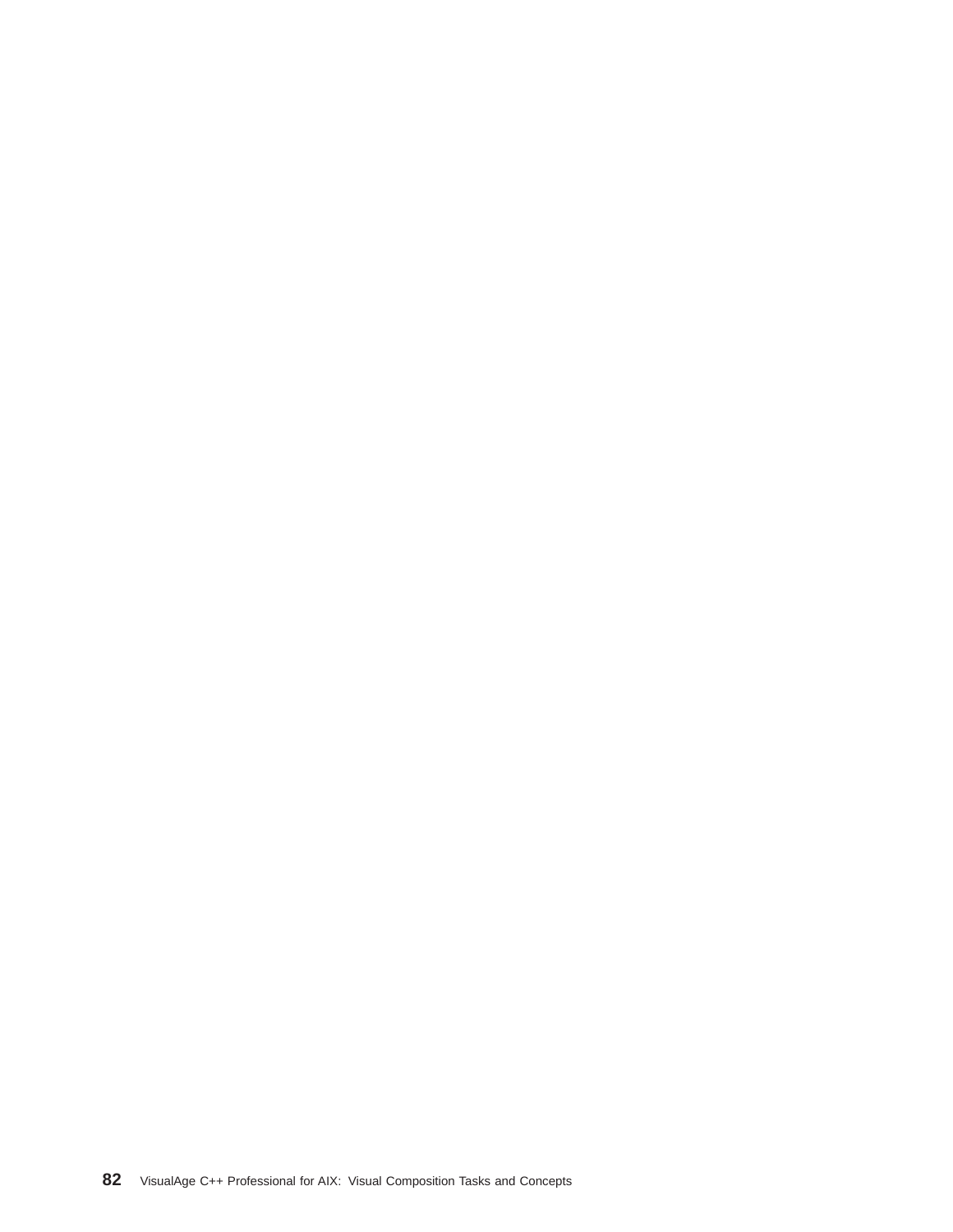## <span id="page-90-0"></span>**Chapter 21. Incorporating User-Written Code into Visual Composites**

Although VisualAge enables you to compose and generate user interface parts, you will probably want to write other parts yourself at some point. These are typically nonvisual parts that provide business logic. You can either create a new part and write the code to support its features [\("Assembling a Part from Generated and](#page-91-0) [User-Written Code" on page 84](#page-91-0)), or you can define part interface features for code you have already written [\("Adapting User-Written Classes for Use as Parts" on](#page-93-0) [page 86](#page-93-0) ). If you intend to export your part for use by others, read ["Chapter 22.](#page-96-0) [Sharing Parts with Other Programmers" on page 89](#page-96-0).

If you just need to extend the function of the composite, you can probably accomplish this by using member function or custom logic connections. As a last resort, you can modify generated code for the visual composite.

#### **RELATED CONCEPTS**

["Chapter 3. Visual, Nonvisual, and Composite Parts" on page 5](#page-12-0)

["Member Function Connections" on page 108](#page-115-0)

["Custom Logic Connections" on page 109](#page-116-0)

["Chapter 27. Generated Code" on page 111](#page-118-0)

#### **RELATED TASKS**

"Using Handwritten Code from Previous Versions of VisualAge"

["Chapter 19. Defining Part Interfaces for Visual Composition" on page 73](#page-80-0)

["Specifying Code Files" on page 85](#page-92-0)

["Generating Feature Code" on page 85](#page-92-0)

["Modifying Generated Feature Code" on page 86](#page-93-0)

["Adding Part Information for Visual Composition" on page 90](#page-97-0)

## **Using Handwritten Code from Previous Versions of VisualAge**

If your application contains user-written code from Versions 3.0 or 3.5, you might have to update it so that it meshes properly with generated code. In addition, several key member functions are being marked obsolete, so although you are not required to update your code in this release, you might want to do it anyway. A general list of changes that affect user-written code follows.

- Several IBM Open Class part features have been changed, removed, or renamed. Consider reviewing part documentation for changes that affect your application. In particular, template support has been added, affecting the interfaces of the ICollectionViewComboBox, ICollectionViewListBox, and IVBContainerControl parts.
- Most embedded parts are now instantiated in an implementation class separate from the composite class. As a result, any user-written code referring to these embedded parts must be updated.

For example, suppose member function or custom logic code sets the label of an IPushButton\* part, named MyButton, that is embedded into a part called MyPart. The current code looks something like this: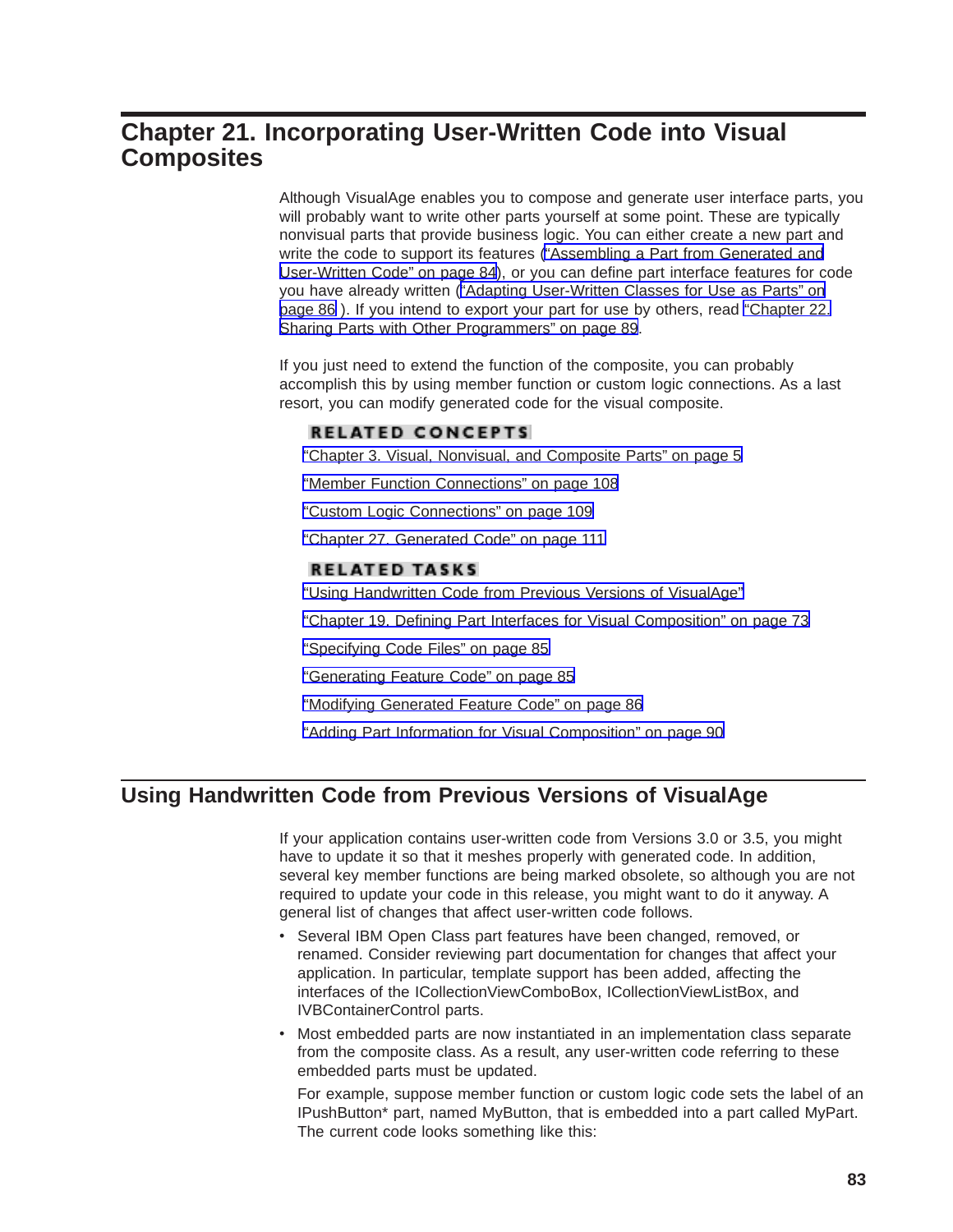<span id="page-91-0"></span>iMyButton -> setText("Update");

Generated code for the push button now appears in an implementation class associated with MyPart called fImpl, so your code needs to look like this: fImpl -> iMyButton() -> setText("Update");

- If your handwritten code calls initializePart(), remove the call. This function is no longer used to enable notification and signal the ready event.
- If the name of a composite is the same as that of its primary part, VisualAge changes the name of the primary part to force uniqueness. It does this by appending the word *Part* to the end of the name. For example, a primary part called MyWindow is renamed automatically to MyWindowPart. However, any user-written code referring to this part must be updated manually.
- Use of the INotificationEvent class for passing event data in the notification signal is being phased out. Its replacement, INotificationEventFor, is a template, enabling support for event data other than pointers. Instances of INotificationEvent commonly appear in generated feature code for attributes; if you have modified the code to pass event data, consider updating the call to use the new class.

The current event signal looks something like this:

notifyObservers(INotificationEvent(SomeClass::someId, \*this, true, (void\*)&someEventData));

The preferred form for an event signal now looks something like this:

notifyObservers(INotificationEventFor<someEventDataType>(IInterest(\*this, someId), someEventData

#### **RELATED CONCEPTS**

["Chapter 27. Generated Code" on page 111](#page-118-0)

#### **RELATED TASKS**

["Chapter 8. Using Parts from Previous Versions of VisualAge" on page 23](#page-30-0)

#### **Assembling a Part from Generated and User-Written Code**

- 1. Design the part interface.
- 2. Define the part interface in the Part Interface Editor.
- 3. Specify code files for the part interface features.
- 4. Generate feature code for the part interface.
- 5. Modify the feature code to provide the behavior you want.

#### **RELATED CONCEPTS**

["Chapter 24. Part Design Guidelines" on page 97](#page-104-0)

["Chapter 3. Visual, Nonvisual, and Composite Parts" on page 5](#page-12-0)

#### **RELATED TASKS**

["Chapter 19. Defining Part Interfaces for Visual Composition" on page 73](#page-80-0)

["Specifying Code Files" on page 85](#page-92-0)

["Generating Feature Code" on page 85](#page-92-0)

["Modifying Generated Feature Code" on page 86](#page-93-0)

["Adding Part Information for Visual Composition" on page 90](#page-97-0)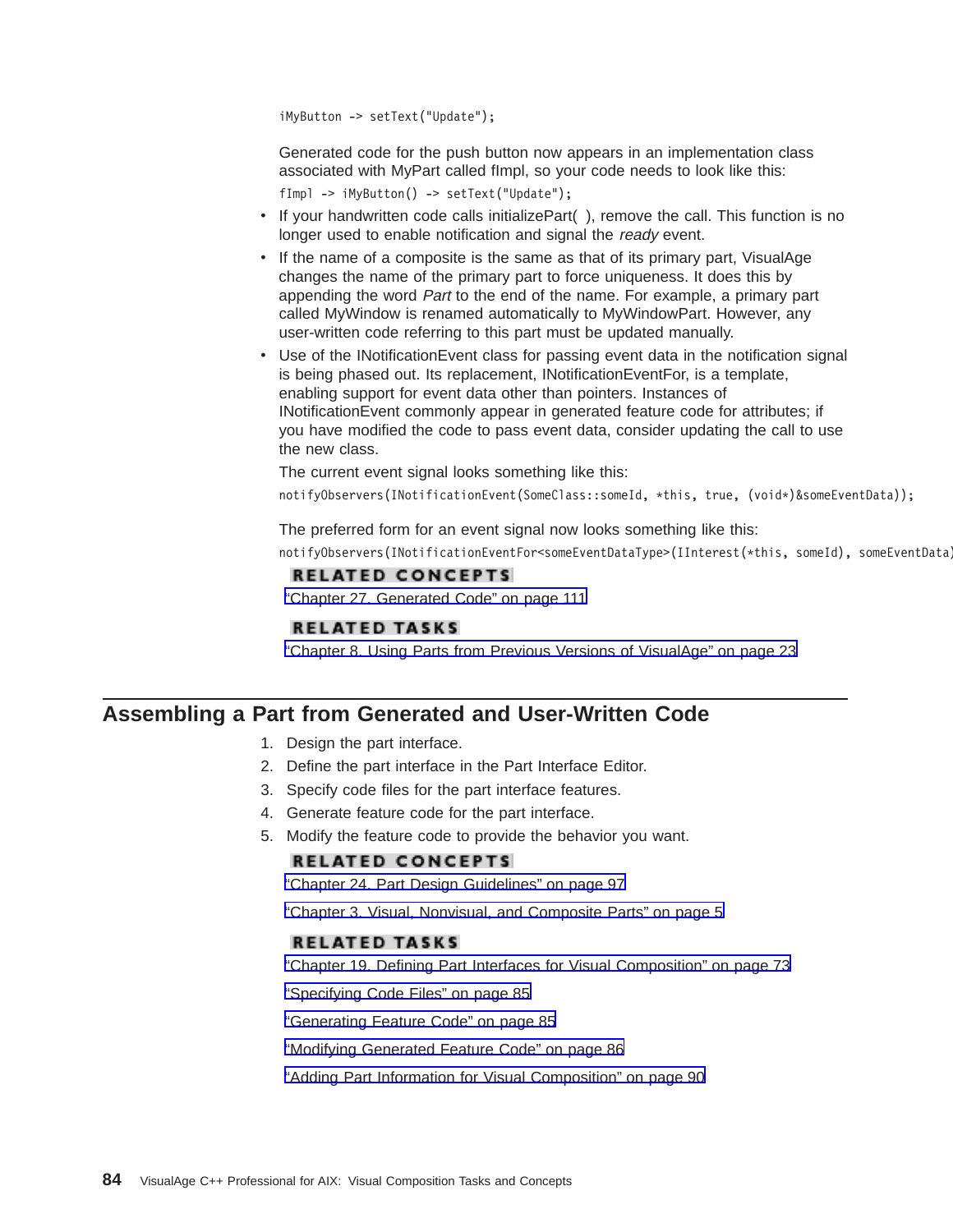## <span id="page-92-0"></span>**Specifying Code Files**

Before you can generate feature code for a part, you must specify your code files as follows:

- 1. Open the Class Editor for the part.
- 2. Specify the .hpv and .cpv files for the feature code by filling in the User .hpv file and User .cpv file fields.

To include previously written member function code with generated class declarations, do the following:

- 1. Change the file extension of .cpp files to .cpv.
- 2. Change the file extension of .hpp files to .hpv.
- 3. Change the file extension of any .rc files to .rcv.
- 4. Add these files in the Class Editor.

#### **RELATED TASKS**

["Chapter 21. Incorporating User-Written Code into Visual Composites" on](#page-90-0) [page 83](#page-90-0)

"Generating Feature Code"

["Modifying Generated Feature Code" on page 86](#page-93-0)

### **Generating Feature Code**

You can have VisualAge generate part source code and feature code for your part. If you generate part source code, you should generate feature code separately. Each time you generate part source code, VisualAge replaces existing code because there is no need for you to modify it. Each time you generate feature code, however, VisualAge appends the newly generated code to the end of the existing feature code. This is done so that you will not lose any code that you have written.

The first time you generate feature code, you will probably want to generate code for all of your features. Then, you can generate code for other features as you add them.

**Note:** If you regenerate code for a feature, be sure to first remove the previous code for that feature to prevent compilation errors or unwanted results.

To generate feature code, do the following:

- 1. Select **File**, then select **Save and generate**, then select **Feature source**. The Generate Feature Source Code window appears.
- 2. Generate the feature code using one of the following methods:
	- Select the **Generate all** push button to generate feature code for member functions and data members.
	- Select the appropriate member functions and data members from the **Member functions**, **Attribute data members**, or **Event data members** list boxes. Then, select the **Generate selected** push button.

#### **RELATED CONCEPTS**

["Chapter 27. Generated Code" on page 111](#page-118-0)

#### **RELATED TASKS**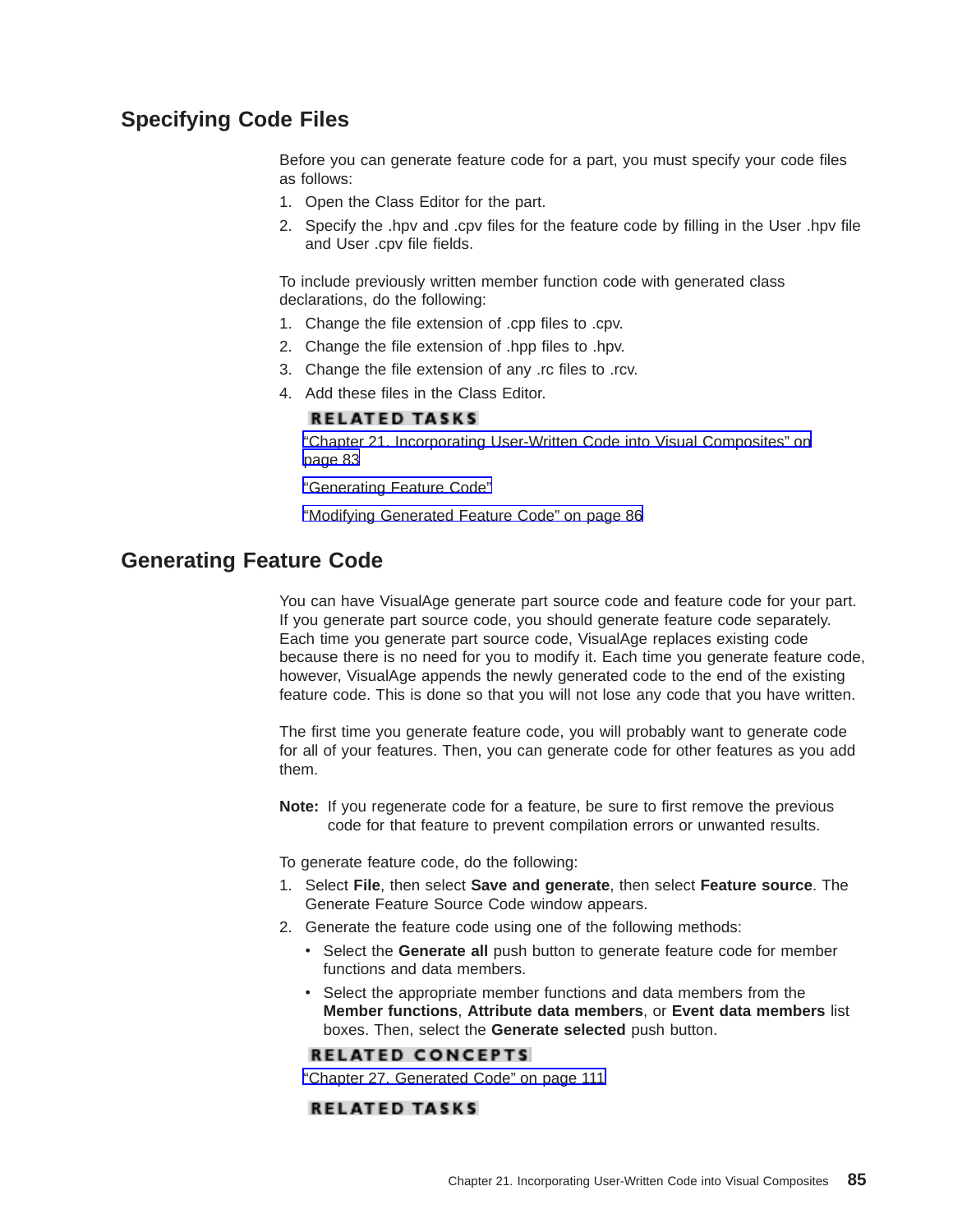["Chapter 21. Incorporating User-Written Code into Visual Composites" on](#page-90-0) [page 83](#page-90-0)

["Specifying Code Files" on page 85](#page-92-0)

"Modifying Generated Feature Code"

### <span id="page-93-0"></span>**Modifying Generated Feature Code**

For attributes, generated feature code is usually sufficient without modification. For action features, you must modify the feature code to add the behavior you want your part to provide.

You can modify the feature code using your favorite editor. The code is in the files that you specified in the Class Editor.

If you need to modify the signature for a member function that supports a feature, follow these steps:

- 1. Remove the feature in the the page.
- 2. Modify or replace the member function in the page.
- 3. Add the feature again in the the page.

#### **RELATED TASKS**

["Using Handwritten Code from Previous Versions of VisualAge" on page 83](#page-90-0)

["Chapter 21. Incorporating User-Written Code into Visual Composites" on](#page-90-0) [page 83](#page-90-0)

["Specifying Code Files" on page 85](#page-92-0)

["Generating Feature Code" on page 85](#page-92-0)

#### **Adapting User-Written Classes for Use as Parts**

This topic is geared toward classes that would become nonvisual parts. To adapt GUI classes for use as visual parts, start at ["Chapter 20. Deriving from Visual](#page-88-0) [Classes" on page 81](#page-88-0) and read the topic that suits your particular circumstance.

- 1. Design the part interface.
- 2. Modify your code to support the part interface.
- 3. Define the part interface using part information statements.
- 4. Import the part information.
- 5. Extend the part interface with new features as needed.

If you add a new action feature with the same name as a member function you have already written, VisualAge replaces the existing member function.

#### **RELATED CONCEPTS**

["Chapter 24. Part Design Guidelines" on page 97](#page-104-0)

["Chapter 27. Generated Code" on page 111](#page-118-0)

#### **RELATED TASKS**

["Chapter 19. Defining Part Interfaces for Visual Composition" on page 73](#page-80-0)

["Specifying Code Files" on page 85](#page-92-0)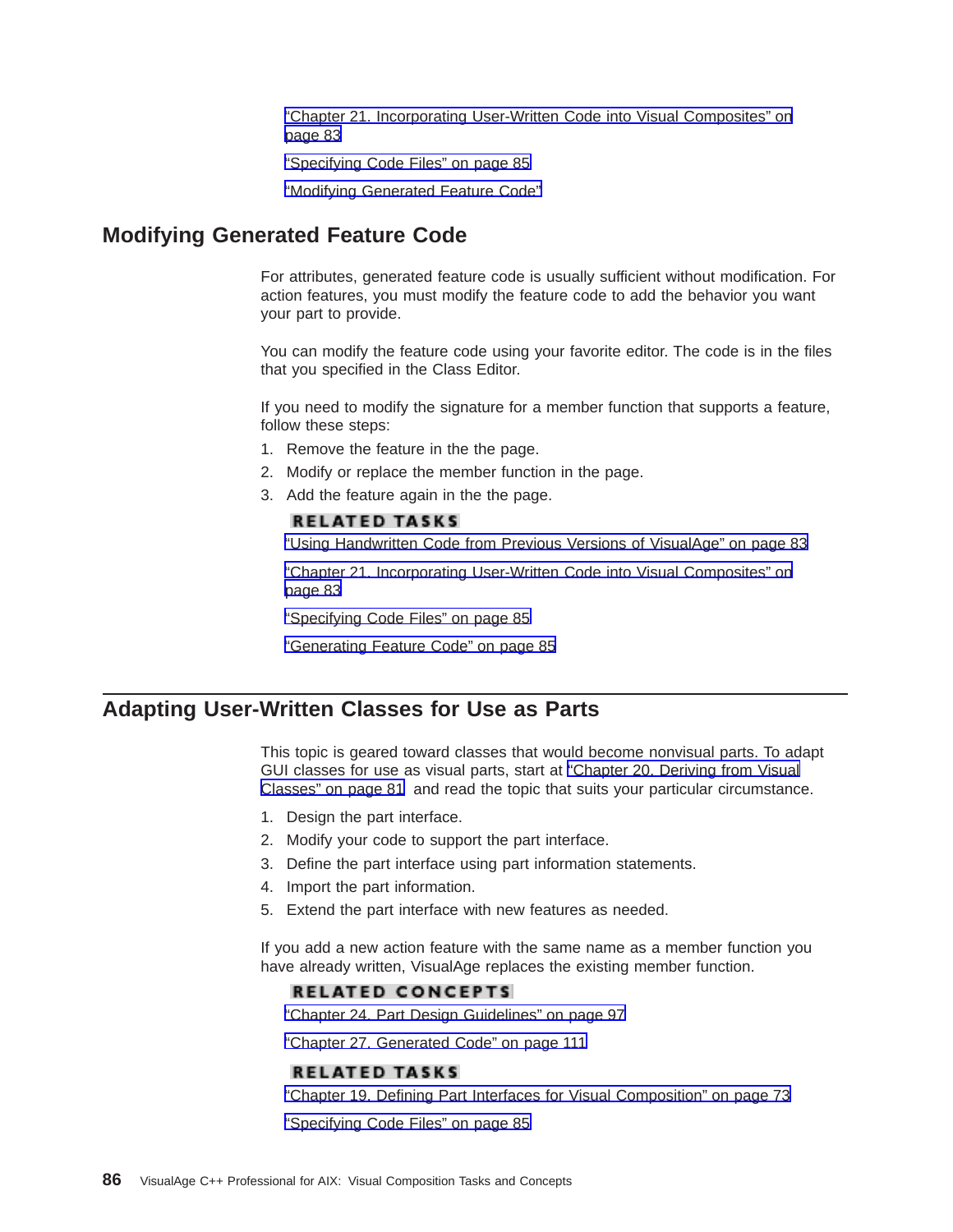["Adding Part Information for Visual Composition" on page 90](#page-97-0) ["Assembling a Part from Generated and User-Written Code" on page 84](#page-91-0)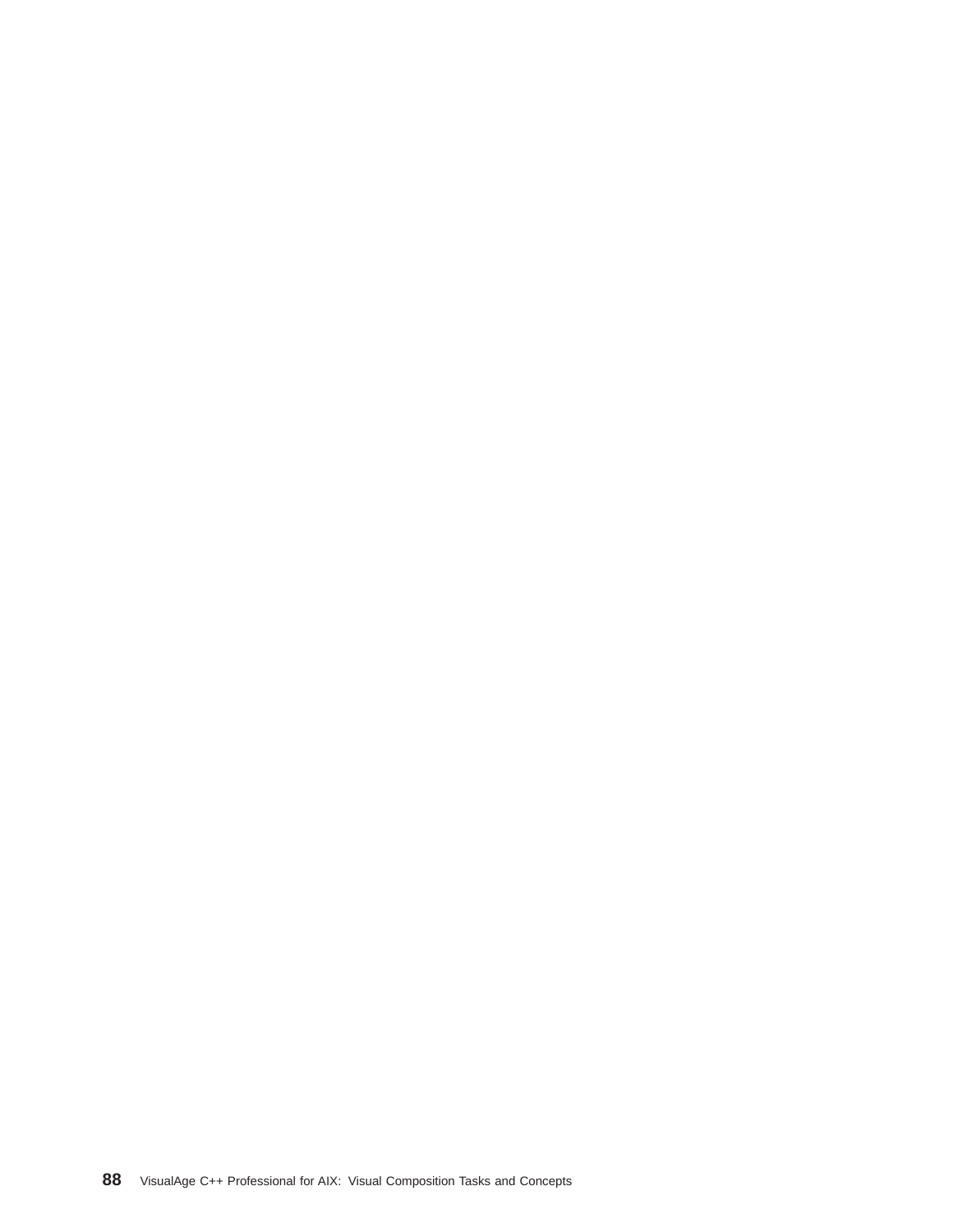# <span id="page-96-0"></span>**Chapter 22. Sharing Parts with Other Programmers**

Well-designed parts can be reused. To use a part provided by another programmer, add its part information file to the list of part source files you are working with. To share a part with other programmers, package its part information with dependent source and library files.

To share a finished part for reuse, do the following:

- 1. Export the part interface
- 2. Package part files for reuse
- 3. Distribute the package

To share a part for further development, do the following:

- 1. Package part files for development
- 2. Distribute the package

#### **RELATED CONCEPTS**

["Chapter 2. How Classes and Parts Are Related" on page 3](#page-10-0)

#### **RELATED TASKS**

["Chapter 19. Defining Part Interfaces for Visual Composition" on page 73](#page-80-0)

"Sharing Custom Visual Parts"

["Sharing Nonextendable Parts" on page 90](#page-97-0)

["Adding Part Information for Visual Composition" on page 90](#page-97-0)

["Exporting a Part Interface for Reuse" on page 91](#page-98-0)

["Packaging Part Files for Distribution" on page 92](#page-99-0)

## **Sharing Custom Visual Parts**

To provide a custom visual part for other programmers to embed in visual composite parts, do the following:

- 1. Export the part interface
- 2. Package as visual part files for reuse
- 3. Distribute the package

Provide an interface library so the part consumer can do the following:

- Make property settings changes to the part that are reflected in the Composition Editor as well as in generated code.
- Add and visually compose embedded parts in the custom visual part if it is a composer.
- Derive parts from the part.

#### **RELATED CONCEPTS**

["About Implementing Custom Visual Parts" on page 101](#page-108-0)

["Generated Interface Code" on page 113](#page-120-0)

### **RELATED TASKS**

["Chapter 20. Deriving from Visual Classes" on page 81](#page-88-0)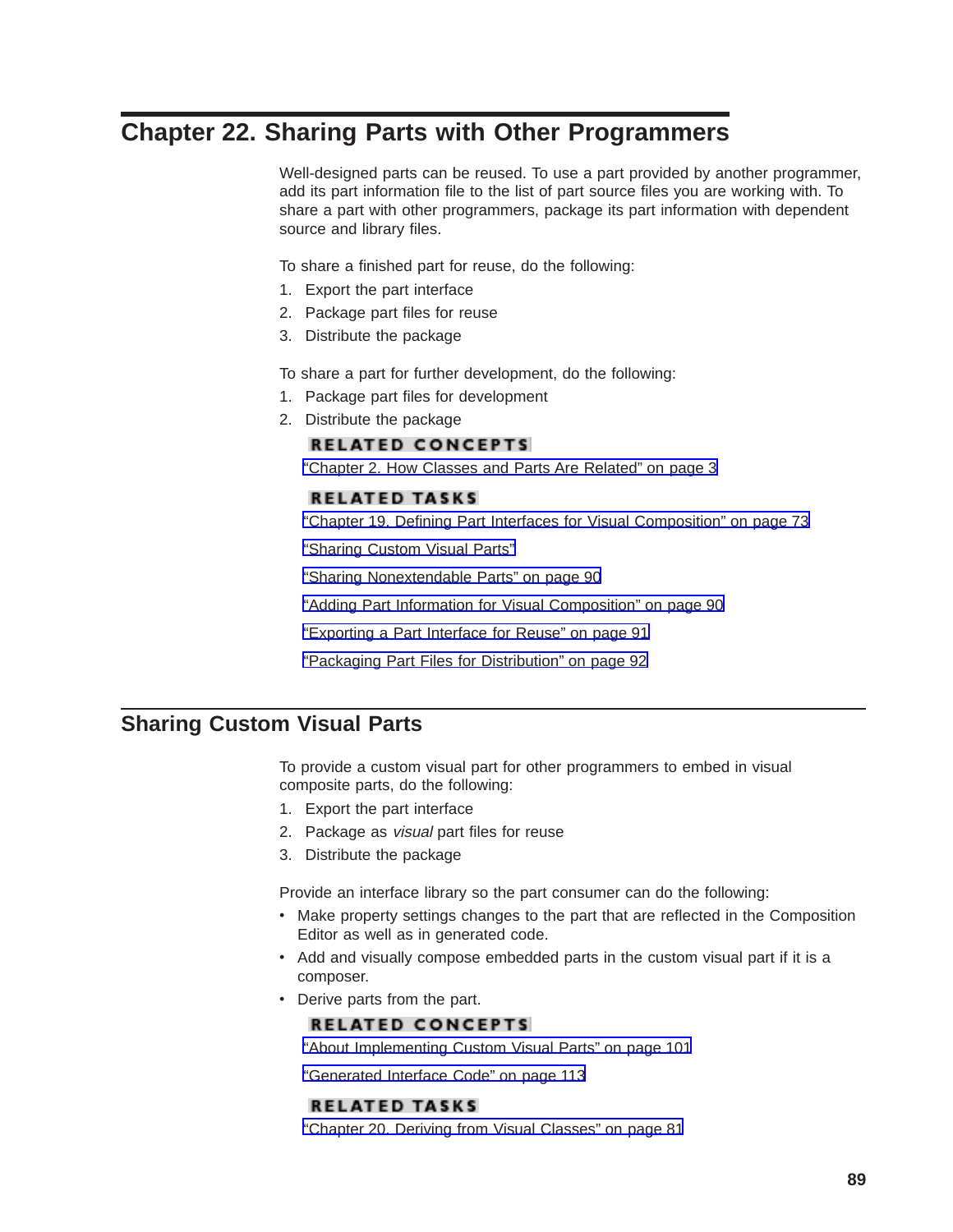["Exporting a Part Interface for Reuse" on page 91](#page-98-0)

["Packaging Part Files for Distribution" on page 92](#page-99-0)

["Chapter 22. Sharing Parts with Other Programmers" on page 89](#page-96-0)

## <span id="page-97-0"></span>**Sharing Nonextendable Parts**

To provide a part that is not visually modifiable or extendable, do the following:

- 1. Export the part interface
- 2. Package as nonvisual part files for reuse
- 3. Distribute the package

The part consumer will not be able to do the following:

- Make property settings changes to the part that are reflected in the Composition Editor. However, property settings are applied to generated code.
- Add and visually compose embedded parts in the part.
- Derive parts from the part.

#### **RELATED TASKS**

["Exporting a Part Interface for Reuse" on page 91](#page-98-0)

["Packaging Part Files for Distribution" on page 92](#page-99-0)

["Chapter 22. Sharing Parts with Other Programmers" on page 89](#page-96-0)

## **Adding Part Information for Visual Composition**

To reuse a part, you need to add its part information file to your list of part source files. You can add either of the following types of part information files:

- A part interface (.vbe) file, for a part that you want to use in visual composition.
- A part implementation (.vbf) file, for a part that is under development.

On Windows or OS/2, add a new target based on existing part information files as follows:

- 1. From the **Project Workbook** menu in the IDE, select **Add Target**. Then, select **Executable(EXE)** or **Dynamic Link Library(DLL)** to open a Target SmartGuide.
- 2. Select **Next** in each window until you reach the Source Files window.
- 3. In the Source Files window, do the following for each part information file that you want to add.
	- Select the part information file
	- Select Add
- 4. When you have added the part information files you want in the Source Files window, select **Finish** to add the target.

On Windows or OS/2, add part information files to an existing target as follows:

- 1. Open the target pop-up menu from any of the following views in the Configuration section of the IDE:
	- The Targets view of the Targets page
	- The **Source and Targets** view of the Options page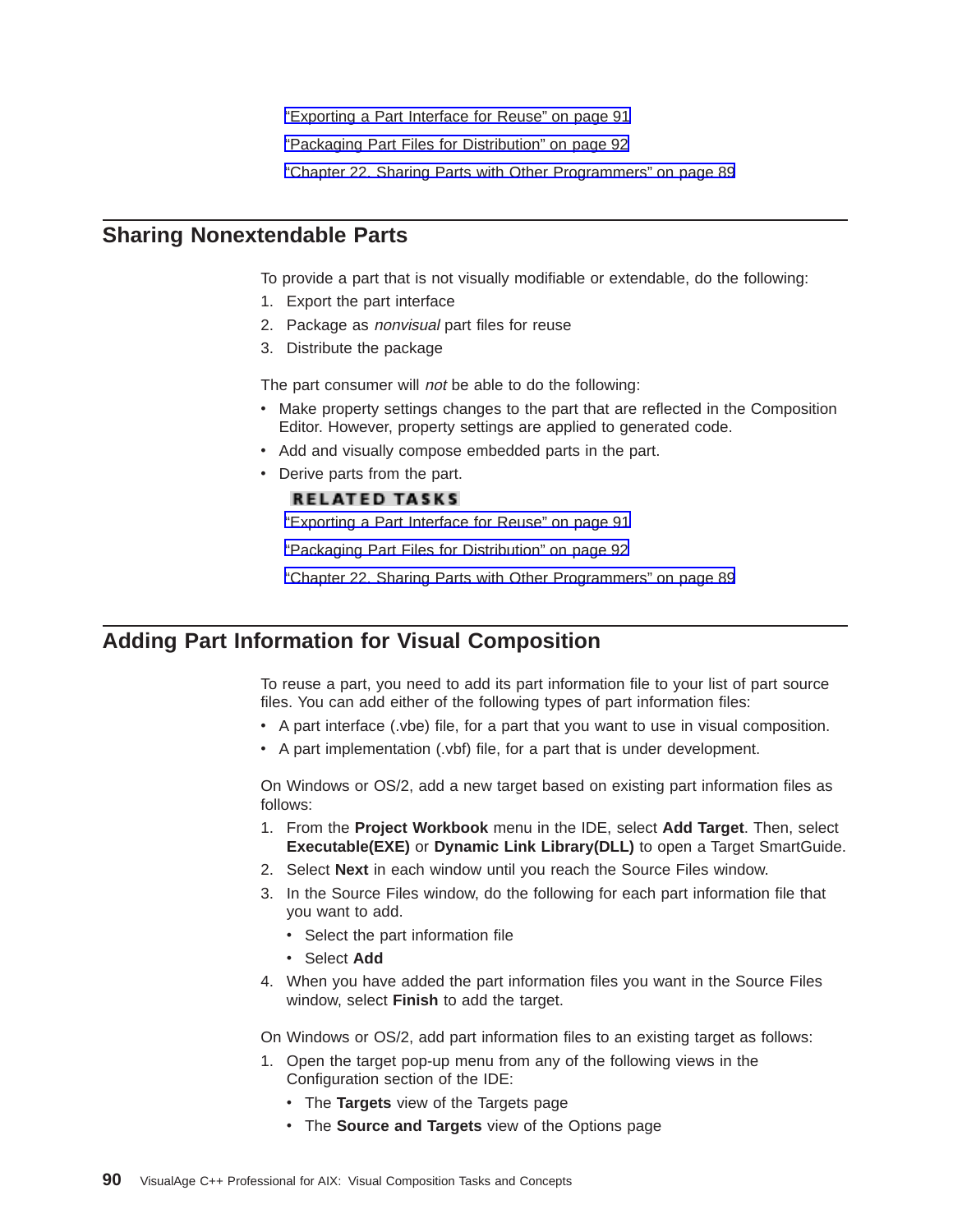- The **Details** view of the Advanced page
- <span id="page-98-0"></span>2. From the target pop-up menu, select **Add source into** to open the Add Source into window.
- 3. In the Add Source into window, do the following for each part information file that you want to add.
	- a. Select **Find** to open a file dialog
	- b. Select the part information file
	- c. Select **Add**
- 4. When you have added the part information files you want in the Add Source into window, select **Apply** to add the files to the target.

On AIX, add a part information file as follows:

- 1. From the **File** menu of the Visual Builder window, select **Load** to open a file dialog.
- 2. Select the part information file that you want to load.
- 3. Select the **OK** push button to load the part information. The part information file is added to the list of part source files in the **Loaded Part Files** list box. Any visual parts in the part information file are displayed in the **Visual Parts** list box, and any nonvisual parts and class interface parts are displayed in the **Nonvisual Parts** list box.

If you add part information from a part interface (.vbe) file, you must have the following files:

- The .hpp header file for the part. If you have an .hpv header file for the part, include that as well.
- Resource and runtime libraries for the part.
- For custom visual primitives, an interface library for working with the part on the free-form surface.

#### **RELATED TASKS**

[Add or Change Targets](../../ide/tasks/tibchgtg.htm)

"Exporting a Part Interface for Reuse"

["Packaging Part Files for Distribution" on page 92](#page-99-0)

["Chapter 22. Sharing Parts with Other Programmers" on page 89](#page-96-0)

## **Exporting a Part Interface for Reuse**

On Windows or OS/2, export a part interface as follows:

- 1. Open the part pop-up menu in the **Parts** view of the Parts page in the Project section of the IDE.
- 2. From the part pop-up menu, select **Export Part**. The part interface is saved in a part interface (.vbe) file with a name based on the part name.

On AIX, export a part interface as follows:

- 1. In the Visual Builder window, select the part or parts whose information you want to export. You can select parts in either the **Visual Parts** list box, the **Nonvisual Parts** list box, or both.
- 2. Select **Part**, then select **Export interface** to open a file dialog.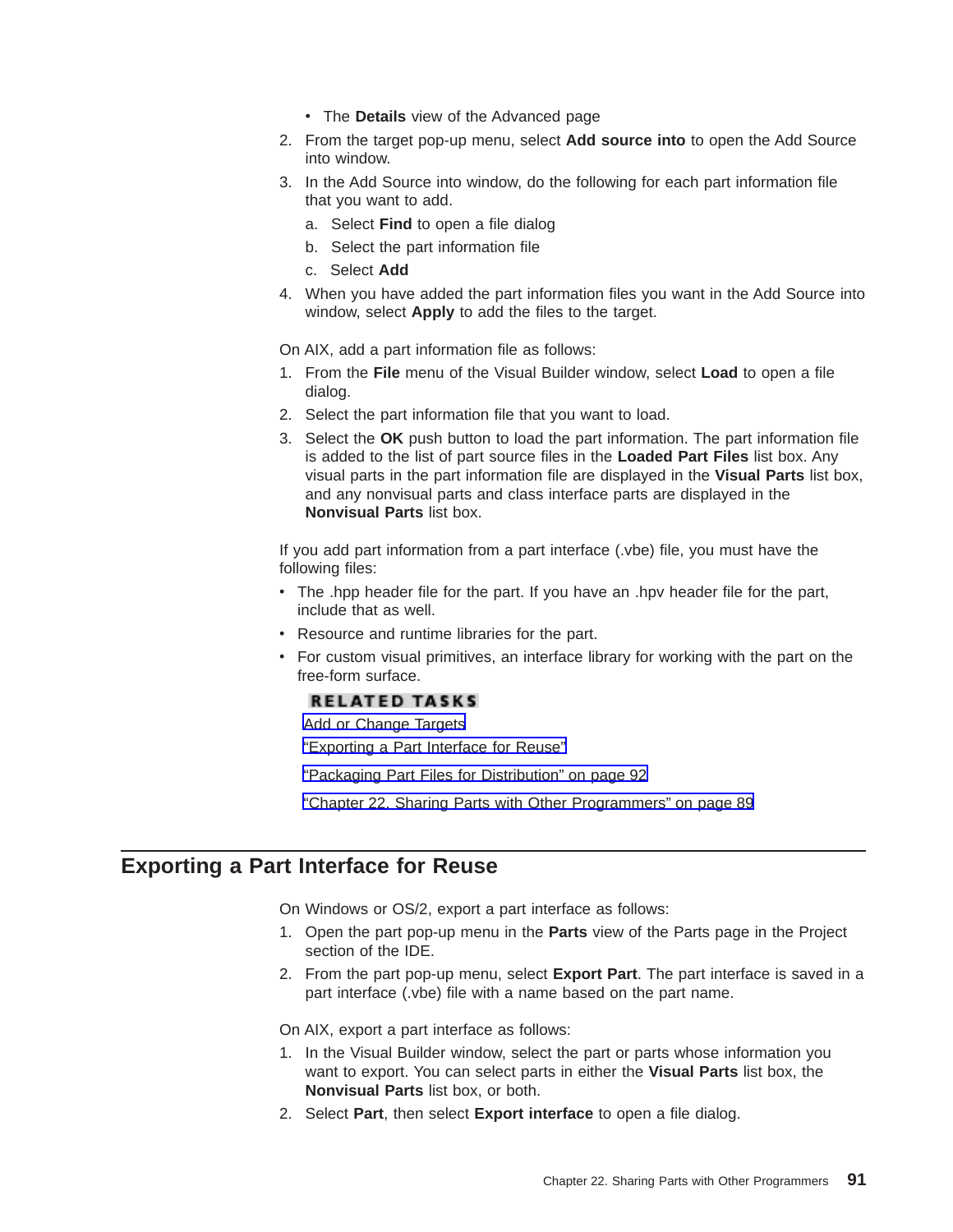- <span id="page-99-0"></span>3. In the **Save as filename** field, either use the default name or specify the name of the part interface (.vbe) file in which you want to save the part information.
	- If you select a single part, the default name is based on the part name.
	- If you select multiple parts, the default name is Exported.vbe.
- 4. Select the **OK** push button. The part interface is saved in the file you specify.

The part interface file does not contain any information about the implementation of the part. The part can be used in visual composition, but cannot be edited.

#### **RELATED TASKS**

["Adding Part Information for Visual Composition" on page 90](#page-97-0)

"Packaging Part Files for Distribution"

["Chapter 22. Sharing Parts with Other Programmers" on page 89](#page-96-0)

## **Packaging Part Files for Distribution**

Before you distribute a finished part for reuse, you must export its interface to a part interface (.vbe) information file. If you are distributing an unfinished part for further development, use its part implementation (.vbf) information file. Package the part information file with dependent files used by the part. The following factors determine what file types you need to package:

- Are you distributing the part for reuse or for further development?
- Is the part visual or nonvisual?
- Are you providing translatable text?

The following table summarizes the code file types you need. You should also provide documentation, including installation or build instructions and any information about how to add the part to the parts palette.

| <b>File type</b>                                             | Package for reuse                                         |                                                                                                | Package for further |
|--------------------------------------------------------------|-----------------------------------------------------------|------------------------------------------------------------------------------------------------|---------------------|
|                                                              | <b>Nonvisual</b>                                          | <b>Visual</b>                                                                                  | development         |
| Part interface (.vbe)<br>or implementation<br>(.vbf) file    | Yes (.vbe)                                                | Yes (.vbe)                                                                                     | Yes (.vbf)          |
| $C++$ header $(.\mathsf{hpp},$<br>hpv) files                 | Yes                                                       | Yes                                                                                            | Yes (.hpv)          |
| C++ user source<br>(.cpv) files                              | <b>No</b>                                                 | <b>No</b>                                                                                      | Yes                 |
| Resource header (.h,<br>.hv) and source (.rc,<br>.rcv) files | <b>No</b>                                                 | Yes, for text that the<br>part consumer can<br>translate                                       | Yes (.hv, .rcv)     |
| Resource libraries                                           | Yes, for part palette<br>and composition<br>surface icons | Yes, for icons,<br>bitmaps, and text<br>(including any<br>translated text that<br>you provide) | <b>No</b>           |
| Interface library                                            | No.                                                       | Yes                                                                                            | No.                 |
| Runtime library                                              | Yes                                                       | Yes                                                                                            | No                  |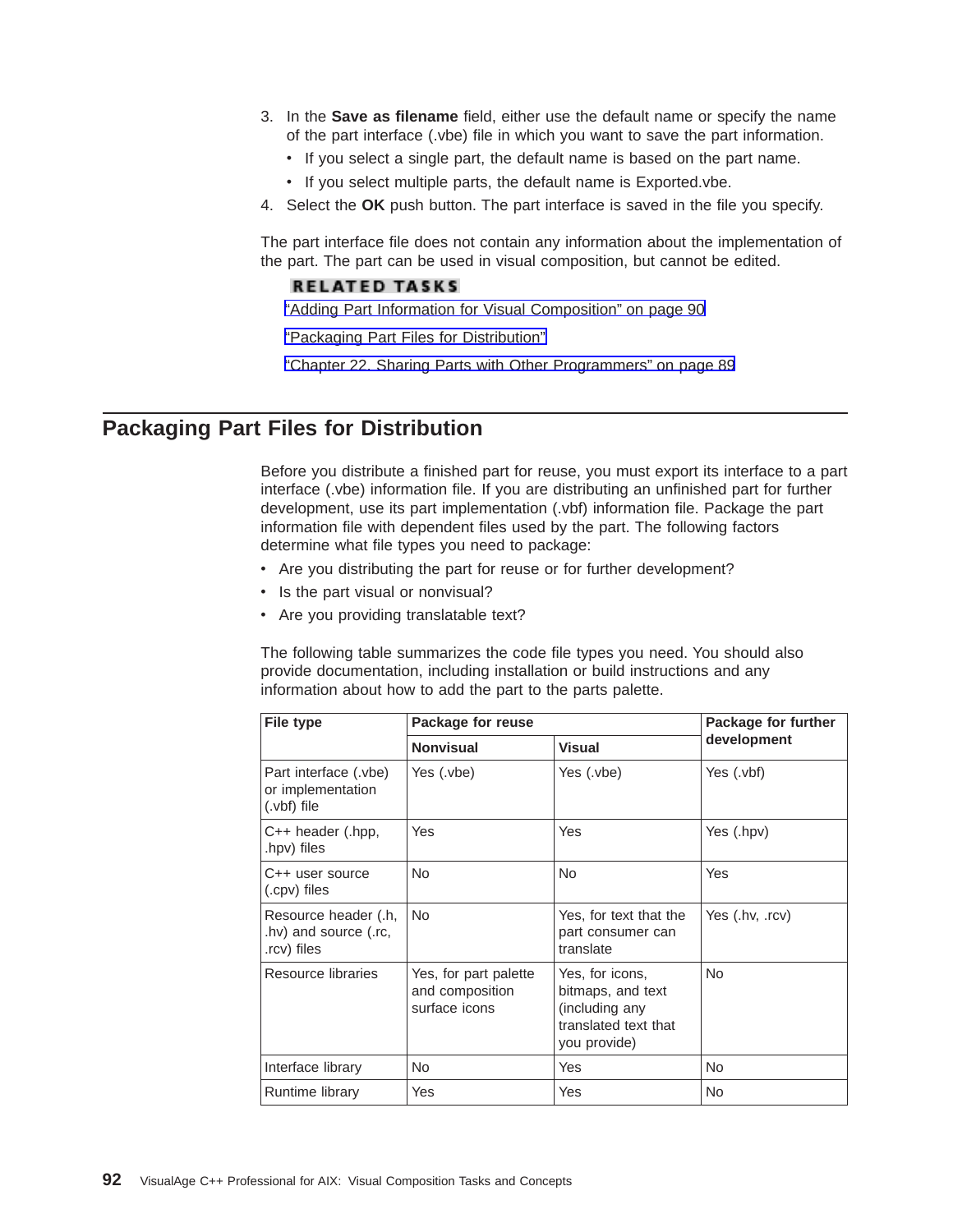| <b>File type</b>                              | Package for reuse              |                                                    | Package for further |
|-----------------------------------------------|--------------------------------|----------------------------------------------------|---------------------|
|                                               | <b>Nonvisual</b>               | <b>Visual</b>                                      | development         |
| Import library (.lib) file   Yes, for dynamic | linking on OS/2 and<br>Windows | Yes, for dynamic<br>linking on OS/2 and<br>Windows | No                  |

## **RELATED TASKS**

["Exporting a Part Interface for Reuse" on page 91](#page-98-0)

["Adding Part Information for Visual Composition" on page 90](#page-97-0)

["Chapter 22. Sharing Parts with Other Programmers" on page 89](#page-96-0)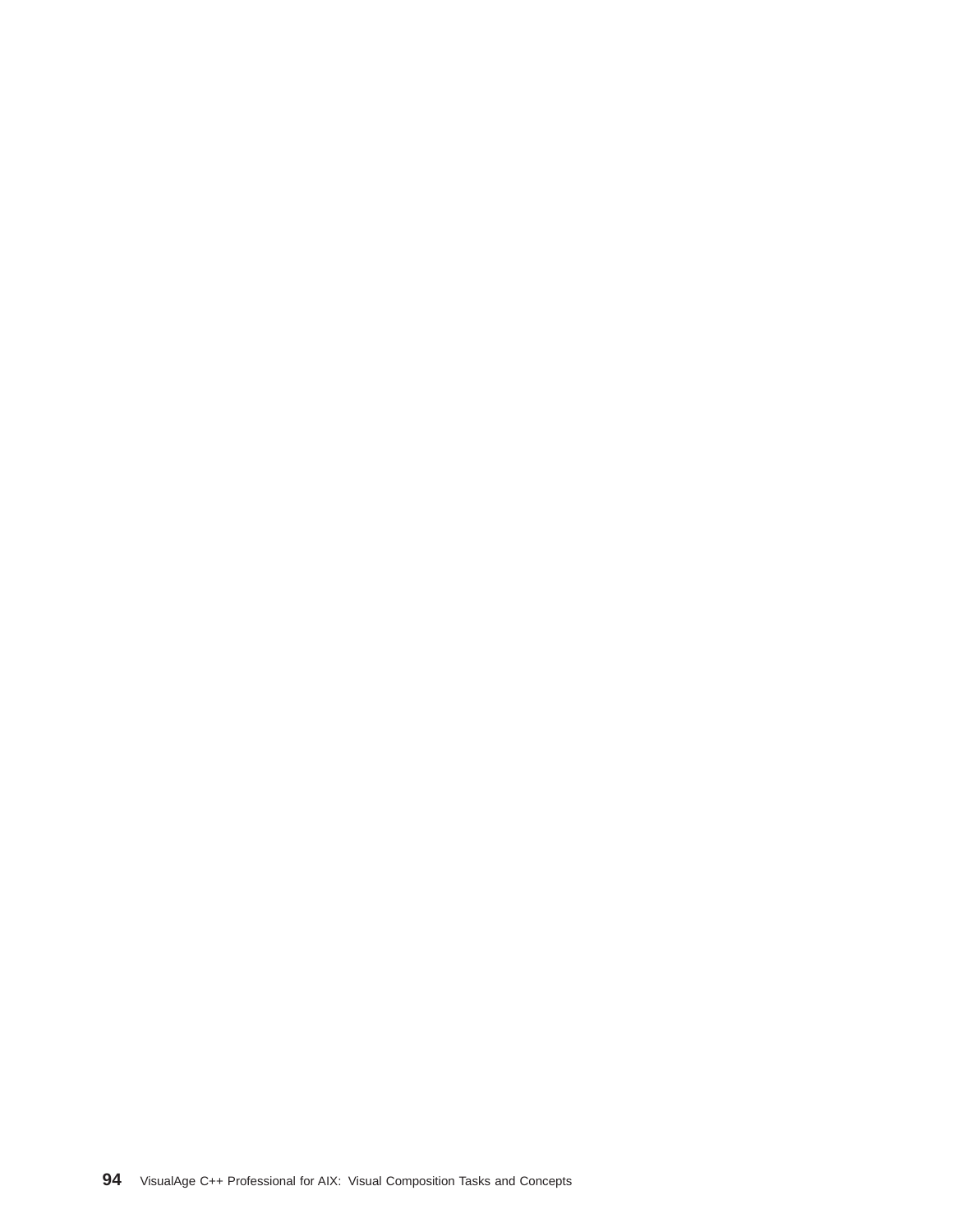# **Chapter 23. Packaging Visually Composed Applications**

Before you distribute an application, you must package your work with any files that you use. Your application uses resources such as programming language services, help files, translatable text, bitmaps, and menus. In addition to resources that you create, you should package the following VisualAge resources with visually composed applications:

- For Windows and OS/2, package C runtime libraries:
	- cppzmi40.dll
	- cpprmi40.dll
	- cpprbi40.dll
- If you use Open Class resources, package a renamed copy of the Open Class resource library. This library contains resources such as default bitmaps for common tool bar buttons.
	- For Windows, copy cpporr40.dll
	- For OS/2, copy cpporr40.dll
	- For AIX, copy libvacocres.o

Specify the renamed library for your application in the userInterfaceResourceLibrary property of its IVBMain\* part.

- Package Open Class runtime libraries. For Windows and OS/2, package the following libraries:
	- cppobi40.dll—for all programs
	- cppoui40.dll—for programs with user interface classes
	- cppogi40.dll—for programs with 2-dimension graphics classes

For AIX, package the following libraries:

- libvacbase.a—for all programs
- libvacui.a—for programs user interface classes
- libvacgraph2d.a—for programs with 2-dimension graphics classes
- Package runtime libraries for visually composed parts. For Windows and OS/2, package the following libraries:
	- cppvpi40.dll—for all programs
	- cppvoi40.dll—for programs with visual parts

For AIX, package the following libraries:

- libvacvngui.a—for all programs
- libvacvgui.a—for programs with visual parts

Your license type determines which libraries you are authorized to redistribute. If you are not sure, check the license card that came with your copy of the product.

#### **RELATED CONCEPTS**

["Generated Interface Code" on page 113](#page-120-0)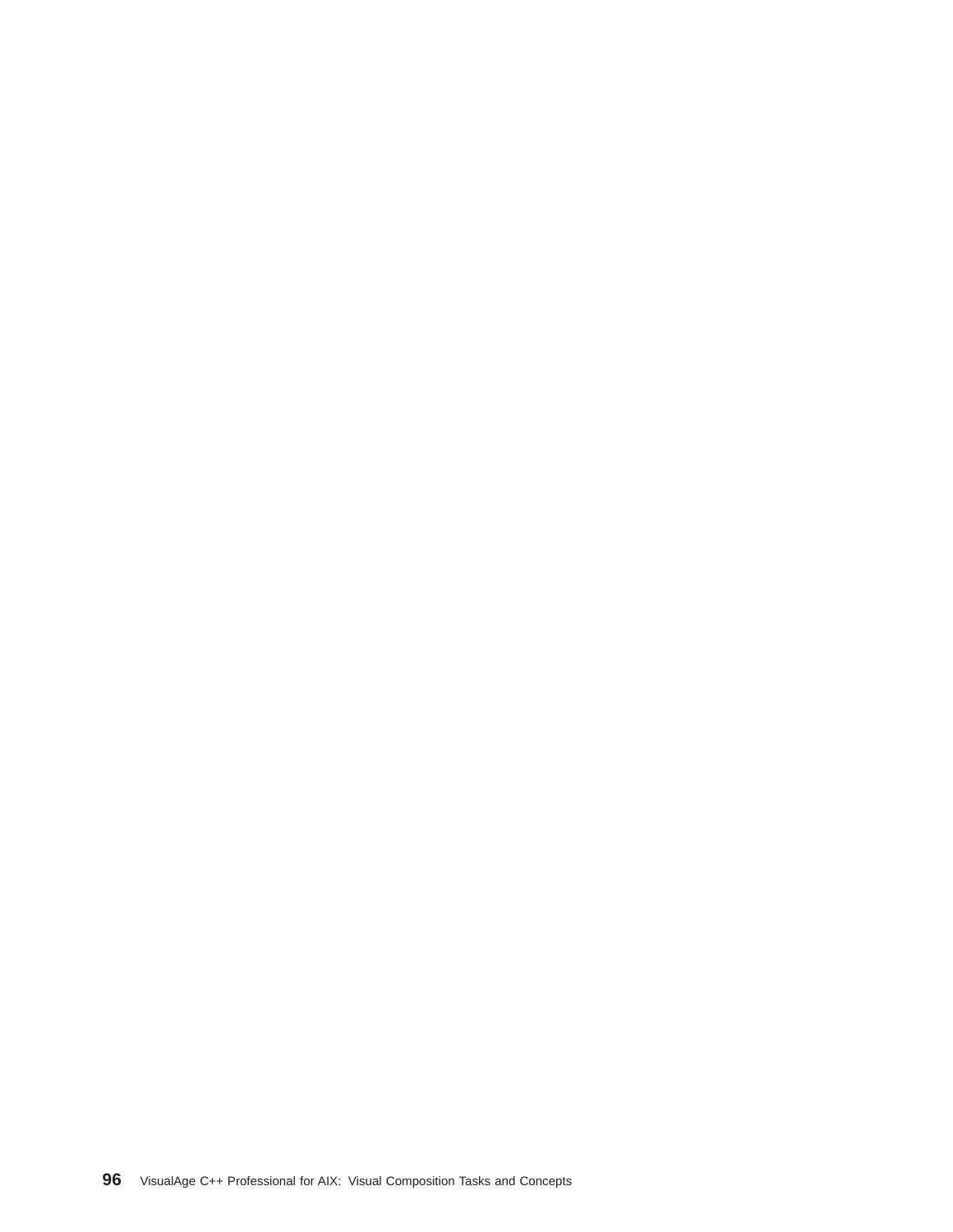# <span id="page-104-0"></span>**Chapter 24. Part Design Guidelines**

Before creating a new primitive part, answer the following questions:

- Is the part visual or nonvisual?
- Can it be created as a composite part?
- Do you have a good model of the part and its responsibilities?

To design a new part, do the following:

- 1. Determine the attributes (properties) of the part.
- 2. Determine the change-in-state notifications (events) that the part will signal.
- 3. Determine the behaviors (actions) for the part. To minimize the number of connections that the users of your part will have to make, require as few input parameters as possible.
- 4. After determining the part interface, investigate the available parts to see if one already exists or to determine which class to use as a base. Determine if any classes can be converted to parts.

#### **RELATED CONCEPTS**

["Chapter 3. Visual, Nonvisual, and Composite Parts" on page 5](#page-12-0)

"Naming Guidelines for Parts and Their Features"

## **Naming Guidelines for Parts and Their Features**

Because the names of classes come from a flat name-space, developers of parts must ensure that their class names are unlikely to duplicate the class names used by other developers. Using a prefix on your class names is a good way to reduce the chances of duplicating a class name. All IBM class names in the global name space begin with the letter "I" for IBM.

A part feature is an element of a part's interface. It is used as a collective term for a part action, attribute, or event.

If you follow these simple conventions in choosing your feature names, it is easier for users of your parts to recognize the function of a feature:

- Name actions with phrases that indicate activities to be performed, together with an optional receiver of that activity. Examples of feature names for actions are startTimer, openWindow, hide, and setFocus.
- Name attributes with phrases that indicate the physical property they represent. Examples of feature names for attributes are height, buttonLabel, and contents.
- Name events with phrases that indicate activities that either have happened or are about to happen. Examples of feature names for events are clicked, aboutToCloseWindow, and timeExpired.
- **Note:** Do not use feature names that start with avl or vb. These are reserved for use by VisualAge.

The main place that users see your action, attribute, and event names is on the **Connect** menu of the Composition Editor. Because features are shown on this pop-up menu in alphabetical order, the phrasing you use for a feature name is often the only way to distinguish between actions, attributes, and events.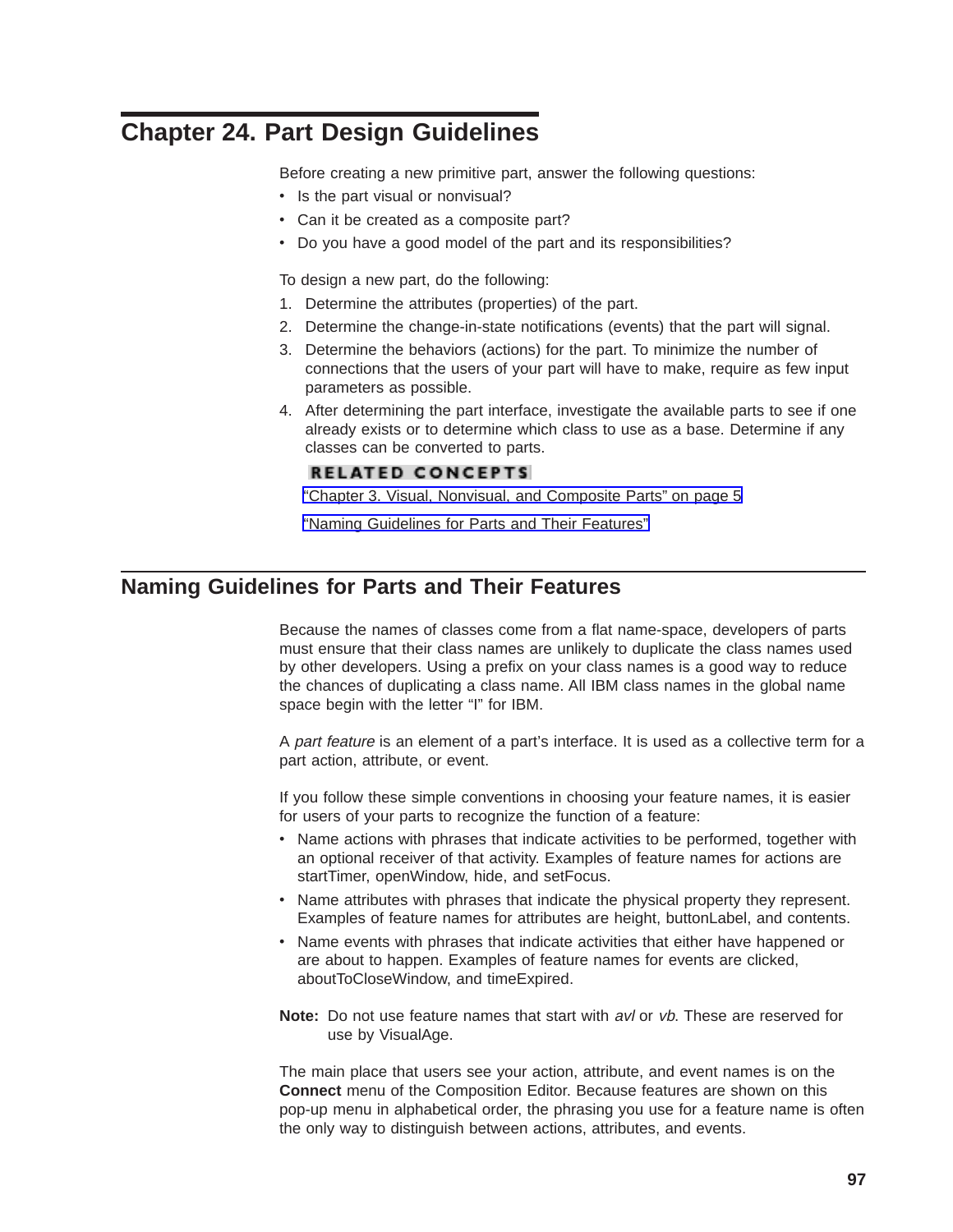It is important to choose unique names for your new actions, attributes, or events. This prevents you from unintentionally overriding an inherited part feature. If you intend to replace an existing part feature that your part inherits, then your new name must be the same as the name of the part feature you are replacing. The scope within which your feature name must be unique is your part class and all its base classes in the class hierarchy.

#### **RELATED CONCEPTS**

["About Implementing Nonvisual Parts" on page 99](#page-106-0)

["About Implementing Custom Visual Parts" on page 101](#page-108-0)

### **Part Implementation**

The following checklists contain the items required to implement a new part or to convert an existing class to a part. Because parts are implemented as classes, you can convert existing classes to parts and still use them as classes.

Make the following interface changes to support parts:

- 1. To enable notification, make sure your class inherits from the appropriate notifier.
- 2. Define the constructors.
- 3. Define a virtual destructor.
- 4. If appropriate, define the assignment operator for nonvisual parts.
- 5. Define a public notification ID for each event.
- 6. Define a public notification ID for each attribute.
- 7. Define a public get member function with no parameters so users can obtain the value of each attribute.
- 8. If the attribute can be changed, define a public set member function with a single parameter containing the new value. If this attribute is a boolean, set the default to true.
- 9. Define any public action member functions. Consider reset or default actions for attributes, including disable and enable actions for boolean attributes.

Make the following code changes to support parts:

- 1. Code each event notification ID using a string containing the class name and event name.
- 2. Code each attribute notification ID using a string containing the class name and attribute name.
- 3. Code the constructors and a virtual destructor.
- 4. If defined, code the assignment operator.
- 5. Code the public get member functions for each attribute.
- 6. Code the public set member functions for each attribute. Notify observers when the value changes.
- 7. Call get and set member functions to return and change attribute values in actions. In addition, notify observers of events specified by the part.

#### **RELATED CONCEPTS**

["Chapter 24. Part Design Guidelines" on page 97](#page-104-0)

["Naming Guidelines for Parts and Their Features" on page 97](#page-104-0)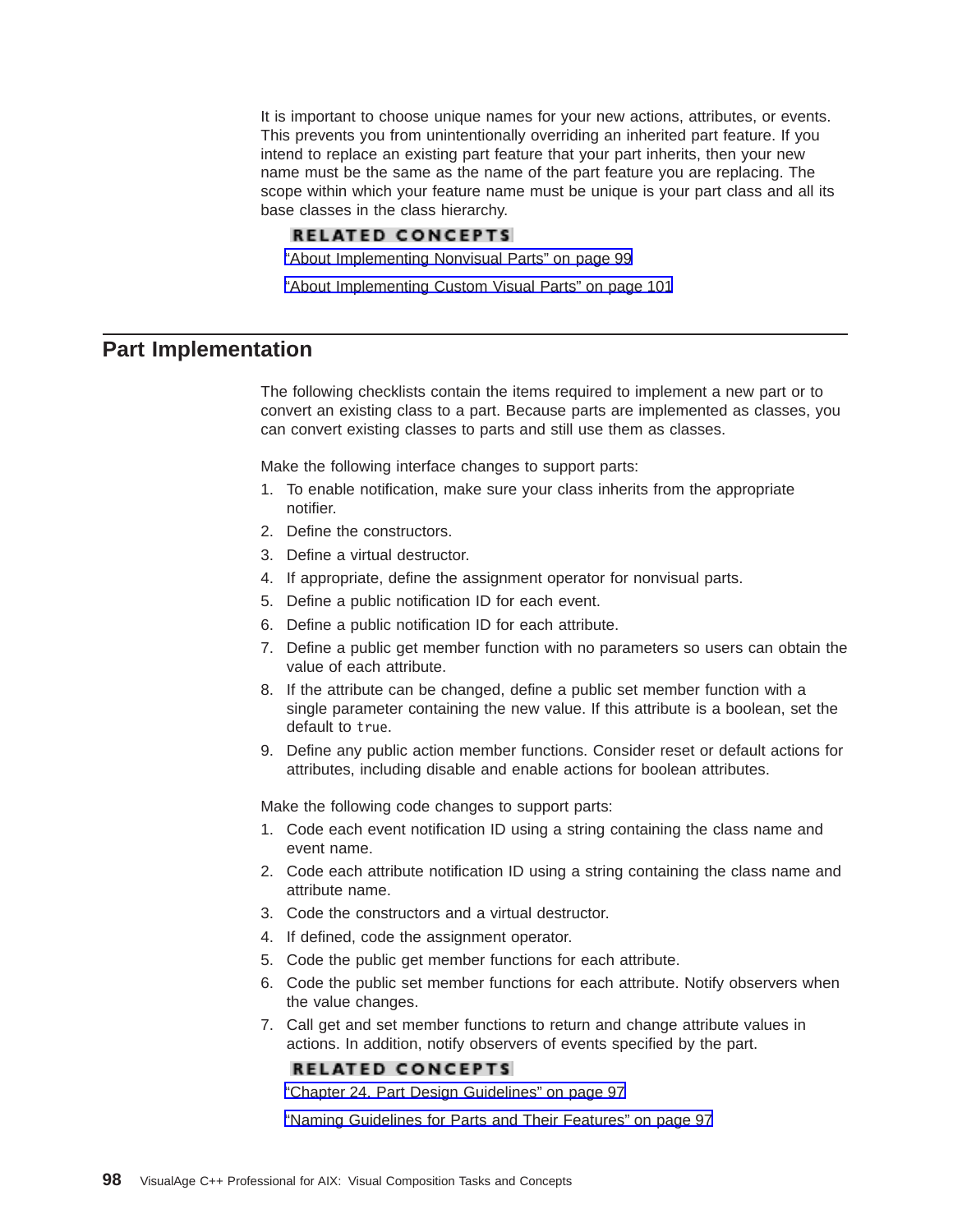## <span id="page-106-0"></span>**About Implementing Nonvisual Parts**

The first step associated with implementing a part is positioning the part class in the C++ class hierarchy. Place your nonvisual part under the IStandardNotifier class hierarchy. Inserted in this location, your part inherits certain default behavior from IStandardNotifier and the INotifier protocol.

In some cases, you might want your nonvisual part to be abstract. Be aware that your users cannot drop abstract nonvisual parts onto the Composition Editor's free-form surface. If you do not provide concrete parts derived from this abstract part, your users must derive their own concrete parts.

Deriving from a class that uses or contains template-based classes (such as collection classes) is possible with certain restrictions. To preserve the template implementation, you must define the part interface using a .vbe file; you cannot specify it properly through the Part Interface Editor. (If you do use the Part Interface Editor, VisualAge will issue an error message when it generates code for the part.) The alternative to using an interface file is deriving the part from an instance of the template-based class.

If the part is itself a class template, you must define any notification IDs in a separate IDs class. When used, these notification IDs must be scoped to the class in which they are implemented. (For example, to specify the *itemChanged* event in a notifyObservers call, use IVBContainerControlIds::itemChangedId. To specify the event associated with the selectedCnrElement attribute, use IContainerControl::selectId.) For examples of an IDs class, see the ivbids.hpp header file.

Otherwise, creating a class for a part is not much different from creating any other class. There are just a few additional guidelines to keep in mind for those member functions that support your part's interface. Before you get started, please read "Constructors in Nonvisual Parts", ["Destructors in Nonvisual Parts" on page 100](#page-107-0) , and ["Assignment Operators in Nonvisual Parts" on page 100.](#page-107-0)

#### **RELATED CONCEPTS**

"Constructors in Nonvisual Parts"

["Destructors in Nonvisual Parts" on page 100](#page-107-0)

["Assignment Operators in Nonvisual Parts" on page 100](#page-107-0)

["Chapter 24. Part Design Guidelines" on page 97](#page-104-0)

["Naming Guidelines for Parts and Their Features" on page 97](#page-104-0)

["About Implementing Custom Visual Parts" on page 101](#page-108-0)

## **Constructors in Nonvisual Parts**

Nonvisual parts should have a default constructor. An example of the IAddress class default constructor follows: **IAddress()**;

The implementation of the standard constructor for the IAddress class follows:

```
IAddress::IAddress() : IStandardNotifier(),
  iStreet("101 Main Street"),
  iCity("Hometown"),
```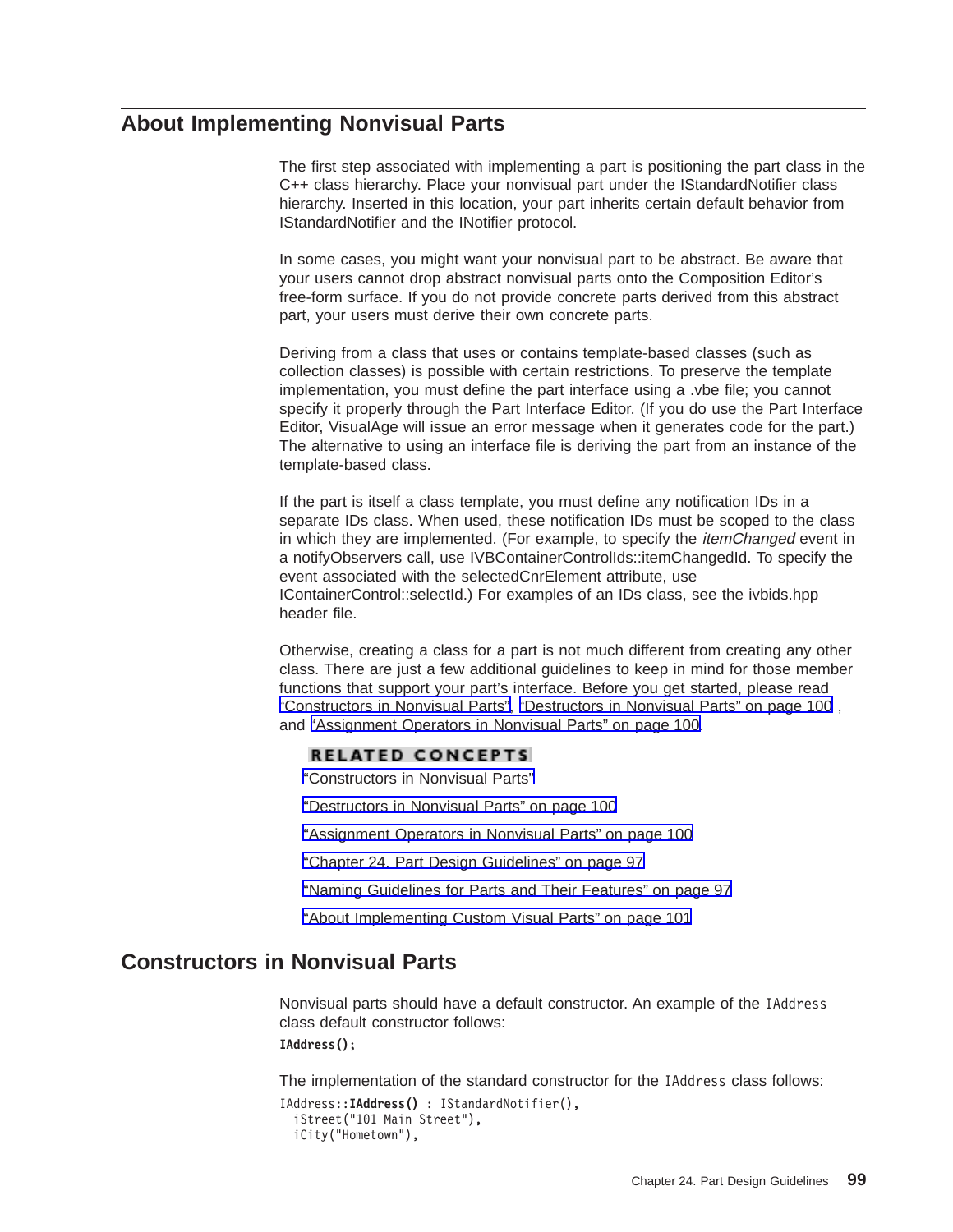<span id="page-107-0"></span>iState("NC"), iZip("27511") { }

For most nonvisual parts, supply a copy constructor. An example follows: **IAddress (const IAddress& partCopy)**;

The implementation of the copy constructor for IAddress follows:

```
IAddress::IAddress (const IAddress& partCopy) : IStandardNotifier (partCopy),
 iStreet(partCopy.street()),
 iCity(partCopy.city()),
 iState(partCopy.state()),
 iZip(partCopy.zip())
  {
 }
```
**RELATED CONCEPTS** 

"Destructors in Nonvisual Parts"

"Assignment Operators in Nonvisual Parts"

## **Destructors in Nonvisual Parts**

{ }

For all nonvisual parts, specify a virtual destructor. An example follows: virtual

**IAddress** ();

The implementation of the IAddress destructor follows:

```
IAddress:: IAddress()
```
#### **RELATED CONCEPTS**

["Constructors in Nonvisual Parts" on page 99](#page-106-0)

"Assignment Operators in Nonvisual Parts"

## **Assignment Operators in Nonvisual Parts**

To ensure that attribute changes are signaled, specify an assignment operator for nonvisual parts with attributes, as follows:

IAddress& operator= (const IAddress& aIAddress);

The implementation of the IAddress class assignment operator follows:

```
IAddress& IAddress::operator= (const IAddress& aIAddress)
  {
```

```
if (this == &aIAddress) {
 return *this;
\} /* endif */
IStandardNotifier::operator=(aIAddress);
setStreet(aIAddress.street());
setCity(aIAddress.city());
setState(aIAddress.state());
setZip(aIAddress.zip());
return *this;
```
Note the following in the previous example:

}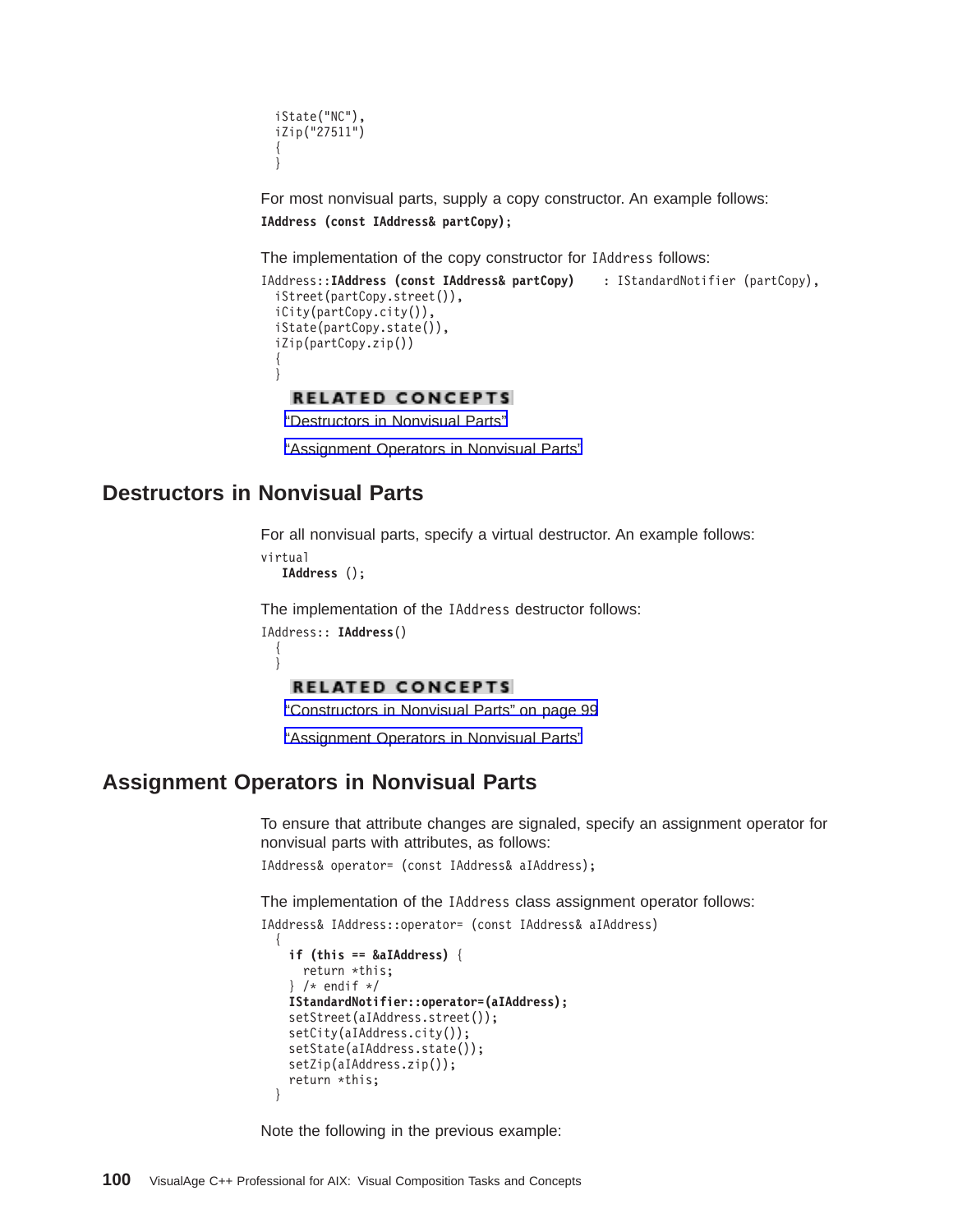- <span id="page-108-0"></span>• The assignment operator checks to ensure that the new value is not the current object.
- The part's base class is called to ensure that the base class' data is assigned correctly.
- To ensure notification of attribute changes, the attribute set member functions are used to change the value of the attributes.

### **RELATED CONCEPTS**

["Constructors in Nonvisual Parts" on page 99](#page-106-0)

["Destructors in Nonvisual Parts" on page 100](#page-107-0)

# **About Implementing Custom Visual Parts**

Implementing your own visual parts presents a problem that implementing nonvisual parts does not. Nonvisual parts are represented on the free-form surface by icons, so only a part interface specification is needed to enable the part to be used in theComposition Editor. However, most visual parts on the free-form surface are real-time class instances, so VisualAge must have access to an interface library from which to instantiate each visual part. These *custom visual* parts include the following:

- Composites to be embedded in other composites, if you intend to update them from the free-form surface. Adding this support enables you to drop parts into the embedded composite and directly set properties of the embedded composite. You do not need this support to embed composites without modification capability.
- Composites to be used as base classes for new parts. The issues are similar to what is described in the previous bullet.
- Primitives derived from IBM Open Class controls. Adding this support enables you to interact with dropped instances on the free-form surface as if they had been shipped by IBM.
- Composers derived from IBM Open Class windows. Adding this support enables you to drop parts into a Composer instance as if it were an ICanvas-based part shipped by IBM. (Some restrictions apply. Be sure to read the topics listed below.)

Deriving from a class that uses or contains template-based classes is possible with certain restrictions. To preserve the template implementation, you must define the part interface using a .vbe file; you cannot specify it properly through the Part Interface Editor. (If you do use the Part Interface Editor, VisualAge will issue an error message when it generates code for the part.) The alternative to using an interface file is deriving the part from an instance of the template-based class. These template restrictions apply to the following classes:

- IVBCollectionViewComboBox
- IVBCollectionViewListBox
- IVBContainerControl

If the part is itself a class template, you must define any notification IDs in a separate IDs class. When used, these notification IDs must be scoped to the class in which they are implemented. (For example, to specify the *itemChanged* event in a notifyObservers call, use IVBContainerControlIds::itemChangedId. To specify the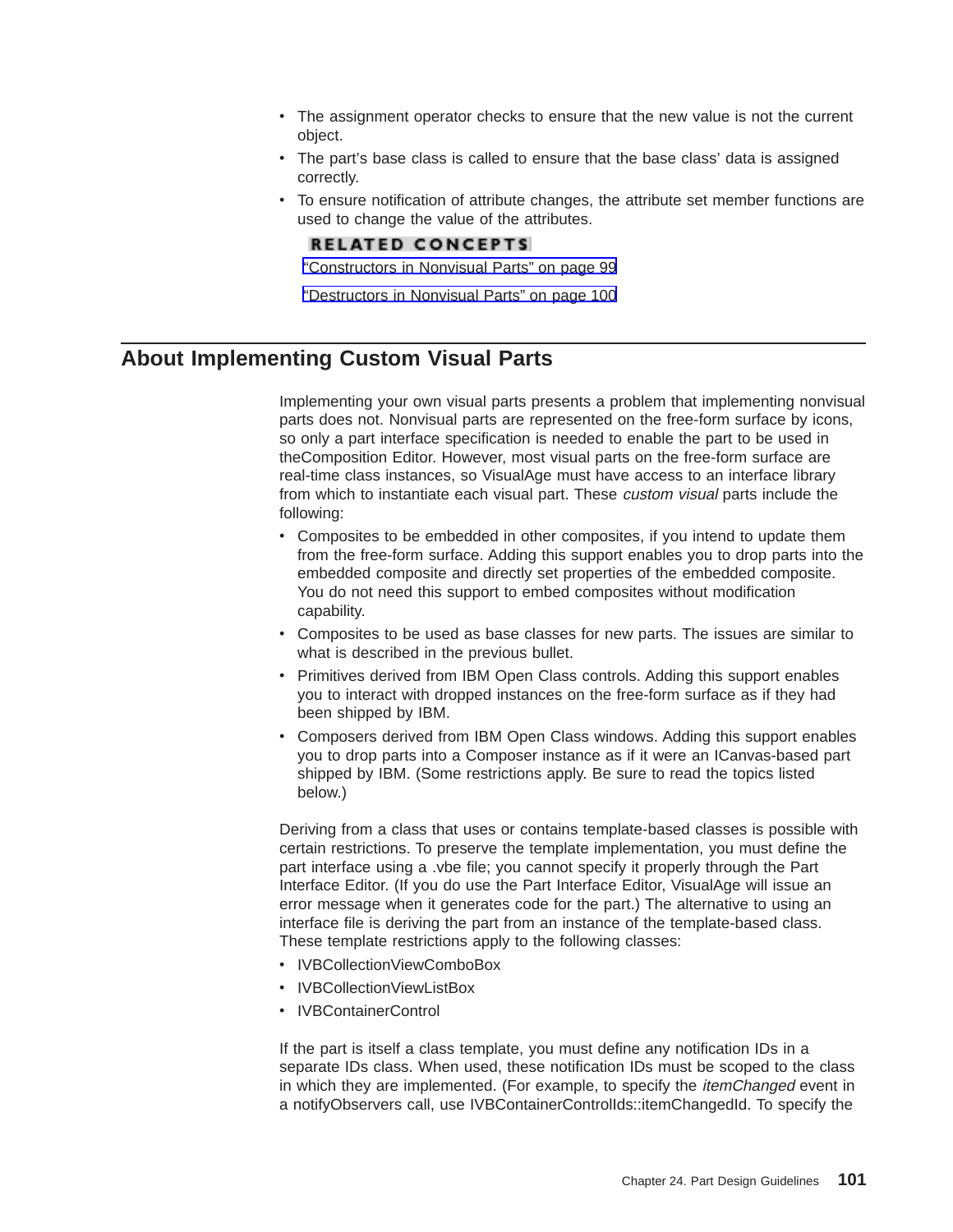event associated with the selectedCnrElement attribute, use IContainerControl::selectId.) For examples of an IDs class, see the ivbids.hpp header file.

Deriving from certain other classes (mostly Composer parts) is possible only with restrictions. For more information, see reference information for the parts you want to use as base classes.

### **RELATED CONCEPTS**

["Chapter 24. Part Design Guidelines" on page 97](#page-104-0)

["Naming Guidelines for Parts and Their Features" on page 97](#page-104-0)

["About Implementing Nonvisual Parts" on page 99](#page-106-0)

### **RELATED TASKS**

["Generating User Interface Source" on page 61](#page-68-0)

["Chapter 20. Deriving from Visual Classes" on page 81](#page-88-0)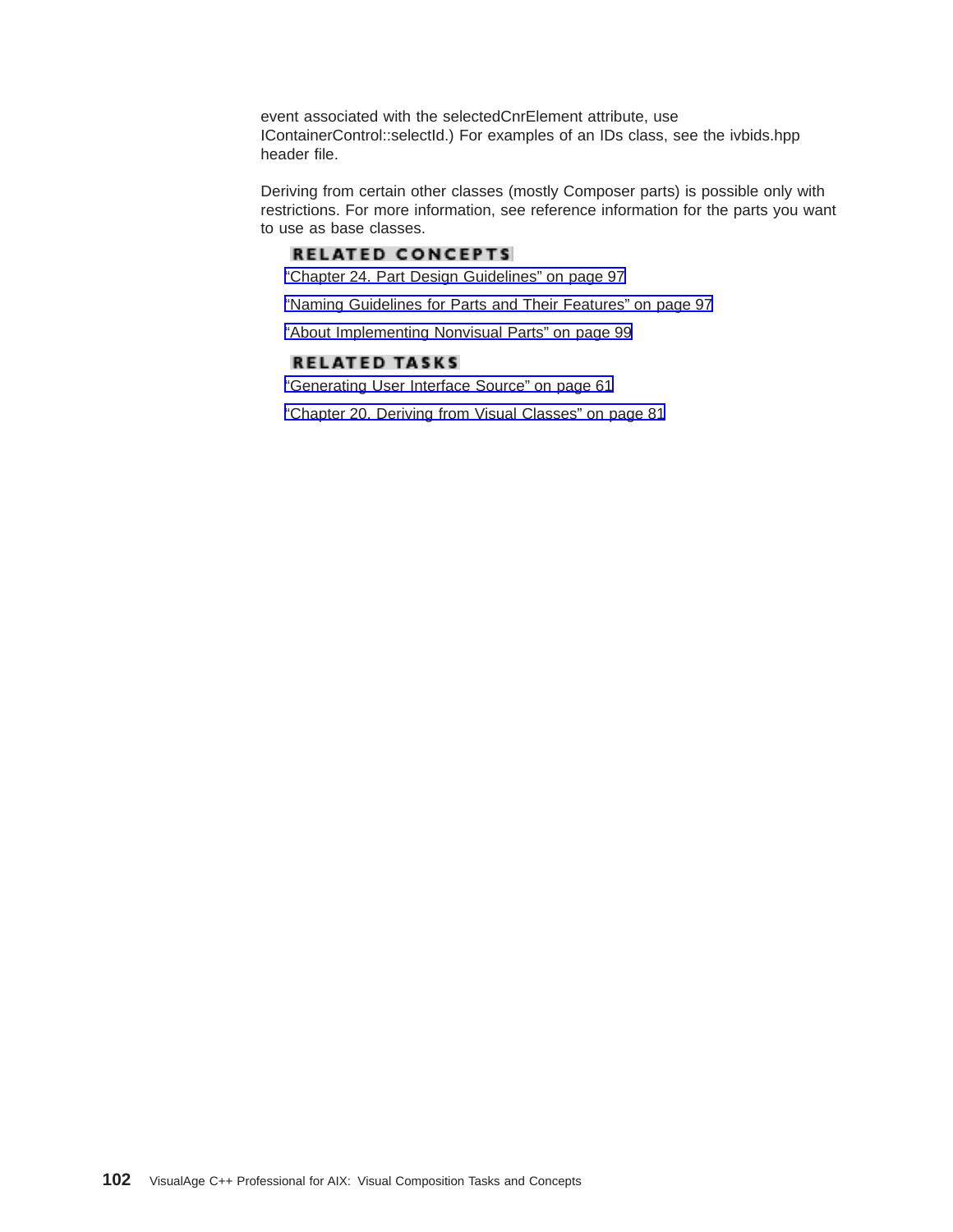# <span id="page-110-0"></span>**Chapter 25. About Defining Part Interfaces**

Through the part interface, you determine which features of your part can be connected to other parts in visual composition. You can also determine which attributes can be given initial values.

You can define the part interface in the following ways:

- Create a new part based on a class with features you need. The new part inherits the features of the class it extends.
- Add new features to a part. You can add features to extend the inherited feature set, to override inherited features, or both.
- Promote features of embedded parts to the interface of a composite part.
- Describe parts and features with part information statements. This is useful primarily for existing code that you want to use in visual composition.

### **RELATED CONCEPTS**

["Chapter 28. VisualAge Component Model" on page 119](#page-126-0)

["Chapter 2. How Classes and Parts Are Related" on page 3](#page-10-0)

"About Promoting Part Features"

["Chapter 27. Generated Code" on page 111](#page-118-0)

### **RELATED TASKS**

["Chapter 19. Defining Part Interfaces for Visual Composition" on page 73](#page-80-0)

# **About Promoting Part Features**

When you create a composite part, you might want some features of parts embedded within it to appear in the interface of the composite part. For example, suppose you create a composite part named ButtonSet containing a set of push buttons that you want to reuse. When you add the ButtonSet composite part to another composite, you want to be able to connect to each of the push buttons.

When you first create a composite part, its interface reflects its inheritance, not the features of the parts embedded within it. To expose features of the embedded parts, you must promote them to the composite's interface.

Alternatively, you can promote the this attribute of an embedded part to add the entire part as an attribute of the composite part. Then, when you use the composite part in another composite part, you can tear off the attribute as a Variable part and connect to features of the embedded part represented by the Variable.

### **RELATED CONCEPTS**

"Chapter 25. About Defining Part Interfaces"

["Default Promoted Feature Names" on page 104](#page-111-0)

["About Tearing Off Attributes" on page 13](#page-20-0)

### **RELATED TASKS**

["Chapter 19. Defining Part Interfaces for Visual Composition" on page 73](#page-80-0)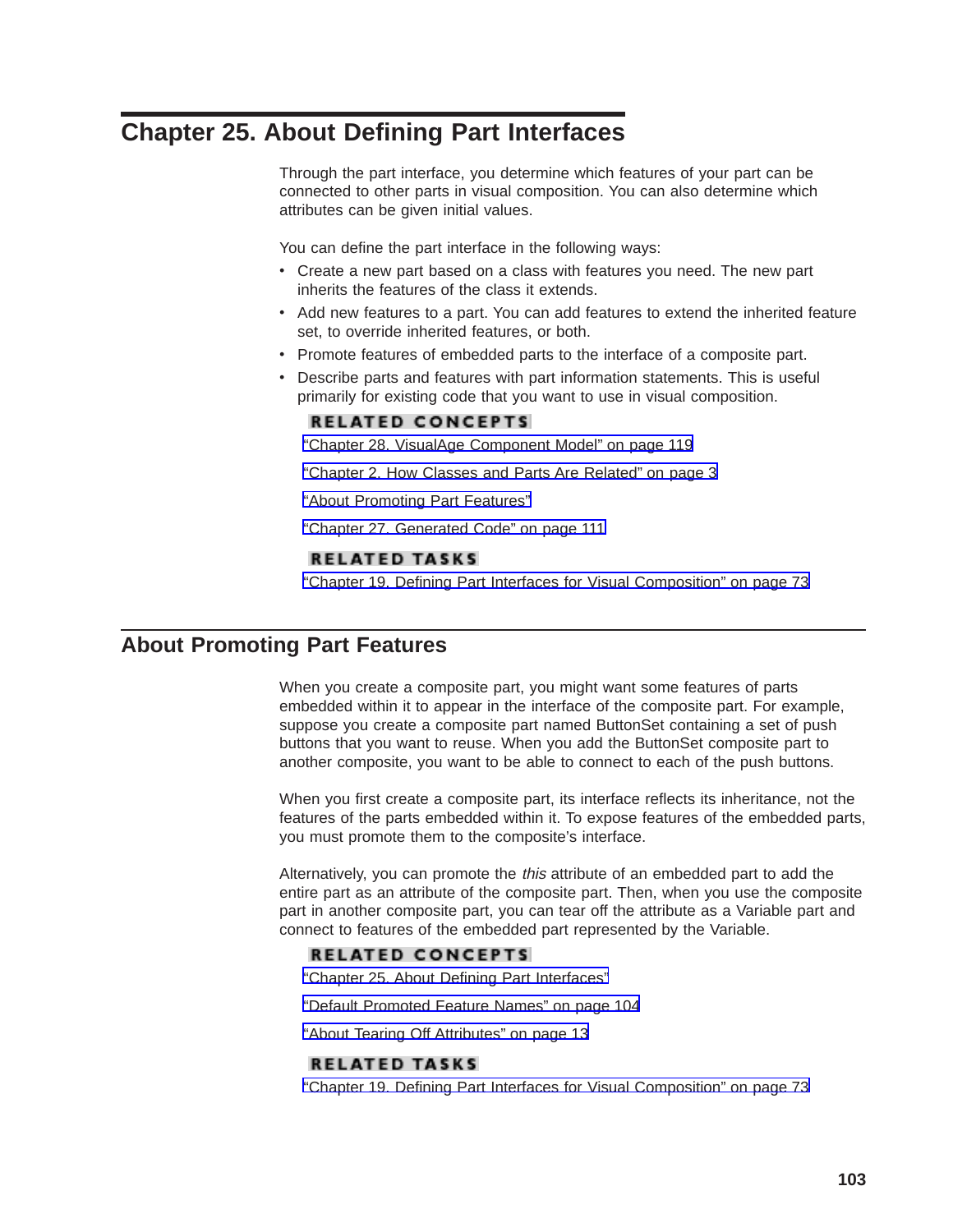# <span id="page-111-0"></span>**Default Promoted Feature Names**

When you promote a part feature, you can use a default composite part feature name produced by VisualAge. The default feature name is a combination of the name of the part you are promoting the feature from and the name of the feature you are promoting. This identifies the part that implements the feature, which is helpful if the composite part contains more than one part with the same feature. Then, when you connect to the feature, you can tell which embedded part it belongs to.

For example, if you promote the buttonClickEvent feature for a part named PushButton2, the default composite part feature name is pushButton2ButtonClickEvent.

### **RELATED CONCEPTS**

["About Promoting Part Features" on page 103](#page-110-0)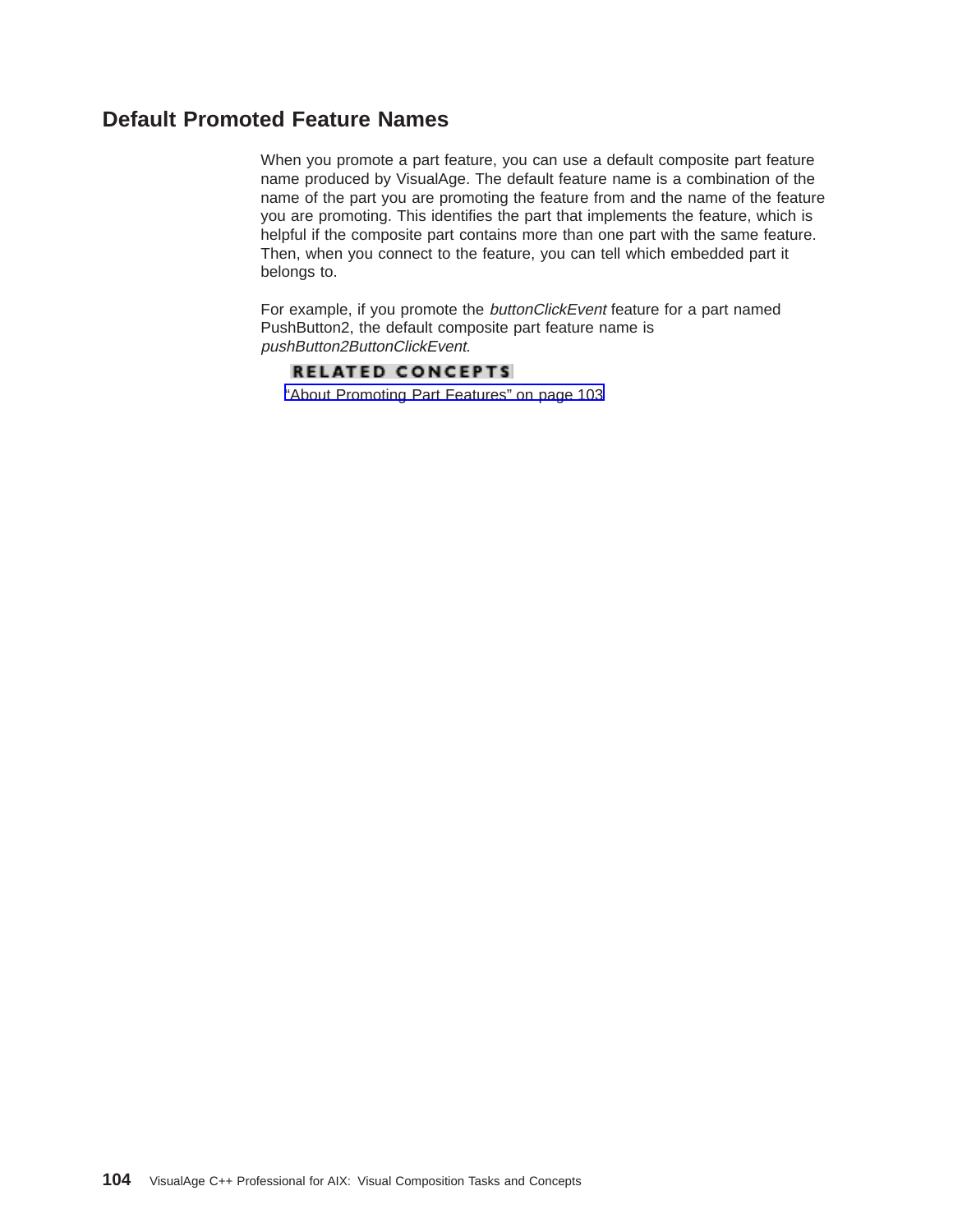# <span id="page-112-0"></span>**Chapter 26. Connections**

When you make a connection in the Composition Editor, you define the interaction between components. For example, if you want a data value to change when an event occurs, you would make an event-to-attribute connection. The following table summarizes the types of connections that the Composition Editor provides. The return value is supplied by the connection's actionResult event.

Table 3. Connection Type Summary

| If you want to                                                                 | Use this connection type     | Color      | <b>Does</b><br>connection<br>have a return<br>value? |
|--------------------------------------------------------------------------------|------------------------------|------------|------------------------------------------------------|
| Cause one data value<br>to change another                                      | attribute-to-attribute       | Dark blue  | No                                                   |
| Change a data value<br>whenever an event<br>occurs                             | event-to-attribute           | Dark green | Yes                                                  |
| Call a public behavior<br>whenever an event<br>occurs                          | event-to-action              | Dark green | Yes                                                  |
| Call a private behavior<br>whenever an event<br><b>OCCUIS</b>                  | event-to-member function     | Dark green | Yes                                                  |
| Call a public behavior<br>whenever a data value<br>changes                     | attribute-to-action          | Dark green | Yes                                                  |
| Call a private behavior<br>whenever a data value<br>changes                    | attribute-to-member function | Dark green | Yes                                                  |
| Call customized code<br>whenever a data value<br>changes or an event<br>occurs | custom logic                 | Light blue | Yes                                                  |
| Supply a value to a<br>parameter                                               | parameter                    | Violet     | No                                                   |

### **RELATED CONCEPTS**

["Attribute-to-Attribute Connections" on page 106](#page-113-0)

["Attribute-to-Action Connections" on page 109](#page-116-0)

["Event-to-Attribute Connections" on page 108](#page-115-0)

["Event-to-Action Connections" on page 108](#page-115-0)

["Member Function Connections" on page 108](#page-115-0)

["Custom Logic Connections" on page 109](#page-116-0)

["Parameter Connections" on page 110](#page-117-0)

["The Source and Target of a Connection" on page 106](#page-113-0)

### **RELATED TASKS**

["Chapter 12. Making Connections in the Composition Editor" on page 45](#page-52-0)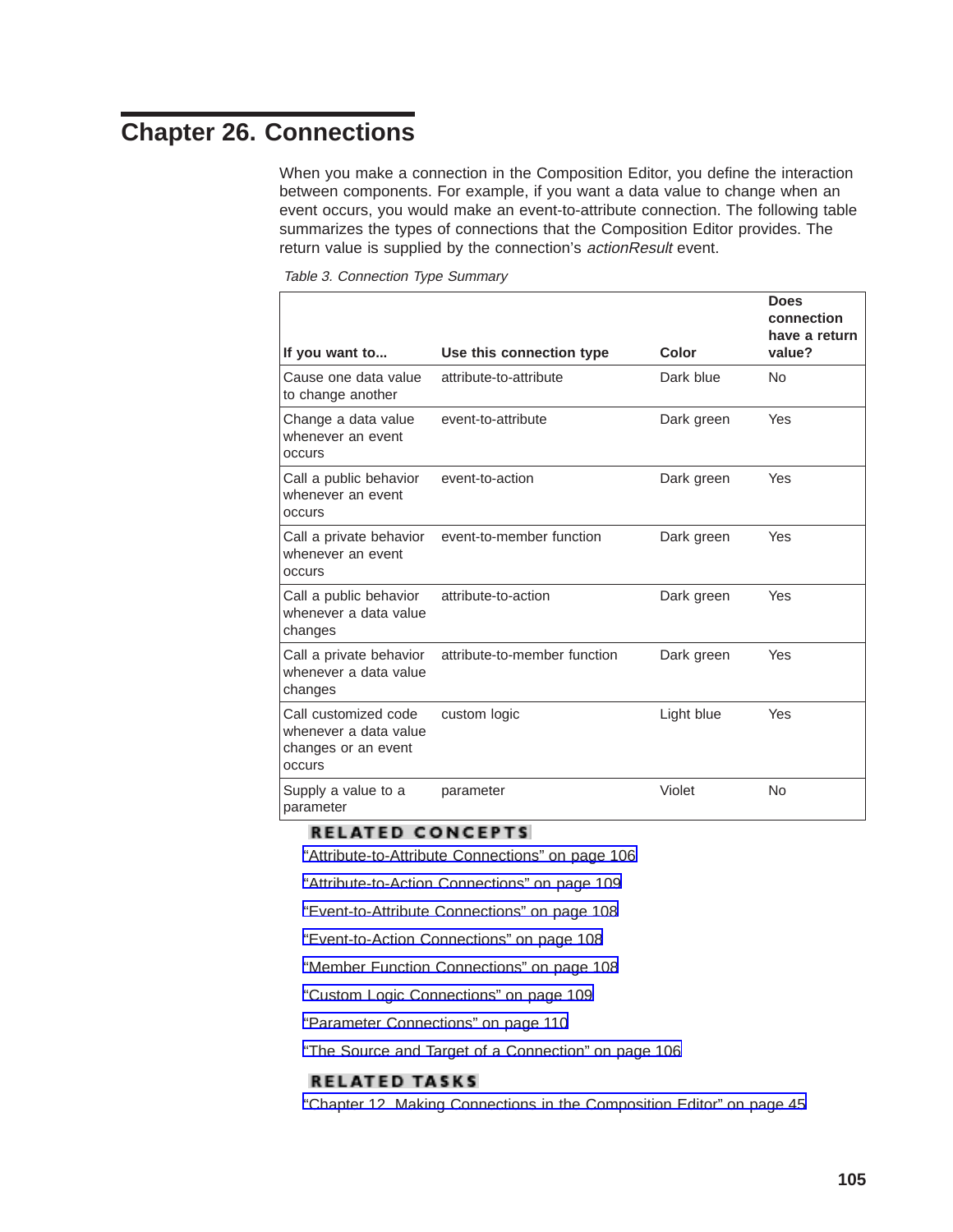# <span id="page-113-0"></span>**The Source and Target of a Connection**

A connection is directional; it has a source and a target. The direction in which you draw the connection determines the source and target. The part on which the connection begins is the *source*; the part on which it ends is the *target*.

Often, it does not matter which part you choose as the source or target, but there are connections where direction is important.

- In an event connection, the event is always the source. In the case of attribute-to-action connections, the source event is signaled when the attribute changes value.If you try to make an event the target, VisualAge automatically reverses it for you.
- For attribute-to-attribute connections, if only one of the attributes has a public set member function, VisualAge makes that attribute the target. This is done so that the attribute that has the public set member function can be initialized at run time.
- When you make attribute-to-attribute connections, the order in which you choose the source and target is important. The source and target attribute values may be different when the part is first initialized. If they are, VisualAge resolves the difference by changing the value of the target to match that of the source. Thereafter, if both attributes have public set member functions, the connection updates either attribute if the other changes.

The target of a connection can have a return value. If it does, you can treat the return value as a feature of the connection and use it as the source of another connection. This return value appears in the connection menu for the connection as actionResult.

### **RELATED CONCEPTS**

["Chapter 26. Connections" on page 105](#page-112-0)

### **RELATED TASKS**

["Changing the Source and Target of Connections" on page 56](#page-63-0)

### **Attribute-to-Attribute Connections**

An attribute-to-attribute connection links two attribute values together. This causes the value of one attribute to change when the value of the other changes, except as noted below.

A connection of this type appears as a bidirectional dark blue line



with dots at either end. The solid dot indicates the target, and the hollow dot indicates the source.

For most attribute-to-attribute connections, the target attribute is set to the value of the source attribute when your part is constructed at run time. However, deferred creation affects the timing of initialization in the following ways:

- Attribute-to-attribute connections are initialized when the target is created.
- Creation of the target forces creation of the source.
- Creation of the source does NOT force creation of the target.

**Note:** These connections never take parameters.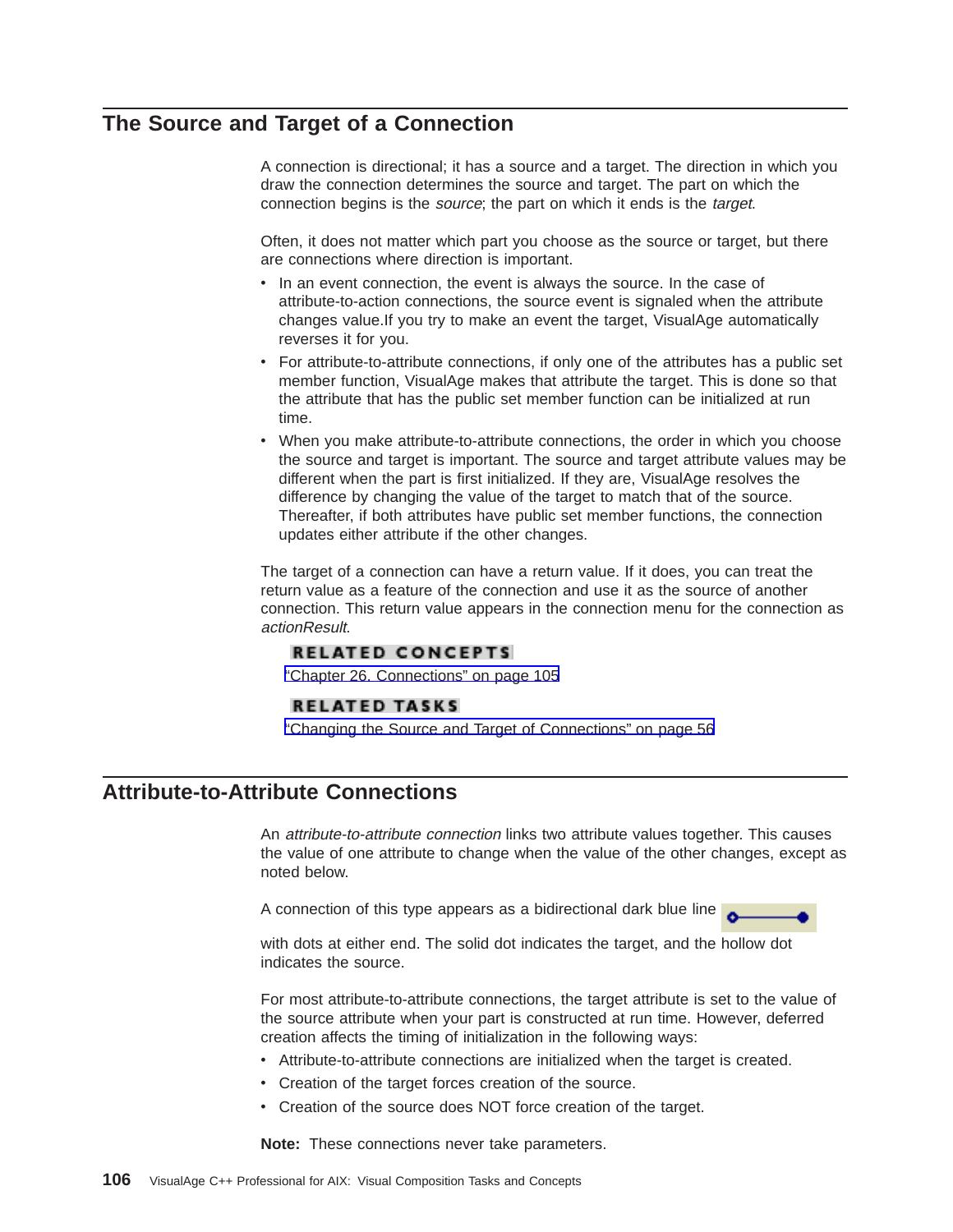If the source of an attribute-to-attribute connection is a variable, its initialization type determines the initializaiton order.

Table 4. Initialization Order with a Variable Source

| If the initialization type is | Initialization is from    |  |
|-------------------------------|---------------------------|--|
| apply                         | target to source          |  |
| targetInit                    | variable source to target |  |
| broadcast                     | variable source to target |  |

In order to achieve the behavior that you anticipate, you must know something about the attributes you are connecting. The following table shows the results of connecting attributes of different types.

|                                                               | And the target has<br>both set member<br>function and event                                                    | And the target has<br>an event but no set<br>member function | And the target has a<br>set member<br>function but no<br>event                                            |
|---------------------------------------------------------------|----------------------------------------------------------------------------------------------------------------|--------------------------------------------------------------|-----------------------------------------------------------------------------------------------------------|
| If the source has<br>both set member<br>function and event    | Source and target<br>values are fully<br>synchronized.                                                         | VisualAge<br>automatically<br>reverses the<br>connection.    | The source initializes<br>the target. The target<br>is updated whenever<br>the source's value<br>changes. |
| If the source has an<br>event but no set<br>member function   | The source initializes<br>the target. The target<br>is updated whenever<br>the source's value<br>changes.      | This connection is not<br>valid.                             | The source initializes<br>the target. The target<br>is updated whenever<br>the source's value<br>changes. |
| If the source has a<br>set member<br>function but no<br>event | The source initializes<br>the target only. The<br>source is updated<br>whenever the target's<br>value changes. | VisualAge<br>automatically<br>reverses the<br>connection.    | The source initializes<br>the target. No further<br>updates occur.                                        |

Table 5. Behavioral Considerations for Connections

### **Usage Notes:**

- You can use a class interface part as the source of a connection only when making an attribute-to-attribute connection. You can use an attribute of a class interface part to initialize an attribute of another part without using notification.
- Do not create attribute-to-attribute connections in which the source is not initialized before the ready event is signaled. You may get a system error in the resulting application.

### **RELATED CONCEPTS**

["The Source and Target of a Connection" on page 106](#page-113-0)

["Chapter 26. Connections" on page 105](#page-112-0)

### **RELATED TASKS**

["Connecting Features to Other Features" on page 45](#page-52-0)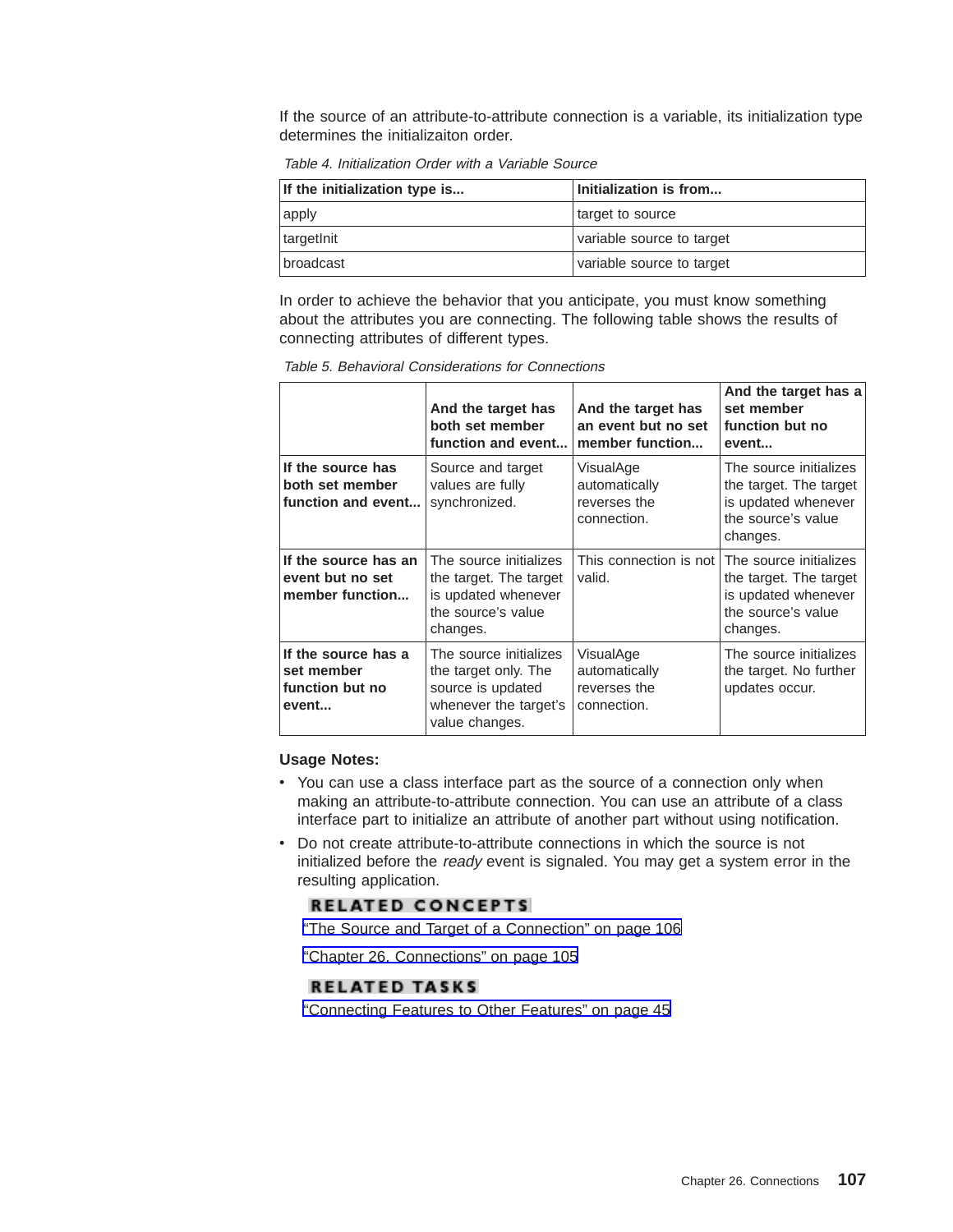# <span id="page-115-0"></span>**Event-to-Attribute Connections**

An event-to-attribute connection updates the target attribute whenever the source event occurs. An event-to-attribute connection appears as a unidirectional dark green arrow  $\frac{1}{2}$  =  $\frac{1}{2}$  =  $\frac{1}{2}$  with the arrowhead pointing to the target.

The attribute must have a public set member function known to VisualAge; otherwise, you cannot make the connection. If you open settings on a connection of this type, the target of the connection appears as an action with the same name as that of the target attribute.

### **RELATED CONCEPTS**

["Chapter 26. Connections" on page 105](#page-112-0)

### **RELATED TASKS**

["Connecting Features to Other Features" on page 45](#page-52-0)

### **Event-to-Action Connections**

An event-to-action connection calls the specified action of the target object whenever the source event occurs.

An event-to-action connection appears as a unidirectional dark green arrow  $\frac{1}{2}$  =  $\frac{1}{2}$  =  $\frac{1}{2}$  with the arrowhead pointing to the target.

To access behavior that is not part of the part interface, use member function or custom logicconnections.

### **RELATED CONCEPTS**

"Member Function Connections"

["Custom Logic Connections" on page 109](#page-116-0)

["Chapter 26. Connections" on page 105](#page-112-0)

### **RELATED TASKS**

["Connecting Features to Other Features" on page 45](#page-52-0)

["Supplying Parameter Values for Incomplete Connections" on page 49](#page-56-0)

### **Member Function Connections**

A member function connection calls a member function of the composite part whenever the source event occurs. The event can be either a user interface event or one associated with an attribute.

This type of connection appears as a unidirectional dark green arrow  $-$  with the arrowhead pointing to the free-form surface.

A member function is a member function of a visual composite, but unlike a part action feature, a member function does not have to be accessible outside the class.Examples of potential member functions follow:

• Local member functions declared as private or protected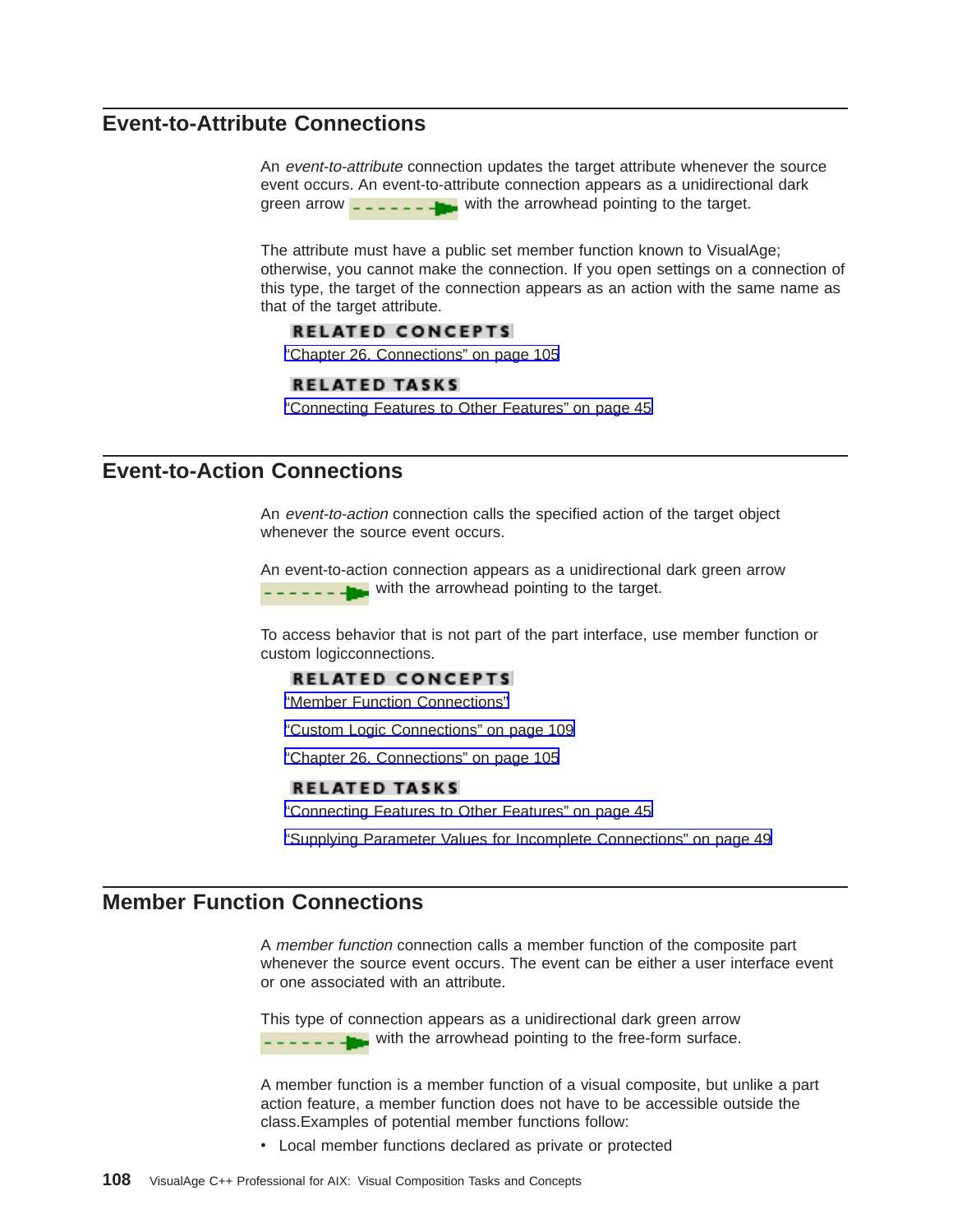<span id="page-116-0"></span>• Inherited member functions declared as protected

Connect to member functions instead of to actions when you want to keep the operation internal to the class. For example, suppose that the composite part needs to perform a calculation whenever a value changes. If users of the composite do not need to be aware that this is happening, use a member function.

### **RELATED CONCEPTS**

["Chapter 26. Connections" on page 105](#page-112-0)

#### **RELATED TASKS**

["Connecting Features to Member Functions" on page 46](#page-53-0)

# **Attribute-to-Action Connections**

An attribute-to-action connection calls an action whenever the source attribute changes value. This connection is similar to an event-to-action connection, because the connection calls the action when the attribute's event is signaled.

This type of connection appears as a unidirectional dark green arrow  $\frac{1}{2}$  =  $\frac{1}{2}$  =  $\frac{1}{2}$  with the arrowhead pointing to the target. The attribute's value is

passed as the first parameter of the action if no parameter is explicitly specified. If the action requires more than one input parameter, the connection line initially appears dashed to show that it is incomplete. To make the connection complete you must provide the input parameter. You can do this either through a parameter connection or by setting a constant parameter value.

### **RELATED CONCEPTS**

["Chapter 26. Connections" on page 105](#page-112-0)

### **RELATED TASKS**

["Connecting Features to Other Features" on page 45](#page-52-0)

["Supplying Parameter Values for Incomplete Connections" on page 49](#page-56-0)

## **Custom Logic Connections**

A custom logic connection calls your customized logic whenever the source event occurs. You can use either an event or an attribute as the source for this connection; if you use an attribute, the custom logic is called when the attribute's event is signaled. A custom logic connection appears as a unidirectional light blue arrow with the arrowhead pointing to the edge of the free-form surface.

Use custom logic whenever your connection needs special handling. Like member function connections, custom logic connections cannot be altered by programmers using your part. Unlike member function code, which becomes a member of your composite part, your custom logic code becomes part of the connection. This means that you cannot reuse custom logic by call; you must reenter the code every time.

For example, suppose you want to test an attribute for a specific value before calling an action. Instead of connecting to the action directly, you could write custom logic on the connection: if the attribute is equal to a certain value, call the action. Otherwise, just return.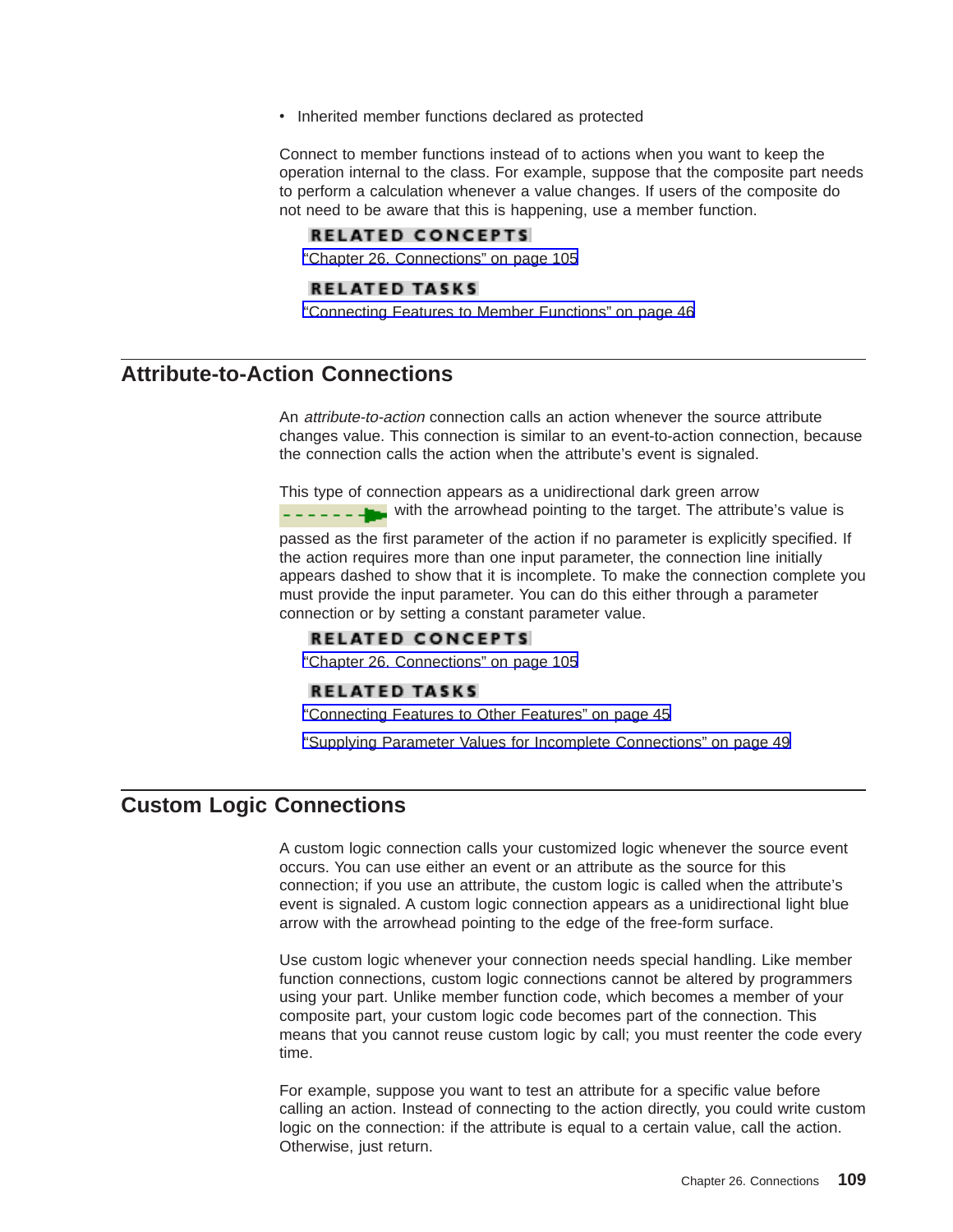### **RELATED CONCEPTS**

["Chapter 26. Connections" on page 105](#page-112-0)

#### **RELATED TASKS**

["Connecting Features to Custom Logic" on page 47](#page-54-0)

# <span id="page-117-0"></span>**Parameter Connections**

A parameter connection supplies an input value to the target of a connection by passing either an attribute's value or the return value from an action, member function, or custom logic. This connection appears as a unidirectional violet arrow with the arrowhead pointing from the parameter of the

original connection to the attribute or action providing the value.

If you are in doubt about a connection that you want to make, you can browse a part's features to see the parameter names.

The original connection is always the source of a parameter connection; the source feature is the parameter itself. If you select the parameter as the target, VisualAge reverses the direction of the parameter connection automatically.

If the target of the original connection takes parameters and the same event provides parameters by default, the connection line might appear solid. This is true even if the target takes one input parameter and you have not otherwise provided one. VisualAge can use any of the following means to supply parameters with values:

- If the parameter is connected to an attribute, the connection calls the attribute's get member function to get the attribute's value and return it to the parameter.
- v If the parameter is connected to an action, the connection code calls the action and passes the action's return value to the parameter. The same is true when a parameter is connected to a member function or to custom logic.
- If the source of the original connection passes event data in the connection code, VisualAge applies it to the parameter. If several values are required, event data is applied to the first parameter only.
- If you specify a constant parameter value in the original connection, VisualAge passes it in the connection code.

### **RELATED CONCEPTS**

["Chapter 26. Connections" on page 105](#page-112-0)

### **RELATED TASKS**

["Supplying Parameter Values for Incomplete Connections" on page 49](#page-56-0)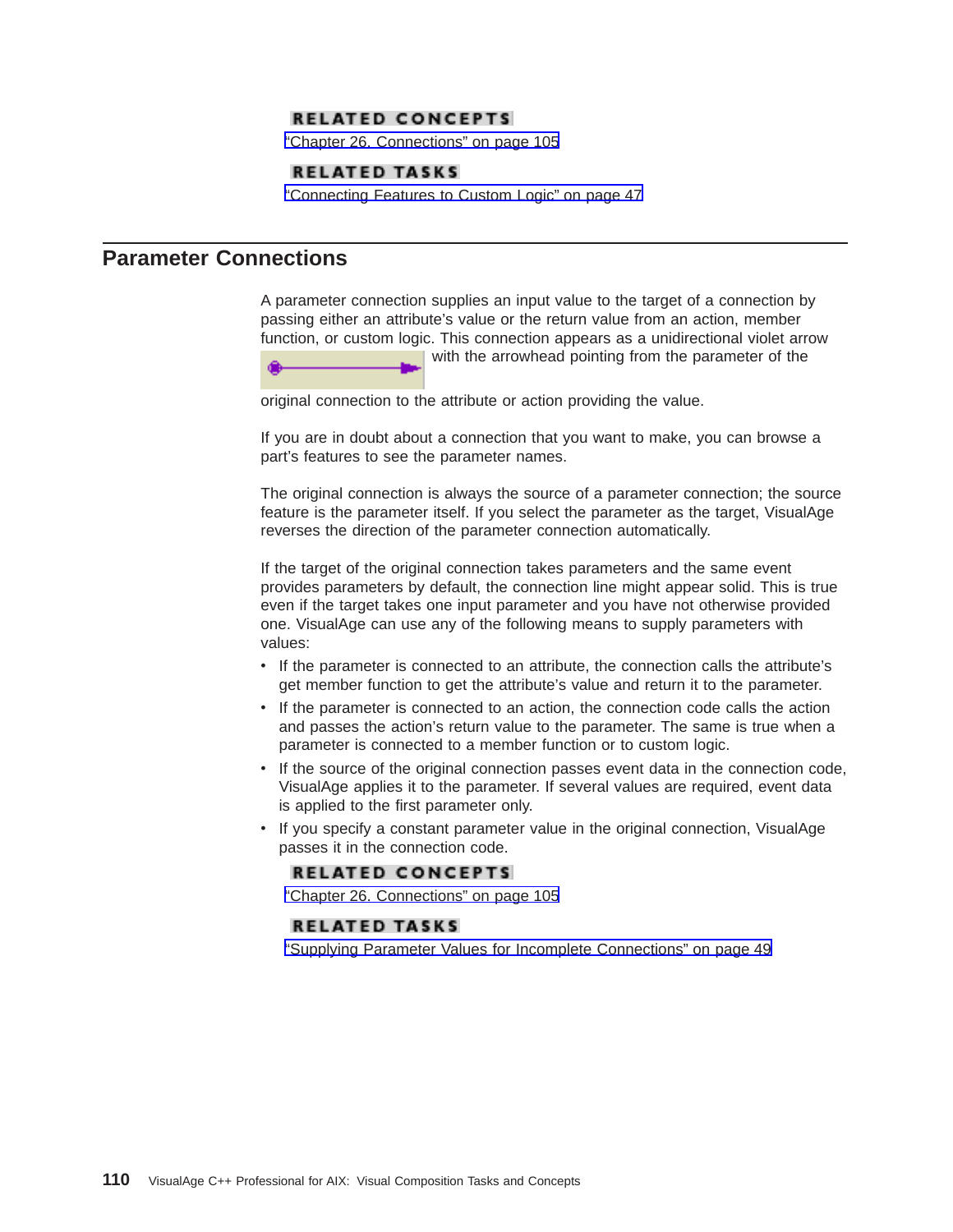# <span id="page-118-0"></span>**Chapter 27. Generated Code**

VisualAge can generate code for several different uses, as follows:

- C++ code for shared libraries. This includes part source code and (optionally) feature source code.
- C++ code for applications. This includes part source code, main() code, and (optionally) feature source code.
- C++ code for C interface libraries. You need this to use custom visual parts in the Composition Editor.
- String resource files for national language support.

### **RELATED CONCEPTS**

"Generated Feature Code"

["Generated Part Code" on page 112](#page-119-0)

["Generated Application Code" on page 112](#page-119-0)

["Generated Interface Code" on page 113](#page-120-0)

["Resource Files Generated for Translation" on page 116](#page-123-0)

### **RELATED TASKS**

["Chapter 14. Generating Code" on page 59](#page-66-0)

### **Generated Feature Code**

After you have defined the interface for a new part, VisualAge can generate C++ code for the interface's features.

Before generation, you must set generation properties in the Class Editor. In assigning file specifications, VisualAge uses the same file name root set for the part source code, but the file extensions are slightly different, as follows:

- **.cpv** A C++ code file.
- **.hpv** The header file for the .cpv file.

In most cases, code generated for attributes is sufficient for use without modification. Code generated for actions is skeletal but compilable—sufficient for visual construction, but you must eventually add the appropriate logic to the generated action code. Event code is automatically generated for all attributes, but if you wish to signal events from actions, you must add the notifyObservers call by hand.

VisualAge does not automatically include generated feature code in part source unless the appropriate generation options have been set in the Class Editor. You select which file types to be included. In addition to the file types listed above, VisualAge also supports inclusion of the following types:

- **.hv** A resource header file for the .cpv file. This file contains the resource IDs you are adding by hand.
- **.rcv** A resource file that contains any strings you are adding by hand.

### **RELATED CONCEPTS**

["Generated Part Code" on page 112](#page-119-0)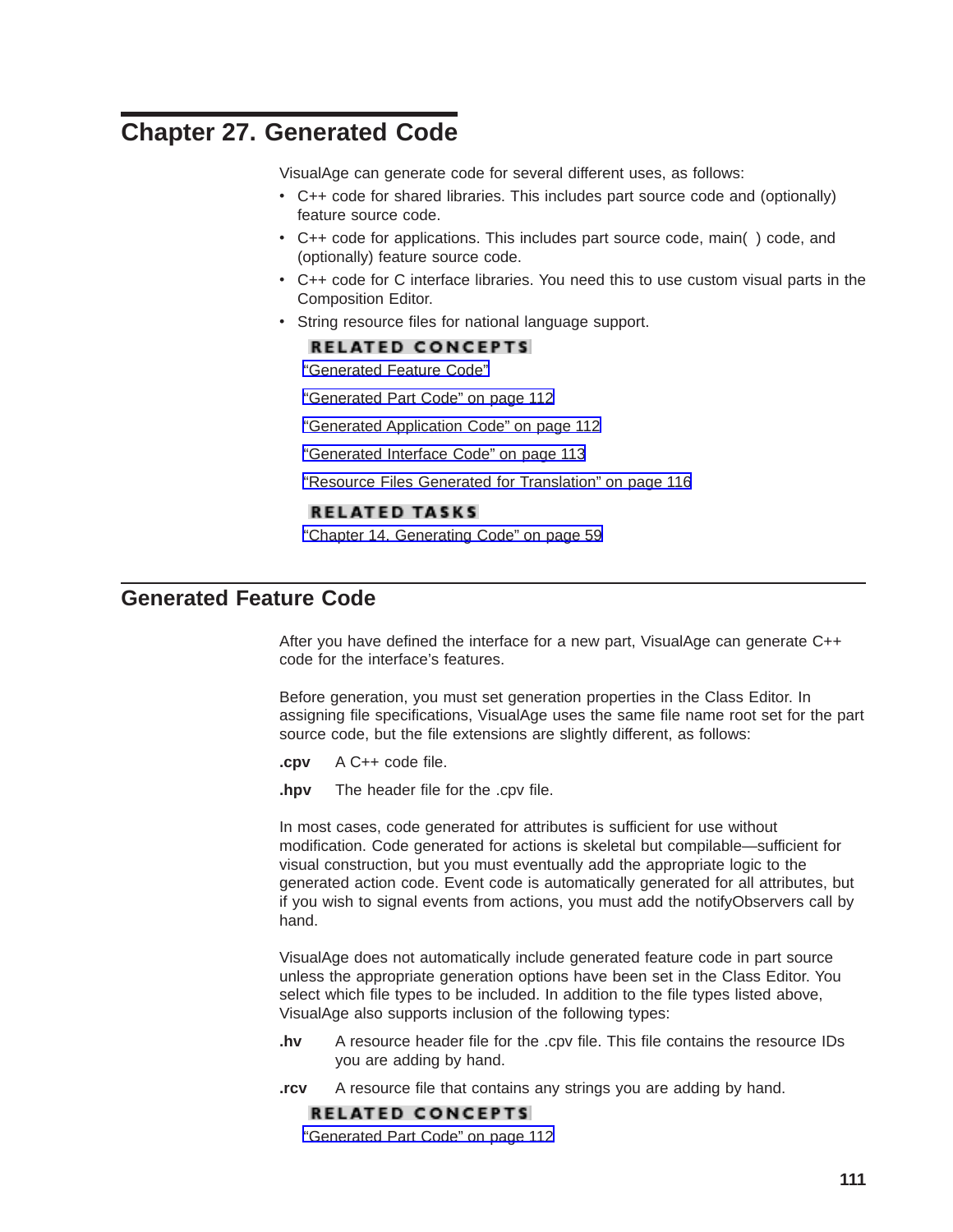<span id="page-119-0"></span>"Generated Application Code"

["Chapter 29. Notification Framework" on page 123](#page-130-0)

["Chapter 27. Generated Code" on page 111](#page-118-0)

### **RELATED TASKS**

["Generating Feature Code" on page 85](#page-92-0)

["Preparing for Code Generation" on page 59](#page-66-0)

### **Generated Part Code**

For each part processed, VisualAge generates several source code files and puts them in the current working directory:

- **.cpp** A C++ code file.
- **.hpp** The header file for the .cpp file.
- **.h** A resource header file for the .cpp file. This file contains the resource IDs for your part. It is generated under any of the following circumstances:
	- The part is visual or contains visual parts.
	- You specified a starting resource ID for the part.
	- You associated a handwritten resource header file (.hv) with this part.
- **.rc** A resource file that contains any strings used in the part for entry field labels, push buttons, menus, and so forth. This file is only generated if you have opted to have VisualAge assign resource IDs.

You must specify a starting resource ID in the Class Editor for all parts for which you want VisualAge to export translatable strings into resource files.

### **RELATED CONCEPTS**

["Resource Files Generated for Translation" on page 116](#page-123-0)

- ["Generated Feature Code" on page 111](#page-118-0)
- "Generated Application Code"
- ["Chapter 27. Generated Code" on page 111](#page-118-0)

#### **RELATED TASKS**

["Generating Source Code" on page 60](#page-67-0)

### **Generated Application Code**

Each composite part you develop represents a piece of the finished application. At some point, you must integrate the various pieces into a runnable whole. This integration point is called the main part, a nonvisual composite based on the IVBMain class.

At a minimum, the main part contains the primary part (an icon representing the IVBMain class) and a composite representing the first window that appears in the finished application. To configure certain aspects of main( ), edit properties of the primary part. (An example of this is specifying an IBM Open Class resource library other than the default.)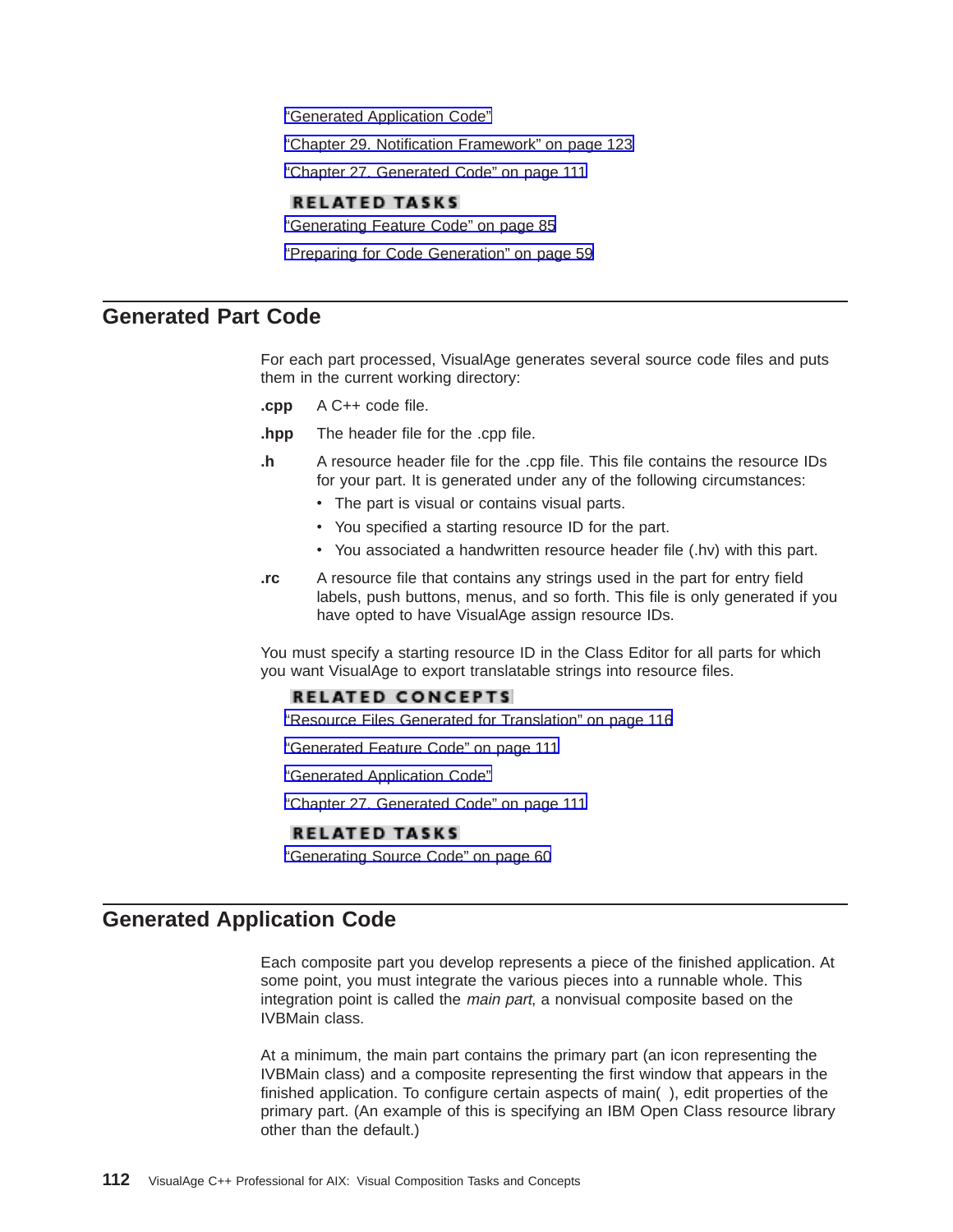<span id="page-120-0"></span>For each main part processed, VisualAge creates several files and puts them in the current working directory:

- **.cpp** The code file containing the main( ) function definition and part implementation.
- **.hpp** The header file for the .cpp file.
- **.h** A resource header file for the .cpp file. This file contains resource IDs for your part. It is generated under any of the following circumstances:
	- The part is visual or contains visual parts.
	- You specified a starting resource ID for the part.
	- You associated a handwritten resource header file (.hv) with this part.
- **.rc** A resource file that contains any strings used in the part. This file is only generated if you have opted to have VisualAge assign resource IDs.

### **RELATED CONCEPTS**

["Generated Part Code" on page 112](#page-119-0)

["Chapter 4. Primary Part" on page 7](#page-14-0)

["Chapter 27. Generated Code" on page 111](#page-118-0)

### **RELATED TASKS**

["Generating Source Code for Your Application's main\( \) Function" on page 61](#page-68-0)

# **Generated Interface Code**

Interface code must be generated for each custom visual part used. For each part processed, VisualAge creates a C++ code file (.cp). You then have to compile this file into the interface library needed for behavioral support in the Composition Editor.

The generated code uses types defined in the iavlbase.h header file. The most significant of these is AvlObject, a void pointer used to return an instance of your custom visual part to the Composition Editor. The part is instantiated in a constructor-within-a constructor, a function called *ClassNameClassName*.

### **RELATED CONCEPTS**

["About Implementing Custom Visual Parts" on page 101](#page-108-0)

["Chapter 27. Generated Code" on page 111](#page-118-0)

### **RELATED TASKS**

["Generating User Interface Source" on page 61](#page-68-0)

["Chapter 20. Deriving from Visual Classes" on page 81](#page-88-0)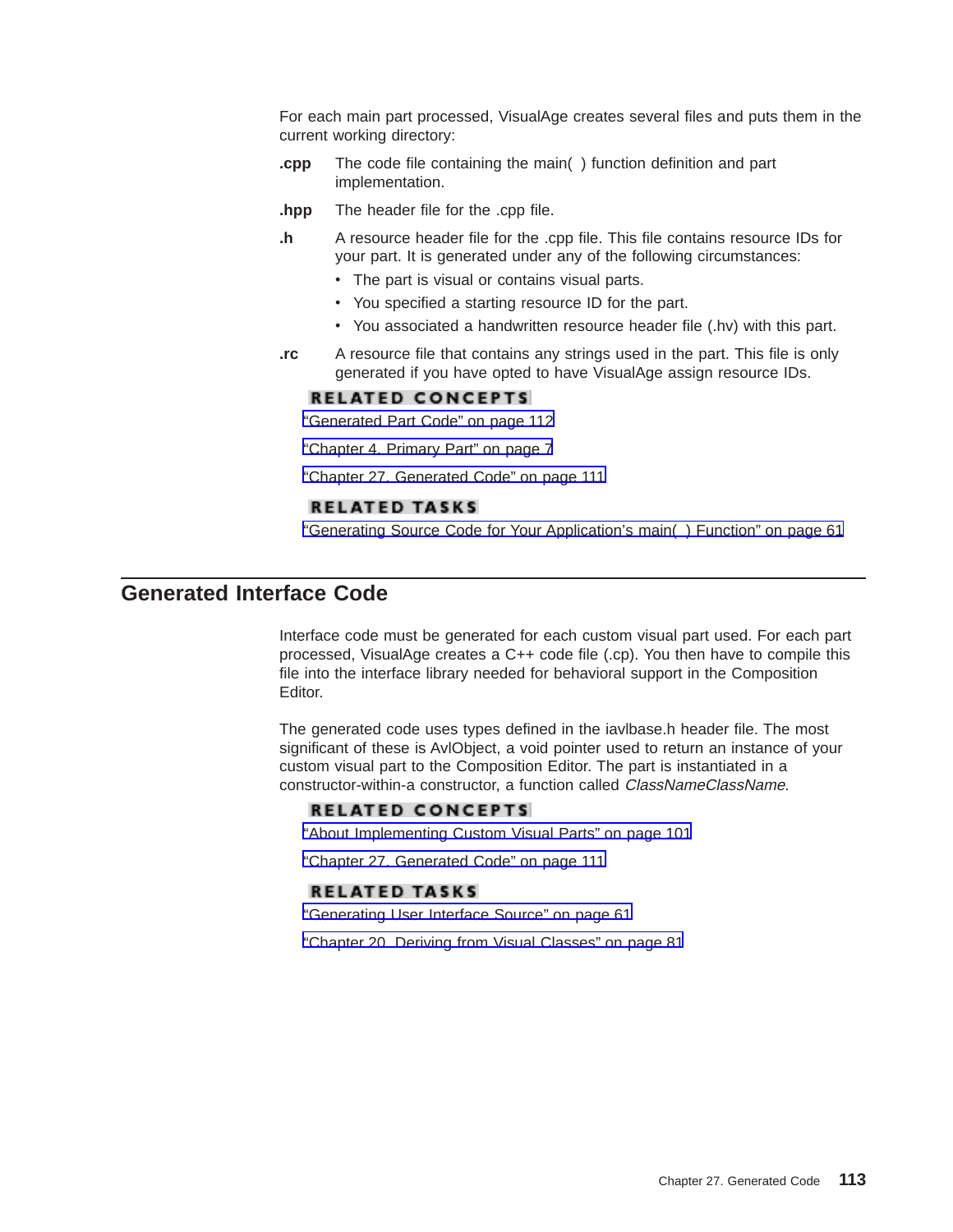# **Example of Code Generated for a Visual Composite**



This simple Hello World! program puts each word of the pink text into its own entry field. This program consists of two composites, HelloWorld (the main part) and MyHelloWorldWindow (shown above).

HelloWorld contains only two parts:

- An IVBMain\* part, the primary part
- A MyHelloWorldWindow\* part, named MyHelloWindow

Code is generated for HelloWorld into hllworld.cpp and hllworld.hpp. The header defines only one class, HelloWorld, which is based on IVBMain.

The .cpp file for HelloWorld defines the main( ) function and the following classes:

- HelloWorldImpl, the implementation class associated with HelloWorld.
- HelloWorldConn, the connection class associated with HelloWorld. The only connection in this part is an instance of this class.

Program flow within these classes is summarized below. Obvious steps, such as instantiation of a class by its constructor, are omitted.

- 1. The main( ) function creates a HelloWorld instance named fiPart.
	- The constructor for HelloWorld creates an instance of HelloWorldImpl named fimpl, initializing it with a call to the constructimpl() function of fimpl. This instance is the only data member associated with HelloWorld.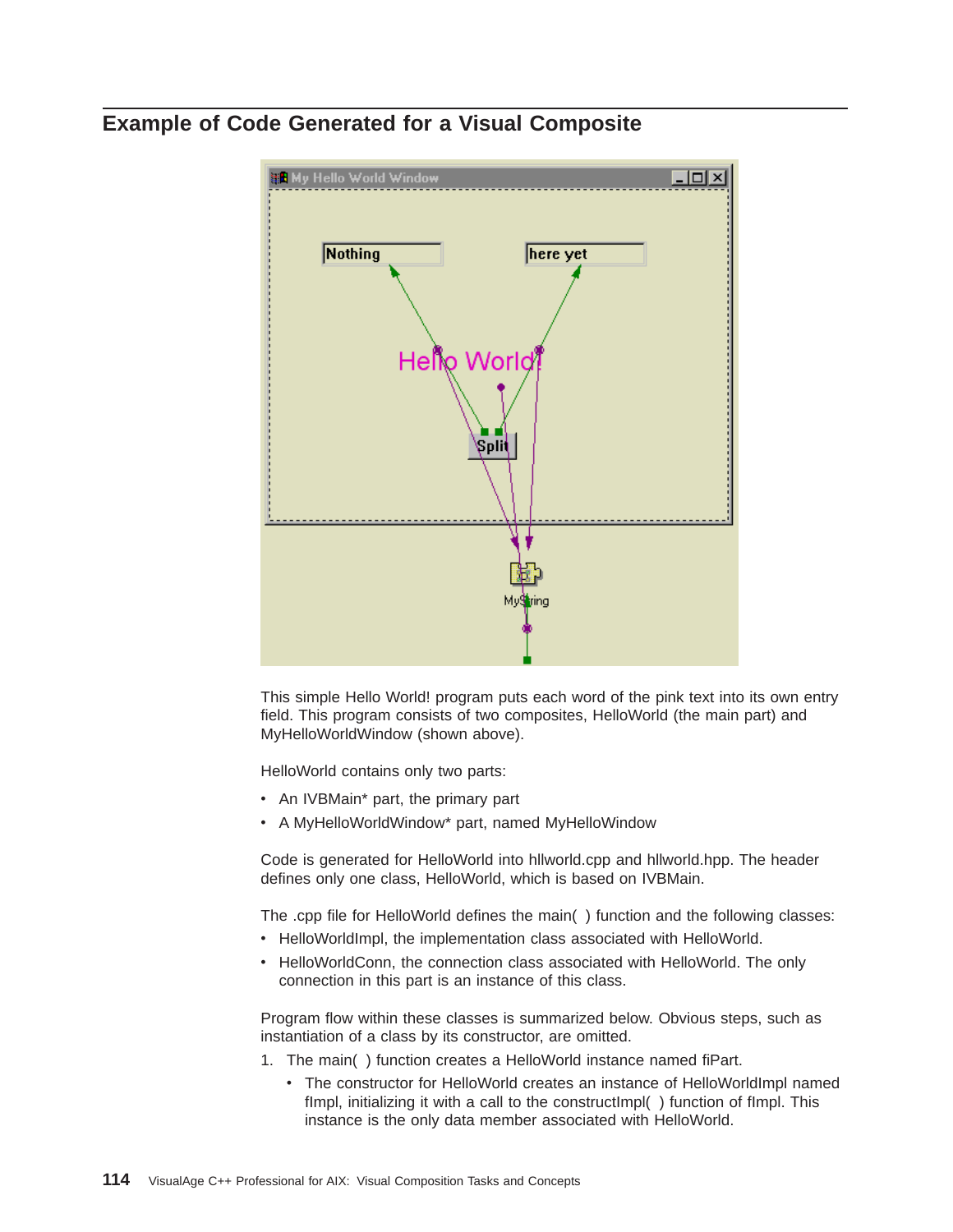- The constructImpl() function assigns a window resource to fimpl and calls the createiPart( ) function of fImpl.
- The createiPart() function creates an instance of HelloWorldConn named fConn0Perform and registers it as an event observer by calling the handleNotificationsFor( ) function inherited from the IObserver class.
- The constructor also signals the ready event. The ready event triggers a call to the conn0Perform( ) function, which creates an instance of MyHelloWorldWindow named fiMyHelloWorld and makes it visible. This happens because the HelloWorld part contains a connection between the composite's ready event and the show action of the MyHelloWorldWindow instance.

MyHelloWorldWindow contains the following parts:

- An IFrameWindow\* part, the primary part
- An ICanvas\* part as client
- Two IEntryField\* parts, named FirstEF and SecondEF
- An IStaticText\* part, named MyHelloText
- An IPushButton\* part, named SplitButton
- An IString\* part, named MyString

Code is generated for MyHelloWorldWindow into myhllwdw.cpp and myhllwdw.hpp. The header defines only one class, MyHelloWorldWindow, which is based on IFrameWindow.

Of all classes represented on the free-form surface, only IFrameWindow is instantiated in the MyHelloWorldWindow constructor. All others are instantiated in the scope of the implementation class described below.

The .cpp file for MyHelloWorldWindow defines the following classes:

- MyHelloWorldWindowImpl, the implementation class associated with MyHelloWorldWindow. All parts other than the primary are members of MyHelloWorldWindowImpl.
- MyHelloWorldWindowConn, the connection class associated with MyHelloWorldWindow. All connections in this composite are instances of MyHelloWorldWindowConn.

In general, these classes are related to each other in a similar way to those associated with HelloWorld. Additional notes follow.

- Connection functions exist for primary connections only. Data represented by a parameter connection is incorporated into the function for its primary connection.
- Promoted features (not shown in this sample) are implemented in code as connection class instances.

#### **RELATED CONCEPTS**

["Generated Part Code" on page 112](#page-119-0)

["Chapter 4. Primary Part" on page 7](#page-14-0)

["Chapter 27. Generated Code" on page 111](#page-118-0)

### **RELATED TASKS**

["Chapter 14. Generating Code" on page 59](#page-66-0)

["About Promoting Part Features" on page 103](#page-110-0)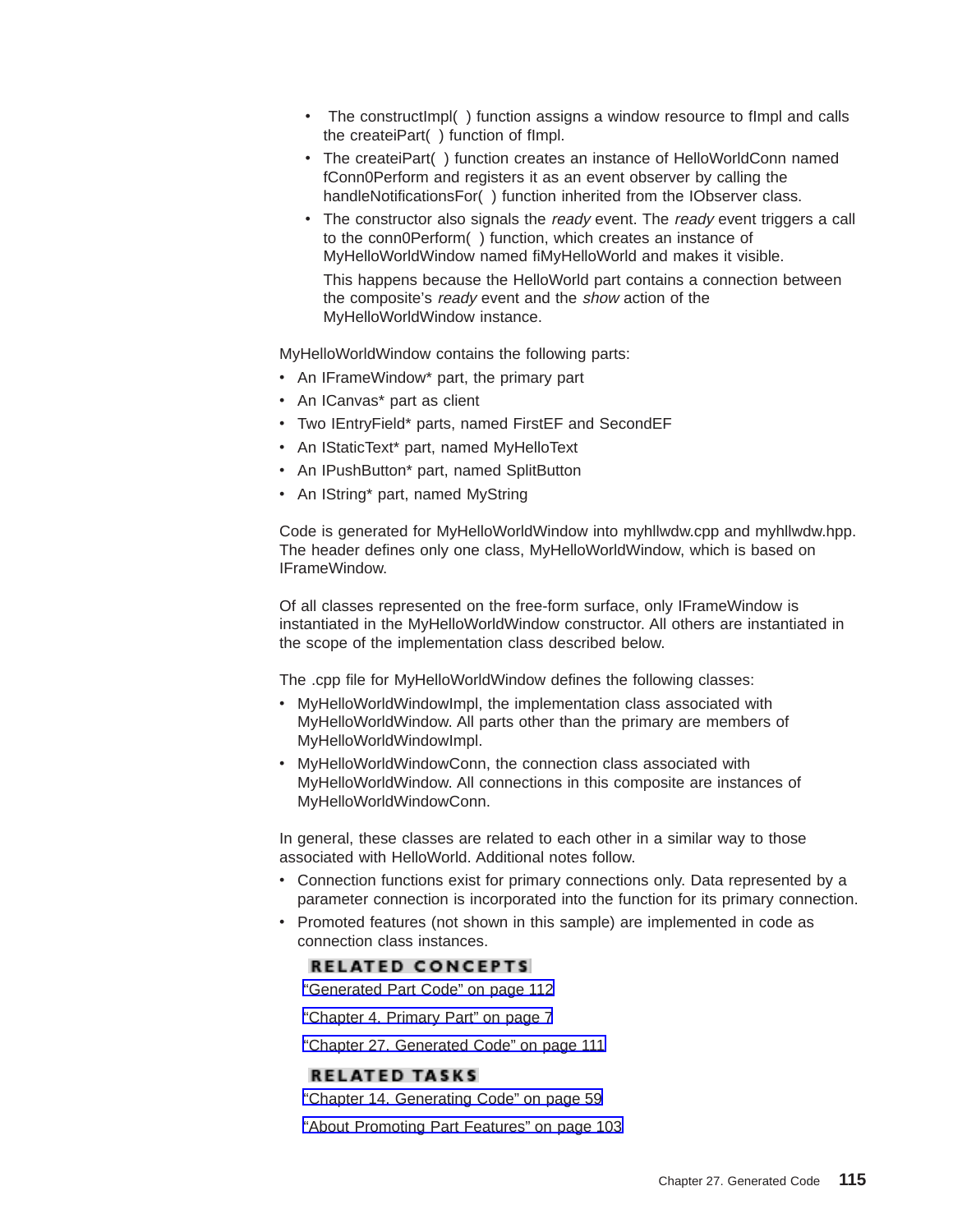# <span id="page-123-0"></span>**Code Generation Errors**

One of the most common causes of code generation errors is changing the names of features that are connected to other features. For example, suppose feature A is connected to feature B. If you change the name of feature A and then regenerate the source code for your part, VisualAge displays an error. This can also occur if you change the name of a promoted feature. To correct the error, double-click on the connection and replace the incorrect feature name with the correct one.

If this message appears, the setting that corresponds to the specified attribute is not currently valid:

CPP.GEN.14.e: The *X* attribute of the *Y* part cannot be set.

If this message appears, a feature that is not currently valid is either the source or target of a connection:

CPP.GEN.24.e: (connection\_number\_and\_description): The *X* feature was not found in the part interfac

If this message appears, a feature that is not currently valid is used to supply a parameter value in a connection.:

CPP.GEN.3.e: The *X* feature of the *Y* part has changed since this part was developed.

### **RELATED CONCEPTS**

["Chapter 27. Generated Code" on page 111](#page-118-0)

### **RELATED TASKS**

["Chapter 14. Generating Code" on page 59](#page-66-0)

# **Resource Files Generated for Translation**

VisualAge generates the following resource files for you:

- A resource file (.rc), which contains the text strings and other program resources used in your part
- v A resource header file (.h), which contains the resource ID definitions for your application

In order for VisualAge to assign most resource definitions to the .h and .rc files, you must specify a starting resource ID in the Class Editor for every part. You can either use the default value or specify an alternative, but consider the following:

- The resource ID must be a number.
- The number specified must be either high enough or low enough that the resource IDs produced do not conflict with the resource IDs that VisualAge generates for other parts that comprise your application.

For example, suppose you have a reusable Address part (a canvas with entry fields and static text) that you want to embed in your application's main window. You might give the main window part a starting resource ID of 5000 and the Address part a starting resource ID of 6000. Doing this would prevent conflicts between the resource IDs that VisualAge generates for the main window part and those it generates for the Address part.

Consider using starting resource IDs between 100 and 14500 for most applications, for the following reasons: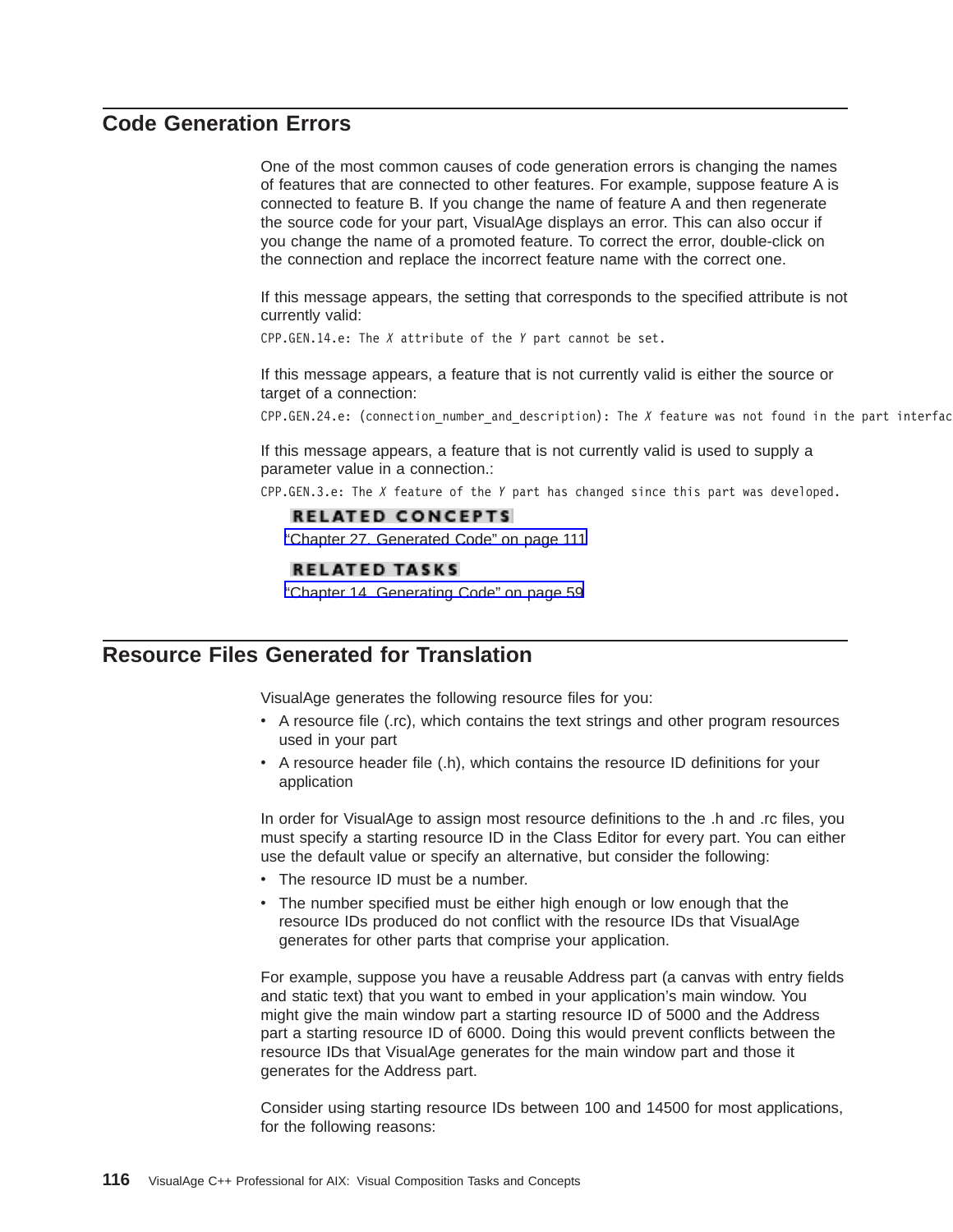- <span id="page-124-0"></span>• The operating system has reserved many resource IDs below 100 for its own use.
- When determining resource IDs for window resources, VisualAge begins with 15000 and increments the resource ID of each successive primitive part by 5. Starting resource IDs between 100 and 14500 are low enough to prevent you from experiencing any resource ID conflicts in most cases.

### **RELATED CONCEPTS**

"The Resource File (.rc)"

["The Resource Header File \(.h\)" on page 118](#page-125-0)

### **RELATED TASKS**

["Chapter 14. Generating Code" on page 59](#page-66-0)

### **The Resource File (.rc)**

The .rc file defines nonwindow resources. Nonwindow resources are the strings that are displayed in your composite part. Examples are window titles, static text used to label entry fields and list boxes, and the text on push buttons and menu items. These strings are delimited by quotation marks (″ ″) and can be translated into another language.

Each string that VisualAge inserts in the .rc file is preceded by a resource hame that begins with STRRC, as follows:

STRRC\_ToDoList\_FrameWindow\_title, "ToDo List"

VisualAge defines numeric resource IDs for these resource names in the .h file, starting with the resource ID you specified for your part in the Class Editor.

You may have strings in your part (such as the application name) that you do not want translated. If that is the case, you can prevent those text strings from being inserted in the resource file by inserting a number sign (#) at the beginning of the text and enclosing the text in quotation marks (" "). This change must be made in the property sheet for the part, not by direct edit in the Composition Editor.

Suppose you do not want a window title to be translated. To prevent VisualAge from inserting the title string in the resource file, edit the window's title property. In the case of the ToDoList part, the modified title appears as follows:

#"ToDo List"

After code generation, no resource definition for the modified title appears in the .rc file. Instead, the hardcoded string appears in the generated .cpp file as part of the defaultTitle( ) function.

### **RELATED CONCEPTS**

["The Resource Header File \(.h\)" on page 118](#page-125-0)

["Resource Files Generated for Translation" on page 116](#page-123-0)

### **RELATED TASKS**

["Chapter 14. Generating Code" on page 59](#page-66-0)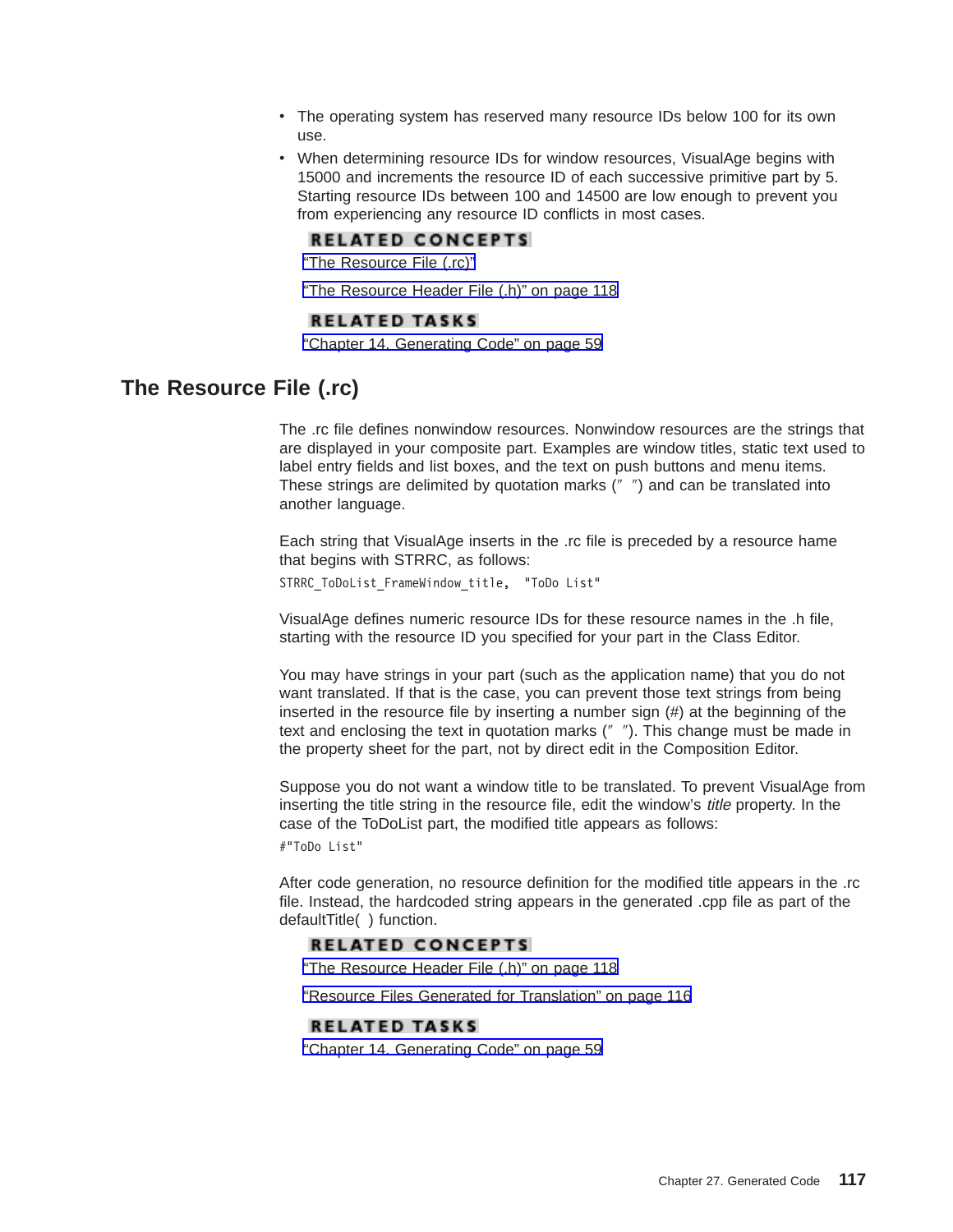# <span id="page-125-0"></span>**The Resource Header File (.h)**

In the resource header file, VisualAge uses #define statements to assign unique resource IDs to each of the string resources listed in the .rc file. VisualAge also assigns unique window IDs to all primitive visual parts. The only resource ID that you must specify is the starting resource ID for the part; you do that in the Class Editor. During code generation, VisualAge uses this number as the resource ID of the first text string and increments the resource ID of each successive text string by 1.

For an example, look at the todolist.h file that VisualAge generates for the ToDo List application. The first #define statement in the todolist.h file appears as follows: #define RC\_ToDoList 10000

The number in this #define statement, 10000, is the starting resource ID.

### **RELATED CONCEPTS**

["The Resource File \(.rc\)" on page 117](#page-124-0)

["Resource Files Generated for Translation" on page 116](#page-123-0)

### **RELATED TASKS**

["Chapter 14. Generating Code" on page 59](#page-66-0)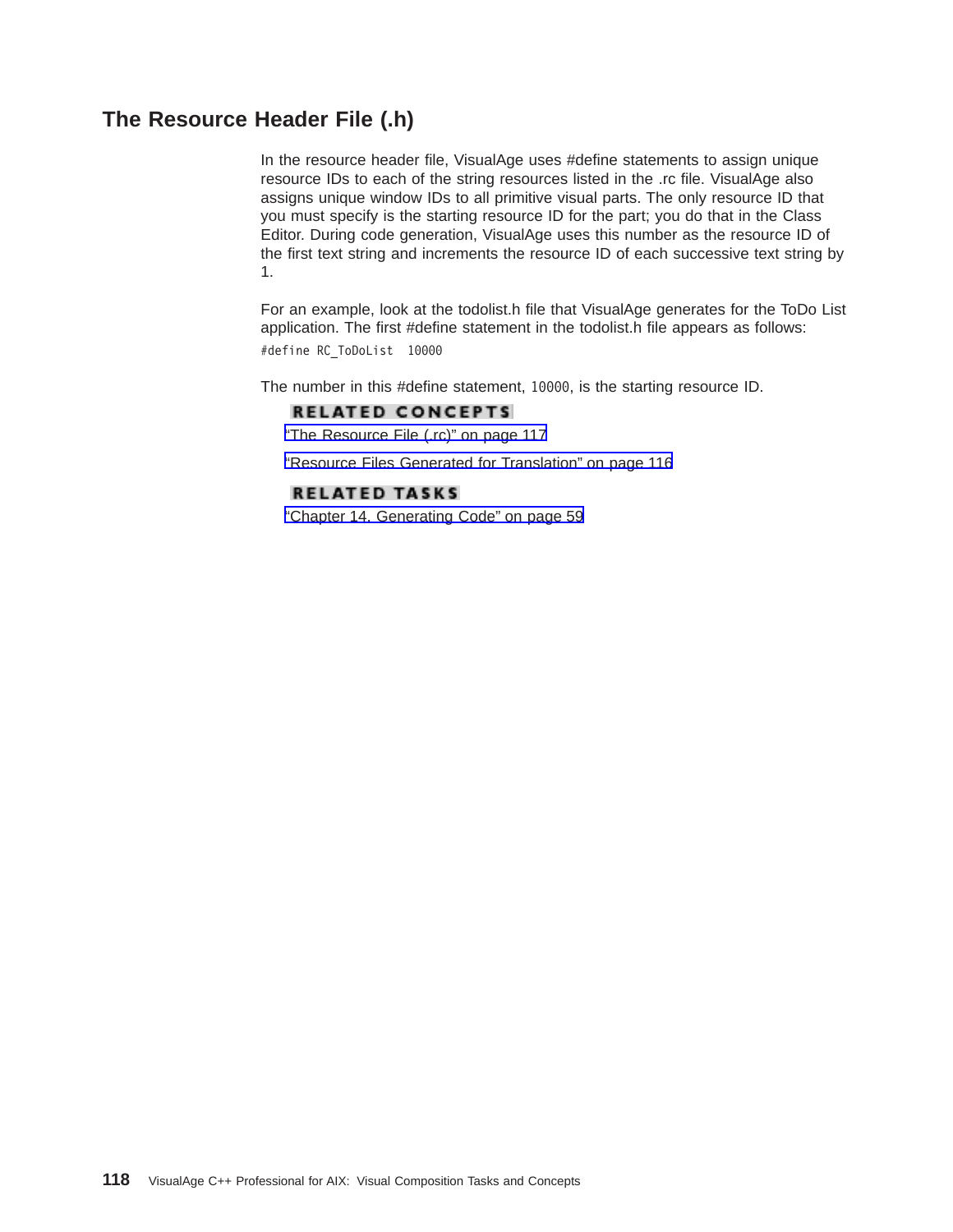# <span id="page-126-0"></span>**Chapter 28. VisualAge Component Model**

This component model supports both new and pre-existing classes. You can apply the interface protocol to existing classes without making extensive code modifications. The part interface architecture specifies the general format of the programming interfaces, not the particular implementation behind the interface.

#### **RELATED CONCEPTS**

"Access to a Part's Properties"

["Access to a Part's Behavior" on page 120](#page-127-0)

["Notification of Changes to Parts" on page 121](#page-128-0)

## **Access to a Part's Properties**

Attributes provide access to the properties of a part. A property can be any of the following:

- An actual data object stored within the object, such as the street in an address object
- An actual data object that is accessed via another object or the system, such as the contents of an entry field (the contents are stored within the system entry field control or widget)
- A computed data object that is a transformed version of an actual data object, such as the temperature in Fahrenheit when the actual data object is the temperature in Celsius
- A computed data object that is not stored, such as the sum of all numbers in an array or the profit that is computed by subtracting dealer cost from the retail price.

You can use an attribute to return the value of a property, to set the value of a property, and to notify other parts when the value of a property changes. You are not required to make public a complete attribute interface for a property. For example, a property might be read-only, in which case the part's attribute interface would not support the ability to set the property's value.

The attribute interface is represented as follows:

```
aType aQueryMember();
 aSetMember(aType aValue);
 static INotificationId const anEventId;
```
aQueryMember is the public member function to get the current value of the property; aSetMember is the publicmember function to set the value of the property to aValue; aType is the type of aValue; anEventId is the notification ID for the property change event.

Themember function that sets the value of the property can use the following expression to notify dependent parts that the value of its property has changed:

```
notifyObservers(INotificationEvent(anEventId, *this, true,
  (void*)aValue));
```
notifyObservers is the member function that signals the event; anEventId is the notification ID for the property change event; \*this is the notifier object; true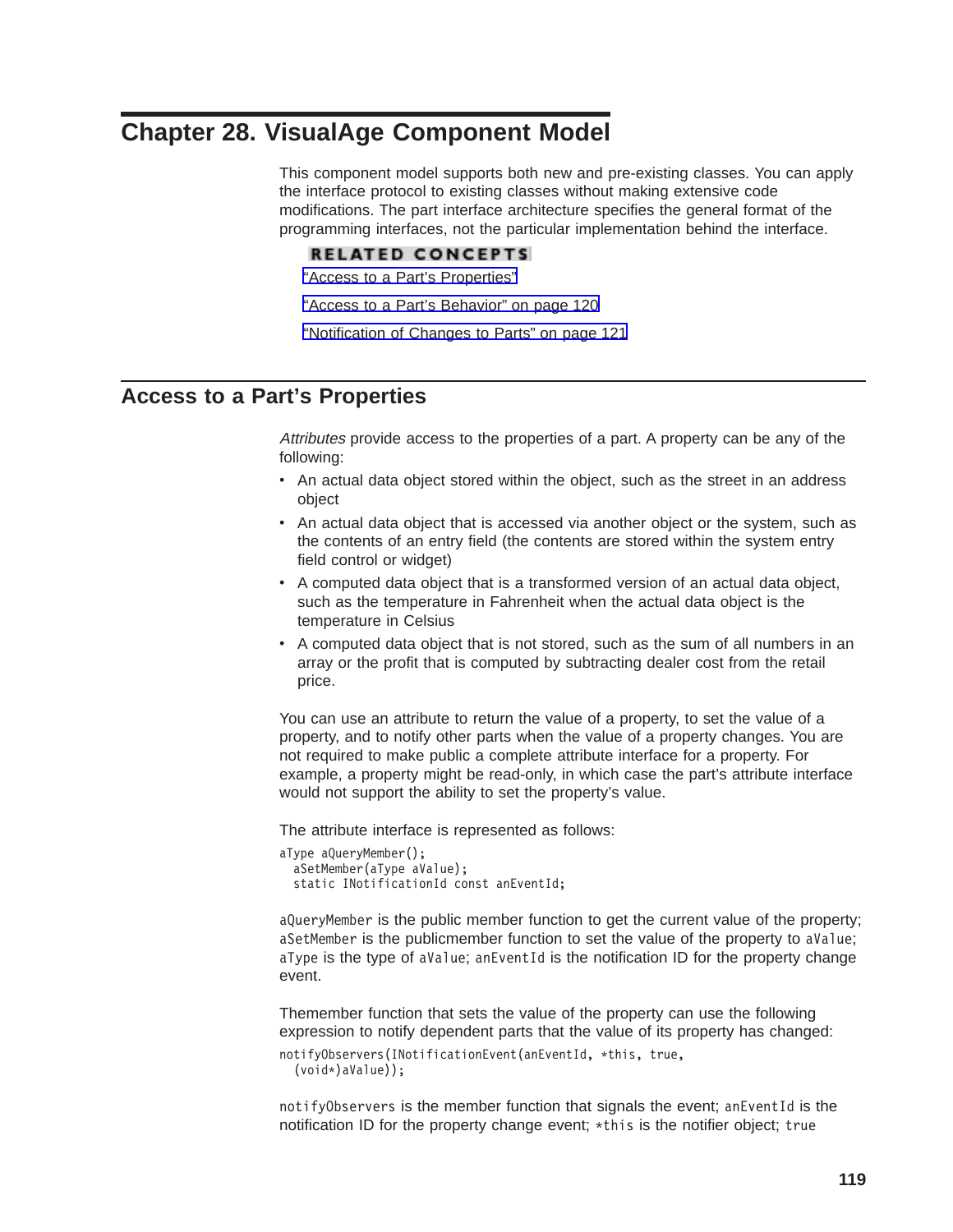<span id="page-127-0"></span>indicates that the value of the attribute has changed; aValue is the event data. (For more information about events, see ["Notification of Changes to Parts" on page 121](#page-128-0).)

The following simpler call can be made if no event parameters are to be passed: notifyObservers(INotificationEvent(anEventId, \*this));

The member function that sets a property's value usually signals the value change, but any member function that is aware of the change can signal the event.

While a property is often represented as a data member of a part, it need not be; the property could be a computed value. What is important is that whenever the value of the property changes, the change takes place using the set member function for the property. Changes made in any other way might not cause the event to be signaled.

### **RELATED CONCEPTS**

"Access to a Part's Behavior"

["Notification of Changes to Parts" on page 121](#page-128-0)

## **Access to a Part's Behavior**

An action provides access to the behavior of a part. Actions represent the tasks you can assign a part to do, such as open a window or add an object to a collection of objects.

The action interface is represented as follows:

aType aMemberFunction();

aMemberFunction is the public member function for the action to be performed.

A part implements the action interface by supplying a member function that responds to the behavior declared in the header file. For example, the following member function supports the action interface to set the default value of the city attribute in the IAddress class:

```
IAddress & IAddress :: setCityToDefault ()
 {
    return setCity("Hometown");
 }
```
This example shows that actions can cause values of attributes to change. In fact, most Boolean attributes can be set to false using the disable member function. For example, the disableMouseClickFocus member function in the IButton class causes the *mouseClickFocus* attribute to be set to false.

#### **RELATED CONCEPTS**

["Access to a Part's Properties" on page 119](#page-126-0)

["Notification of Changes to Parts" on page 121](#page-128-0)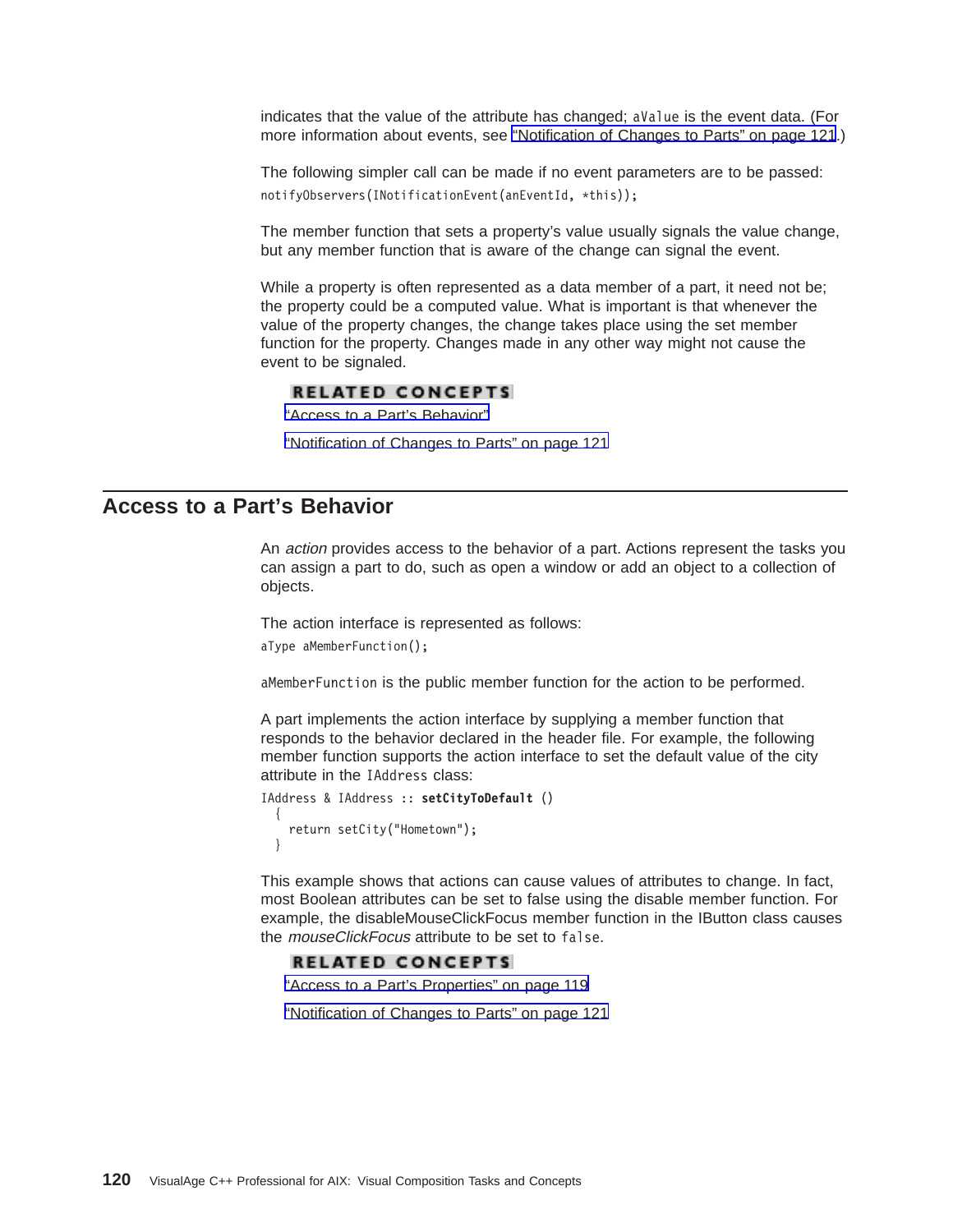# <span id="page-128-0"></span>**Notification of Changes to Parts**

By signaling events, a part can notify other parts that a state or value in its interface has changed. Events can be signaled when the state of a view part changes, such as when a push button is clicked or when a window is opened, as well as when the state of a model part changes, such as when the balance in a bank account becomes negative. Events can also be signaled when the value of a part's property changes, such as when money is deposited into or withdrawn from a bank account.

Notifications appear as messages broadcast to all parts that are observers of the event. Observers of an event are those parts that depend on the event's occurrence. The event interface is represented as follows:

static INotificationId const anEventId;

anEventId is the notification ID for the event.

Several different options are available to signal events. The first option is an example of using the event interface for attribute notification with event parameters:

notifyObservers(INotificationEvent(anEventId, \*this, true,

(void\*)aValue));

- notifyObservers is the member function that causes the event notification.
- anEventId is the notification ID for the property change event.
- $\cdot$  \*this is the notifier object.
- true indicates that the value of the attribute has changed.
- aValue is the new value of the property.

The following simpler call can be made if no event parameters are to be passed: notifyObservers(INotificationEvent(anEventId, \*this));

Parts can also signal events when no attributes have changed, as follows: notifyObservers(INotificationEvent(anEventId, \*this, false, (void\*)aValue));

- notifyObservers is the member function that signals the event.
- anEventId is the notification ID for the property change event.
- $\cdot$  \*this is the notifier object.
- false indicates that the value of the attribute has not changed.
- aValue is the value of the property.

The following simpler call can be made if no event parameters are to be passed: notifyObservers(INotificationEvent(anEventId, \*this, false));

### **RELATED CONCEPTS**

["Access to a Part's Properties" on page 119](#page-126-0)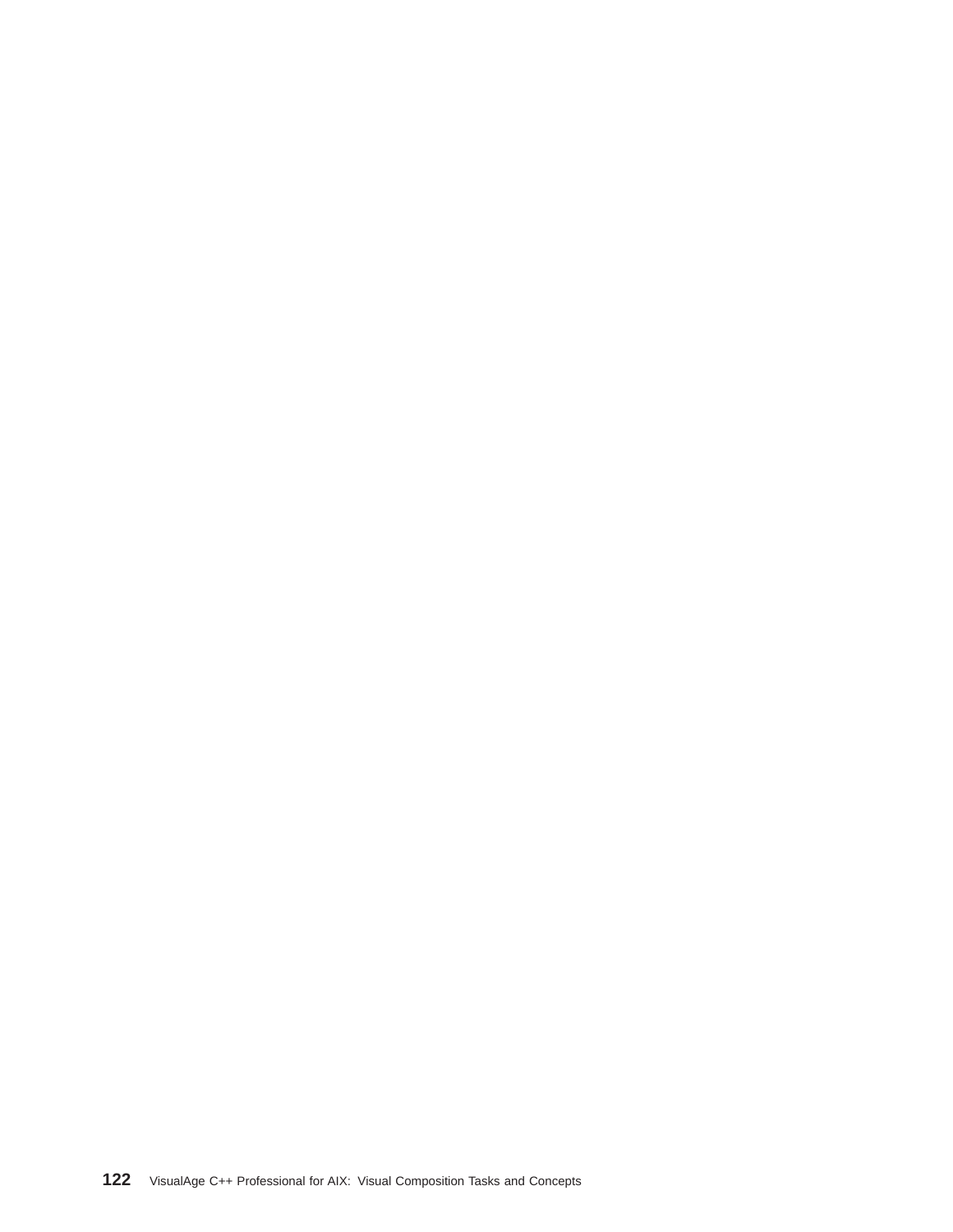# <span id="page-130-0"></span>**Chapter 29. Notification Framework**

You use the IBM notification framework to implement event and attribute notification for visual and nonvisual parts. You can also use it in code you are writing by hand if the code is based on the IBM Open Class Library.

The notification framework is different from the previously existing event-handler framework. Handlers can block the dispatching of events to the remaining handlers in the chain. This is unsatisfactory for a notification framework, where registered observer objects must always be notified of an event regardless of how the event was handled.

The notification framework contains the following entities:

- Notifiers, which broadcast changes in their internal state. Notifier instances support a protocol defined by the INotifier class.
- Observers, which register themselves as dependent upon the occurrence of a specific change in state. Observer instances support a protocol defined by the IObserver class.
- Events, which identify what state has changed in which notifier instance. Event instances support a protocol defined by the INotificationEvent class. An event instance can also contain the new value of the state that was changed (event data).
- Notification IDs, static strings in a notifier's interface that specify which events are supported by the notifier class. Each notification ID is in the form of the notifier-class name followed by the event name, such as IStaticText::backgroundColorId.
- Interests, which act as common currency among notifier, observer, and event instances. An instance of the IInterest class, each interest associates a notifier instance with a notification ID. This pairing uniquely identifies an event so that only interested observers respond to the event signaled.

### **RELATED CONCEPTS**

"Notifiers and Observers"

["About Implementing Notification" on page 124](#page-131-0)

# **Notifiers and Observers**

To register dependence upon a notifier, an observer calls the handleNotificationsFor function:

// \*fiAccountNumEF is an IEntryField instance, a notifier

// The notification ID for the text attribute is inherited from ITextControl

handleNotificationsFor(IInterest(\*fiAccountNumEF, ITextControl::textId));

To cancel registration, an observer calls the stopHandlingNotificationsFor function: stopHandlingNotificationsFor(IInterest(\*fiAccountNumEF, ITextControl::textId));

To signal an event, notifiers call the notifyObservers function. If event data is not passed with the notification, the call looks like this:

// Called from the setAccountNum function of OAContract

notifyObservers(INotificationEvent(IInterest(\*this, OAContract::accountNumId)));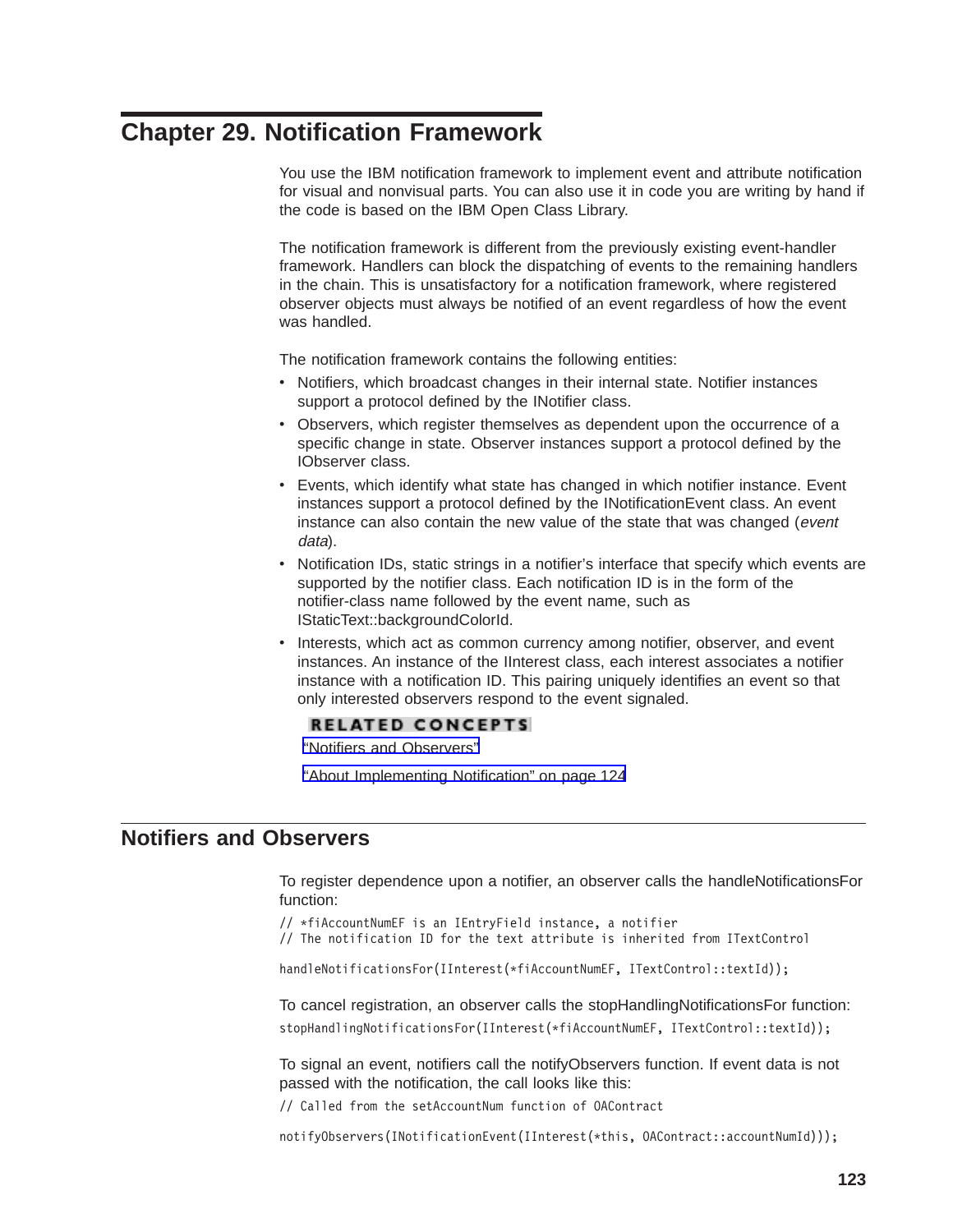<span id="page-131-0"></span>Otherwise, the call looks like this:

// Called from the enableIDvalid function of OAContractor // The type of event data being passed is IString, represented by iContractorID

notifyObservers(INotificationEventFor<IString> (IInterest(\*this, OAContractor::IdvalidId), iContrac

To ensure that all notifier objects can coexist, no data is stored in any notifier object. A notifier adds observers to an observer list and uses this list to notify observers in a first-in, first-notified manner.

#### **RELATED CONCEPTS**

"About Implementing Notification"

# **About Implementing Notification**

Concrete classes that inherit from the abstract INotifier class must implement its protocol. This includes the following:

• Enabling, disabling, and querying the ability to signal events through the following members:

```
virtual INotifier& enableNotification(bool enable = true) = 0;
virtual INotifier& disableNotification() = 0;
virtual bool is Enabled For Notification () const = 0;
```
In general, notifiers are created in a disabled state, so they must be explicitly enabled before they can signal events. This allows time for notifier and connection instances to initialize themselves and related instances.

Managing the collection of observers through following protected members in INotifier:

```
virtual INotifier& addObserver(IObserver& observer, const IInterest& interest);
virtual INotifier& removeObserver(IObserver& observer) = 0;
virtual INotifier& removeObserver(IObserver& observer, const IInterest& interest);
virtual INotifier& removeAllObservers() = 0;
virtual IObserverList& observerList(const IInterest* anInterest = 0) const = 0;
```
• Signaling an event through the notifyObservers member:

virtual INotifier& notifyObservers(const INotificationEvent& event) = 0;

While the classes providing notification must call this function, in many cases it makes sense that the responsibility be delegated to another class. For instance, in the IBM Open Class Library, this responsibility is typically delegated to handler classes.

The IStandardNotifier class implements the notifier protocol and provides the base support for nonvisual parts. For visual parts, the notifier protocol is implemented in subclasses of IWindow. The notification under the IWindow classes occurs primarily using the existing handler classes.

To implement notification, your new nonvisual part can either inherit from IStandardNotifier or contain an IStandardNotifier instance. To use inheritance, specify IStandardNotifier (or a derived notifier class) as the base class when you create the part in VisualAge. If you do not specify a standard notifier as the base class, VisualAge assumes you want the part to notify using containment and generates the appropriate source code by default.